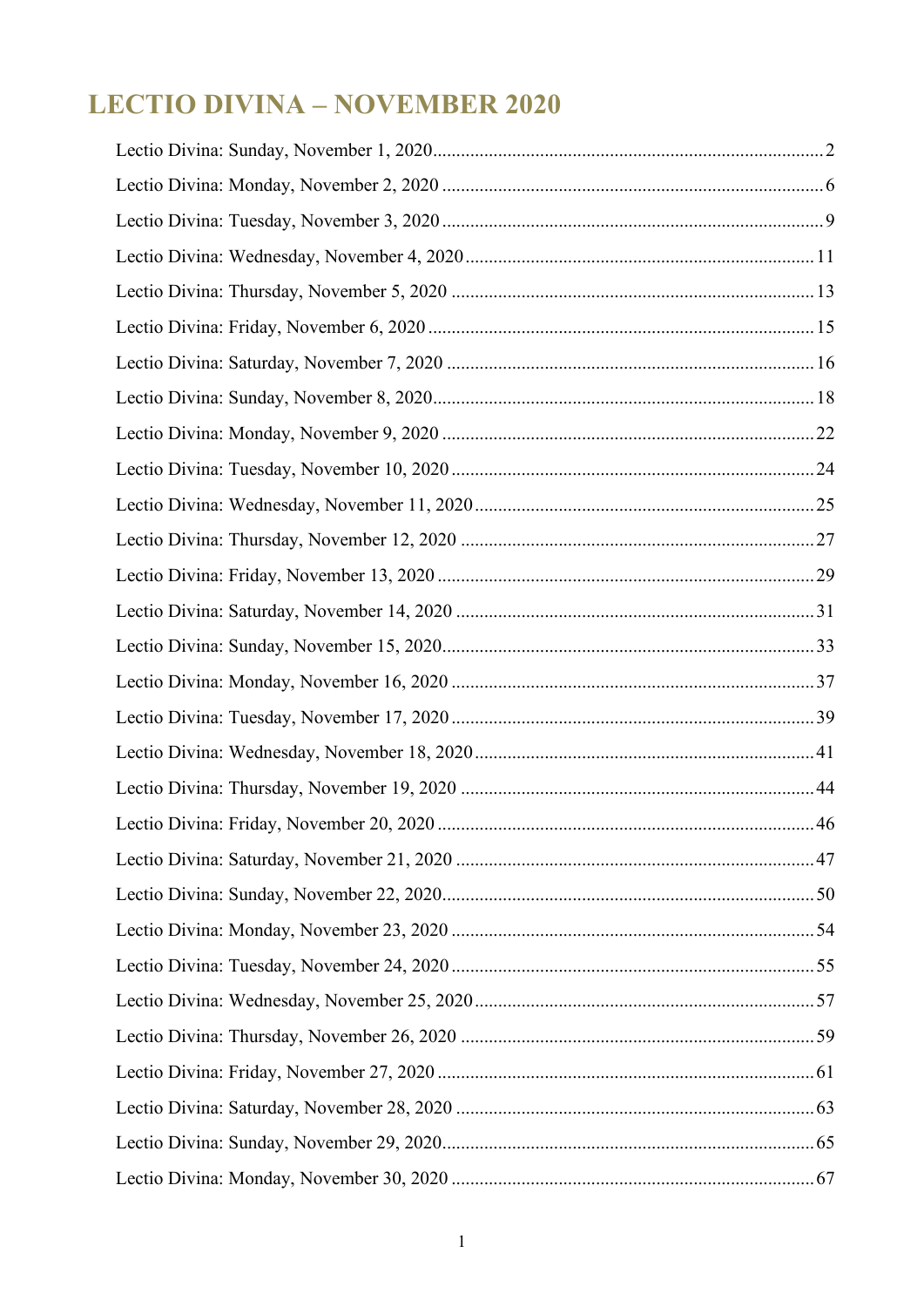# <span id="page-1-0"></span>**Lectio Divina: Sunday, November 1, 2020**

*The Beatitudes Matthew 5:1-12*

# **1. Listening to the Text**

### **a) Opening Prayer:**

Lord, the meaning of our life is to seek your Word, which came to us in the person of Christ. Make me capable of welcoming what is new in the Gospel of the Beatitudes, so that I may change my life. I would know nothing about you were it not for the light of the words spoken by your Son Jesus, who came to tell us of your marvels. When I am weak, if I go to Him, the Word of God, then I become strong. When I act foolishly, the wisdom of his Gospel restores me to relish God and the kindness of his love. He guides me to the paths of life. When some deformity appears in me, I reflect on his Word and the image of my personality becomes beautiful. When solitude tries to make me dry, my spiritual marriage to him makes my life fruitful. When I discover some sadness or unhappiness in myself, the thought of Him, my only good, opens the way to joy. Therese of the Child Jesus has a saying that sums up the desire for holiness as an intense search for God and a listening to others: «If you are nothing, remember that Jesus is all. You must therefore lose your little nothing into his infinite all and think of nothing else but this uniquely lovable all… (*Letters, 87, to Marie Guérin*).

### **b) Reading the Gospel:**

1 Seeing the crowds, he went onto the mountain. And when he was seated his disciples came to him.

2 Then he began to speak. This is what he taught them:

3 How blessed are the poor in spirit: the kingdom of Heaven is theirs.

4 Blessed are the gentle: they shall have the earth as inheritance.

5 Blessed are those who mourn: they shall be comforted.

6 Blessed are those who hunger and thirst for uprightness: they shall have their fill.

7 Blessed are the merciful: they shall have mercy shown them.

8 Blessed are the pure in heart: they shall see God.

9 Blessed are the peacemakers: they shall be recognized as children of God.

10 Blessed are those who are persecuted in the cause of uprightness: the kingdom of Heaven is theirs.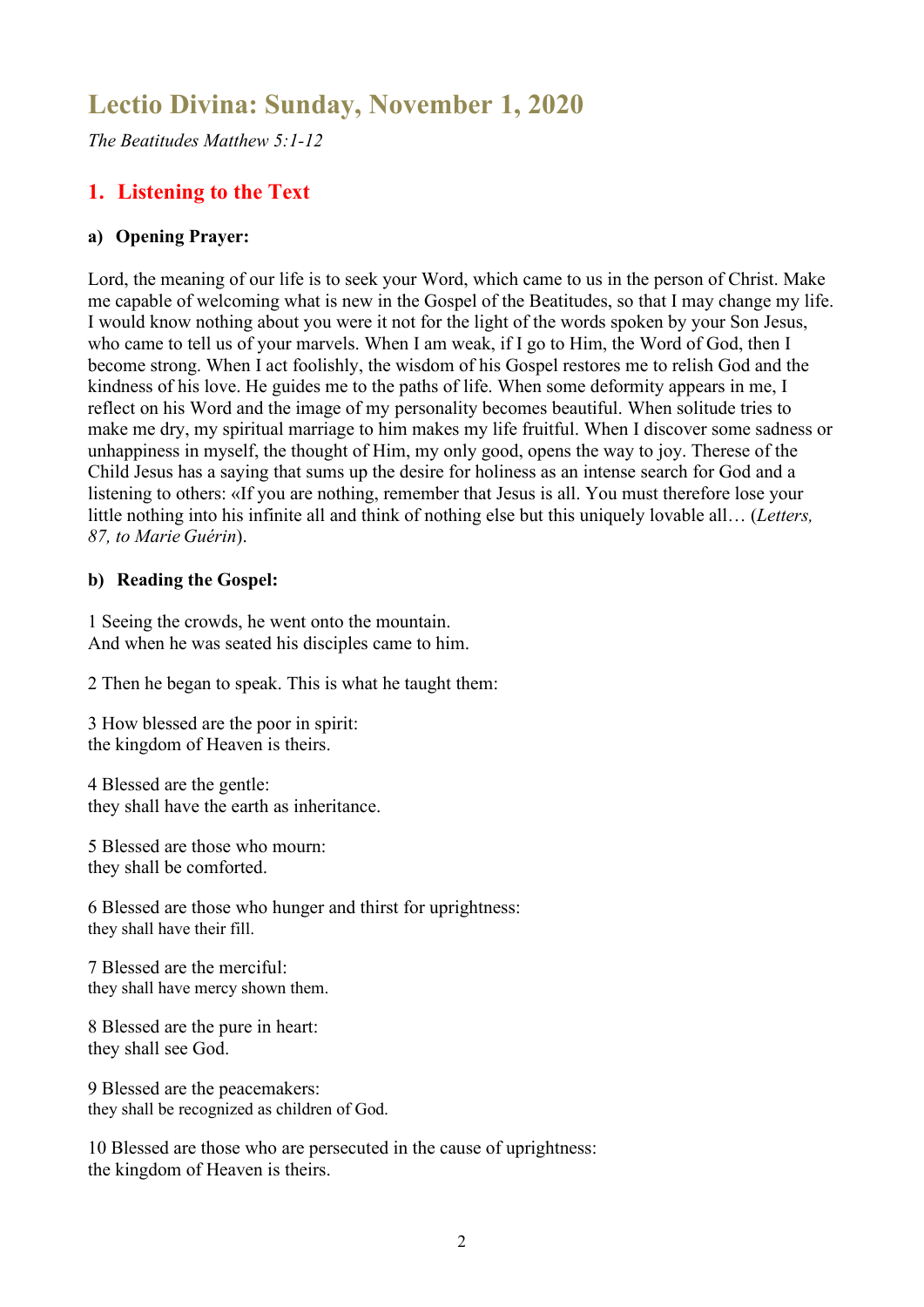11 Blessed are you when people abuse you and persecute you and speak all kinds of calumny against you falsely on my account.

12 Rejoice and be glad, for your reward will be great in heaven; this is how they persecuted the prophets before you.

#### **c) A Moment of Prayerful Silence:**

It is important to be able to listen in deep silence so that the word of Christ may speak to us and so that the Word made flesh may dwell in us and us in him. It is only in silent hearts that the Word of God can take root and, on this Solemnity of All Saints, become flesh in us.

# **2. Light Shed on the Word (Lectio)**

#### **a) The Context:**

Jesus" words on the Beatitudes that Matthew drew from his sources, were condensed in short and isolated phrases, and the Evangelist has placed them in a broader context, which Biblical scholars call the "*sermon on the mount*" (Chapters 5-7). This sermon is considered like the statutes or *Magna Carta* that Jesus gave to the community as a normative and binding word that defines a Christian.

The many themes contained in this long sermon are not to be seen as collection of exhortations, but rather as a clear and radical indication of the new attitude of the disciples towards God, oneself and the brothers and sisters. Some expressions used by Jesus may seem exaggerated, but they are used to stress reality and thus are realistic in the context although not so in a literary sense: for instance in vv. 29-30: "*If your right eye should be your downfall, tear it out and throw it away; for it will do you less harm to lose one part of yourself than to have your whole body thrown into hell. And if your right hand should be your downfall, cut it off and throw it away, for it will do you less harm to lose one part of yourself than to have your whole body go to hell*." This manner of speaking indicates the effect desired to be created in the reader, who must understand correctly Jesus" words so as not to distort their meaning.

Our focus, for liturgical reasons, will be on the first part of the "*sermon on the mount,*" that is the part dealing with the proclamation of the beatitudes (Mt 5:1-12).

#### **b) Some Details:**

Matthew invites the reader to listen to the beatitudes proclaimed by Jesus with a rich concentration of details. First, he indicates the place where Jesus proclaims his sermon: "*Jesus went onto the mountain*" (5:1). That is why exegetes call this the "*sermon on the mount*" even though Luke places this sermon on level ground (Lk 6:20-26). The geographic location of the "*mountain*" could be a veiled reference to an episode in the OT quite like ours: that is, when Moses proclaims the Decalogue on mount Sinai. It is possible that Matthew wishes to present Jesus as the new Moses who proclaims the new law.

Another detail that strikes us is the physical posture of Jesus as he proclaims his words: "*when he was seated.*" This posture confers upon him a note of authority in the legislative sense. The disciples and the "crowd" gather around him: this detail shows what Jesus had to say was for all to hear. We note that Jesus' words do not present impossible matters, nor are they addressed to a special group of people, nor do they mean to establish a code of ethics exclusively for his inner circle. Jesus" demands are concrete, binding and decisivelyradical.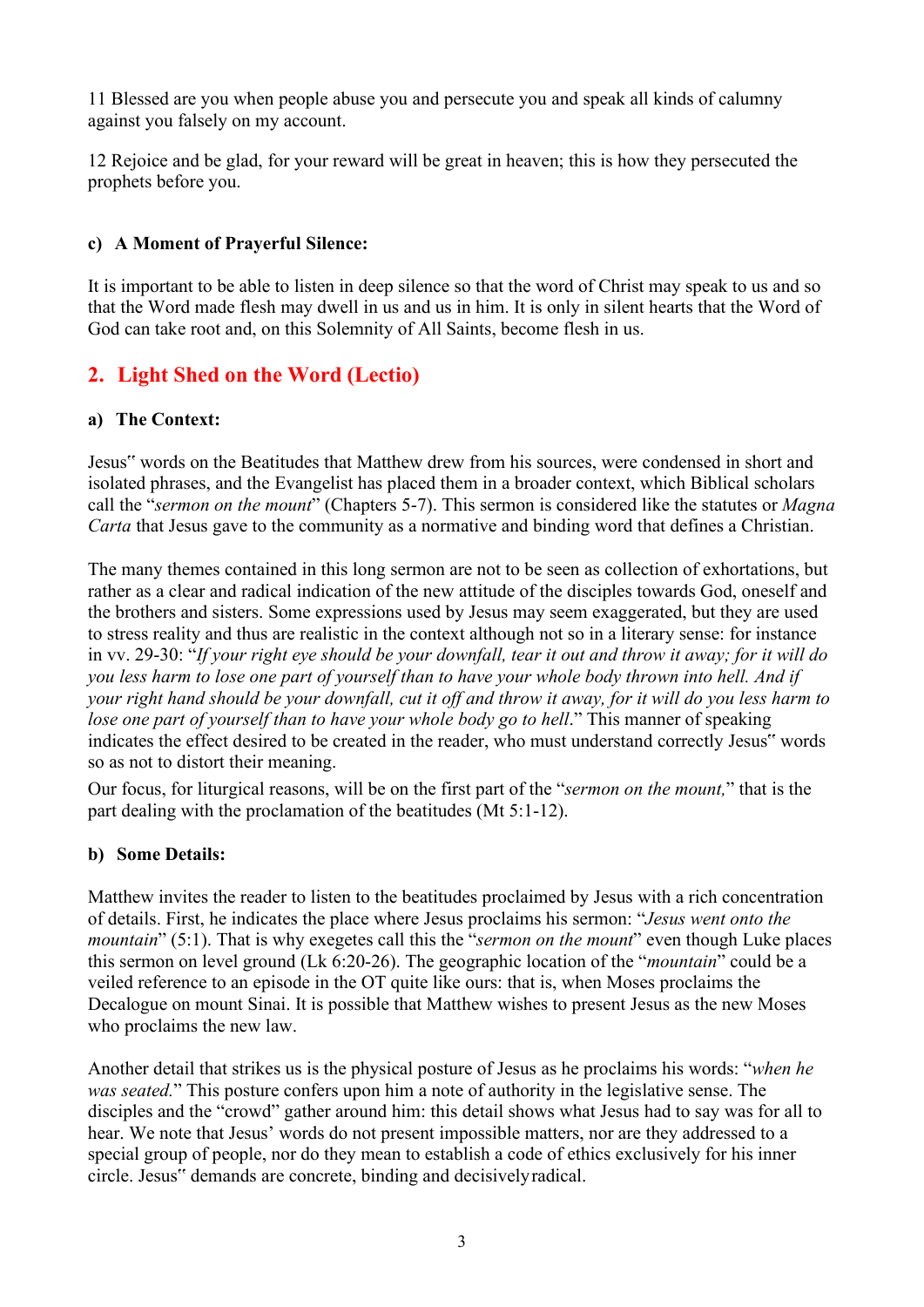Someone branded Jesus" sermon as follows: «*For me, this is the most important text in the history of humankind. It is addressed to all, believers and non, and after twenty centuries it is still the only light still shining in the darkness of violence, fear and solitude in which the West finds itself because of its pride and selfishness*» (Gilbert Cesbron).

The word "*blessed*" (in Greek *makarioi*) in our context does not say "softly" but cries out happiness found throughout the Bible. For instance, in the OT, those called "*blessed*" are those who live out the precepts of Wisdom (Sir 25:7-10). The prayerful person of the Psalms defines "*blessed*" as those who "*fear*", or more precisely those who love the Lord, expressing this love in the observance of the precepts contained in the word of God (Ps 1:1; 128:1).

Matthew's originality lies in adding a secondary phrase that specifies each beatitude: for instance, the main assertion "*blessed are the poor in spirit*" is clarified by an added phrase "*for theirs is the kingdom of heaven.*" Another difference with the OT is that Jesus' words proclaim a saving blessedness here and now and without any limitations. For Jesus, all can attain happiness on condition that they remain united to Him.

#### **c) The First Three Beatitudes:**

**i)** The first cry concerns the poor: "*How blessed are the poor in spirit, the kingdom of heaven is theirs.*" The reader may be shocked: how can the poor be happy? In the Bible, the poor are those who empty themselves of themselves and above all renounce the presumption of building their own present and future alone, and thus leave room for and focus on God's project and his Word. The poor, always in the biblical sense, is not someone closed in on himself, miserable, negative, but someone who nurtures being open to God and to others. God is all his/her treasure. We could say with St. Teresa of Avila: happy are those who experience that "*God alone suffices,*" meaning that they are rich in God.

A great modern spiritual author described poverty as follows: "*As long as one does not empty one's heart, God cannot fill it with himself. As you empty your heart, so does the Lord fill it.*

*Poverty is emptiness, not only in what concerns the future but also the past. Not a regret or memory, not a worry or wish! God is not in the past. God is not in the future: He is in the present! Leave your past to God, leave your future to God. Your poverty is to live the present, the Presence of God who is Eternity*" (Divo Barsotti).

This is the first beatitude, not just because it is the first of many, but because it seems to encapsulate all the others in their diversity.

**ii)** "*Blessed are those who mourn; they shall be comforted.*" One can mourn because of a great pain or suffering. This underlines the fact that we are dealing with a serious situation even though the motives or the cause are not mentioned. If we wish to identify today "those who mourn" we could think of all the Christians who hold dear the demands of the kingdom and suffer because of many negative aspects in the Church; rather than focus on holiness, the Church presents divisions and lacerations. They may also be those who suffer because of their sins and inconsistencies and who, in some way, slow down their conversion. To these, only God can bring the news of "consolation."

**iii)** "*Blessed are the gentle, they shall have the earth as inheritance.*" The third beatitude is about gentleness. This is a quality that is not so popular today. Rather, for many it has a negative connotation and is taken for weakness or the kind of imperturbability that knows how to control calculatingly one's own emotions. What does the word "gentle" mean in the Bible? The gentle are remembered as those who enjoy great peace (Ps 37:10), are happy, blessed and loved by God. They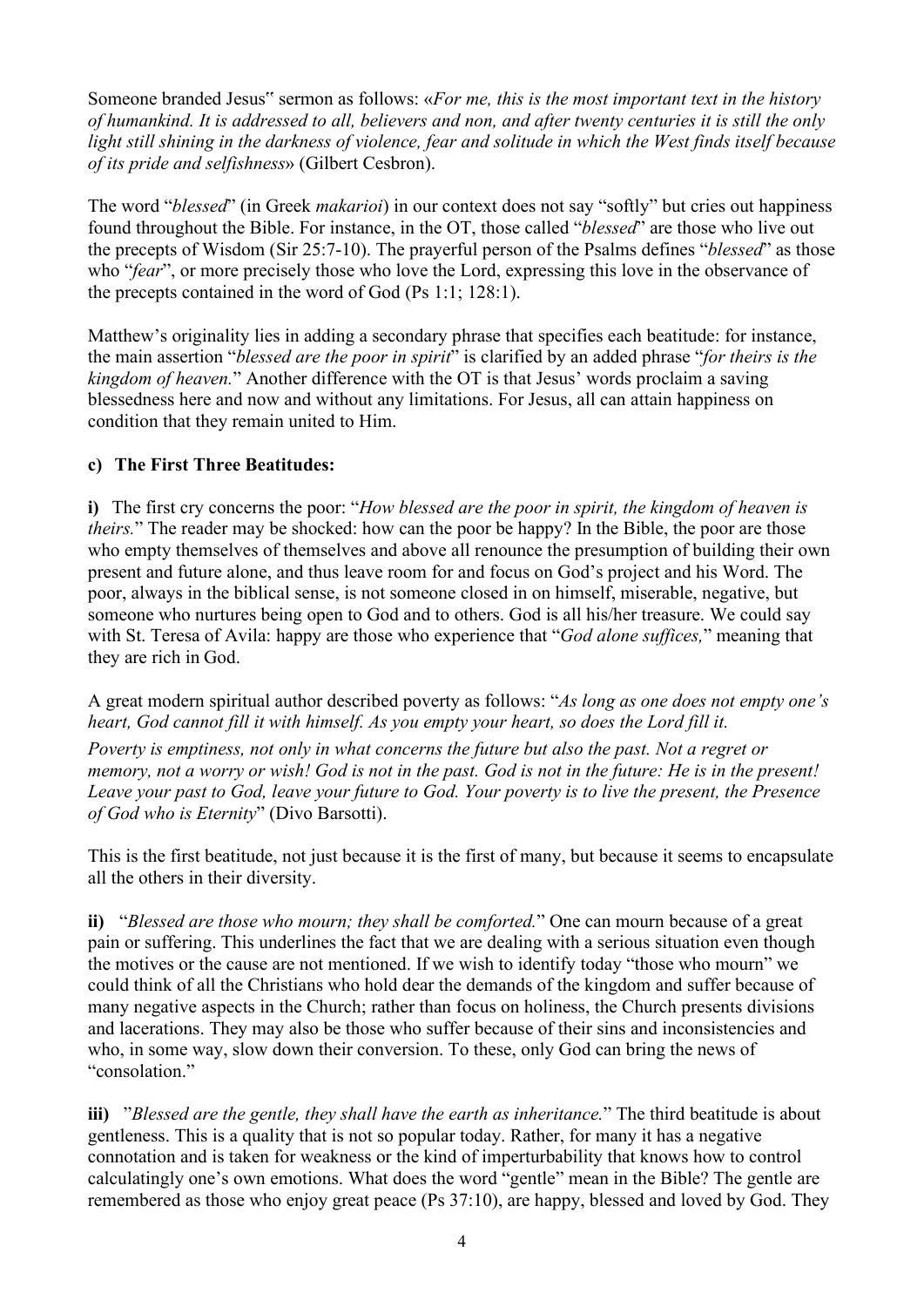are also contrasted with evildoers, the ungodly and sinners. Thus, the OT gives us a wealth of meanings that do not allow for one single definition.

In the NT the first time we meet the word is in Matthew 11:29: "*Learn from me because I am gentle and humble of heart.*" A second time is in Mt 21:5, when Matthew describes Jesus" entry into Jerusalem and cites the prophet Zechariah 2:9: "*Behold your servant comes to you gentle.*" Truly, Matthew's Gospel may be described as the Gospel of gentleness.

Paul too says that gentleness is an identifying quality of the Christian. In 2 Corinthians 10:1 he exhorts believers "*I urge you by the gentleness and forbearance of Christ*". In Galatians 5:22 gentleness is considered one of the fruits of the Holy Spirit in the heart of believers and consists in being meek, moderate, slow to punish, kind and patient towards others. Again, in Ephesians 4:32 and Colossians 3:12 gentleness is an attitude that is part of the Christian and a sign of the new man in Christ.

Finally, an eloquent witness comes from 1 Peter 3:3-4: "*Your adornment should be not an exterior one, consisting of braided hair or gold jewelry or fine clothing, but the interior disposition of the heart, consisting in the imperishable quality of a gentle and peaceful spirit, so precious in the sight of God.*"

How does Jesus use the word "gentle"? A truly enlightening definition is the one given by the gentle person of Cardinal Carlo Maria Martini "*The gentle person, according to the beatitudes, is one who, in spite of the fervor of his/her feelings, remains docile and calm, not possessive, interiorly free, always extremely respectful of the mystery of freedom, imitating God in this respect who does everything with respect for the person, and urges the person to obedience without ever using violence. Gentleness is opposed to all forms of material or moral arrogance, it gains the victory of peace over war, of dialogue over imposition*."

To this wise interpretation we add that of another famous exegete: "*The gentleness spoken of in the beatitudes is none other than that aspect of humility that manifests itself in practical affability in one's dealings with the other. Such gentleness finds its image and its perfect model in the person of Jesus, gentle and humble of heart. Truly, such gentleness seems to us like a form of charity, patient and delicately attentive towards others*" (Jacques Dupont).

# **3. The Word Enlightens Me (Meditatio)**

a) Am I able to accept those little signs of poverty in my regard? For instance, the poverty of poor health and little indispositions? Do I make exorbitant demands?

b) Am I able to accept some aspect of my poverty and fragility?

c) Do I pray like a poor person, as one who asks with humility the grace of God, his pardon and his mercy?

d) Inspired by Jesus" message concerning gentleness, do I renounce violence, vengeance and a vengeful spirit?

e) Do I encourage, in families and in my place of work, a spirit of kindness, gentleness and peace?

f) Do I pay back any small malice, insinuations or offensive allusions with evil?

g) Do I look after the weakest who cannot defend themselves? Am I patient with old people? Do I welcome lonely strangers who are often exploited at work?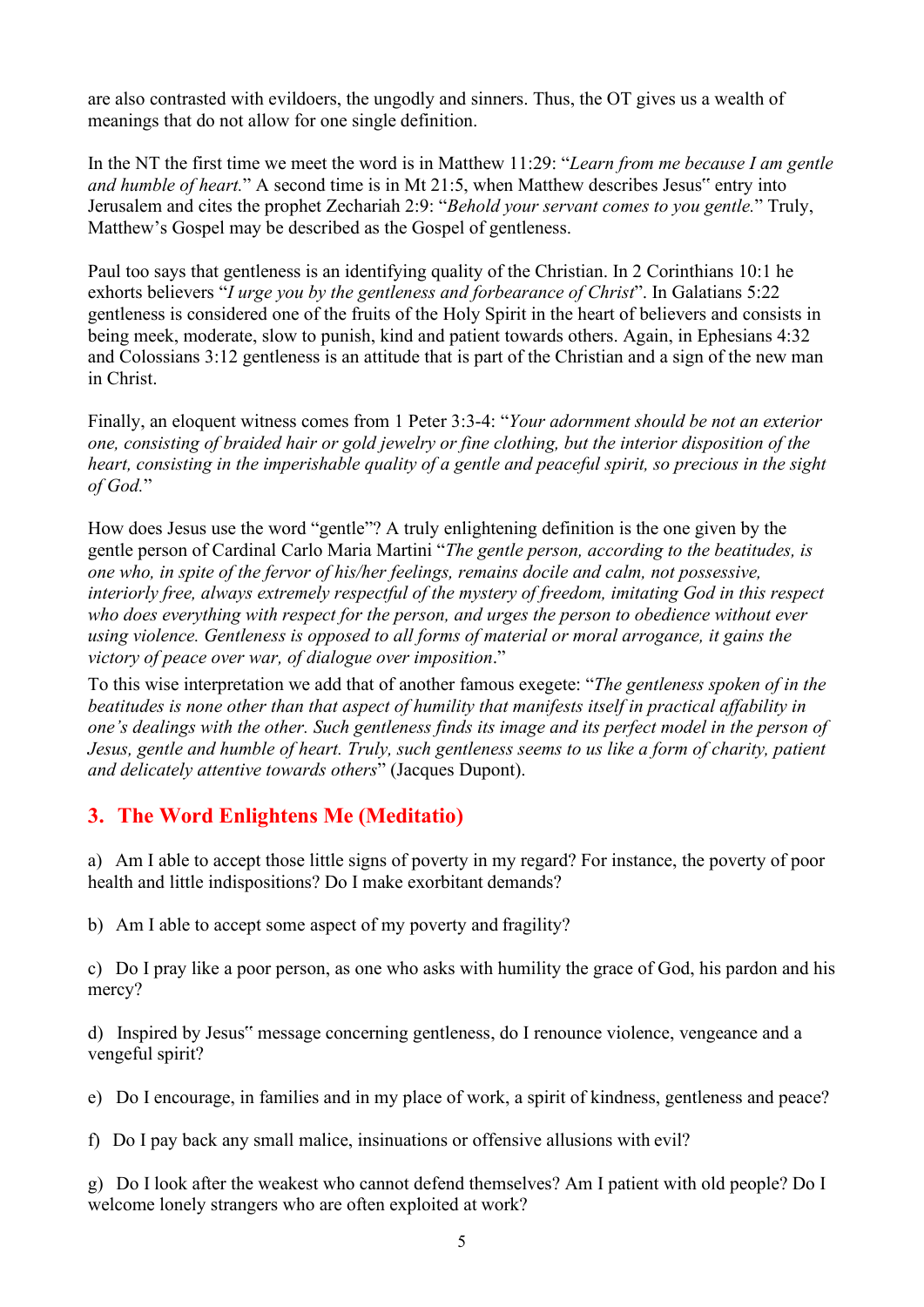# **4. To Pray**

### **a) Psalm 23:**

*The Psalm seems to rotate around the title "The Lord is my shepherd". The saints are the image of the flock on the way: they are accompanied by the goodness and loyalty of God, until they finally reach the house of the Father* (L. Alonso Schökel, *I salmi della fiducia*, Dehoniana libri, Bologna 2006, 54)

Yahweh is my shepherd, I lack nothing. In grassy meadows he lets me lie. By tranquil streams he leads me to restore my spirit.

He guides me in paths of saving justice as befits his name. Even were I to walk in a ravine as dark as death I should fear no danger, for you are at my side. Your staff and your crook are there to soothe me.

You prepare a table for me under the eyes of my enemies; you anoint my head with oil; my cup brims over.

Kindness and faithful love pursue me every day of my life. I make my home in the house of Yahweh for all time to come.

### **b) Closing Prayer:**

Lord Jesus, you show us the way of the beatitudes so that we may come to that happiness that is fullness of life and thus holiness. We are all called to holiness, but the only treasure of the saints is God. Your Word, Lord, calls saints all those who in baptism were chosen by your love of a Father, to be conformed to Christ. Grant, Lord, that by your grace we may achieve this conformity to Jesus Christ. We thank you, Lord, for the saints you have placed on our way and who manifest your love. We ask for your pardon if we have tarnished your face in us and denied our calling to be saints.

# <span id="page-5-0"></span>**Lectio Divina: Monday, November 2, 2020**

*All Souls Day The bread of life John 6:37-40*

# **1. LECTIO**

### **a) Opening Prayer**

Spirit of God, come from the four corners of the earth and breathe on these dead persons so that they may rise again (Ez 37:9). Come Holy Spirit, breathe on our minds, hearts and souls so that we may become a new creation in Christ, firstborn into life eternal. Amen.

### **b) Gospel Reading**

Jesus said to them, "All that the Father gives me will come to me; and him who comes to me I will not cast out. For I have come down from heaven, not to do my own will, but the will of him who sent me; and this is the will of him who sent me, that I should lose nothing of all that he has given me, but raise it up at the last day. For this is the will of my Father, that everyone who sees the Son and believes in him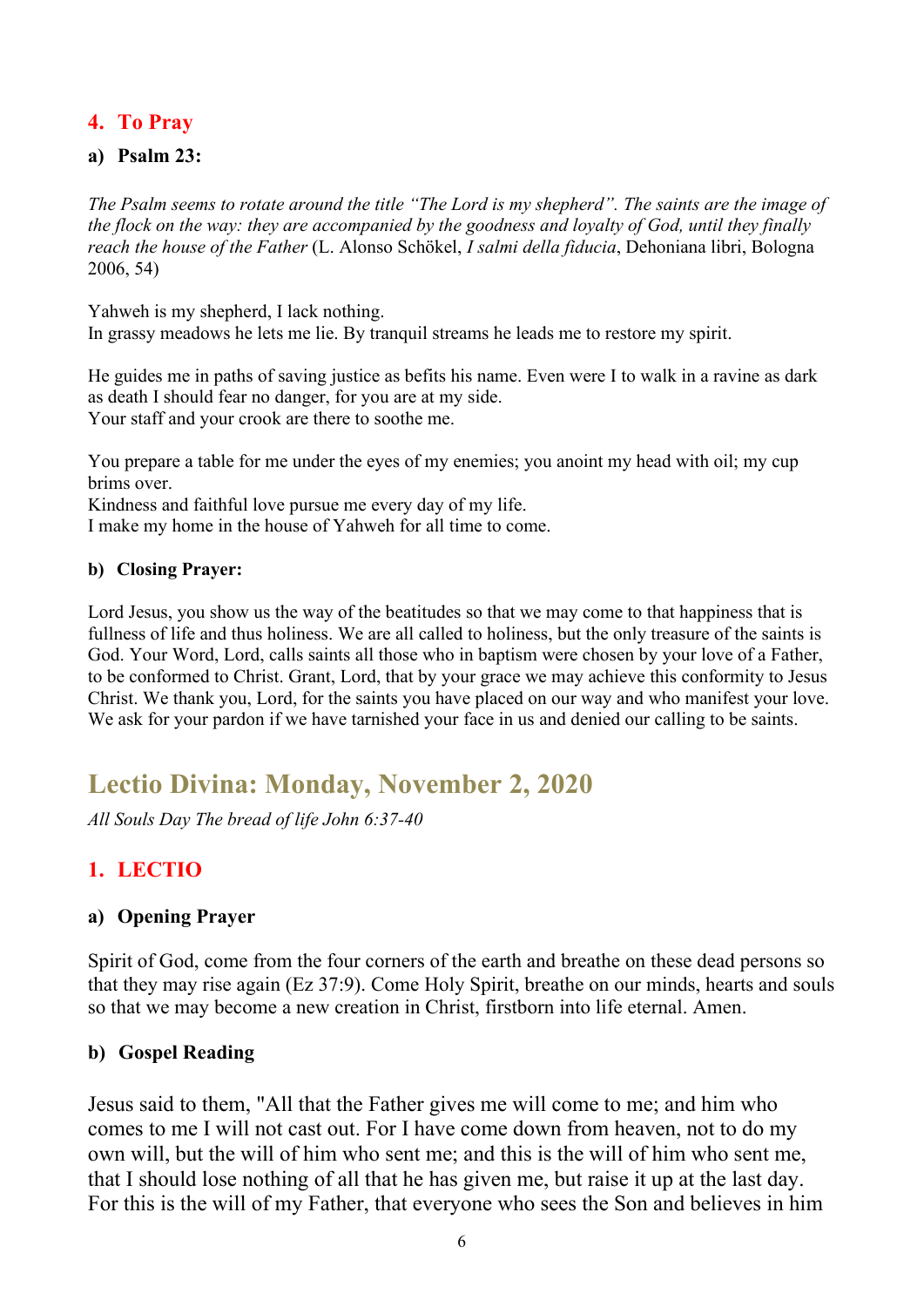should have eternal life; and I will raise him up at the last day."

## **c) Prayerful Silent Time**

That the Word of God may enter into our hearts and enlighten our life.

# **2. MEDITATIO**

## **a) A Key to the Reading**

In John's Gospel, the basic perspective concerning Jesus and his mission is that the Word made flesh is sent by the Father into the world to give us life and to save that which was lost. The world, however, rejects the Word incarnate.

The prologue of the Gospel presents us with this thought (Jn 1:1-18), which the Evangelist will gradually elaborate in the Gospel story. The synoptic Gospels also, in their own way, proclaim the same news. One need only think of the parables of the lost sheep and the lost drachma (Lk 15:1-10); or the declaration: I did not come to call the just, but sinners (Mk  $2:17$ ).

This thought is also found in this passage: I have come down from heaven, not to do my own will, but the will of him who sent (Jn 6:38). This is the will of my Father, that everyone who sees the Son and believes in him should have eternal life (Jn 6:40). The key words in John's Gospel are: see and believe. To see, implies and automatically means to believe in the Son sent by the Father. This attitude of faith brings the believer to possess eternal life. In John's Gospel, the salvation of the world is already fulfilled by the first coming of Christ through the incarnation and the resurrection of the one who allows himself to be lifted up on the cross. The second coming of Christ on the last day will be a completion of this mystery ofsalvation.

Today's Gospel is taken from the section that speaks of the mystery of Jesus (Jn 1-12). The text takes us, for the second time in John's Gospel, to Galilee, at the time of the Passover: After this, Jesus went across the sea of Galilee... it was near the Passover, the feast of the Jews (Jn 6:1,4). A great crowd followed him, (Jn 6:2) and Jesus seeing the crowd that followed him, multiplies the loaves. The crowd want to proclaim him king, but Jesus disappears and goes up to the mountain alone (Jn 6:15). After a brief pause that allows us to contemplate the Lord walking on the waters (Jn 6:16-21), the story continues the next day (Jn 6:22), and the crowd goes on waiting for and seeking out Jesus. Then comes the discourse on the bread of life and Jesus" warning to obtain the food that will last forever (Jn 6:27). Jesus defines himself as the bread of life and makes reference to the manna given to the people of God through Moses, as a figure of the true bread that comes down from heaven and gives life to the world (Jn 6:30-36). This is the context within which the words of Jesus are pronounced and that we are using for our Lectio (Jn 6:37-40). In this context, too, we come across a new kind of opposition and a new rejection of the revelation of the Christ as the bread of life (Jn 6:41-66).

Jesus' words concerning everyone who goes to him, echo God's invitation to takepart in the benefits of the banquet of the covenant (Is 55:1-3). Jesus does not reject those who come to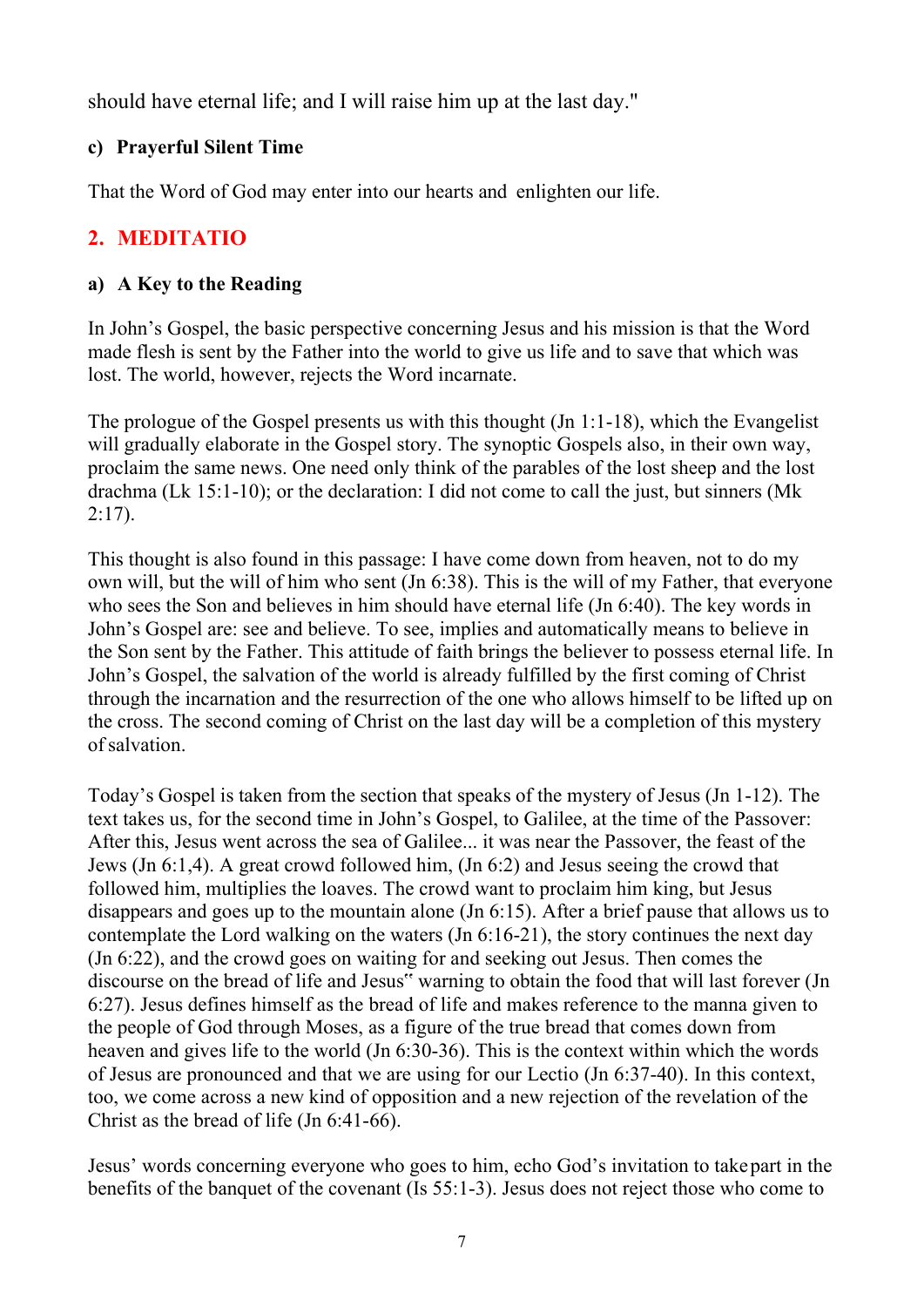him, rather he gives them eternal life. In fact, his mission is to seek and save the lost ones (Lk 19: 27). We are reminded of this in the story of the meeting of Jesus with the Samaritan woman by Jacob's well (Jn 4:1-42). Jesus does not rejectthe Samaritan woman, but, begins a "pastoral" dialogue with the woman who comes to the well to draw material water and there finds the man, the prophet and the Messiah who promises to give her the water of eternal life (Jn 4:13-15). In our passage we find the same structure: on the one hand the people seek material bread and on the other Jesus gives them a long spiritual discourse on the bread of life. The witness of Jesus who eats the bread of God's will (Jn 4:34) echoes the teaching of the Master in thisGospel passage (Jn 6:38).

At the last supper, Jesus takes up this discourse again in chapter 17. It is he who gives eternal life (Jn 17:2), preserves and watches over all those whom the Father has given to him. Of these none is lost except the son of perdition (Jn 17:12-13).

### **A Few Questions to Guide Our Meditation and Practice.**

\* The Word made flesh is sent into the world by the Father to give us life, but the world rejects the incarnate Word. Do I welcome into my life the Divine Word who gives eternal life? How?

\* I came down from heaven not to do my will, but the will of him who sent me (Jn 6:38). In Jesus we see obedience to the will of the Father. Do I internalize this virtue in my life and live it out daily?

\* Anyone who sees the Son and believes in him will have eternal life (Jn 6:40). Who is Jesus for me? Do I try to see him with the eyes of faith, listen to his words, contemplate his way of being? What does eternal life mean for me?

# **3. ORATIO**

### **a) Psalm 23**

The Lord is my shepherd, I shall not want; he makes me lie down in green pastures. He leads me beside still waters; he restores my soul.

He leads me in paths of righteousness for his name's sake. Even though I walk through the valley of the shadow of death, I fear no evil; for thou art with me; thy rod and thy staff, they comfort me.

Thou preparest a table before me in the presence of my enemies; thou anoints my head with oil, my cup overflows. Surely goodness and mercy shall follow me all the days of my life; and I shall dwell in the house of the Lord forever.

# **b) Closing Prayer**

O God, who at the table of your word and of the bread of life nourish us so that we may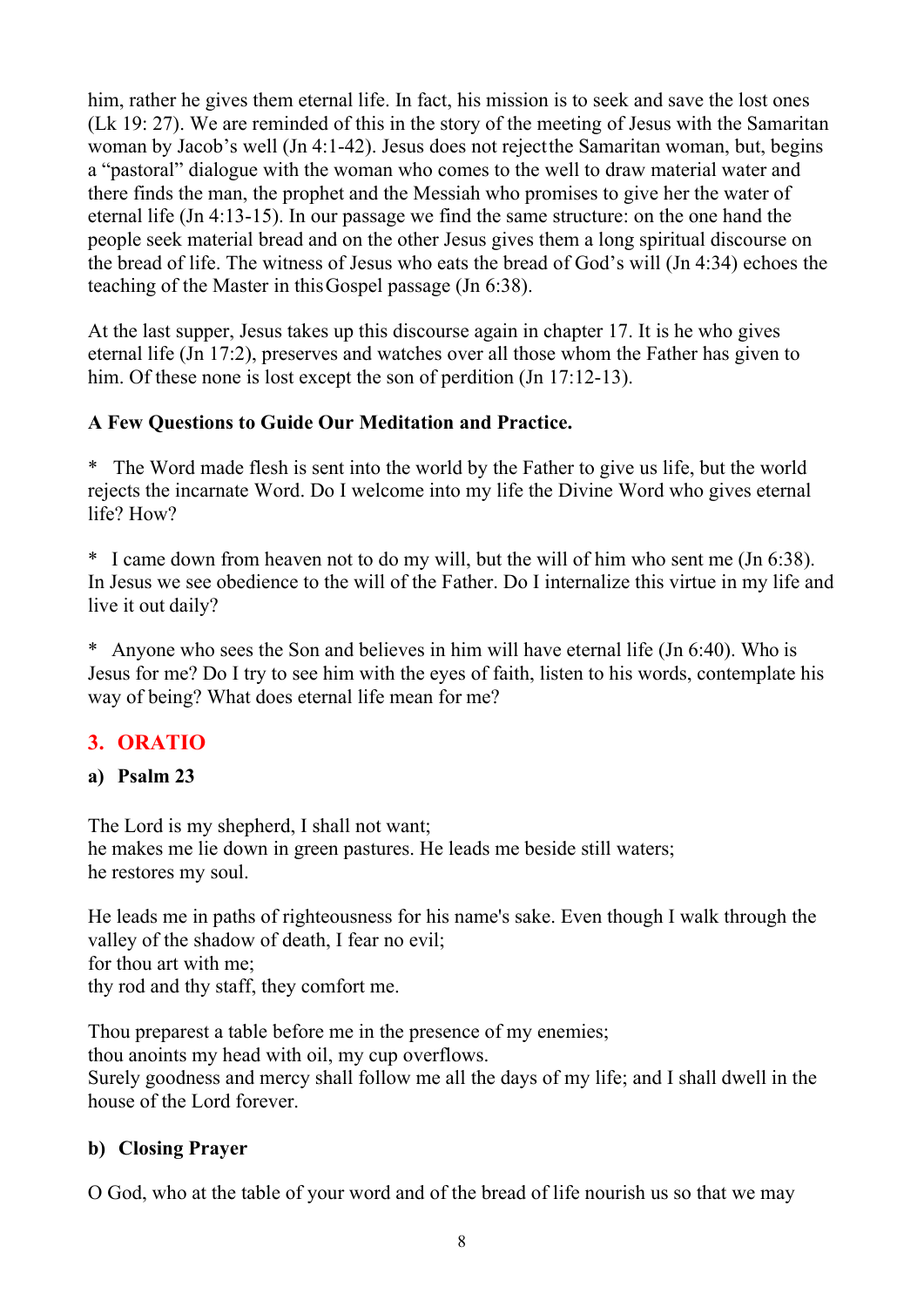grow in love, grant that we may welcome your message into our heart so that we may become yeast and instruments of salvation in the world. Through Christ our Lord. Amen

### **4. CONTEMPLATIO**

Contemplation is knowing how to adhere with one's mind and heart to the Lord who by his Word transforms us into new beings who always do his will. "Knowing these things, you will be blessed if you do them." (Jn 13:17)

# <span id="page-8-0"></span>**Lectio Divina: Tuesday, November 3, 2020**

*Ordinary Time*

# **Opening Prayer**

God of power and mercy, only with your help can we offer you fitting service and praise.

May we live the faith we profess and trust your promise of eternal life.

We ask this through our Lord Jesus Christ, your Son, who lives and reigns with you and the Holy Spirit, one God, for ever and ever. Amen.

# **1) Gospel Reading - Luke 14:15-24**

One of those gathered round the table said to Jesus, "Blessed is anyone who will share the meal in the kingdom of God!" But he said to him, "There was a man who gave a great banquet, and he invited a large number of people. When the time for the banquet came, he sent his servant to say to those who had been invited, 'Come along: everything is ready now.' But all alike started to make excuses."

The first said, "I have bought a piece of land and must go and see it. Please accept my apologies."

Another said, "I have bought five yoke of oxen and am on my way to try them out. Please accept my apologies."

Yet another said, "I have just got married and so am unable to come."

The servant returned and reported this to his master. Then the householder, in a rage, said to his servant, "Go out quickly into the streets and alleys of the town and bring in here the poor, the crippled, the blind and the lame."

"Sir," said the servant, "your orders have been carried out and there is still room."

Then the master said to his servant, "Go to the open roads and the hedgerows and press people to come in, to make sure my house is full; because, I tell you, not one of those who were invited shall have a taste of my banquet."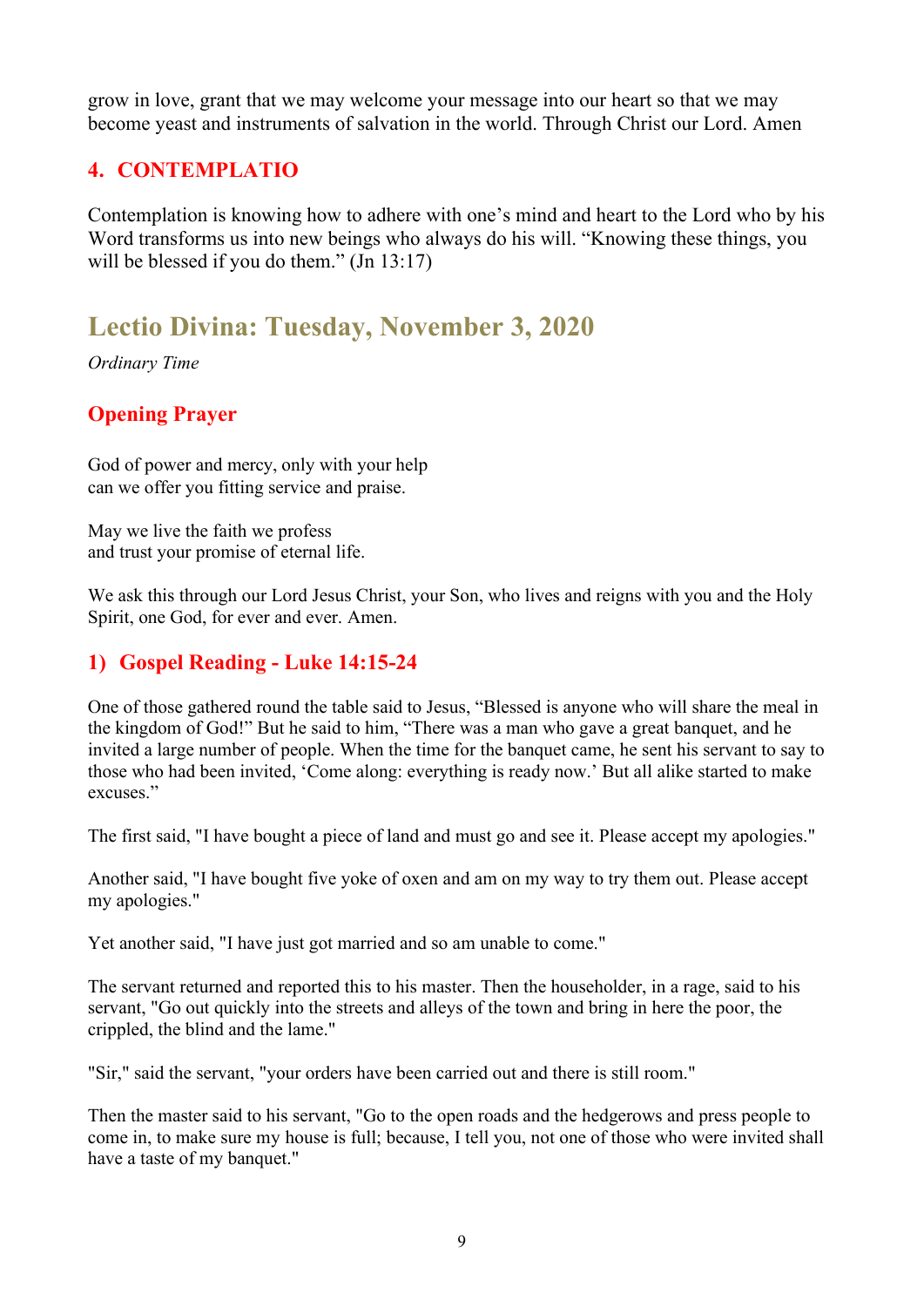# **2) Reflection**

• The Gospel today continues the reflection around themes linked to the table and the invitation. Jesus tells the parable of the banquet. Many people had been invited, but the majority did not go. The master of the feast was indignant because of the absence of those who had been invited and then sent his servants to call the poor, the crippled the blind and the lame. And even after that, there was still place. Then he ordered his servant to invite everybody, until his house was full. This parable was a light for the communities of the time of Luke.

• In the communities at the time of Luke there were Christians, who had come from Judaism and Christians who came from the Gentiles, called pagans. Notwithstanding the difference in race, class and gender, they lived profoundly the ideal of sharing and of communion (Acts 2:42; 4:32; 5:12). But there were many difficulties because some norms of legal purity prevented the Jews to eat with the pagans. And even after they had entered into the Christian community, some of them kept this old custom of not sitting at table with a pagan. This is the reason why Peter had a conflict with the community of Jerusalem because he entered into the house of Cornelius, a pagan and for having eaten with him (Acts 11:3). Before these problems of the communities, Luke kept a series of words of Jesus regarding the banquet. (Lk 14:1-24). The parable on which we are meditating is an image of what was happening in the communities.

• Luke 14:15: Blessed are those who will eat the bread of the Kingdom of God. Jesus had finished telling two parables: one on the choice of places (Lk 14:7-11), and the other on the choice of the guests who were invited (Lk 14:12-14). While listening to this parable someone who was at table with Jesus must have picked up the importance of the teaching of Jesus and must have said: "Blessed are those who eat the bread of the Kingdom of God!" The Jews compared the future time of the Messiah to a banquet, characterized by gratitude and communion (Is 25:6; 55:1-2; Ps 22:27). Hunger, poverty and the lack of so many things made the people hope that in the future they would obtain what they were lacking and did not have at present. The hope of the Messianic goods, usually experienced in banquets, was a perspective of the end of time.

• Luke 14:16-20: The great banquet is ready. Jesus responds with a parable. There was a man who gave a great banquet and he invited a great number of people". But the duty of each one prevents the guests from accepting the invitation. The first one says: "I have bought a piece of land and must go and see it!" The second "I have bought five yoke of oxen and am on my way to try them out!" The third one: "I have just got married and so am unable to come!" In the limits of the law those persons had the right not to accept the invitation (cf. Dt 20:5-7).

• Luke 14:21-22: The invitation remains, it is not cancelled. The master of the banquet was indignant in seeing that his invitation had not been accepted. In last instance, the one who is indignant is precisely Jesus because the norms of the strict observance of the law, reduced the space for people to be able to live the gratuity of an invitation to the house of friends, an invitation characterized by the fraternal spirit and by sharing. Thus, the master of the feast orders the servants to invite the poor, the blind, the crippled, the lame. Those who were normally excluded because they were considered unclean, are now invited to sit around the table of the banquet.

• Luke 14:23-24: There is still place. The room is not full. There is still place. Then, the master of the house ordered the servants to invite those passing on the street. Those are the pagans. They are also invited to sit around the table. Thus, in the banquet of the parable of Jesus, everybody sits around the same table, Jews and pagans. At the time of Luke, there were many problems which prevented the realization of this ideal of the common banquet. By means of the parable; Luke shows that the practice of the banquet came precisely from Jesus.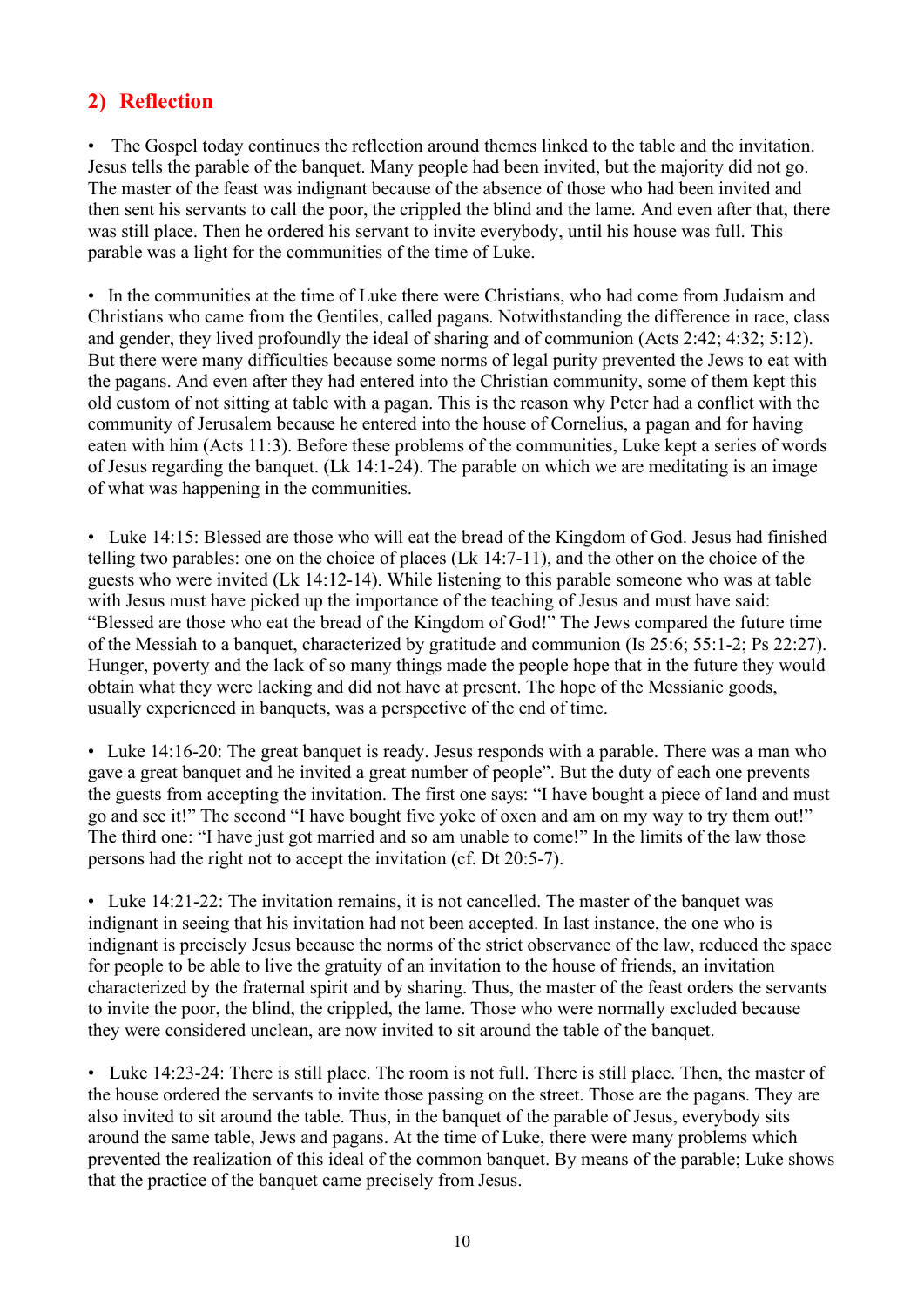After the destruction of Jerusalem, in the year 70, the Pharisees took over the government in the Synagogues, demanding the rigid fulfilment of the norms which identified them as the Jewish people. The Jews who converted to Christianity were considered a threat, because they destroyed the walls which separated Israel from other people. The Pharisees tried to oblige them to abandon the faith in Jesus. And because they did not succeed, they drove them away from the Synagogues. All this brought about a slow and progressive separation between the Jews and the Christians, which was a source of great suffering, especially for the converted Jews (Rm 9:1-5). In the parable, Luke indicates very clearly that these converted Jews were not unfaithful to their people. All the contrary! They are the ones who are invited and accept the invitation. They are the true continuators of Israel. Those who were unfaithful were those who did not accept the invitation and did not want to recognize Jesus the Messiah (Lk 22:66; Acts 13:27).

## **3) Personal Questions**

• In general, which are the persons who are invited and which are the persons who in general are not invited to our feasts?

• Which are the reasons which today limit the participation of persons in society and in the Church? And which are the reasons that some give to exclude themselves from the community? Are they just reasons?

# **4) Concluding Prayer**

Full of splendor and majesty his work, his saving justice stands firm forever. He gives us a memorial of his great deeds; Yahweh is mercy and tenderness. (Ps 111:3-4)

# <span id="page-10-0"></span>**Lectio Divina: Wednesday, November 4, 2020**

*Ordinary Time*

# **1) Opening Prayer**

God of power and mercy, only with your help can we offer you fitting service and praise. May we live the faith we profess and trust your promise of eternal life. We ask this through our Lord Jesus Christ, your Son, who lives and reigns with you and the Holy Spirit, one God, for ever and ever. Amen.

# **2) Gospel Reading - Luke 14:25-33**

Great crowds accompanied Jesus on his way, and he turned and spoke to them. "Anyone who comes to me without hating father, mother, wife, children, brothers, sisters, yes and his own life too, cannot be my disciple. No one who does not carry his cross and come after me can be my disciple." "And indeed, which of you here, intending to build a tower, would not first sit down and work out the cost to see if he had enough to complete it? Otherwise, if he laid the foundation and then found himself unable to finish the work, anyone who saw it would start making fun of him and saying, 'Here is someone who started to build and was unable to finish.'"

"Or again, what king marching to war against another king would not first sit down and consider whether with ten thousand men he could stand up to the other who was advancing against him with twenty thousand? If not, then while the other king was still a long way off, he would send envoys to sue for peace. So, in the same way, none of you can be my disciple without giving up all that he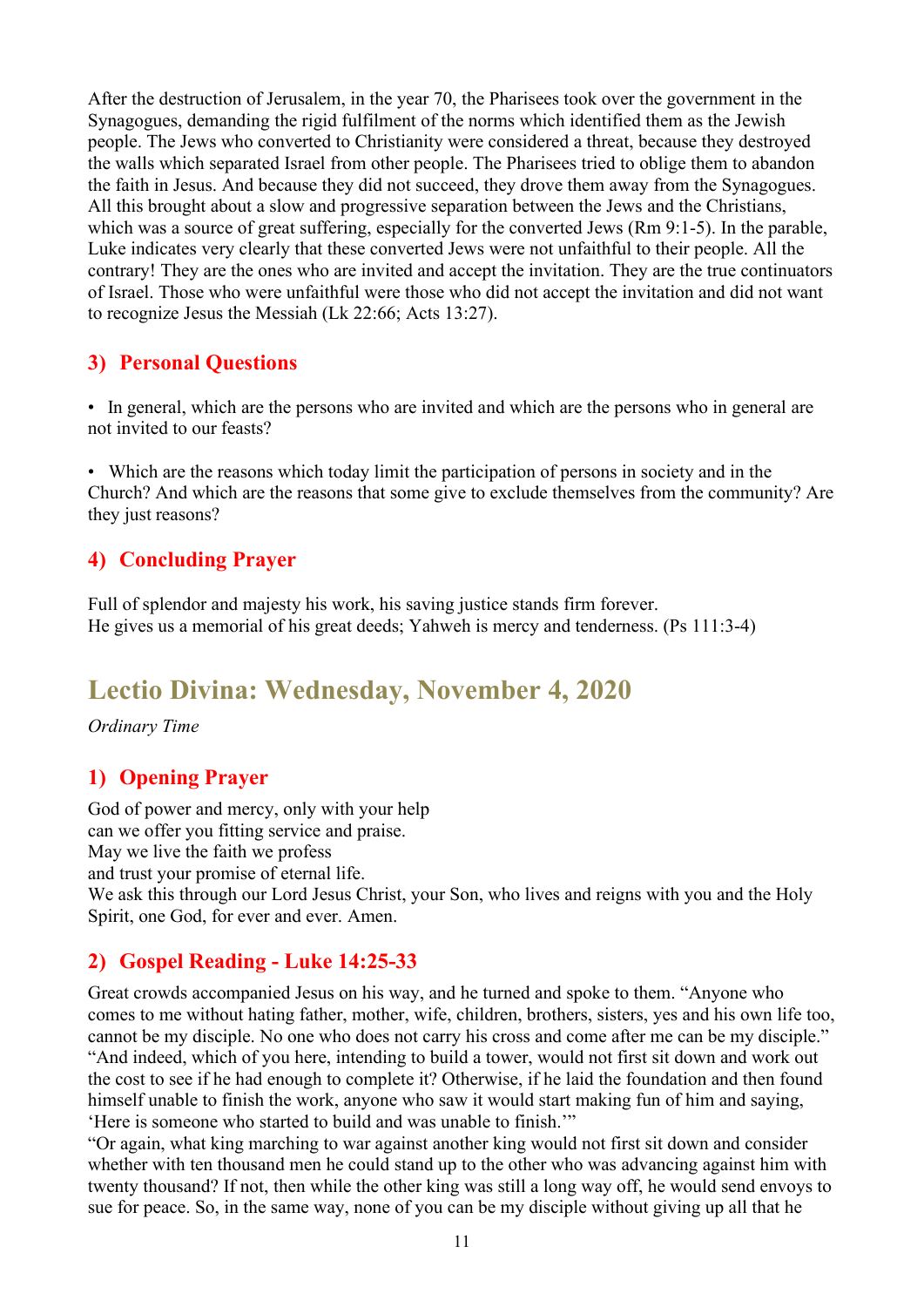owns."

# **3) Reflection**

• The Gospel today speaks about discipleship and presents the conditions to be a disciple of Jesus. Jesus is on the way to Jerusalem, where he will die soon on the Cross. This is the context in which Jesus speaks about discipleship.

• Luke 14:25: An example of catechesis. The Gospel today is a beautiful example of how Luke transforms the words of Jesus into catechesis for the people of the communities. He says: "Great crowds accompanied him. He turned and spoke to them." Jesus speaks to the great crowd, that is, he speaks to all, also to the persons of the communities at the time of Luke, and today he speaks for us. In the teaching which follows, Jesus gives the conditions for those who want to be his disciples.

• Luke 14:25-26: First condition: to hate father and mother. Some diminish the force of the word to hate and translate it as "to prefer Jesus to one's own parents." The original text uses the expression "to hate one's parents." In another place Jesus orders to love and respect parents (Lk 18:20). How can this contradiction be explained? But is it a contradiction? At the time of Jesus the social and economic situation led the families to close themselves up in self and this prevented them to fulfil the law of ransom or liberation (*goel*), that is to help the brothers and sisters of the community (*clan*) who were threatened to lose their land or to become slaves (cf. Dt 15:1-18; Lev 25:23-43). Closed up in themselves the families weakened the life in the community. Jesus wants to reconstruct the life in community. This is why he asks to put an end to the restricted vision of the small family which closes up in itself and asks the family to open itself and to be united among themselves in a large family, in community. This is the sense of hating father and mother, and wife, sons, sisters and brothers. Jesus himself, when his parents of his small family wanted to take him back to Nazareth, he does not respond to their request. He ignores or hates their petition and extends his family saying: "Behold, my mother and my brothers! Anyone who does the will of God, is my brother, sister and mother" (Mk 3:20-21, 31-35). The family bonds of union cannot prevent the formation of the Community. This is the first condition.

• Luke 14:27: Second condition: to carry the cross. "No one who does not carry his cross and come after me can be my disciple." In order to understand well the importance of this second requirement we have to look at the context in which Luke places this word of Jesus. Jesus is going toward Jerusalem to be crucified and to die. To follow Jesus and to carry the cross means to go with him up to Jerusalem to be crucified with him. This recalls the attitude of the women who "followed and served him when he was still in Galilee and many others who went up to Jerusalem with him" (Mk 15:41). This also reminds us of Paul's phrase in the Letter to the Galatians: "But as for me, it is out of the question that I should boast at all, except of the cross of our Lord Jesus Christ, through whom the world has been crucified to me, and I to the world" (Gal 6:14)

• Luke 14:28-32: Two parables. Both of these parables have the same objective: that persons may think well before taking a decision. In the first parable he says: "Which of you here, intending to build a tower, would not first sit down and work out the cost to see if he had enough to complete it? Otherwise, if he laid the foundation and then found himself unable to finish the work, anyone who saw it would start making fun of him and saying: Here is someone who started to build and was unable to finish!" This parable needs no explanation. It speaks for itself: let each one reflect well on his/her way of following Jesus and ask him/herself if he/she values well the conditions before taking the decision to become a disciple of Jesus.

The second parable: Or again, which king marching to war against another king would not first sit down and consider whether with ten thousand men he could stand up to the other who was advancing against him with twenty thousand? If not, then while the other king was still a long way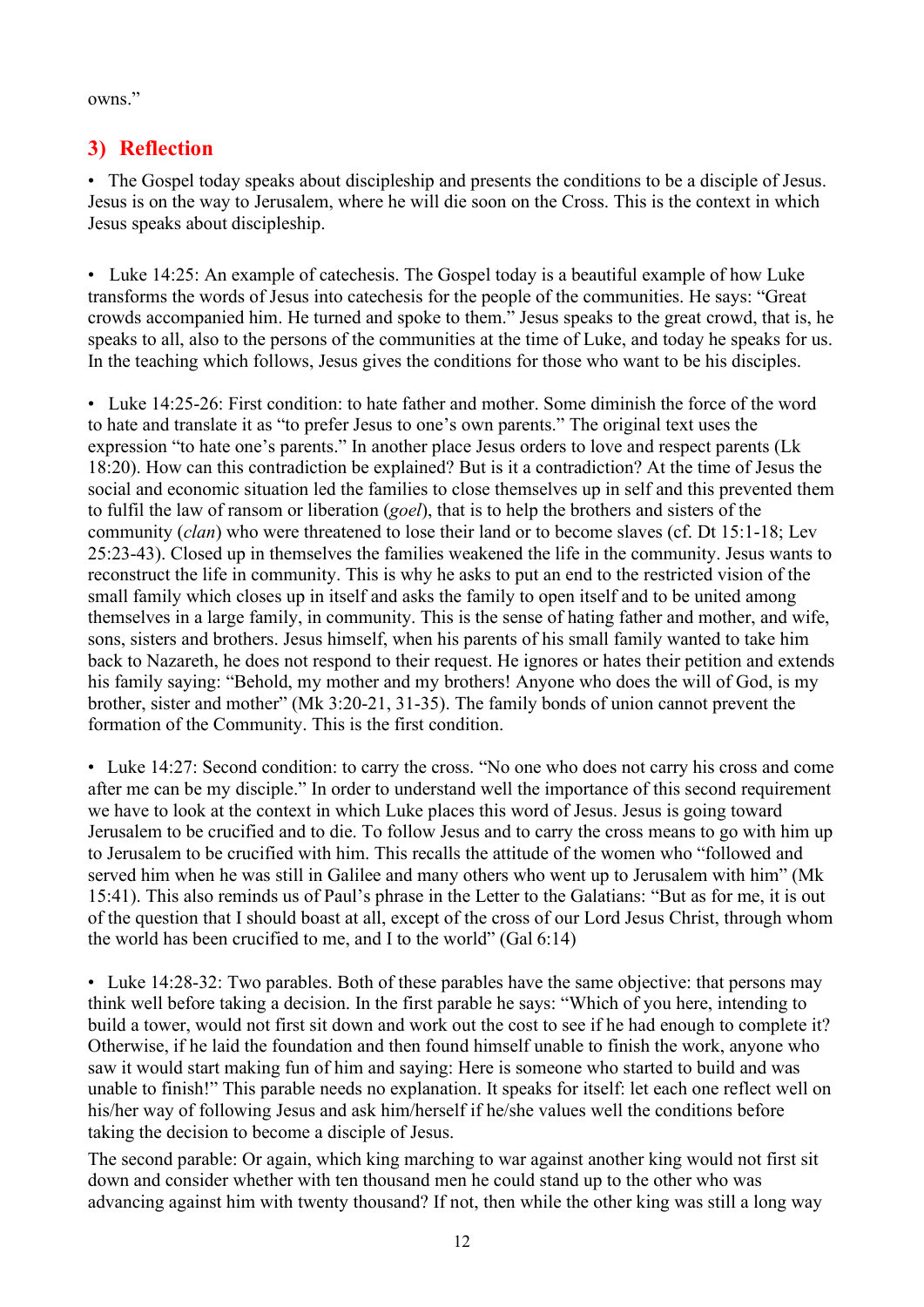off, he would send envoys to sue for peace." This parable has the same purpose of the one before. Some ask: "How is it that Jesus uses an example of war?" The question is a pertinent one for us who today know the wars. The Second World War (1939-1945) caused the death to about 54 million persons! At that time, though, the wars were as commercial concurrence between enterprises which today struggle among themselves to obtain the greatest profit or gain.

• Luke 14, 33: Conclusion for discipleship. The conclusion is only one: to be Christian, to follow Jesus. Is something serious. For many people today, to be Christian is not a personal choice, and neither is it a decision for life, but a simple cultural phenomenon. They do not even think of making a choice. Anyone who is born a Brazilian is a Brazilian. He who is born Japanese is Japanese. He does not have to choose. He is born like that and will die like that. Many people are Christians because they were born like that and they die like that, without ever having had the idea of choosing or of assuming that which they are already by birth.

### **4) Personal Questions**

• To be a Christian is something serious. I have to think out well my way of following Jesus. How does this take place in my life?

• "To hate one's parents," community or family! How do I put together these two things? Am I capable to harmonize them?

### **5) Concluding Prayer**

Yahweh is my light and my salvation, whom should I fear? Yahweh is the fortress of my life, whom should I dread? (Ps 27:1)

# <span id="page-12-0"></span>**Lectio Divina: Thursday, November 5, 2020**

*Ordinary Time*

# **1) Opening Prayer**

God of power and mercy, only with your help can we offer you fitting service and praise. May we live the faith we profess and trust your promise of eternal life. We ask this through our Lord Jesus Christ, your Son, who lives and reigns with you and the Holy Spirit, one God, for ever and ever. Amen.

### **2) Gospel Reading - Luke 15:1-10**

The tax collectors and sinners, however, were all crowding round to listen to Jesus, and the Pharisees and scribes complained saying, "This man welcomes sinners and eats with them." So, he told them this parable: "Which one of you with a hundred sheep, if he lost one, would fail to leave the ninety-nine in the desert and go after the missing one till he found it? And when he found it, would he not joyfully take it on his shoulders and then, when he got home, call together his friends and neighbors, saying to them, "Rejoice with me, I have found my sheep that was lost." In the same way, I tell you, there will be more rejoicing in heaven over one sinner repenting than over ninety-nine upright people who have no need of repentance."

Or again, what woman with ten drachmas would not, if she lost one, light a lamp and sweep out the house and search thoroughly till she found it? And then, when she had found it, call together her friends and neighbors, saying to them, "Rejoice with me, I have found the drachma I lost." In the same way, I tell you, there is rejoicing among the angels of God over one repentant sinner.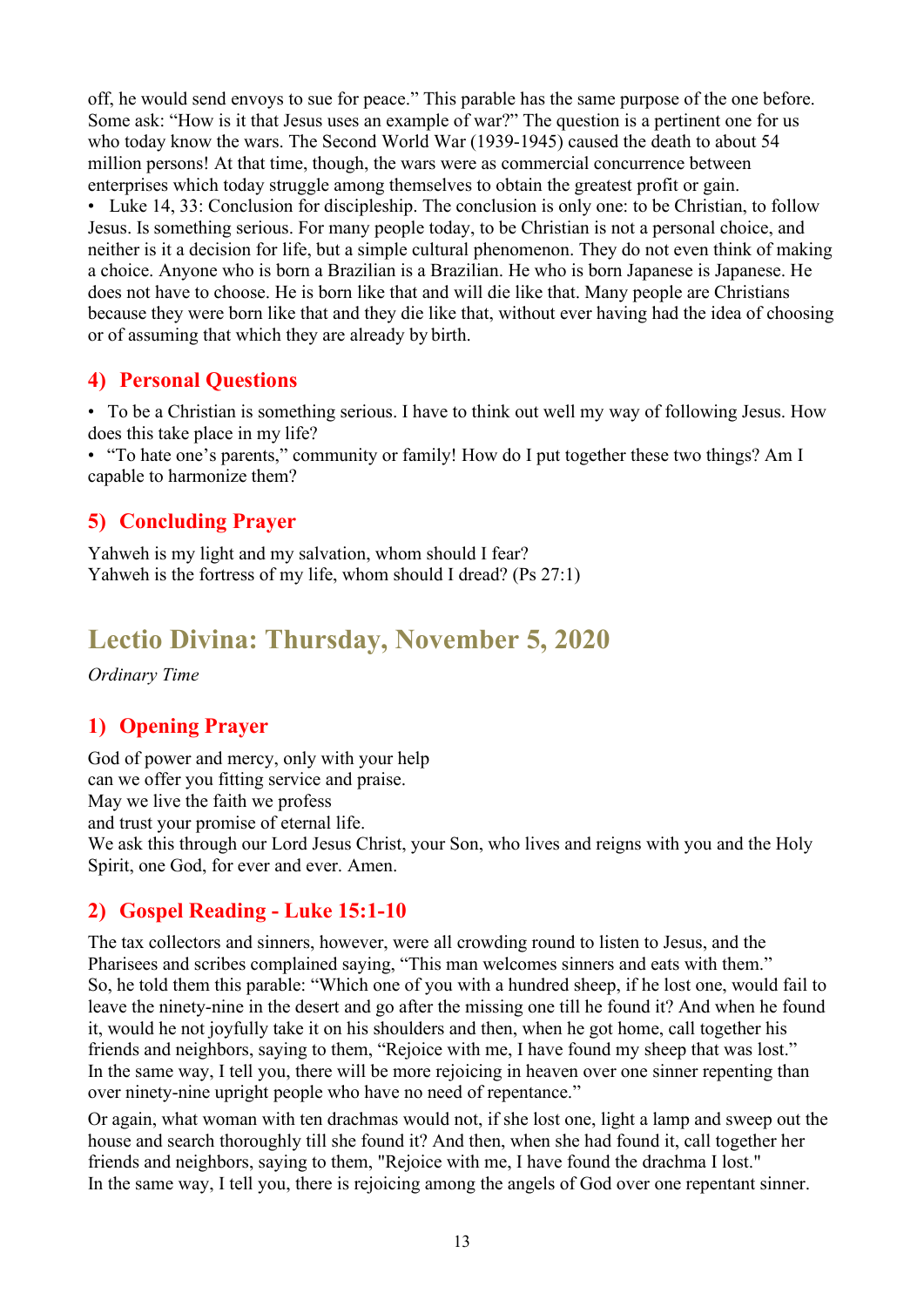## **3) Reflection**

• The Gospel today presents the first one of three parables united among themselves by one same word. It is a question of three things which were lost: the lost sheep (Lk 15:3-7), the lost drachma (Lk 15:8-10), and the lost son (Lk 15:11-32). The three parables are addressed to the Pharisees and to the Doctors of the Law who criticized Jesus (Lk 15:1-3). That is, they are addressed to the Pharisee and to the Scribe or doctor of the Law which is in each one of us.

• Luke 15:1-3: Those to whom the parables are addressed. The first three verses describe the context in which the three parables were pronounced: "At that time, the tax collectors and sinners were all crowding round to listen to him. The Pharisees and Scribes complained." On one side there were the tax collectors and the sinners; on the other the Pharisees and the Doctors of the Law. Luke speaks exaggerating somewhat: "The tax collectors and the sinners were all crowding round to listen to Jesus." There was something in Jesus which attracted them. It is the word of Jesus which attracts them (cf. Is 50:4). They want to listen to him. This is a sign that they do not feel condemned, but rather they feel accepted by him. The criticism of the Pharisees and the Scribes is the following: "This man welcomes sinners and eats with them!" When sending out the seventy-two disciples (Lk 10:1-9), Jesus had ordered them to accept the excluded, the sick, the possessed (Mt 10:8; Lk 10:9) and to gather them for the banquet (Lk 10:8)."

• Luke 15:4: The Parable of the lost sheep. The parable of the lost sheep begins with a question: "Which one of you with a hundred sheep, if he lost one, would fail to leave the ninety-nine in the desert and go after the missing one till he found it?" Before giving a response, Jesus must have looked around to see who was listening to him to see how they would have answered. The question is formulated in such a way that the response can only be a positive one: "Yes, he will go after the lost sheep!" And you, how would you answer? Would you leave the ninety-nine in the field to go and look for the only one which got lost? Who would do this? Probably, the majority would have answered: "Jesus, who among us? Nobody would do such an absurd thing. The proverb says: "Better one bird in the hand than one hundred flying around!"

• Luke 15:5-7: Jesus interprets the parable of the lost sheep. Now, in the parable the shepherd does that which nobody would do: to leave everything and to go and look for the lost sheep. God alone can assume such an attitude! Jesus wants that we become aware, conscious of the Pharisee or the Scribe which is in each one of us, The Pharisees and the Scribes abandoned the sinners and excluded them. They would have never gone to look for the lost sheep. They would have allowed it to get lost in the desert. They preferred the ninety-nine. But Jesus places himself in the place of the sheep which got lost and, which in that context of the official religion, would fall into despair, without the hope of being accepted. Jesus makes them and us know: "If you feel that you are a lost sinner, remember that for God you are worth more than the other ninety-nine sheep. And in case that you are converted, know that there will be "greater joy in heaven for a sinner who is converted, than for ninety-nine just who do not need conversion."

Luke 15:8-10: Parable of the lost drachma. The second Parable: Or again, what woman with ten drachmas would not, if she lost one, light a lamp and sweep out the house and search thoroughly till she found it? And then, when she had found it, call together her friends and neighbors saying to them, "Rejoice with me, I have found the drachma I lost. In the same way, I tell you, there is rejoicing among the angels of God over one repentant sinner." God rejoices with us. The angels rejoice with us. The parable serves to communicate hope to those who were threatened with despair because of the official religion. This message recalls what God tells us in the Book of the Prophet Isaiah: "Look, I have engraved you on the palms of my hands!" (Is 49:16). "Since, I regard you as precious, since you are honored and I love you!" (Is 43:4).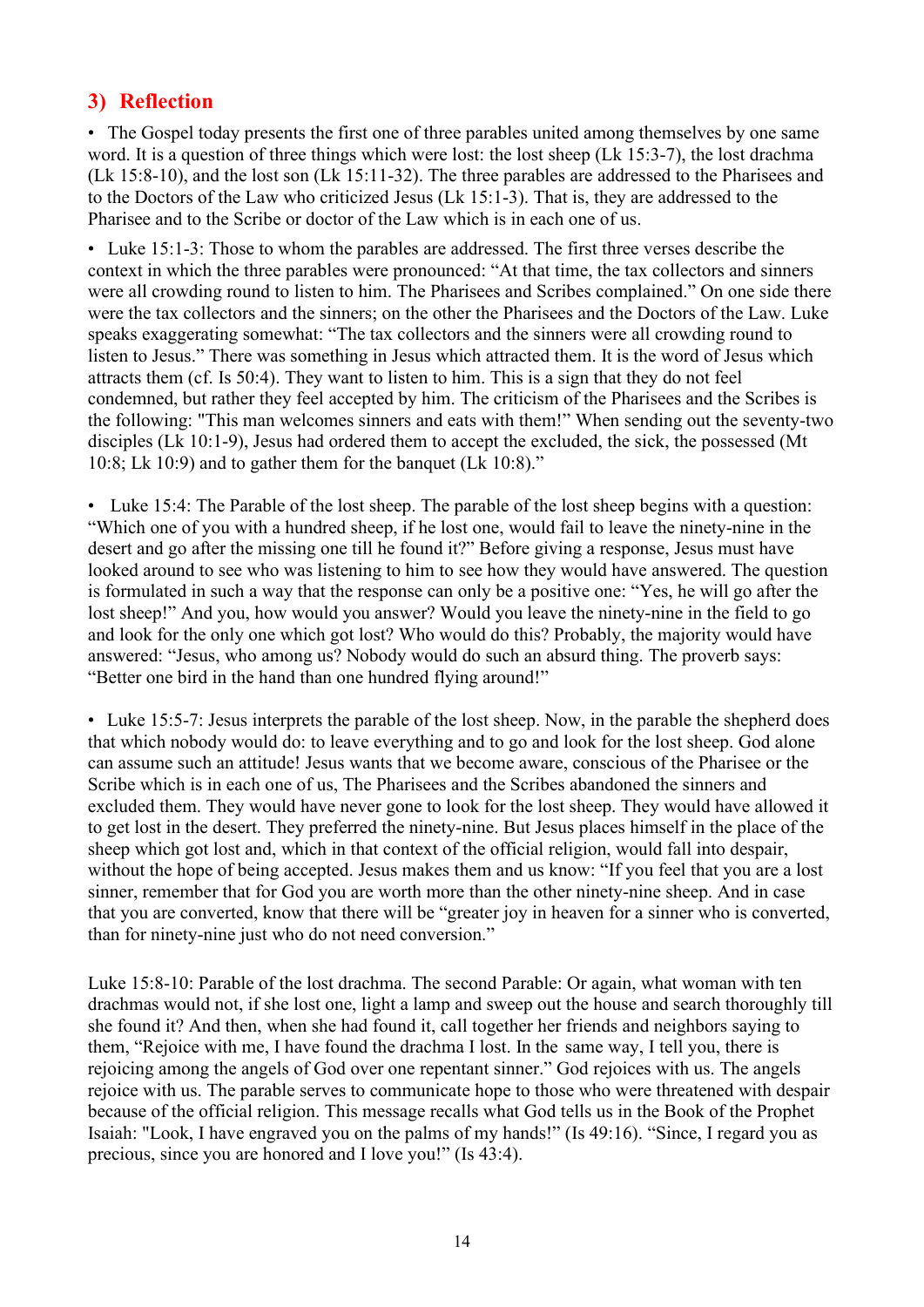### **4) Personal Questions**

- Would you go out to look for the lost sheep?
- Do you think that today the Church is faithful to this parable of Jesus?

## **5) Concluding Prayer**

Seek Yahweh and his strength, tirelessly seek his presence! Remember the marvels he has done, his wonders, the judgements he has spoken. (Ps 105:4-5)

# <span id="page-14-0"></span>**Lectio Divina: Friday, November 6, 2020**

*Ordinary Time*

# **1) Opening Prayer**

God of power and mercy, only with your help can we offer you fitting service and praise. May we live the faith we profess and trust your promise of eternal life. We ask this through our Lord Jesus Christ, your Son, who lives and reigns with you and the Holy Spirit, one God, for ever and ever. Amen.

# **2) Gospel Reading - Luke 16:1-8**

Jesus said to his disciples, "There was a rich man and he had a steward who was denounced to him for being wasteful with his property. He called for the man and said, "What is this I hear about you? Draw me up an account of your stewardship because you are not to be my steward any longer." Then the steward said to himself, "Now that my master is taking the stewardship from me, what am I to do? Dig? I am not strong enough. Go begging? I should be too ashamed. Ah, I know what I will do to make sure that when I am dismissed from office there will be some to welcome me into their homes."

Then he called his master's debtors one by one. To the first he said, "How much do you owe my master?" "One hundred measures of oil," he said. The steward said, "Here, take your bond; sit down and quickly write fifty." To another he said, "And you, sir, how much do you owe?" "One hundred measures of wheat," he said. The steward said, "Here, take your bond and write eighty." The master praised the dishonest steward for his astuteness. For the children of this world are more astute in dealing with their own kind than are the children of light."

### **3) Reflection**

Today the Gospel presents a parable that concerns administration of goods which is found only in Luke's Gospel. It is called the parable of the dishonest steward. It is a disconcerting parable. Luke says: "The master praised the dishonest steward for his astuteness." The master is Jesus himself and not the administrator or steward. How is that Jesus praises a corrupt employee?

• Luke 16:1-2: The steward is threatened to lose his job. "There was a rich man and he had a steward, who was denounced to him for being wasteful with his property. He called for the man and said, 'What is this I hear about you? Draw me up an account of your stewardship, because you are not to be my steward anymore.'" This example taken from the world of business and of work speaks for itself. It refers to the existing corruption. The master discovers the corruption and decides to send away the dishonest steward. The steward, unexpectedly, finds himself in an emergency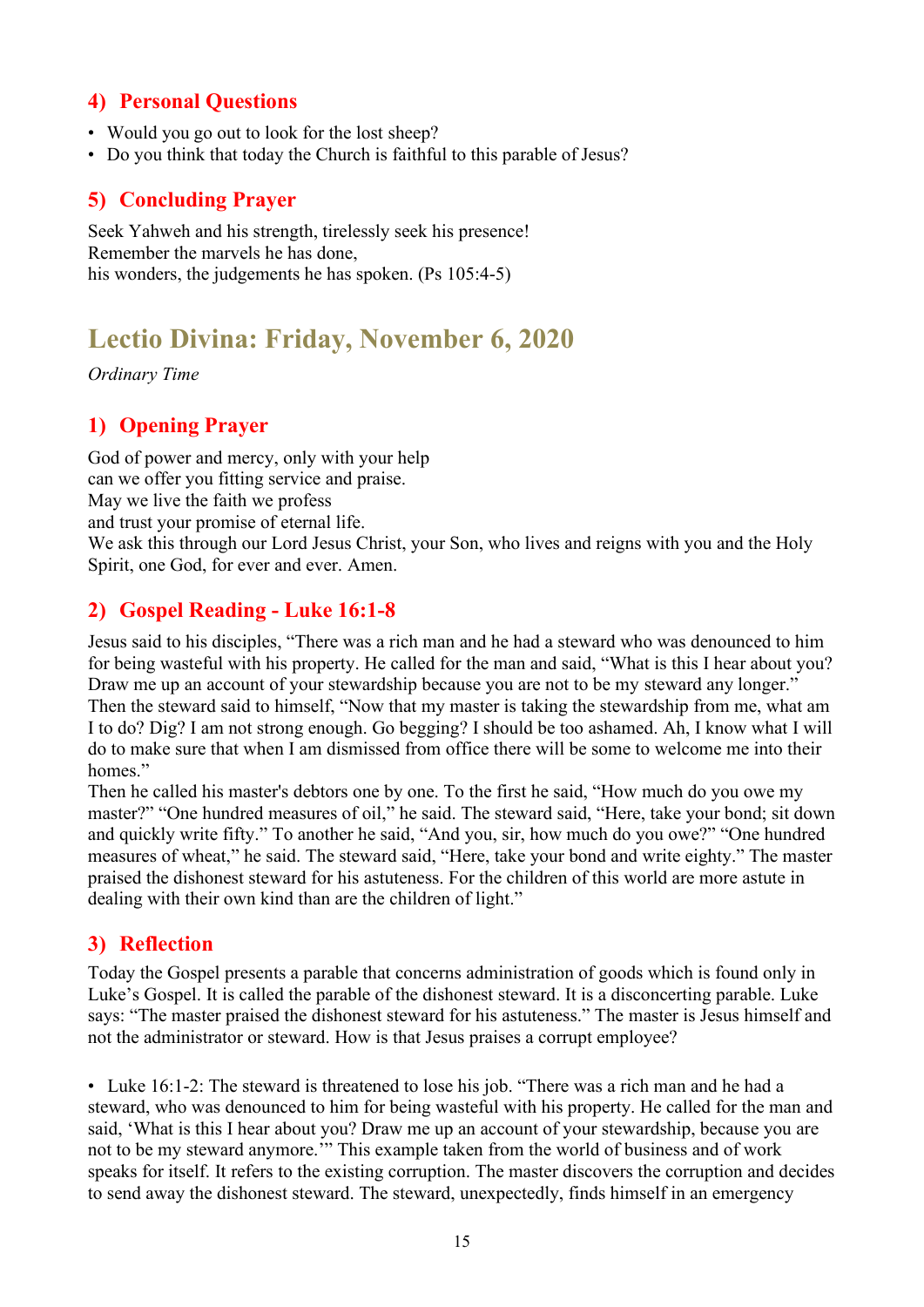situation, obliged by the unforeseen circumstances to find a way out in order to be able to survive. When God becomes present in the life of a person, unexpectedly everything changes and the person finds himself/herself in an emergency situation. The person has to take a decision and find a way out.

• Luke 16:3-4: What to do? Which is the way out? "Then the steward said to himself, 'Now that my master is taking the stewardship from me what am I to do? Dig? I am not strong enough. Go begging? I should be too ashamed.'" He begins to reflect to find a way out. He analyses, one by one, the possible alternatives: to dig or work the land in order to survive, he feels that he does not have the strength to do this, and to beg, he would feel ashamed. He analyses things and calculates well the possible alternatives. "Ah, I know what I will do to make sure that when I am dismissed from office there will be some to welcome me into their homes." It is a question of trying to guarantee his future. The steward is coherent with his way of thinking and living.

• Luke 16:5-7: Execution of the solution he found. "Then he called his master's debtors, one by one, and said to the first one: 'How much do you owe my master?' 'One hundred measures of oil,' he said. The steward said, 'Here, take your bond, sit down and quickly write fifty.' Then he said to another one, 'And you, sir, how much do you owe?' 'One hundred measures of wheat,' he answered. The steward said, 'Here take your bond and write eighty.'" In his total lack of ethics, the steward was coherent. The criteria of his action are not honesty and justice, nor the good of the master on whom he depends to live and to survive, but it is his own interest. He wants to have the guarantee that there will be someone who will receive him in his house.

• Luke 16:8: The Master praises the dishonest steward. And look this is the disconcerting conclusion: "The Master praises the dishonest steward for his astuteness: For the children of this world are more astute in dealing with their own kind than are the children of light." The word Master or Lord indicates Jesus and not the rich man. The latter would never praise a dishonest employee working with him in the service and that now he robs even more, 50 measures of oil and 20 sacks of wheat! In the parable the one who extends the praise is Jesus. He certainly does not praise the theft, but the presence of spirit of the steward. He knew how to calculate things well and finds a way out, when unexpectedly he finds himself without a job. In this way the children of this world know how to be experts in their own things, and in the same way, the children of light should learn from them to be experts in the solution to their problems, using the criteria of the Kingdom and not the criteria of this world. "Be cunning as serpents and innocent as doves" (Mt 10:16).

### **4) Personal Questions**

- Am I coherent?
- Which criteria do I use in the solution of my problems?

# **5) Concluding Prayer**

One thing I ask of Yahweh, one thing I seek: to dwell in Yahweh's house all the days of my life, to enjoy the sweetness of Yahweh, to seek out his temple. (Ps 27:4)

# <span id="page-15-0"></span>**Lectio Divina: Saturday, November 7, 2020**

*Ordinary Time*

# **1) Opening Prayer**

God of power and mercy, only with your help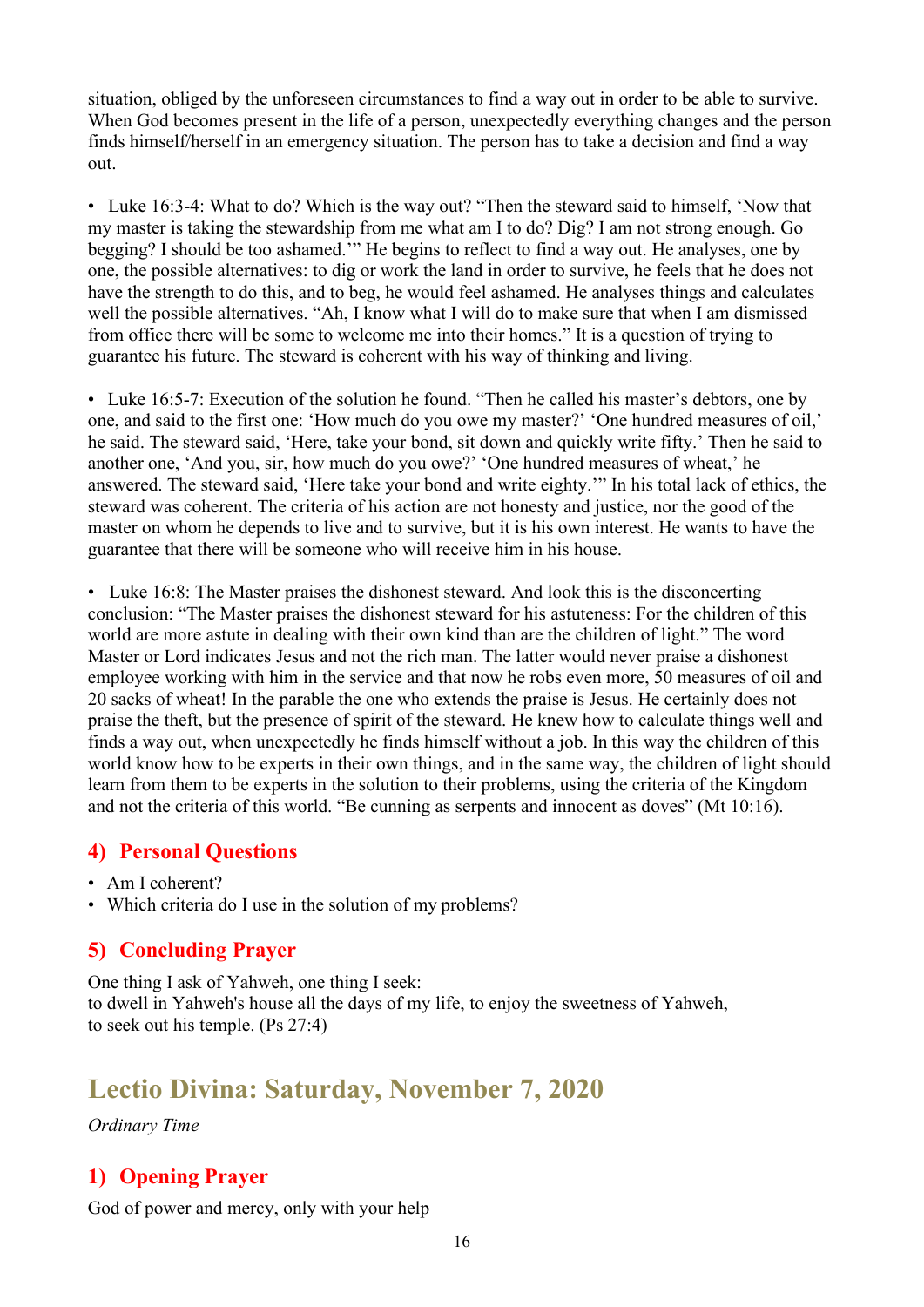can we offer you fitting service and praise.

May we live the faith we profess

and trust your promise of eternal life.

We ask this through our Lord Jesus Christ, your Son, who lives and reigns with you and the Holy Spirit, one God, for ever and ever. Amen.

# **2) Gospel Reading - Luke 16:9-15**

Jesus said to his disciples: "And so I tell you this: use money, tainted as it is, to win you friends, and thus make sure that when it fails you, they will welcome you into eternal dwellings." Anyone who is trustworthy in little things is trustworthy in great; anyone who is dishonest in little things is dishonest in great.

If then you are not trustworthy with money, that tainted thing, who will trust you with genuine riches?

And if you are not trustworthy with what is not yours, who will give you what is your very own? No servant can be the slave of two masters: he will either hate the first and love the second or be attached to the first and despise the second. You cannot be the slave both of God and of money. The Pharisees, who loved money, heard all this and jeered at him. He said to them, "You are the very ones who pass yourselves off as upright in people's sight, but God knows your hearts. For what is highly esteemed in human eyes is loathsome in the sight of God.

# **3) Reflection**

The Gospel today presents some words of Jesus concerning goods. They are words and loose phrases and, we do not know in which context they were said. Luke puts them here so as to form a small unity around the correct use of the goods of this life and to help us to understand better the sense of the parable of the dishonest steward (Lk 16:1-8).

• Luke 16:9: Use well the unjust money. "Use money tainted as it is, to win friends, and then make sure that when it fails you, they will welcome you into eternal dwellings." In the Old Testament, the more ancient word to indicate the poor (*ani*) means impoverished. It comes from the verb ana, to oppress, to lower. This affirmation recalls the parable of the dishonest steward, whose richness was unjust, dreadful. Here we have the context of the communities at the time of Luke, that is, of the years 80s after Christ. At the beginning the Christian communities arose among the poor (cf. 1 Cor 1:26; Gal 2:10). Little by little persons who were richer joined the communities. The entrance of the rich caused some problems which appear in the advice given in the Letter of James (James 2:1-6; 5:1-6), in the Letter of Paul to the Corinthians (1 Cor 11:20-21) and in the Gospel of Luke (Lk 6:24). These problems became worse toward the end of the first century, as it is said in the Apocalypse in its letter to the community of Laodicea (Rev 3:17-18). The phrases of Jesus kept by Luke are a help to clarify and solve this problem.

• Luke 16:10-12: To be faithful in small as well as in great things. "Anyone who is trustworthy in little things is trustworthy in great; and anyone who is dishonest in little things is dishonest in great. If then you are not trustworthy with money, that tainted thing, who will trust you with genuine riches? And if you are not trustworthy with what is not yours, who will give you what is your very own?" This phrase clarifies the parable of the dishonest steward. He was not faithful. That is why he was taken away from the administration. This word of Jesus also suggests how to give life, to put into practice the advice of making friends with unjust money. Today something similar takes place. There are persons who speak well of liberation, but at home they oppress the wife and their children. They are unfaithful in small things. Liberation begins in the small world of the family, of daily relationships among persons.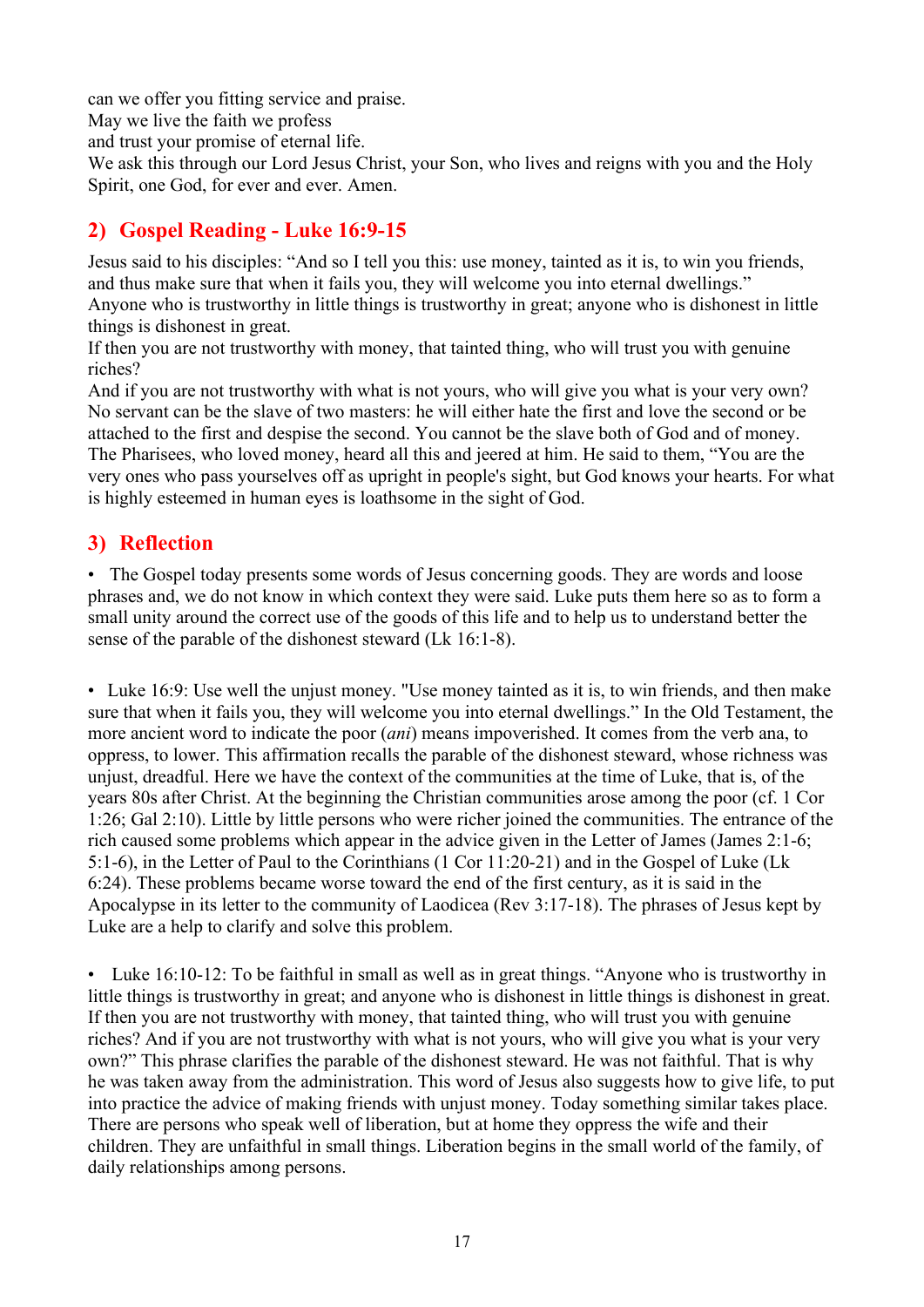• Luke 16:13: You cannot serve God and money. Jesus is very clear in his affirmation: No servant can be the slave of two masters; he will either hate the first and love the second or be attached to the first and despise the second. You cannot be the slave both of God and of money." Each one of us should make a choice, and ask himself/herself: "Whom do I put in the first place in my life: God or money? "In the place of the word money each one can put any other word: auto, employment, prestige, goods, house, image, etc. From this choice will depend the understanding of the advice on Divine Providence which follow (Mt 6:25-34). It is not a question of a choice made only with the head, but of a very concrete choice of life which includes attitudes.

• Luke 16:14-15: Criticism of the Pharisees who like money. "The Pharisees, who loved money, heard all this and jeered at him. He said to them, "You are the very ones who pass yourselves off as upright in people's sight, but God knows your hearts. For what is highly esteemed in human eyes is loathsome in the sight of God". On another occasion Jesus mentions the love of some Pharisees toward money: "You devour the property of widows, and rob in their houses and, and in appearance you make long prayers" (Mt 23:14; Lk 20:47; Mk 12:40). They allowed themselves to be dragged by the wisdom of the world, of which Paul says: "Consider, brothers, how you were called; not many of you are wise by human standards, not many influential, not many from noble families. But God chose those who by human standards are fools to shame the wise; he chose those who by human standards are weak to shame the strong, those who by common standards are common and contemptible indeed those who count for nothing - to reduce to nothing all those who do count for something" (1 Cor 1:26-28). Some Pharisees liked money, just like today some priests like money. The advice of Jesus and of Paul is valid for them.

### **4) Personal Questions**

- You and money: what choice do you make?
- Faithful in small things. How do you speak of the Gospel and how do you live the Gospel?

### **5) Concluding Prayer**

How blessed is anyone who fears Yahweh, who delights in his commandments! His descendants shall be powerful on earth, the race of the honest shall receive blessings. (Ps 112:1-2)

# <span id="page-17-0"></span>**Lectio Divina: Sunday, November 8, 2020**

*Ordinary Time*

*The parable of the ten virgins Preparing for the sudden coming of God in our life Matthew 25:1-13*

# **1) Opening prayer**

Lord Jesus, send your Spirit to help us to read the Scriptures with the same mind that you read them to the disciples on the way to Emmaus. In the light of the Word, written in the Bible, you helped them to discover the presence of God in the disturbing events of your sentence and death. Thus, the cross that seemed to be the end of all hope became for them the source of life and of resurrection. Create in us silence so that we may listen to your voice in Creation and in the Scriptures, in events and in people, above all in the poor and suffering. May your word guide us so that we too, like the two disciples from Emmaus, may experience the force of your resurrection and witness to others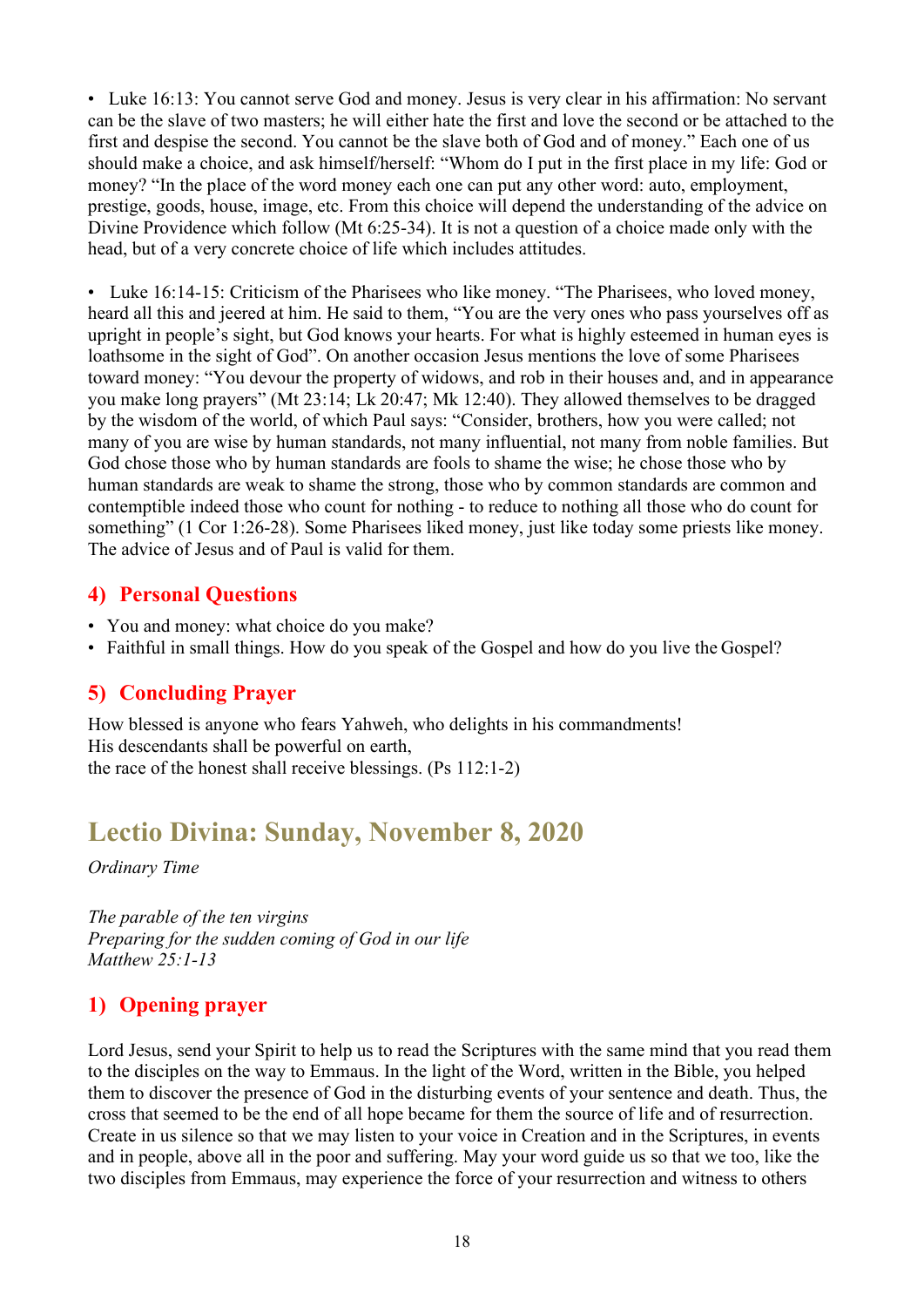that you are alive in our midst as source of fraternity, justice and peace. We ask this of you, Jesus, son of Mary, who revealed to us the Father and sent us your Spirit. Amen.

# **2) Reading**

**a) A key to guide the reading:** Our meditation is on the parable of the ten virgins. In His parables, Jesus loves to make use of well-known facts in the life of the people as a means of comparison in order to clarify some unknown aspect of the Realm of God. In the parable of the ten virgins, He builds a story around the different attitudes of the girls who accompany the bridegroom on the feast day of his wedding. Jesus uses this fact, which is well known to all, in order to shed light on the event of the sudden coming of the Realm of God in people's lives.Generally, Jesus does not explain His parables, but says: "Let him who has ears to hear, understand!" Or "So it is. You have heard! Now try to understand." He provokes people, so that known facts of daily life might help them discover God's promptings in their lives. He involves His listeners in the discovery of the meaning of the parable. The experience that each person has of the facts of life as told in the parable, contributes to the discovery of the meaning of Jesus' parable. This shows that Jesus trusted in people's ability to understand. They become co-owners of the meaning.At the end of the parable of the ten virgins, Jesus says "Watch, therefore, because you do not know the day or the hour". This final warning serves as a key to the reading. It shows the direction of Jesus' thinking. In this reading we should seek to discover the central point of this parable that Jesus uses as a comparison for the Realm of God.

**b) A division of the text to help with the reading:** Mt 25:1-4: The different attitudes of the girls who accompany the bridegroom: five wise and five foolish.Mt 25:5-6: The delay in the coming of the bridegroom and his sudden arrival in the night.Mt 25:7-9: The different attitudes of the wise and the foolish.Mt 25:10-12: The different outcome for the wise and the foolish.Mt 25:13: The conclusion of the parable.

#### **c) The text:**

**1-4:** Then the kingdom of Heaven will be like this: ten virgins who took their lamps and went to meet the bridegroom. Five of them were foolish and five were sensible: the foolish ones, though they took their lamps, took no oil with them, whereas the sensible ones took flasks of oil as well as their lamps. **5-6:** The bridegroom was late, and they all grew drowsy and fell asleep. But at midnight there was a cry, "Look! The bridegroom! Go out and meet him."**7-9:** Then all those virgins woke up and trimmed their lamps, and the foolish ones said to the sensible ones, "Give us some of your oil: our lamps are going out." But they replied, "There may not be enough for us and for you; you had better go to those who sell it and buy some for yourselves."**10-12:** They had gone off to buy it when the bridegroom arrived. Those who were ready went in with him to the wedding hall and the door was closed. The other attendants arrived later. "Lord, Lord," they said, "open the door for us." But he replied, "In truth I tell you, I do not know you."**13:** So stay awake, because you do not know either the day or the hour.

# **3) A moment of prayerful silence**

so that the Word of God may enter into us and enlighten our life.

### **4) Some questions**

to help us in our personal reflection.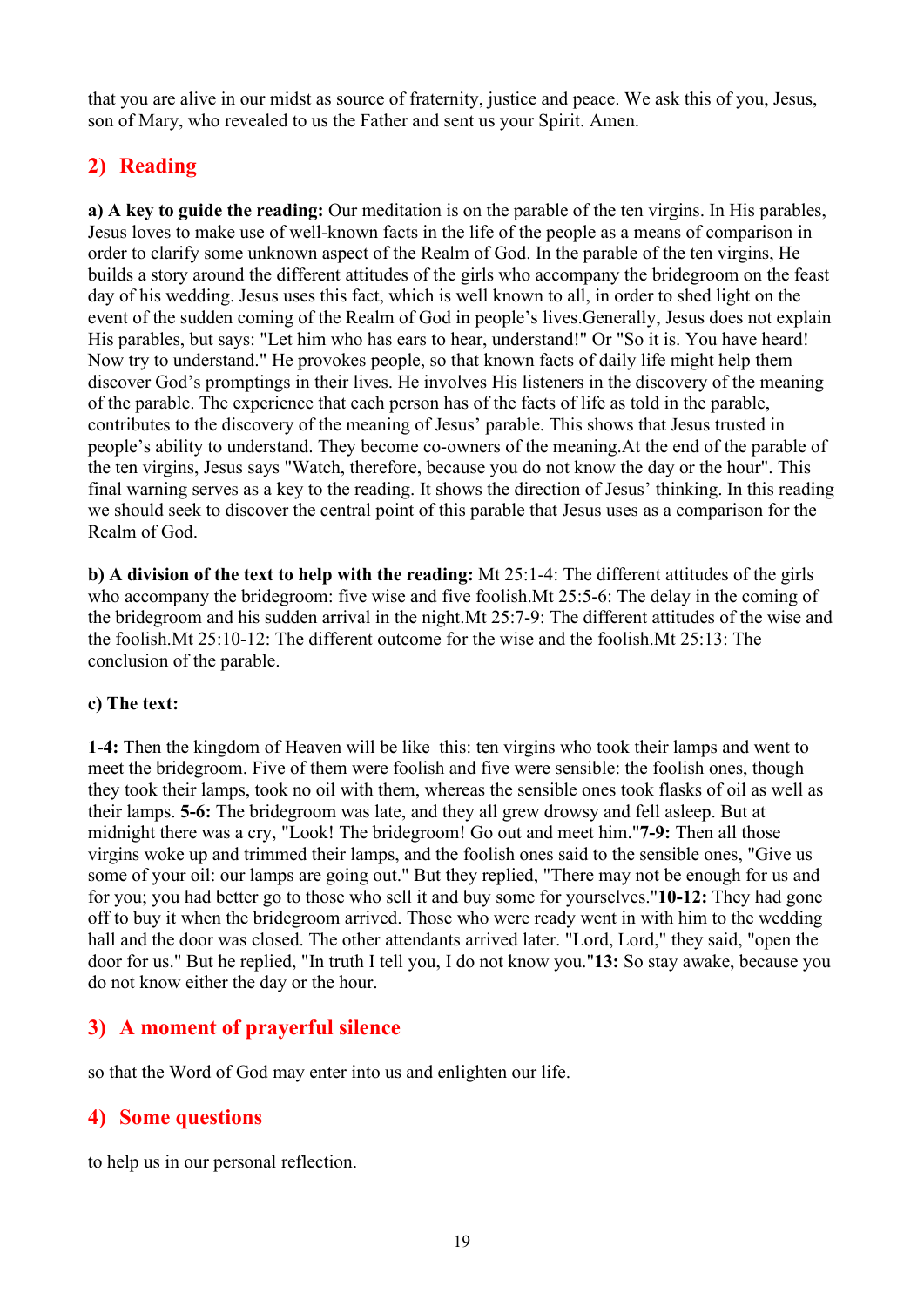a) What did you like best in the parable and what caught your attention? Why?b) What is the context of people's daily life that Jesus stresses in this parable?c) From the start, Jesus distinguishes between "wise" and "foolish". What is the meaning of wisdom and of foolishness?d) How can we interpret the bridegroom's harsh reply: "I tell you solemnly, I do not know you"?e) Of what day and which hour is Jesus speaking at the end of the parable?

# **5) A key to the reading**

for those who wish to go deeper into the text.

### *●* **The context within which Matthew records Jesus' words**

Matthew's Gospel has two kinds of parables. Those that help in the understanding of the Realm of God as present in Jesus' activities, and those that help us prepare for the future coming of the Realm. The first are more frequent in the early apostolic life of Jesus. The latter are more frequent in the second half when it is clear that Jesus will be persecuted, apprehended, and killed by the civil and religious authorities. In other words, both dimensions of the Realm are to be found in the parables: 1) the Realm already present, here and now, hidden in the daily events of life and which may be discovered and appreciated by us, and 2) the future Realm still to come and for which each one of us must prepare starting now. The tension between *the already and the not yet* pervades the life of the Christian. Christmas is at once a celebration of the Realm already present and the anticipation of the Realm that is still to come.

#### *●* **A commentary on Jesus' words as recorded in Matthew**

*Matthew 25:1-4*: The different attitudes of the girls who accompany the bridegroom: five wise and five foolish.Jesus begins the parable with the words: "The kingdom of heaven will be like this…" This means that the parable of the ten virgins is about the future coming of the Realm for which we must prepare starting now. In order to shed light on this dimension of the Realm, Jesus uses the well-known custom of inviting some young girls of the village to accompany the bridegroom to the wedding feast. They had to accompany the bridegroom with lighted lamps. But the lamps were small and the oil they contained was sufficient only for a limited time. That is why it was prudent for each to take with her a little oil in reserve since the journey with the bridegroom could take longer than the limited time the oil in the lamps would last.The following is what is implied in this story of the ten virgins: those who accept an assignment must prepare themselves according to the requirements of that assignment. The young girl, who accepts to be lady in waiting at a wedding must do what is required for this function. She must be far-sighted and carry the oil needed for the lamp. Those who undertake a trip of 100 kilometres on a road that has no petrol stations, and who know that, and leave with petrol for only 50 kilometres, are neither prudent nor far-sighted. People will say: "Silly, they have no brains".

*Matthew 25:5-6*: The delay of the bridegroom and his sudden arrival in the night. The sequence of events told by Jesus is quite normal. It is night and the bridegroom is delayed. The girls, with every good intention and without meaning to, fall asleep. They try to stay awake because the bridegroom might come at any moment. Suddenly a cry goes up! "The bridegroom is coming!" It is the signal they were all awaiting. It is at this critical moment that a person's values are revealed. The things that happen to us suddenly, independent of our will, show whether we are far-sighted or foolish.

*Matthew 25:7-9*: The different attitudes of the wise and the foolish.When they awake, the girls begin to prepare the lamps they need to make light on the road. It was time to add some oil because the lamps were running low. The girls who did not bring oil with them in reserve ask to borrow some from those who had brought oil. These reply that they cannot give them any oil, because then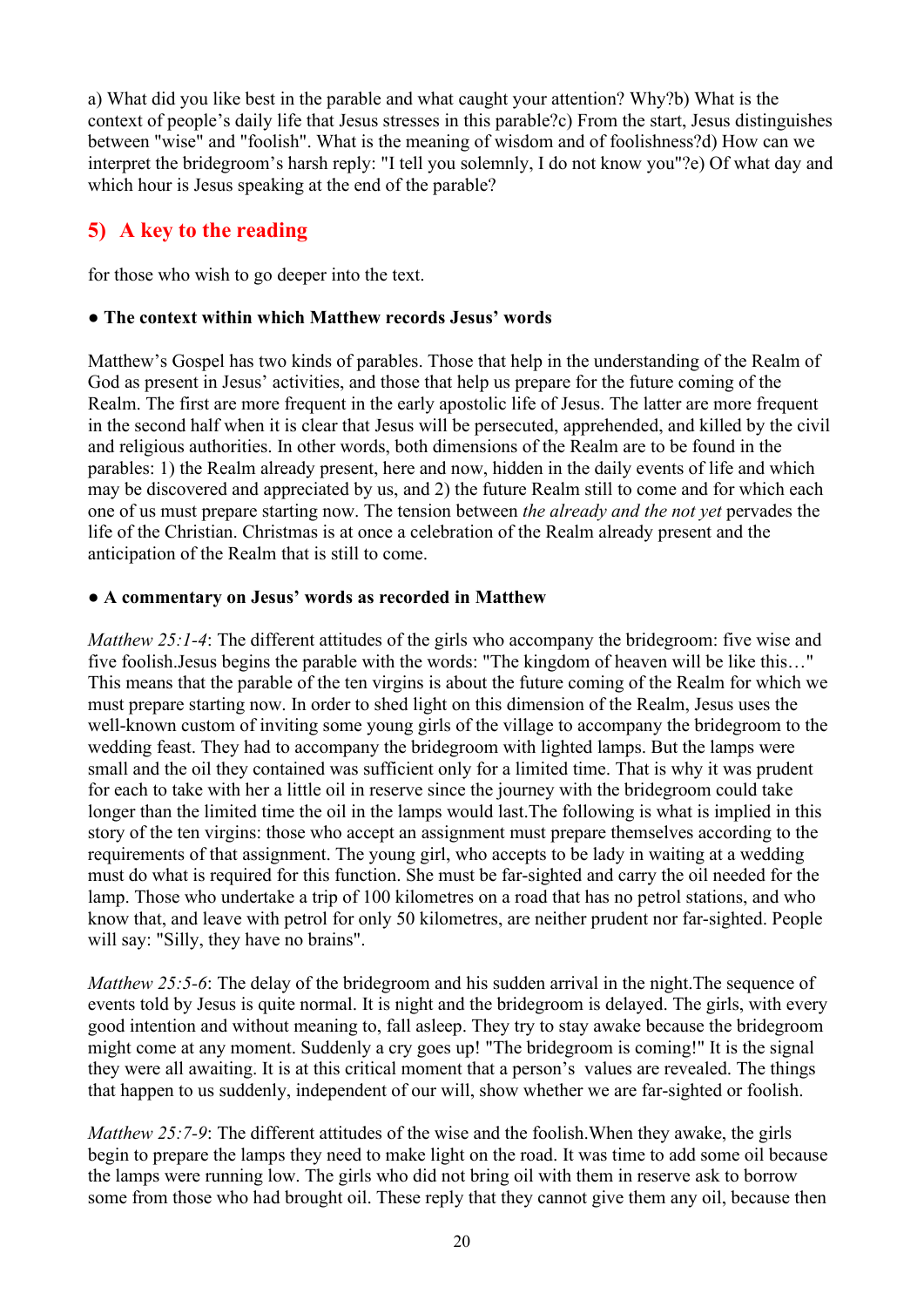both of them would not have enough. If it was just a question of making light for the road, the wise ones could have said: walk beside us and you will be able to see where you go. But it was not a question of just making light for the road. The lamps were also a festive sign and to make light for the bridegroom on his arrival. This was the task of these ladies in waiting. Each would hold a lamp in her hand.At the critical moment, the foolish girls ask for a share. They ask that the wise share the oil with them. Often, a parable makes only one point. Sharing was a very important and fundamental practice among the people of God. But in this case, it was not a question of sharing, because had the wise ones shared their oil, they would have caused harm to the bridegroom and spoiled the wedding feast. Neither they nor the others would have fulfilled the function which they had accepted. That is why the wise meet the request of the foolish negatively and offer realistic advice: "Buy some yourselves!" However, it was already midnight and it would have been difficult to find a shop open.

*Matthew 25:10-12*: The different outcome for the wise and the foolish.While the foolish girls went to buy oil, the bridegroom arrived and those who were prepared went in to the wedding feast with him and the door was closed. In the parable, the foolish girls found a shop open and bought some oil. Late as they were, they come and cry: "Open the door for us!" The bridegroom (at least, it seems that it is he) answers harshly: "In truth I tell you, I do not know you."

*Matthew 25:13:* Conclusion: Watchfulness. The conclusion applied by Jesus Himself at the end of the story is a phrase that may be seen as the key to the whole parable: "Stay awake, because you do not know either the day or the hour!" God can come at any time during our lives. Everyone must be prepared. Like the young girls at the wedding feast, everyone must be prudent and show foresight and carry sufficient oil. There is a personal responsibility, even within the context of community. One cannot "borrow" good works from the community when the time comes. Everyone must stay on guard in the service of God and neighbor because you know not the time the bridegroom will arrive.

*●* **To round off:**How can we explain the harsh phrase: "I do not know you!"? We suggest two possible answers:-- Many parables contain something strange: the father who does not scold the prodigal son, the shepherd who leaves ninety-nine sheep to look for the one, the Samaritan who behaves better than the priest and the Levite, etc. Usually, these strange or surprising aspects hide an important key for the discovery of the central point of the parable. In the parable of the ten virgins there are some strange things that do not usually happen: 1) There are no shops open at night, 2) The door is not usually closed at a wedding feast, 3) Normally, the bridegroom would never say: I do not know you. It is through these strange matters that the central thread of the teaching of the parable runs through. What is that? "Listen! Anyone who has ears."-- The bridegroom in the parable is Jesus Himself who arrives late at night. It is what the context of other texts in the Gospels and in the Old Testament implies. In His conversation with the Samaritan woman, Jesus says that she had five husbands and the one she had now, the sixth, is not her true husband. The *seventh* is Jesus, the real spouse (Jn 4:16-18). While the bridegroom is with His disciples they need not fast (Mk 2:19-20). From the time of the prophet Hosea, in the 8th century before Christ, there grew in the people a hope of being able to one day come to an intimacy with God like that between bridegroom and bride (Hos 2:19-20). Isaiah says clearly: God wishes to be the husband of the people (Is 54:5; Jer 3:14), to rejoice with His people as a bridegroom rejoices in the presence of His bride (Is 62:5). This hope is realized in the coming of Jesus. When Jesus enters the life of a person, all else must withdraw because He is the bridegroom. This view of the story and the centuries long hope of the people helps us to understand the meaning of the harsh phrase of the bridegroom: "I do no know you!" Jesus also uses denial as a means to differentiate those not prepared for the Kingdom, as in Mt 10:33, *whoever will have denied me before men, I also will deny before my Father, who is in heaven*. Because of the lack of commitment and seriousness, the five foolish girls clearly show that they were not ready yet to commit themselves definitively to wed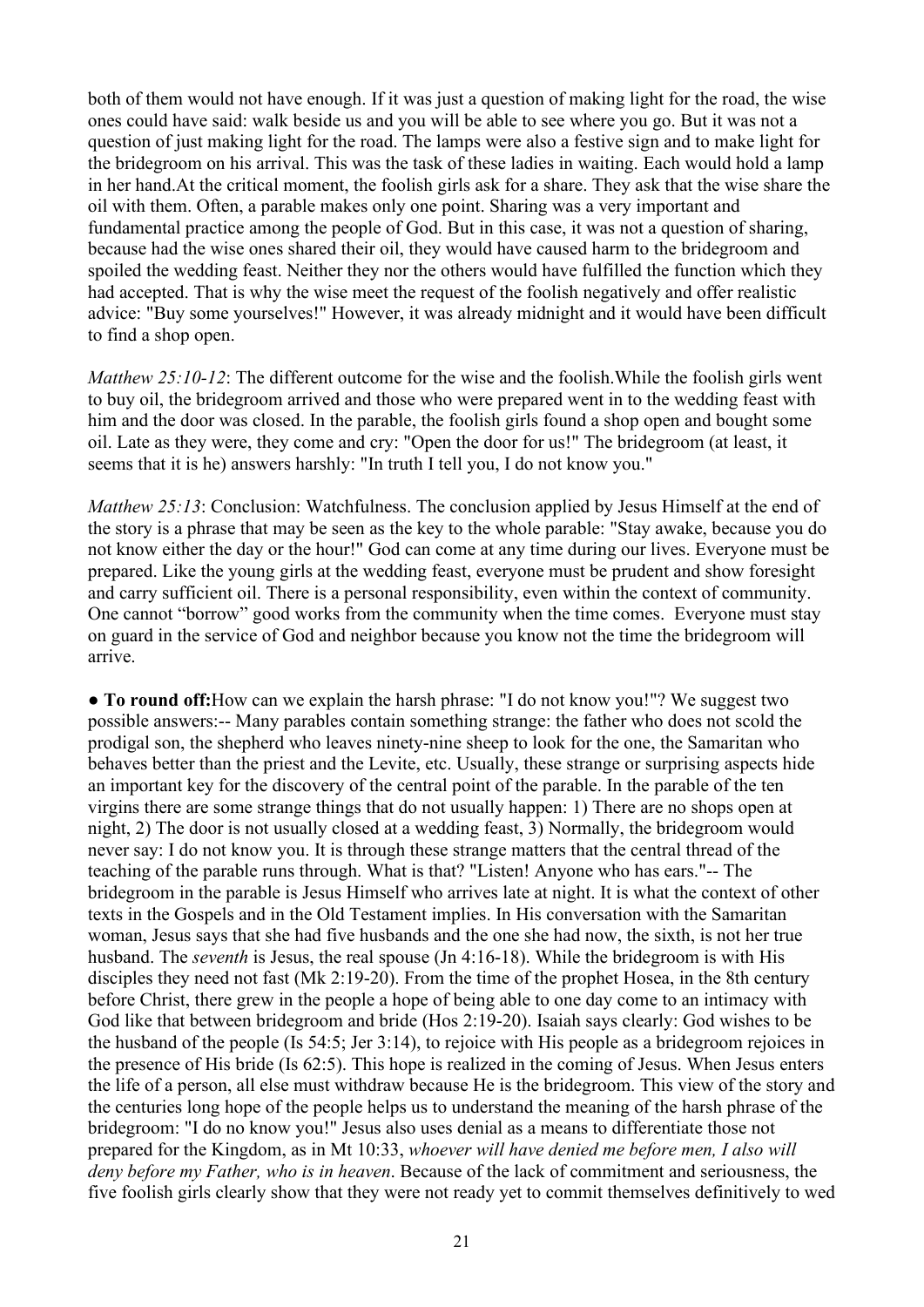God. They needed some more time to prepare themselves: "Watch, because you do not know the day or the hour".

## **6) Psalm 63:2-9**

### **God's desire**

O God, thou art my God, I seek thee,my soul thirsts for thee; my flesh faints for thee,as in a dry and weary land where no water is.So I have looked upon thee in the sanctuary,beholding thy power and glory.Because thy steadfast love is better than life,my lips will praise thee.

So I will bless thee as long as I live;I will lift up my hands and call on thy name.My soul is feasted as with marrow and fat,and my mouth praises thee with joyful lips,when I think of thee upon my bed,and meditate on thee in the watches of the night;for thou hast been my help,and in the shadow of thy wings I sing for joy.

My soul clings to thee;thy right hand upholds me.

# **7) Final Prayer**

Lord Jesus, we thank you for the word that has enabled us to understand better the will of the Father. May your Spirit enlighten our actions and grant us the strength to practice that which your Word has revealed to us. May we, like Mary, your mother, not only listen to, but also practice the Word. You who live and reign with the Father in the unity of the Holy Spirit for ever and ever. Amen.

# <span id="page-21-0"></span>**Lectio Divina: Monday, November 9, 2020**

*Ordinary Time*

# **1) Opening prayer**

God of power and mercy,protect us from all harm.Give us freedom of spiritand health in mind and bodyto do Your work on earth.We ask this through our Lord Jesus Christ, Your Son,who lives and reigns with You and the Holy Spirit,one God, for ever and ever. Amen.

# **2) Gospel Reading - John 2:13-22**

When the time of the Jewish Passover was near Jesus went up to Jerusalem, and in the temple He found people selling cattle and sheep and doves, and the money changers sitting there.Making a whip out of cord, He drove them all out of the temple, sheep and cattle as well, scattered the money changers' coins, knocked their tables over and said to the dove sellers, "Take all this out of here and stop using my Father's house as a market."Then His disciples remembered the words of scripture: I am eaten up with zeal for Your house.The Jews intervened and said, "What sign can you show us that you should act like this?"Jesus answered, "Destroy this Temple, and in three days I will raise it up."The Jews replied, "It has taken forty-six years to build this temple: are you going to raise it up again in three days?" But He was speaking of the Temple that was His body, and when Jesus rose from the dead, His disciples remembered that He had said this, and they believed the scripture and what He had said.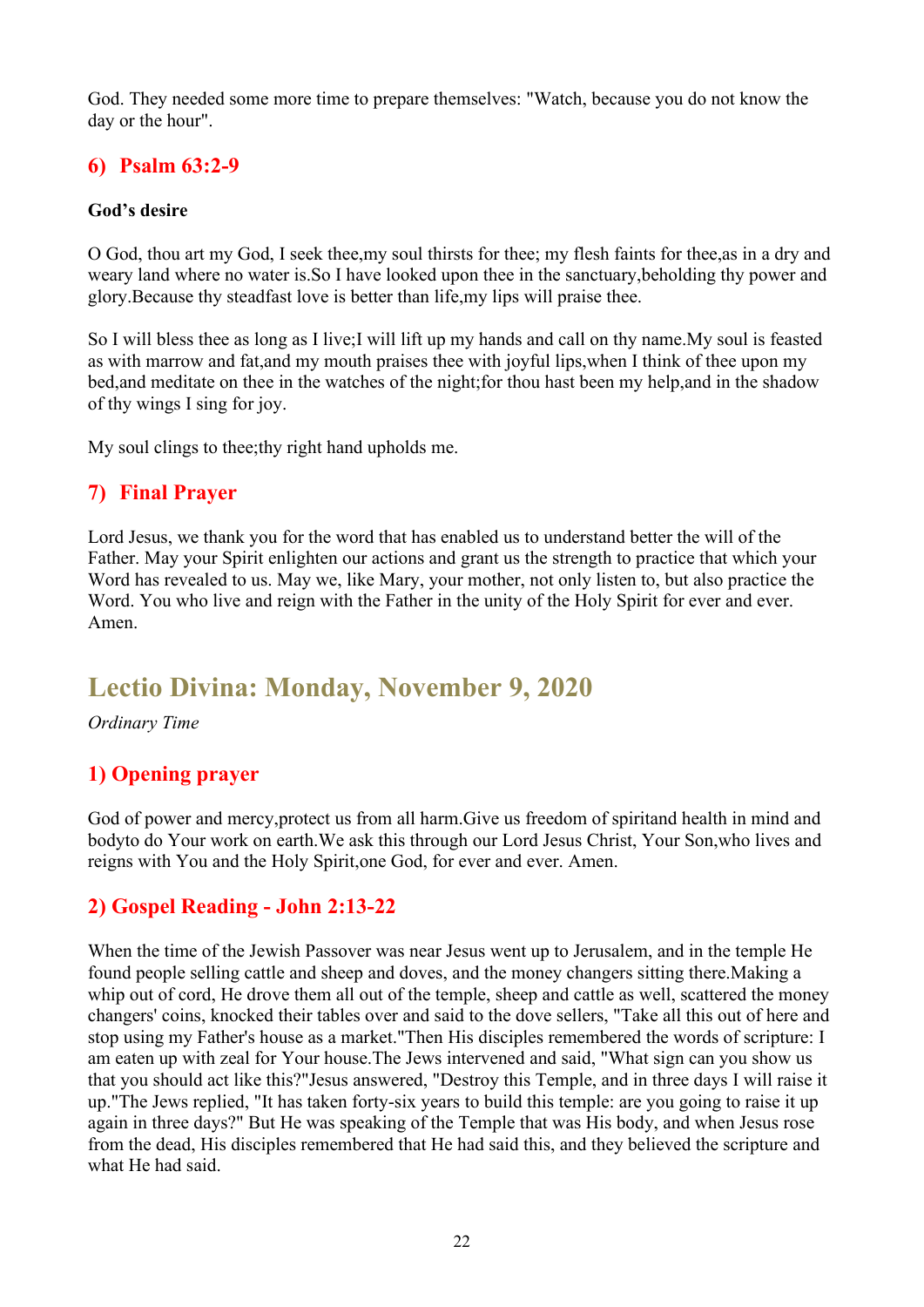### **3) Reflection**

• Context. Our passage contains a clear and unmistakable teaching of Jesus in the temple. Previously John the Baptist had given witness of Jesus saying that He was the Messiah (Jn 1:29). The first disciples, on the indication of the Baptist, have recognized Him as the Lamb of God. A quality of the Messiah: to inaugurate a new Passover and covenant and bring about the definitive liberation of mankind (Jn 1:35-51) In Cana, Jesus works a first sign to show His glory (Jn 2:1-12). The glory becomes visible. It can be contemplated, and, therefore it manifests itself. It is the glory of the Father present in the person of Jesus which manifests itself at the beginning of His activity in this way, anticipating His "hour" (Jn 17: 1). In what way is His glory manifested? God gratuitously restores a new relationship with mankind. He unites mankind intimately to Him giving mankind the capacity to love as He loves, through the Spirit who purifies the human heart and makes him son of God. But, it is necessary to recognize the immutable love of God, manifested in Jesus, responding with faith, with a personal adherence.• Jesus and the Temple. Now Jesus is in the temple in Jerusalem fulfilling the prophecy of Malachi (Mal 3:1-3). He proclaims Himself Messiah. His teaching produces tension. Now the reader understands why the great disputes with the Jews always take place in the temple, where Jesus pronounces His substantial denunciations. His task is to lead the people outside the temple (2:15; 10:4). In the last instance Jesus was condemned because He represented a danger to the temple and for the people. Jesus goes to Jerusalem on the occasion of the Passover of the Jews to manifest Himself in public and to reveal to all that He is the Messiah. During that feast Jerusalem is full of pilgrims who have come from all parts, and therefore His actions would have had a great effect on the whole of Palestine. When He arrives in Jerusalem He immediately is seen in the temple where there are a number of people selling cattle, sheep and doves, and the money changers sitting there. The encounter in the temple is not with people who seek God but dealers of the sacred. The amount paid to be able to open a stand in order to be able to sell was given to the high priest. Jesus chooses this occasion (the Passover) this place (the temple) to give a sign. He takes a whip, an instrument which was a symbol of the Messiah who punishes vices and evil practices, and He drives out these people from the temple, together with the cattle and sheep. It is worthy to note His act against those selling the doves (v. 15). The dove was an animal used for the propitiatory holocausts (Lev 9:14-17), in the sacrifices of expiation and of purification (Lev 12:8; 15:14,29), and especially if those who offered it were poor (Lev 5:7; 14:22, 30 ff). The sellers, those who sold the doves, sold reconciliation with God for money.• The house of my Father. The expression wants to indicate that Jesus in His actions behaves as a Son. He represents the Father in the world. They have transformed the worship of God into a market, a place for trading. The temple is no longer the place of encounter with God, but a market where the presence of money is in force. Worship has become the pretext to gain more. Jesus attacks the central institution of Israel, the temple, the symbol of the people and of the election. He denounces that the temple has been deprived of its historical function, to be the sign of the dwelling of God in the midst of His people. The first reaction to Jesus' action comes from the disciples who associate this with Psalm 69:10: "I am eaten up with zeal for your house". The second reaction comes from the high priests who respond in the name of those selling in the temple: "What sign can you show us that you should act like this?" (v.18). They have asked Him for a sign and He gives them that of His death. "Destroy this Temple and in three days I will raise it up" (v. 19). Jesus is the Temple that is an assurance of the presence of God in the world. The presence of His love and the death on the cross will make of Him the only and definitive Temple of God. The temple constructed by human hands has fallen into decay. Jesus will be the one to replace it, because He is now the presence of God in the world as the Father is present in Him.

#### 4) Personal questions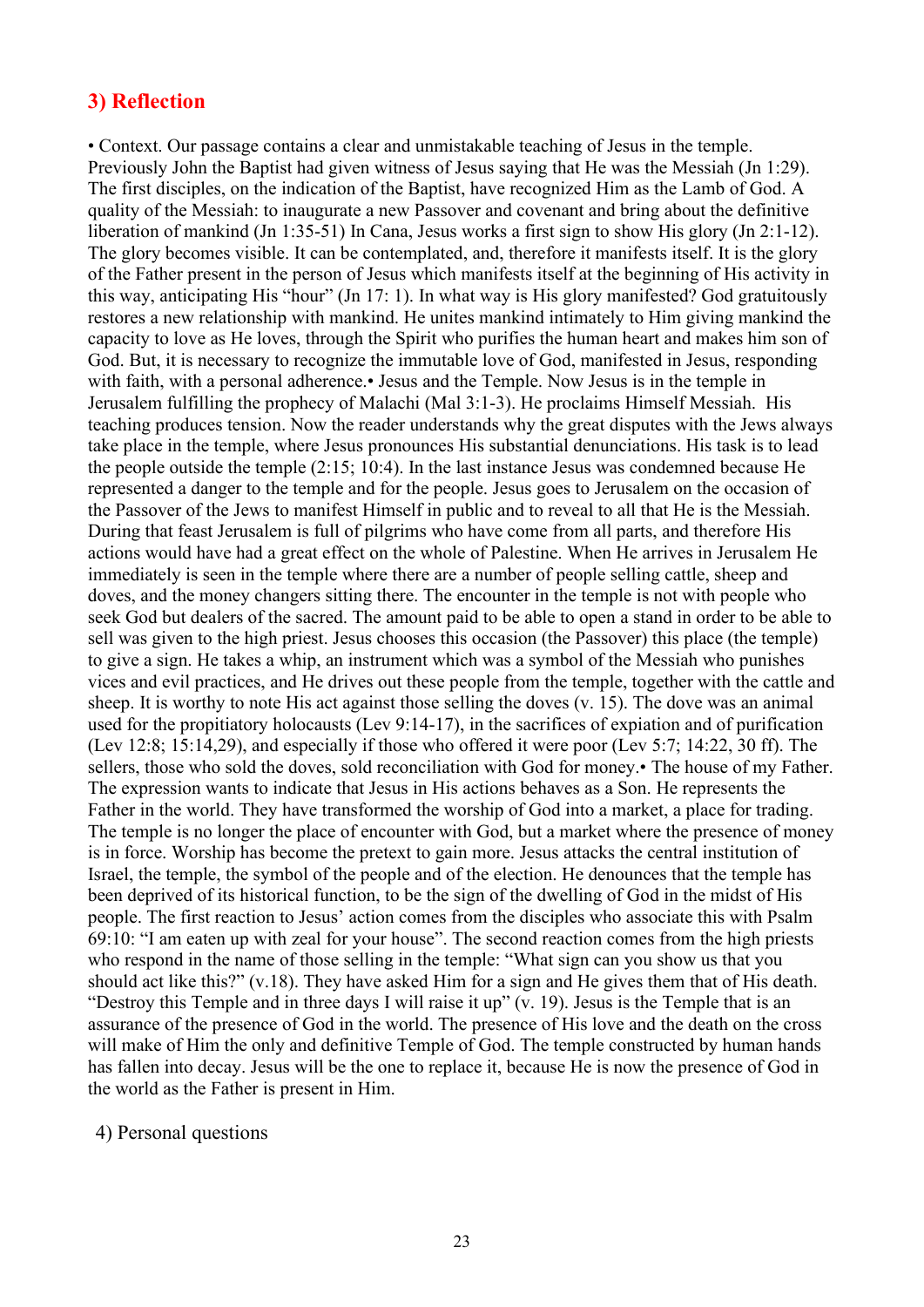• Have you understood that the sign of love of God for you is no longer the temple but a Person: Jesus crucified?• Do you not know that this sign is given to you personally to bring about your definitive liberation?

# **5) Concluding Prayer**

God is both refuge and strength for us,a help always ready in trouble;so we shall not be afraid though the earth be in turmoil,though mountains tumble into the depths of the sea. (Ps 46:1-2)

# <span id="page-23-0"></span>**Lectio Divina: Tuesday, November 10, 2020**

*Ordinary Time*

# **1) Opening Prayer**

God of power and mercy, protect us from all harm. Give us freedom of spirit and health in mind and body to do your work on earth.

We ask this through our Lord Jesus Christ, your Son, who lives and reigns with you and the Holy Spirit, one God, for ever and ever. Amen.

# **2) Gospel Reading - Luke 17:7-10**

Jesus said: "Which of you, with a servant ploughing or minding sheep, would say to him when he returned from the fields, 'Come and have your meal at once?' Would he not be more likely to say, 'Get my supper ready; fasten your belt and wait on me while I eat and drink. You yourself can eat and drink afterwards?' Must he be grateful to the servant for doing what he was told? So with you: when you have done all you have been told to do, say, 'We are useless servants: we have done no more than our duty."

# **3) Reflection**

• The Gospel today narrates the parable which is found only in Luke's Gospel, and has no parallel in the other Gospels. The parable wants to teach that our life has to be characterized by an attitude of service. It begins with three questions and at the end Jesus himself gives the answer.

• Luke 17:7-9: The three questions of Jesus. It treats of three questions taken from daily life, and therefore, the auditors have to think each one on his own experience to give a response according to that experience. The first question: "Which of you, with a servant ploughing or minding sheep would say to him when he returned from the fields, "Come and have your meal at once?" All will answer: "No!" Second question: "Would he not be more likely to say,

"Get my supper ready; fasten your belt and wait on me while I eat and drink. You yourself can eat and drink afterwards?" All will answer: "Yes! Certainly!" Third question: "Must he be grateful to the servant for doing what he was told?" All will answer "No!" The way in which Jesus asks the questions, people become aware in which way he wants to orientate our thought. He wants us to be servants to one another.

• Luke 17:10: The response of Jesus. At the end Jesus himself draws a conclusion which was already implicit in the questions: "So with you, when you have done all you have been told to do, say "We are useless servants, we have done no more than our duty." Jesus himself has given us example when he said: "The Son of Man has not come to be served, but to serve" (Mk 10:45).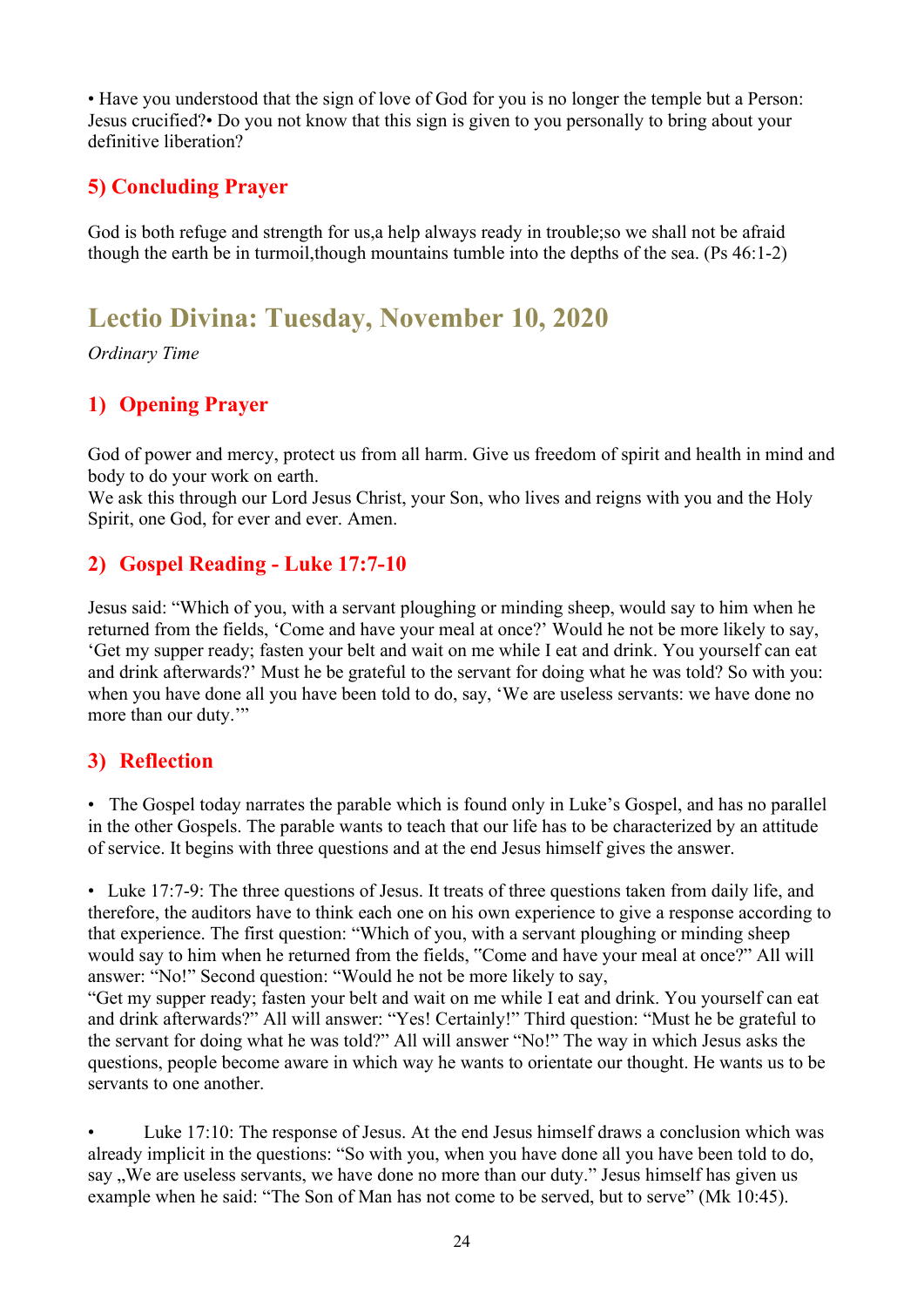Service is a theme which Luke likes. Service represents the form in which the poor in the time of Jesus, the *anawim*, were waiting for the Messiah: not like a king and glorious Messiah, high priest or judge, but rather as the Servant of Yahweh, announced by Isaiah (Is 42:1-9). Mary, the Mother of Jesus, says to the Angel: "Behold the handmaid of the Lord, may it be done to me according to your word!" (Lk 1:38). In Nazareth, Jesus presents himself as the Servant described by Isaiah (Lk 4:18- 19 and Is 61:1-2). In Baptism and in the Transfiguration, he was confirmed by the Father who quotes the words addressed by God to the Servant (Lk 3:22; 9:35 and Is 42:1). Jesus asks his followers: "Anyone who wants to be first among you must be your slave" (Mt 20:27). Useless servants! This is the definition of the Christian. Paul speaks about this to the members of the community of Corinth when he writes: "I did the planting, Apollos did the watering, but God gave growth. In this neither the planter nor the waterer counts for anything, only God who gave growth" (1Cor 3:6-7). Paul and Apollos are nothing; only simple instruments, "Servants." The only one who counts is God, He alone! (1Cor 3:7).

• To serve and to be served. Here in this text, the servant serves the master and not the master the servant. But in the other text of Jesus the contrary is said: "Blessed those servants whom the master finds awake when he comes. In truth, I tell you, he will do up his belt, sit them down at table and wait on them" (Lk 12:37). In this text, the master serves the servant and not the servant the master. In the first text, Jesus spoke in the present. In the second text, Jesus is speaking in the future. This contrast is another way of saying: the one who is ready to lose his life out of love for Jesus and the Gospel will find it (Mt 10:39; 16:25). Anyone who serves God in this present life will be served by God in the future life!

### **4) Personal Questions**

- How do I define my life?
- Do I ask myself the three questions of Jesus? Do I live, perhaps, like a useless servant?

# **5) Concluding Prayer**

The lives of the just are in Yahweh's care, their birthright will endure forever. Yahweh guides a strong man's steps and keeps them firm; and takes pleasure in him. (Ps 37:18.23)

# <span id="page-24-0"></span>**Lectio Divina: Wednesday, November 11, 2020**

*Ordinary Time*

# **1) Opening Prayer**

God of power and mercy, protect us from all harm. Give us freedom of spirit and health in mind and body to do your work on earth.

We ask this through our Lord Jesus Christ, your Son, who lives and reigns with you and the Holy Spirit, one God, for ever and ever. Amen.

# **2) Gospel Reading - Luke 17:11-19**

Now it happened that on the way to Jerusalem Jesus was travelling in the borderlands of Samaria and Galilee.

As he entered one of the villages, ten men suffering from a virulent skin-disease came to meet him. They stood some way off and called to him, "Jesus! Master! Take pity on us."

When he saw them he said, "Go and show yourselves to the priests." Now as they were going away they were cleansed.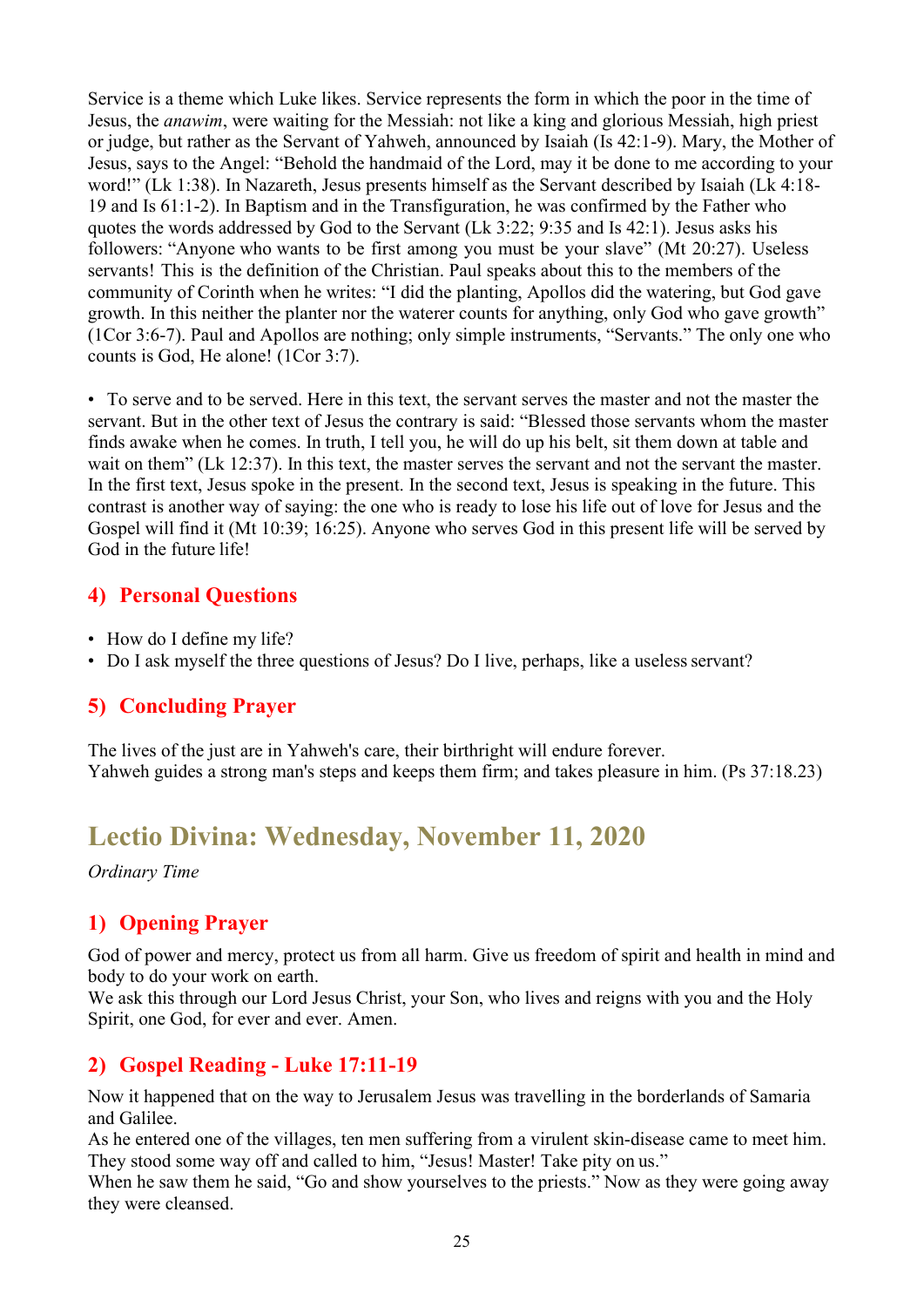Finding himself cured, one of them turned back praising God at the top of his voice and threw himself prostrate at the feet of Jesus and thanked him. The man was a Samaritan. This led Jesus to say, "Were not all ten made clean? The other nine, where are they? It seems that no one has come back to give praise to God, except this foreigner." And he said to the man, "Stand up and go on your way. Your faith has saved you."

# **3) Reflection**

In today's Gospel, Luke gives an account of the cure of the ten lepers, of whom only one thanked Jesus. And he was a Samaritan! Gratitude is another theme which is very typical of Luke: to live in an attitude of gratitude and to praise God for everything which we receive from Him. This is why Luke says many times that people were admired and praised God for the things that Jesus did (Lk 2:28, 38; 5:25, 26; 7:16; 13:13; 17: 15:18; 18:43; 19:37; etc). The Gospel of Luke gives us several canticles and hymns which express this experience of gratitude and of thanksgiving (Lk 1:46-55; 1:68-79; 2:29-32).

• Luke 17:11: Jesus on his way to Jerusalem. Luke recalls that Jesus was on his way to Jerusalem, passing through Samaria to go to Galilee. From the beginning of his journey (Lk 9:52) up until now (Lk 17:11), Jesus walks through Samaria. It is only now that he is leaving Samaria, passing through Galilee in order to reach Jerusalem. That means that the important teachings given in these last chapters from the 9th to the 17th were all given on a territory which was not Jewish. To hear that must have been a great joy for Luke's communities, which were from Paganism. Jesus the pilgrim continues his journey toward Jerusalem. He continues to eliminate the differences or inequalities which men have created. He continues on the long and painful road of the periphery toward the capital city, from a religion closed up in itself toward an open religion which knows how to accept others as brothers and sisters, sons and daughters of the same Father. This openness is manifested also in the acceptance given to the ten lepers.

• Luke 17:12-13: The calling out of the lepers. Ten lepers went close to Jesus; they stopped at a distance and called out: "Jesus, Master! Take pity on us!" The leper was a person who was excluded; was marginalized and despised; and had no right to live with the family. According to the law of purity, lepers had to go around with torn clothes and uncombed hair, calling out: "Impure! Impure!" (Lev 13:45-46). For the lepers to look for a cure meant the same thing as to seek purity in order to be able to be integrated again into the community. They could not get close to others (Lev 13:45-46). Anyone who was touched by a leper became unclean and that prevented him from being able to address himself to God. By means of crying out they expressed their faith in Jesus who could cure them and give them back purity. To obtain purity meant to feel again accepted by God and be able to address him to receive the blessings promised to Abraham.

• Luke 17:14: The response of Jesus and the cure. Jesus answered: "Go and show yourselves to the priest!" (cf. Mk 1:44). The priest had to verify the cure and bear witness to the purity of the one who had been cured (Lev 14:1-32). The response of Jesus demanded great faith on the part of the lepers. They had to go to the priest as if they had already been cured, when in reality their bodies continued to be covered with leprosy. But they believed in Jesus' word and went to the priest. And it happened that, along the way, the cure took place. They were purified. This cure recalls the story of the purification of Naaman from Syria (2 Kgs 5:9-10). The prophet Elisha orders the man to go and wash in the Jordan. Namaan had to believe in the word of the prophet. Jesus orders the ten lepers to present themselves to the priests. They should believe in the word of Jesus.

• Luke 17:15-16: Reaction of the Samaritan. "One of them, seeing himself cured, turned back praising God at the top of his voice; and threw himself prostrate at the feet of Jesus and thanked him. The man was a Samaritan." Why did the others not return? Why only the Samaritan?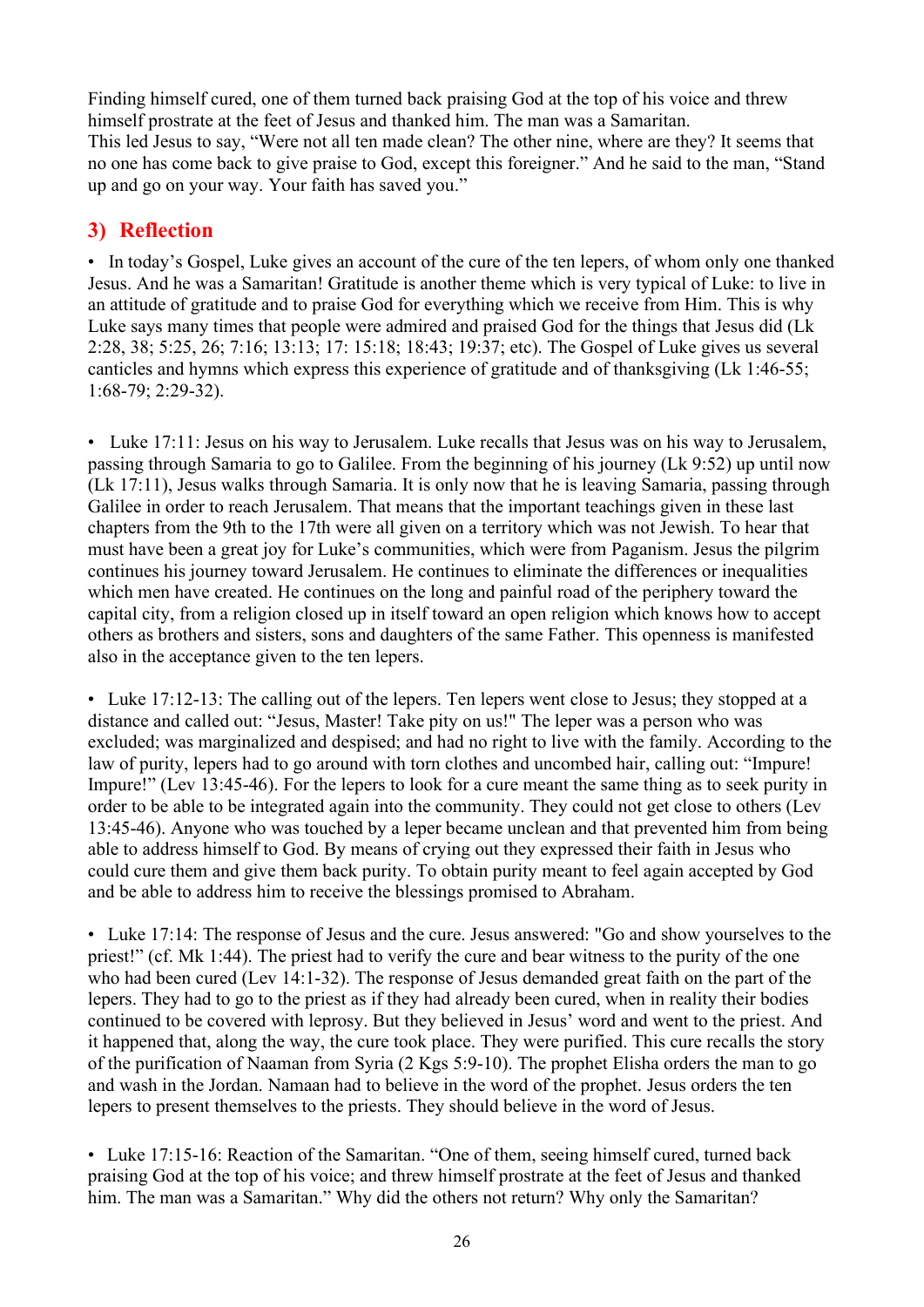According to the opinion of the Jews of Jerusalem, the Samaritan did not observe the law as he should. Among the Jews there was the tendency to observe the law in order to be able to merit or deserve or acquire justice. Thanks to the observance, they already had accumulated merits and credit before God. Gratitude and gratuity do not form part of the vocabulary of the persons who live their relationship with God in this way. Perhaps this is the reason why they do not thank God for the benefits received. In the parable of yesterday's Gospel, Jesus had formulated the same question: "Must he be grateful to the servant for doing what he was told?" (Lk 17:9) And the answer was: "No!" The Samaritan represents the persons who have a clear conscience that we, human beings, have no merits or rights before God. Everything is grace, beginning from the gift of one's own life!

• Luke 17:17-19: The final observation of Jesus. Jesus observes: "Were not all ten made clean? The other nine, where are they? It seems that no one has come back to give praise to God except this foreigner?" For Jesus, to thank the others for the benefit received is a way of rendering praise that is due to God. On this point, the Samaritans gave a lesson to the Jews. Today the poor are those who carry out the role of the Samaritan, and, help us to rediscover this dimension of gratuity of life. Everything that we receive should be considered as a gift from God who comes to us through the brother and the sister.

• The welcome given to the Samaritan in the Gospel of Luke. For Luke, the place which Jesus gave to the Samaritans is the same as that which the communities had to reserve for the pagans. Jesus presents a Samaritan as a model of gratitude (Lk 17:17-19) and of love toward neighbor (Lk 10:30- 33). This must have been quite shocking, because for the Jews, the Samaritans or pagans were the same thing. They could have no access inside the Temple of Jerusalem, nor participate in the worship. They were considered as bearers of impurity, they were impure from birth, from the cradle. For Luke, instead the Good News of Jesus is addressed in the first place to the persons of these groups who were considered unworthy to receive it. The salvation of God which reaches us through Jesus is purely a gift. It does not depend on the merits of anyone.

### **4) Personal Questions**

• And you, do you generally thank persons? Do you thank out of conviction or simply because of custom? And in prayer: do you give thanks or do you forget?

• To live with gratitude is a sign of the presence of the Kingdom in our midst. How can we transmit to others the importance of living in gratitude and in gratuity?

# **5) Concluding Prayer**

Yahweh is my shepherd, I lack nothing. In grassy meadows he lets me lie. By tranquil streams he leads me. (Ps 23:1-2)

# <span id="page-26-0"></span>**Lectio Divina: Thursday, November 12, 2020**

*Ordinary Time*

# **1) Opening Prayer**

God of power and mercy, protect us from all harm. Give us freedom of spirit and health in mind and body to do your work on earth.

We ask this through our Lord Jesus Christ, your Son, who lives and reigns with you and the Holy Spirit, one God, for ever and ever. Amen.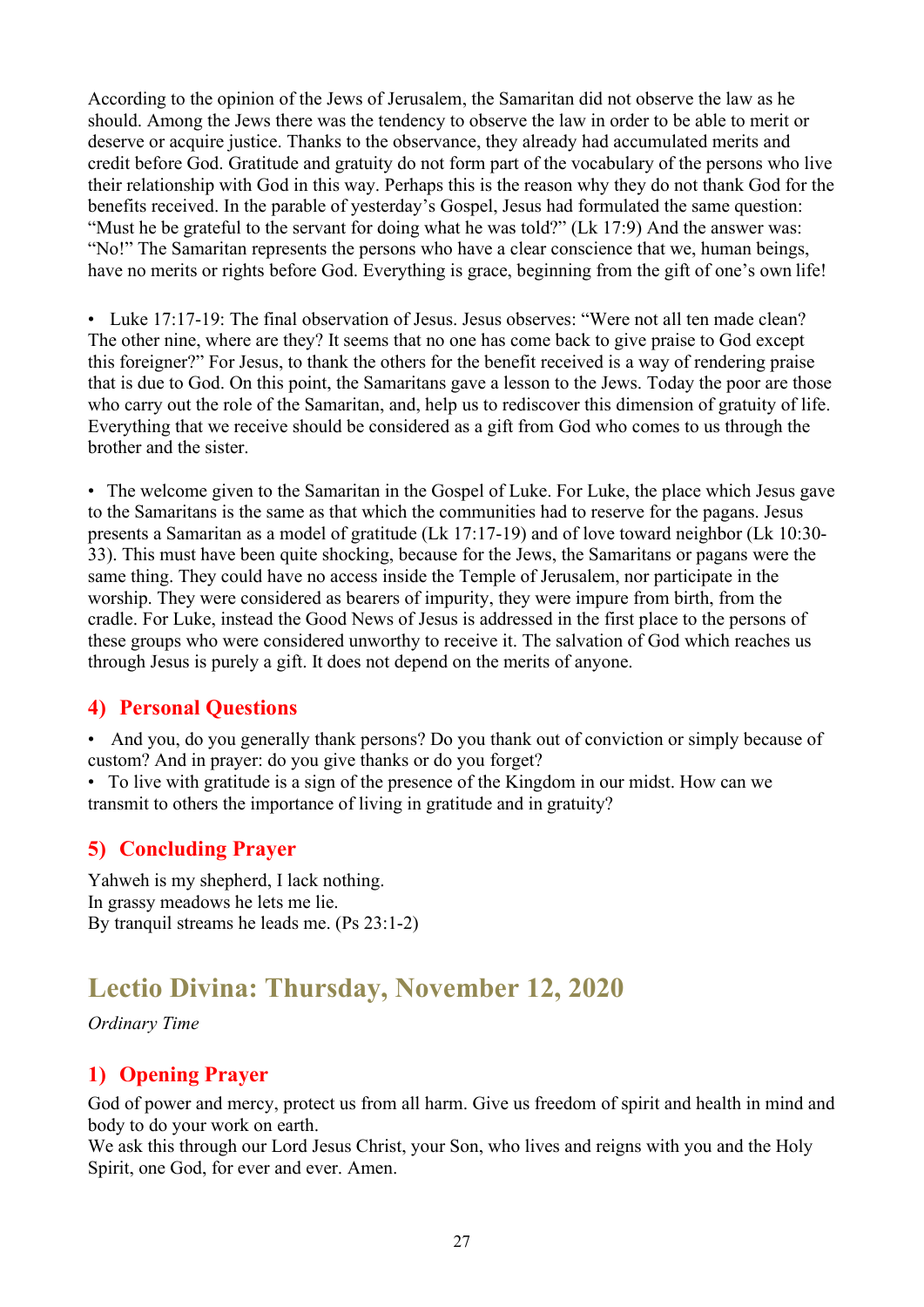### **2) Gospel Reading - Luke 17:20-25**

Asked by the Pharisees when the kingdom of God was to come, Jesus gave them this answer, "The coming of the kingdom of God does not admit of observation and there will be no one to say, 'Look, it is here! Look, it is there! For look, the kingdom of God is among you.'" He said to the disciples, "A time will come when you will long to see one of the days of the Son of man and will not see it. They will say to you, 'Look, it is there!' or 'Look, it is here!' Make no move; do not set off in pursuit; for as the lightning flashing from one part of heaven lights up the other, so will be the Son of man when his Day comes. But first he is destined to suffer grievously and be rejected by this generation."

### **3) Reflection**

• Today's Gospel gives us the discussion between Jesus and the Pharisees on the coming of the Kingdom. The Gospel today and that of the following days deal with the coming of the end of time.

• Luke 17:20-21: The Kingdom is among you. "Asked when the Kingdom of God was to come?" Jesus answered: "The coming of the Kingdom of God does not admit of observation and there will be no one to say, 'Look, it is here! Look, it is there! For look, the Kingdom of God is among you!'" The Pharisees thought that the Kingdom could come only after people would have reached the perfect observance of the Law of God. For them, the coming of the Kingdom would be the reward of God for the good behavior of people, and the Messiah would have come in a very solemn way as a king, received by his people. Jesus says the contrary. The coming of the Kingdom cannot be observed as the coming of an earthly king is observed. For Jesus, the Kingdom of God has already come! It is already among us, independently of our effort or merit. Jesus sees things in a different way. He has another way of reading life. He prefers the Samaritan who lives with gratitude to the nine who think that they merit the good that they receive from God (Lk 17:17-19).

Luke 17:22-24: The signs to recognize the coming of the Son of Man. "A time will come when you will long to see one of the days of the Son of Man and will not see it. They will say to you, 'Look it is there! or Look, it is here!' Make no move, do not set off in pursuit; for as the lightening flashing from one part of heaven lights up the other, so will be the Son of Man when his Day comes." In this affirmation of Jesus there are elements that are taken from the apocalyptic vision of history, quite common in the first centuries and after Jesus. The apocalyptic vision of history has the following characteristic: in the time of great persecutions and of oppression, the poor have the impression that God loses control of history. They feel lost, without a horizon and without any hope of liberation. In those moments of apparent absence of God, prophecy assumes the form of apocalypse. The apocalyptic, seek to enlighten the desperate situation with the light of faith to help the people not to lose hope and to continue to have courage on the way. To show that God does not lose control of history, they describe the different stages of the realization of the project of God through history. Begun in a determinate significant moment in the past, this project of God advances, stage after stage, through the situations lived by the poor, until the final victory is obtained at the end of history. In this way, the apocalyptic place the present moment like a stage which has already been foreseen in the overall project of God. Generally, the last stage, before the coming of the end is represented like a moment of suffering and of crisis, of which many have tried to profit to deceive people saying: "They will tell you: Look it is here, or look it is there; do not move, do not follow them. Because like lightening flashing from one part of heaven lights up the other, so will be the Son of man when his Day comes." Having the eyes of faith which Jesus communicates, the poor can perceive that the Kingdom is already among them (Lk 17:21), like lightening, without any doubt. The coming of the Kingdom brings with it its own evidence and does not depend on the forecast or prediction of others.

<sup>•</sup> Luke 17:25: By the Cross up to the Glory. "But first he is destined to suffer grievously and be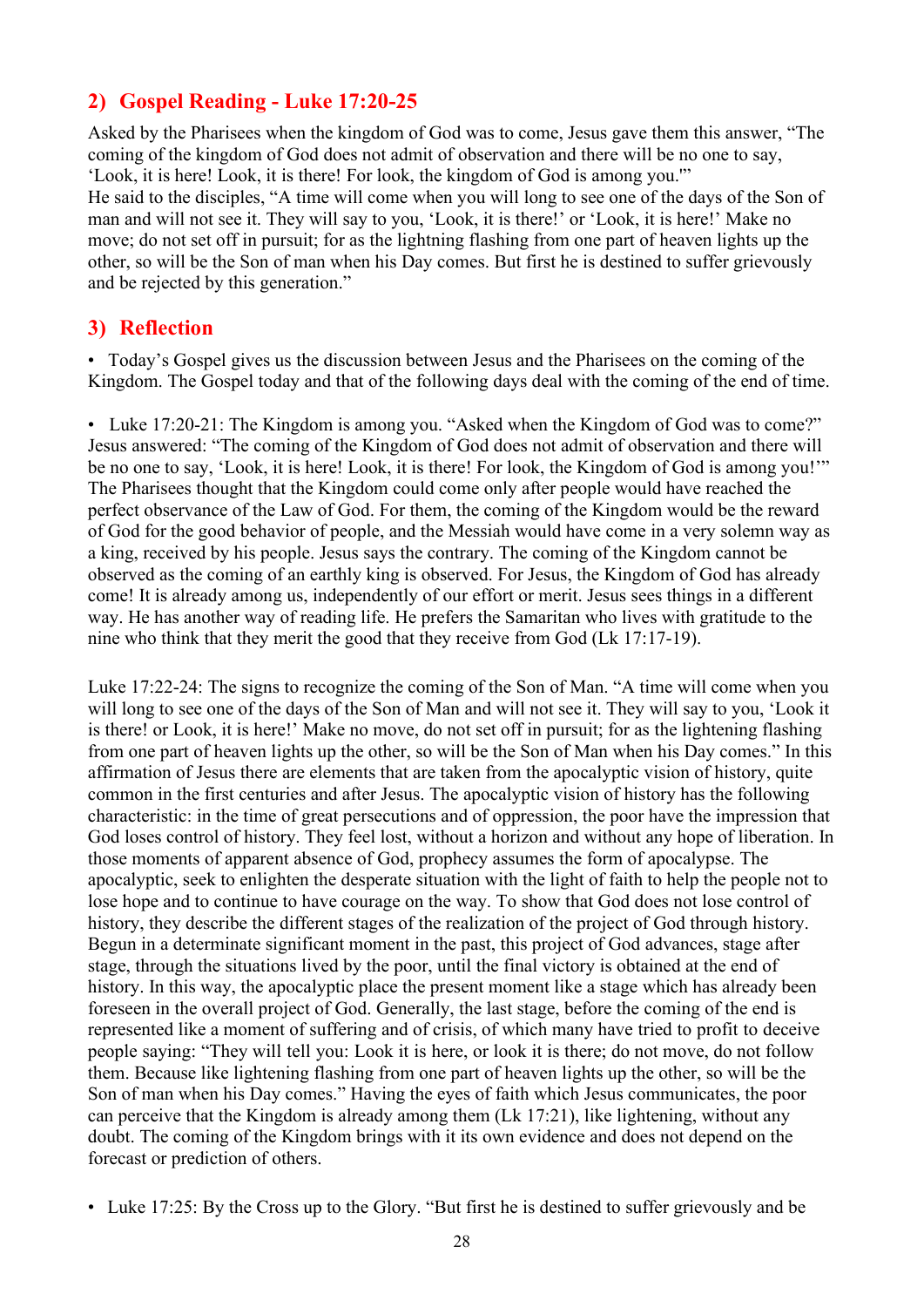rejected by this generation." Always the same warning: the Cross, scandal for the Jews and foolishness for the Greek, but for us the expression of the wisdom and the power of God (1Cor 1:18-23). The path toward the glory passes through the Cross. The life of Jesus is our canon, it is the canonical norm for all of us.

### **4) Personal Questions**

• Jesus said: "The Kingdom is in your midst!" Have you already found some sign of the Kingdom in your life, in the life of your nation or in the life of your community?

• The cross in our life. Suffering. How do you consider or see suffering? What do you do about it?

### **5) Concluding Prayer**

He keeps faith forever, gives justice to the oppressed, gives food to the hungry; Yahweh sets prisoners free. (Ps 146:6-7)

# <span id="page-28-0"></span>**Lectio Divina: Friday, November 13, 2020**

*Ordinary Time*

## **1) Opening Prayer**

God of power and mercy, protect us from all harm. Give us freedom of spirit and health in mind and body to do your work on earth.

We ask this through our Lord Jesus Christ, your Son, who lives and reigns with you and the Holy Spirit, one God, for ever and ever. Amen.

### **2) Gospel Reading - Luke 17:26-37**

Jesus said to his disciples: "As it was in Noah's day, so will it also be in the days of the Son of man. People were eating and drinking, marrying wives and husbands, right up to the day Noah went into the ark, and the Flood came and destroyed them all.

It will be the same as it was in Lot's day: people were eating and drinking, buying and selling, planting and building, but the day Lot left Sodom, it rained fire and brimstone from heaven, and it destroyed them all. It will be the same when the day comes for the Son of man to be revealed.

When that Day comes, no one on the housetop, with his possessions in the house, must come down to collect them, nor must anyone in the fields turn back. Remember Lot's wife. Anyone who tries to preserve his life will lose it; and anyone who loses it will keep it safe.

I tell you, on that night, when two are in one bed, one will be taken, the other left; when two women are grinding corn together, one will be taken, the other left."

The disciples spoke up and asked, "Where, Lord?" He said, "Where the body is, there too will the vultures gather."

### **3) Reflection**

• Today's Gospel continues the reflection on the coming of the end of time and presents to us the words of Jesus about how to prepare ourselves for the coming of the Kingdom. This was an affair which produced much discussion at that time. God is the one who determines the hour of the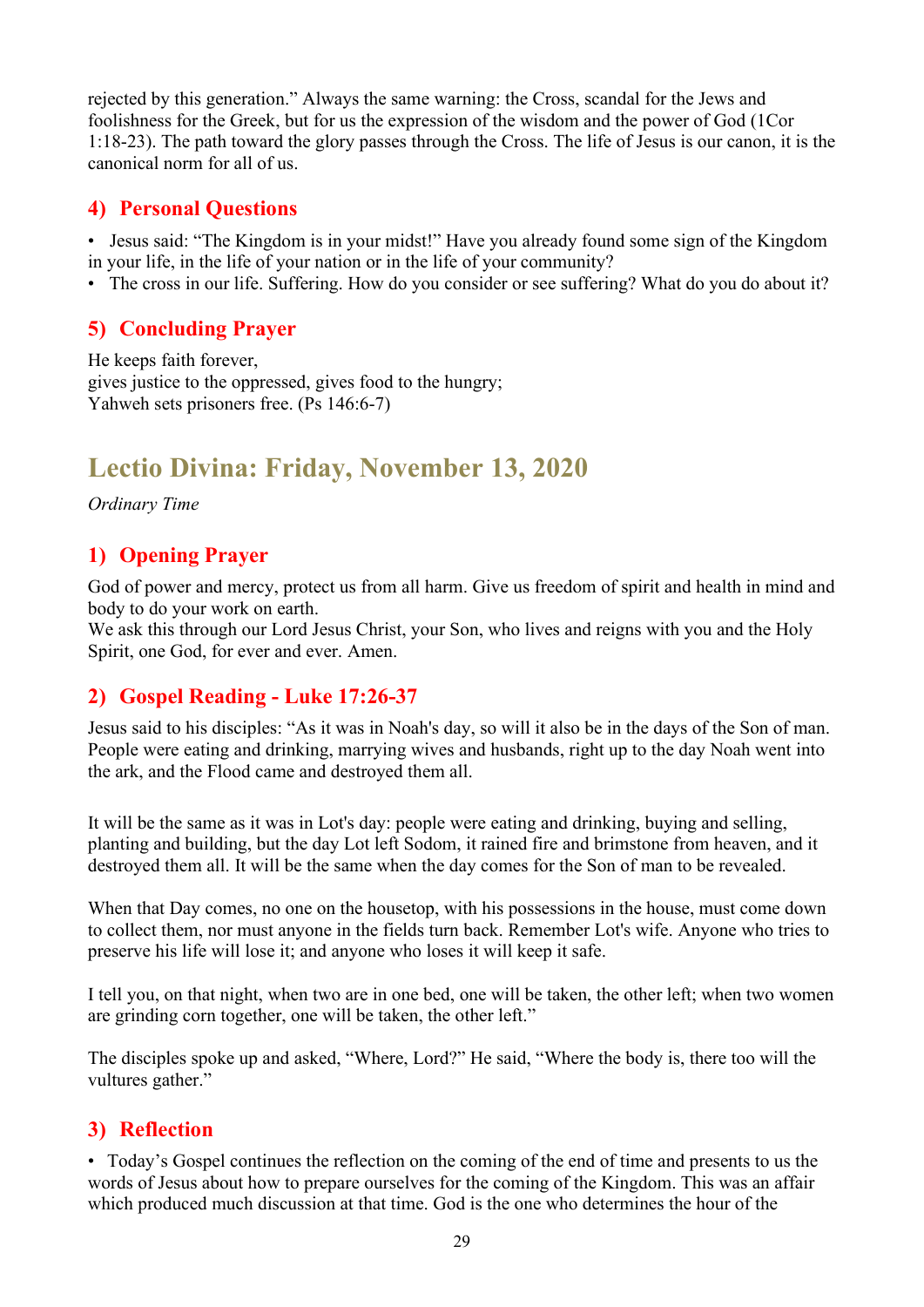coming of the end of time. But the time of God (*kairós*) is not measured according to the time of our clock (*chronos*). For God one day can be equal to one thousand years, and one thousand years equal to one day (Ps 90:4; 2 Pt 3:8). The time of God goes by invisibly in our time, but independently of us and of our time. We cannot interfere in time, but we have to be prepared for the moment in which the hour of God becomes present in our time. It could be today; it could be in one thousand years. What gives us security is not to know the hour of the end of the world, but the certainty of the presence of the Words of Jesus present in our life. The world will pass, but the word of God will never pass (cf. Is 40:7-8).

• Luke 17:26-29: "As it was in the day of Noah and of Lot. Life goes by normally: eating, drinking, getting married, buying, selling, sowing, harvesting. Routine can include so much that we do not succeed to think about anything else. And the consumerism of the neo-liberal system contributes to increase in many of us that total lack of attention to the more profound dimensions of life. We allow the moths to enter into the beam of faith which holds up the more profound dimensions of life. When the storm destroys the house, many of us blame the carpenter: "It was badly made!" In reality, it crumbled down due to our continual lack of attention. The reference to the destruction of Sodom, as a figure of what will happen at the end of time, is a reference to the destruction of Jerusalem by the Romans in the years 70s AD (cf. Mk 13:14).

• Luke 17:30-32: So, it will also be in the days of the Son of Man. "So, it will be in the days when the Son of Man will reveal himself." It is difficult for us to imagine the suffering and the trauma that the destruction of Jerusalem caused in the communities, both of the Jews and of the Christians. In order to help them to understand and to face this suffering Jesus uses a comparison taken from life: "When that Day comes, no one on the housetop, with his possessions in the house, must come down to collect them, nor must anyone in the fields turn back." The destruction will take place so rapidly that it is not worthwhile to go down to look for something in the house (Mk 13:15-16). "Remember Lot's wife" (cf. Gn 19:26), that is do not look back, do not lose time, decide and advance, go ahead: it is a question of life or death.

• Luke 17:33: To lose one's life in order to save it. "Anyone who tries to preserve his life will lose it, and anyone who loses it will keep it safe." Only the person who has been capable of giving himself/herself completely to others will feel totally fulfilled in life. Anyone who preserves life for self alone loses it. This advice of Jesus is the confirmation of the most profound human experience: the source of life is found in the gift of life. In giving one receives. "In all truth I tell you: unless a wheat grain falls into the earth and dies, it remains only a single grain, but if it dies it yields a rich harvest" (Jn 12:24). The motivation which Mark's Gospel adds is important: "for my sake and for the sake of the Gospel" (Mk 8:35). Saying that no one is capable of preserving his life by his own efforts, Jesus recalls the Psalm in which it is said that nobody is capable of paying the price for the ransom of his life: "No one can redeem himself or pay his own ransom to God. The price for himself is too high, it can never be that he will live on forever and avoid the sight of the abyss." (Ps 49:8-10).

• Luke 17:34-36: Vigilance. "I tell you, on that night, when two are in one bed, one will be taken, the other left; when two women are grinding corn together one will be taken, the other left." This recalls the parable of the ten Virgins. Five were prudent and five were foolish (Mt 25:1-11). What is important is to be prepared. The words "One will be taken and the other left" recall the words of Paul to the Thessalonians (1Th 4:13-17), when he says that with the coming of the Son of Man, we will be taken to Heaven at the side of Jesus. These words "left behind" furnished the title of a terrible and dangerous romance of the fundamentalist extreme right of the United States: "Left Behind! This is a romance which has nothing to do with the real sense of the words of Jesus.

<sup>•</sup> Luke 17:37: Where and when? "The disciples asked: Where, Lord?" "And Jesus answered: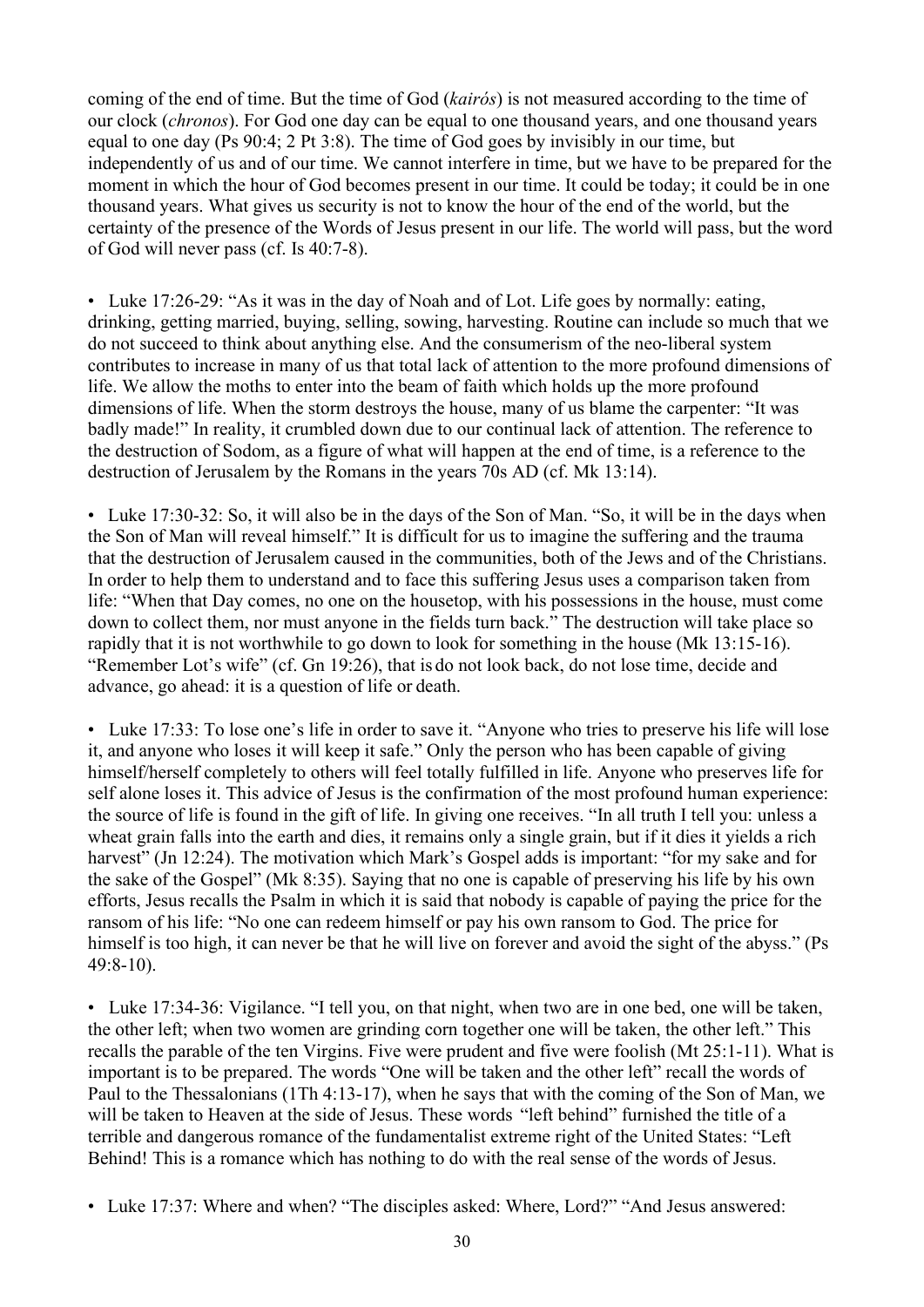Where the body is, there too will the vultures gather." This is an enigmatic response. Some think that Jesus recalled the prophecy of Ezekiel, taken up in the Apocalypse, in which the prophet refers to the final victorious battle against the force of evil. The birds of prey or the vultures will be invited to eat the flesh of the bodies (Ez 39:4,17-20; Rev 19:17-18). Others think that it is a question of the Valley of Jehoshaphat, where the final judgment will take place according to the prophecy of Joel (Gal 4:2-12). Others think that it is simply a question of a popular proverb which meant more or less what our proverb says: "Where there is smoke, there is also fire!"

### **4) Personal Questions**

• Am I from the time of Noah or from the time of Lot?

• A Romance of the extreme right. How do I place myself before this political manipulation of the faith in Jesus?

# **5) Concluding Prayer**

How blessed are those whose way is blameless, who walk in the Law of Yahweh! Blessed are those who observe his instructions, who seek him with all their hearts. (Ps 119:1-2)

# <span id="page-30-0"></span>**Lectio Divina: Saturday, November 14, 2020**

*Ordinary Time*

# **1) Opening Prayer**

God of power and mercy,

protect us from all harm.

Give us freedom of spirit and health in mind and body to do your work on earth. We ask this through our Lord Jesus Christ, your Son, who lives and reigns with you and the Holy Spirit, one God, for ever and ever. Amen.

# **2) Gospel Reading - Luke 18:1-8**

Jesus said to his disciples a parable about the need to pray continually and never lose heart. "There was a judge in a certain town," he said, "who had neither fear of God nor respect for anyone. In the same town there was also a widow who kept on coming to him and saying, 'I want justice from you against my enemy!' For a long time he refused, but at last he said to himself, 'Even though I have neither fear of God nor respect for any human person, I must give this widow her just rights since she keeps pestering me, or she will come and slap me in the face.'"

And the Lord said, "You notice what the unjust judge has to say? Now, will not God see justice done to his elect if they keep calling to him day and night even though he still delays to help them? I promise you, he will see justice done to them, and done speedily. But when the Son of man comes, will he find any faith on earth?"

# **3) Reflection**

• Today's Gospel presents an element which is very dear to Luke: Prayer. This is the second time that Luke gives us the words of Jesus to teach us to pray. The first time (Lk 11:1-13), he taught us the Our Father and, by means of comparisons and parables, he taught that we have to pray insistently, without getting tired. Now, this second time, (Lk 18:1-8), again he has recourse to a parable taken from life so as to teach us insistence in prayer. It is the parable of the widow who pestered the judge who was unscrupulous. The way in which he presents the parable is very didactic. In the first place, Luke presents a brief introduction which serves as the key for the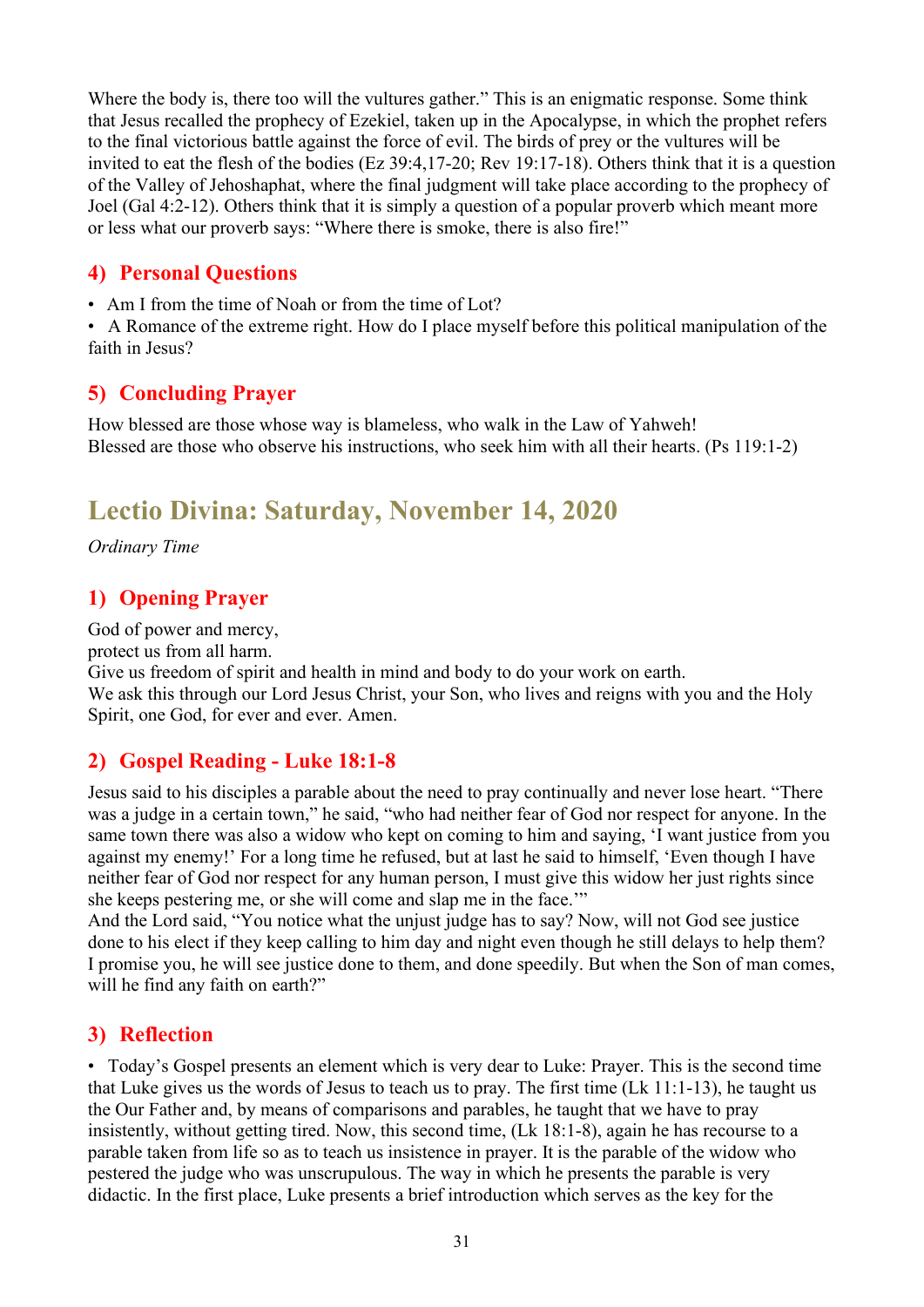reading. Then he narrates the parable. At the end, Jesus himself explains it:

• Luke 18:1: The introduction. Luke presents the parable with the following phrase: "Then he told them a parable about the need to pray continually and never lose heart". The recommendation "to pray without losing heart" appears many times in the New Testament (1Th 5:17; Rm 12:12; Eph 6:18; etc). And it is a characteristic of the spirituality of the first Christian communities.

• Luke 18:2-5: The parable. Then Jesus presents two personages of real life: a judge who had no consideration for God and no consideration for others, and a widow who struggles to obtain her rights from the judge. The simple fact of indicating these two personages reveals the critical conscience which he had regarding the society of his time. The parable presents the poor people who struggle in the tribunal to obtain their rights. The judge decides to pay attention to the widow and to do justice. The reason is the following: in order to free himself from the widow who is pestering him and to get rid of her. This is a quite interesting reason. But the widow obtained what she wanted! This is a fact of daily life, which Jesus uses to teach to pray.

• Luke 18, 6-8: the application. Jesus applies the parable: "You notice what the unjust judge has said. Now, will not God see justice done to his elect if they keep calling to him day and night even though he still delays to help them? Will he make them wait long? I tell you he will see justice done to them and done speedily". If it had not been Jesus we would not have had the courage to compare Jesus to an unjust judge! And at the end Jesus expresses a doubt: "When the Son of Man comes, will he find faith on earth?" Or rather, will we have the courage to wait, to have patience, even if God delays in doing what we ask him?

• Jesus in prayer. The first Christians had an image of Jesus in prayer, in permanent contact with the Father. In fact, the breathing of the life of Jesus was to do the Will of the Father (Jn 5:19). Jesus prayed very much and insisted, in order that people and his disciples also pray. And this because it is in confronting oneself with God that truth emerges and the person finds himself/herself in his/her whole reality and humility. Luke is the Evangelist who gives us more information on the life of prayer of Jesus. He presents Jesus in constant prayer. The following are some moments in which Jesus appears praying. You, all of you can complete the list:

- When he was twelve years old and goes to the Temple, to the House of the Father (Lk 2:46- 50).

- He prays when he is baptized and in assuming his mission (Lk 3:21).
- At the beginning of the mission, he spends forty days in the desert (Lk 4:1-2).
- At the hour of temptation, he faces the devil with the texts from Scripture (Lk 4:3-12).
- Jesus used to participate in the celebration in the Synagogue on Saturday (Lk 4:16).
- He seeks solitude in the desert to pray (Lk 5:16; 9:18).
- Before choosing the twelve Apostles, he spends the night in prayer (Lk 6:12).
- He prays before meals (Lk 9:16; 24:30).
- He prays before the Passion and when facing reality (Lk 9:18).
- In time of crises, he goes up to the mountain and is transfigured when he prays (Lk 9:28)
- When he revealed the Gospel to the little ones he says: "Father, I thank you!" (Lk 10:21).
- In praying, he arouses in the Apostles the desire to pray (Lk 11:1).
- He prays for Peter so that he does not lose his faith (Lk 22:32).
- He celebrates the Paschal Supper with his disciples (Lk 22:7-14).
- In the Garden of Olives, he prays, even when sweating blood (Lk 22:41-42).
- In the anguish of the agony, he asks his friends to pray with him (Lk 22:40,46).

- At the moment when he was being nailed to the Cross, he asks pardon for the murderers (Lk 23:34).

- At the hour of death, he says: "Into your hands I commend my spirit!" (Lk 23:46; Ps 31:6)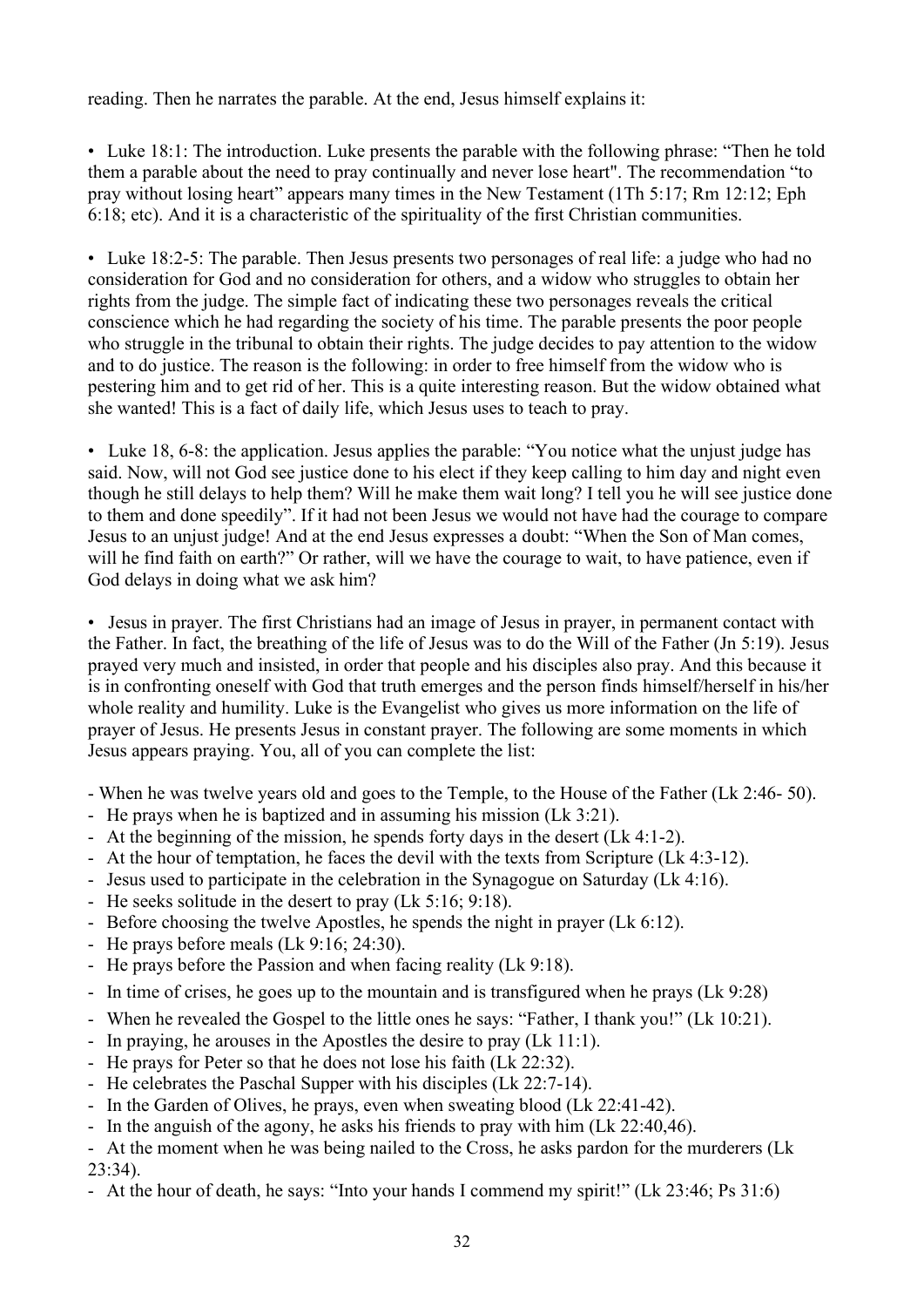- Jesus dies crying out with the cry of the poor (Lk 23:46).

• This long list indicates everything which follows. For Jesus prayer is intimately linked to life, to concrete facts, to the decisions which he had to take. In order to be able to be faithful to the project of the Father, he sought to remain alone with Him. He listened to Him. In difficult and decisive moments in his life, Jesus recited Psalms. Just as any devout Jew, he knew them by heart. The recitation of the Psalms did not take away his creativity. Rather, Jesus himself created a Psalm which he transmitted to us: the Our Father. His life is a permanent prayer: "I always seek the will of the one who sent me!" (Jn 5:19, 30) To him is applied what the Psalm says: "I am prayer!" (Ps 109:4)

### **4) Personal Questions**

• There are people who say that they do not know how to pray, but they speak with God the whole day! Do you know any such persons? Tell us. There are many ways in which today people express their devotion and pray. Which are they?

• What do these two parables teach us on prayer? What do they teach me regarding the way of seeing life and persons?

### **5) Concluding Prayer**

How blessed is anyone who fears Yahweh, who delights in his commandments! His descendants shall be powerful on earth, the race of the honest shall receive blessings. (Ps 112:1-2)

# <span id="page-32-0"></span>**Lectio Divina: Sunday, November 15, 2020**

*The Parable of the Talents to live in a responsible way – Matthew 25:14-30*

### **1. Opening Prayer**

Lord Jesus, send your Spirit to help us to read the Scriptures with the same mind that you read them to the disciples on the way to Emmaus. In the light of the Word, written in the Bible, you helped them to discover the presence of God in the disturbing events of your sentence and death. Thus, the cross that seemed to be the end of all hope became for them the source of life and of resurrection.

Create in us silence so that we may listen to your voice in Creation and in the Scriptures, in events and in people, above all in the poor and suffering. May your word guide us so that we too, like the two disciples from Emmaus, may experience the force of your resurrection and witness to others that you are alive in our midst as source of fraternity, justice and peace. We ask this of you, Jesus, son of Mary, who revealed to us the Father and sent us your Spirit. Amen.

### **2. Reading**

#### **a) The Division of the Text to Help in the Reading:**

Matthew 25:14-15: The master distributes his goods among his servants Matthew 25:16-18: The way of acting of each servant

Matthew 25:19-23: The rendering of account of the first and second servant Matthew 25:24-25: The rendering of account of the third servant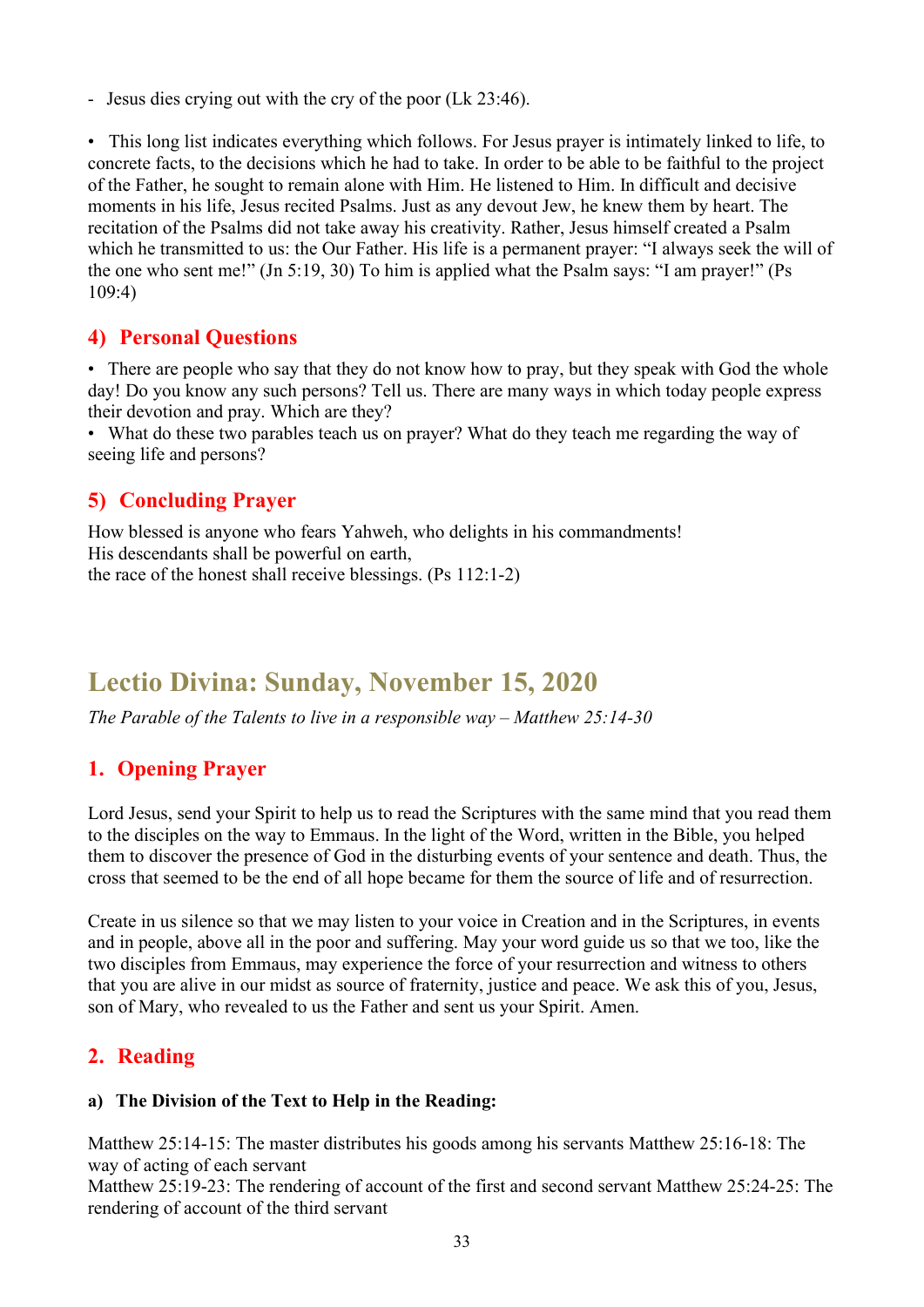Matthew 25:26-27: Response of the master to the third servant Matthew 25:28-30: The final word of the master which clarifies the parable

### **b) Key for the Reading:**

In this 33rd Sunday of the Ordinary Time we shall meditate on the Parable of the Talents which deals with two very important themes and very up to date: (i) The gifts which each person receives from God and the way in which he receives them. Each person has qualities, talents, with which he can and should serve others. Nobody is only a pupil, nobody is only a professor. We learn from one another. (ii) The attitude with which persons place themselves before God who has given us his gift. During the reading, we shall try to be very attentive to these two points: which is the attitude of the three servants regarding the gifts received and which is the image of God that this parable reveals to us?

#### **c) Text:**

"It is like a man about to go abroad who summoned his servants and entrusted his property to them. To one he gave five talents, to another two, to a third one, each in proportion to his ability. Then he set out on his journey. The man who had received the five talents promptly went and traded with them and made five more. The man who had received two made two more in the same way. But the man who had received one went off and dug a hole in the ground and hid his master's money. Now a long time afterwards, the master of those servants came back and went through his accounts with them. The man who had received the five talents came forward bringing five more. 'Sir,' he said, 'you entrusted me with five talents; here are five more that I have made.' His master said to him, 'Well done, good and trustworthy servant; you have shown you are trustworthy in small things; I will trust you with greater; come and join in your master's happiness.' Next the man with the two talents came forward. 'Sir,' he said, 'you entrusted me with two talents; here are two more that I have made.' His master said to him, 'Well done, good and trustworthy servant; you have shown you are trustworthy in small things; I will trust you with greater; come and join in your master's happiness.' Last came forward the man who had the single talent. 'Sir,' said he, 'I had heard you were a hard man, reaping where you had not sown and gathering where you had not scattered; so I was afraid, and I went off and hid your talent in the ground. Here it is; it was yours, you have it back.' But his master answered him, 'You wicked and lazy servant! So you knew that I reap where I have not sown and gather where I have not scattered? Well then, you should have deposited my money with the bankers, and on my return I would have got my money back with interest. So now, take the talent from him and give it to the man who has the ten talents. For to everyone who has will be given more, and he will have more than enough; but anyone who has not, will be deprived even of what he has. As for this good-for-nothing servant, throw him into the darkness outside, where there will be weeping and grinding of teeth.'"

# **3. A Moment of Prayerful Silence**

so that the Word of God may penetrate and enlighten our life.

### **4. Some Questions**

… to help us in our personal reflection.

a) Which is the point of this text which has pleased me the most and which has struck me more? Why?

b) In the parable the three servants receive according to their capacity. Which is the attitude of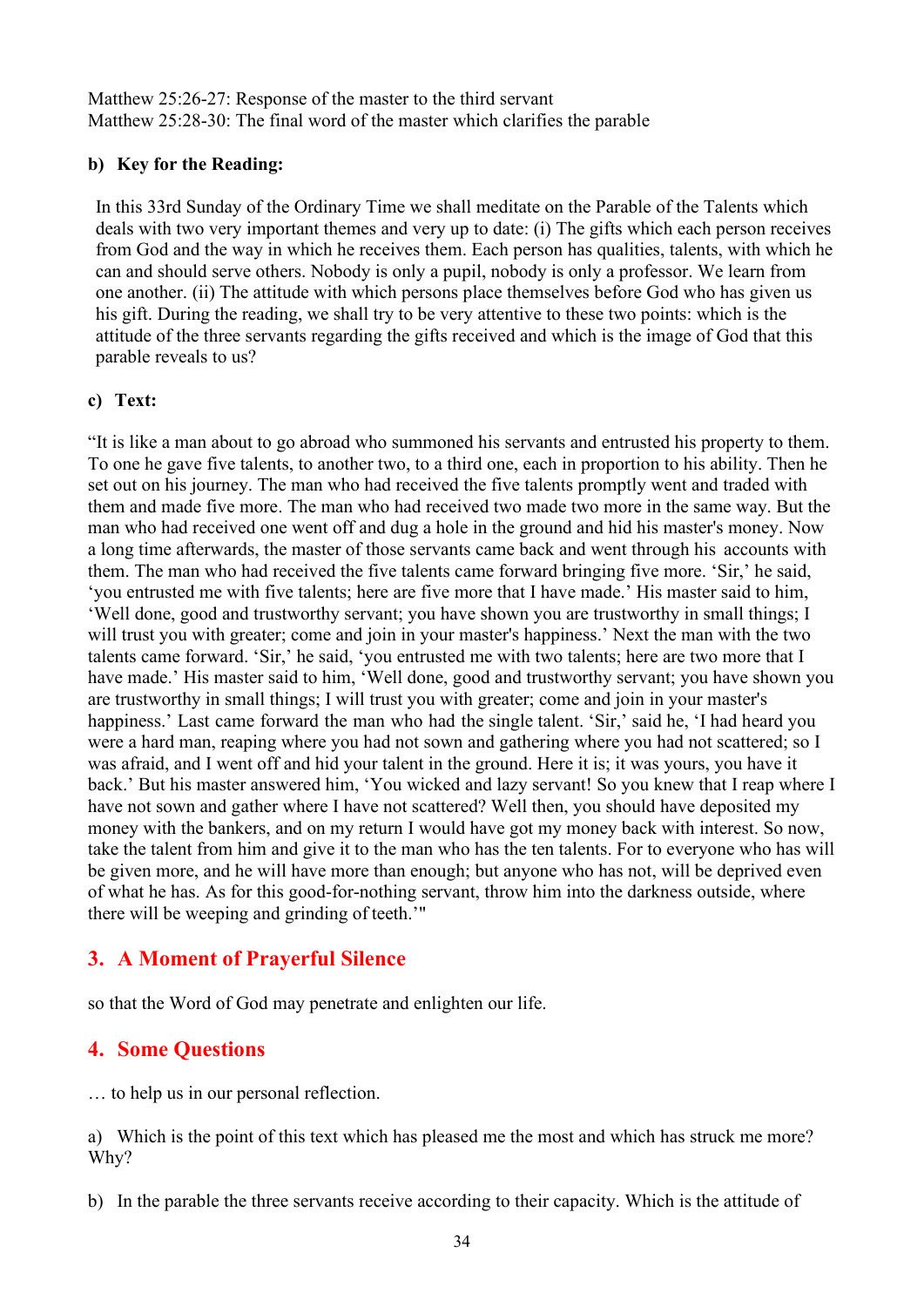each one of them concerning the gift received?

c) Which is the reaction of the master? What does he demand from his servants?

d) How should the following phrase be understood: "To everyone who has will be given more and he will have more than enough; but anyone who has not will be deprived even of what he has"?

e) What image of God does the parable reveal to us?

## **5. For Those Who Wish to Deepen the Theme**

#### **a) Context of our Text in the Gospel of Matthew:**

The "Parable of the Talents" (Mt 25:14-30) forms part of the 5th Sermon of the New Law (Mt 24:1- 25:46). These three parables clarify the context relative to the time of the coming of the Kingdom. the parable of the Ten Virgins insists on vigilance: The Kingdom of God can arrive from one moment to the next. The parable of the talents orientates on the growth of the Kingdom: the Kingdom grows when we use the gifts received to serve. The parable of the Final Judgment teaches how to take possession of the Kingdom: the Kingdom is accepted, when we accept the little ones.

One of the things which exercise greater influence in our life is the idea that we have of God. Among the Jews of the class of the Pharisees, some imagined God as a severe Judge who treated the persons according to the merits acquired by the observance of the law. That caused fear and prevented the persons from growing. It prevented them from opening a space within themselves to accept the new experience of God which Jesus communicated. To help these persons, Matthew narrates the parable of the talents.

#### **b) Commentary on the Text:**

#### Matthew 25:14-15: *A door to enter into the story of the parable*

The parable tells the story of a man, who before setting out on a journey, distributes his goods to his servants, giving five, two and one talent, according to the capacity of each one of them. A talent corresponds to 34 kilos of gold, which is not a small amount! In the last instance, all receive the same thing, because each one receives "according to his capacity," The one who has a big cup he fills it, the one who has a small cup, he also fills it. Then the master goes abroad and remains there a long time. The story leaves us a bit perplexed! We do not know why the master distributed his money to the servants, we do not know which will be the end of the story. Perhaps the purpose is that all those who listen to the parable must begin to confront their life with the story told in the parable.

#### Matthew 25:16-18: *The way of acting of each servant.*

The first two servants worked and doubled the talents. But the one who received one talent buries it, to keep it well and not lose it. It is a question of the goods of the Kingdom which are given to persons and to communities according to their capacity. All receive some goods of the Kingdom, but not all respond in the same way!

#### Matthew 25:19-23: *The rendering of account of the first and second servant*

After a long time, the master returns to take an account from the servants. The first two say the same thing: "Sir, you gave me five / two talents. Here are other five / two which I have gained!"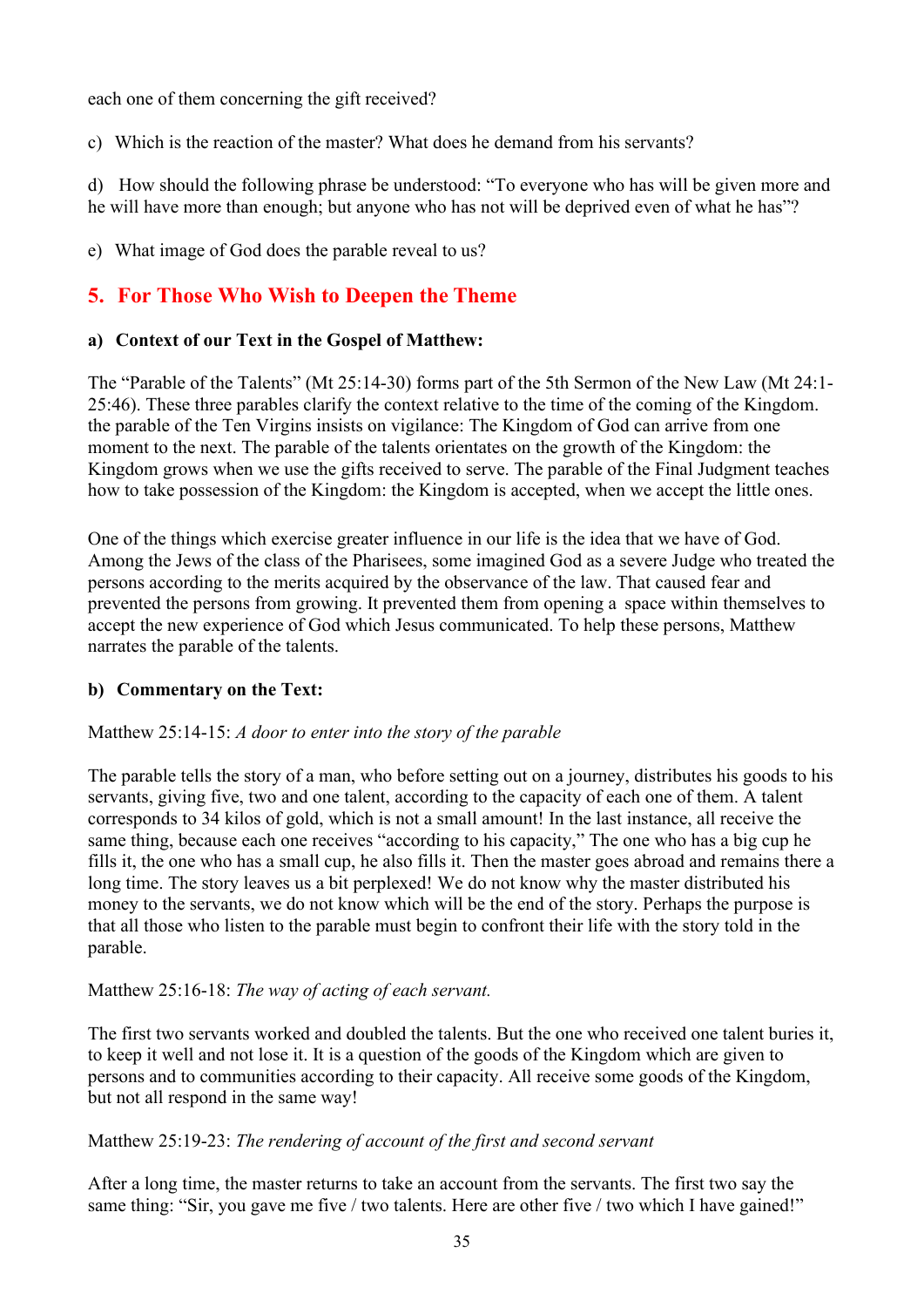And the master responds in the same way to both: "Well done, good and trustworthy servant, you have shown that you are trustworthy in small things, I will trust you with greater, come and join in your master's happiness."

#### Matthew 25:24-25: *Rendering of an account of the third servant*

The third servant arrives and says: "Sir, I had heard you were a hard man, reaping where you had not sown and gathering where you had not scattered, so I was afraid, and I went off and hid your talent in the ground. Here it is, it was yours, you have it back!" In this phrase there is an erroneous idea of God which is criticized by Jesus. The servant sees in God a severe master. Before such a God, the human being is afraid and hides himself behind the exact and meticulous observance of the law. He thinks that acting in this way he will avoid the judgment and that the severity of the legislator will not punish him. This is how some Pharisees thought. In reality, such a person has no trust in God, though he trusts in himself and in his observance of the law. It is a person closed up in himself, far from God and does not succeed to be concerned about others. This person becomes incapable of growing like a free person. This false image of God isolates the human being, kills the community, does not help to live in joy and impoverishes life.

#### Matthew 25:26-27: *Response of the master to the third servant*

The response of the master is ironic. He says: "You wicked and lazy servant! So, you knew that I reap where I have not sown and gather where I have not scattered? Well, then, you should have deposited my money with the bankers, and on my return, I would have got my money back with interest!" The third servant was not coherent with the severe image which he had of God. If he had imagined God so severe, he would, at least, have deposited the money in the bank. This is why he was condemned not by God, but by the wrong idea which he had of God and which left him more terrified and immature than he was. It was not possible for him to be coherent having the image of God which he had, because fear paralyses life.

#### Matthew 25:28-30: *The final word of the master which clarifies the parable*

The master asks that the talent be taken away from him and given to the one who already has: For to everyone who has will be given more, and he will have more than enough; but anyone who has not, will be deprived even of what he has." This is the key which clarifies everything. In reality, the talents, "the money of the master," the goods of the Kingdom, are the love, service, sharing, the gratuitous gift. A talent is everything that makes the community grow and which reveals the presence of God. When one is closed in oneself out of fear of losing the little that one has, one loses even that little that one has, because love dies, justices is weakened, sharing disappears. Instead, the person who does not think in self and gives himself to others, grows and, surprisingly, receives everything which he has given and much more. "Because anyone who finds his life will lose it, but anyone who loses his own life for my sake will find it." (Mt 10:39)

#### **c) Deepening:**

#### **The Different Currency of the Kingdom:**

There is no difference between those who receive more and those who receive less. All receive according to their capacity. What is important is that the gift is placed at the service of the Kingdom and that it makes the goods of the Kingdom grow, which are love, fraternity, sharing. The principal key of the parable does not consist in producing talents but indicates the way in which it is necessary to live our relationship with God. The first two servants ask for nothing, they do not seek their own well-being, they do not keep the talents for themselves, they make no calculations, they do not measure. Very naturally, almost without being aware and without seeking any merit for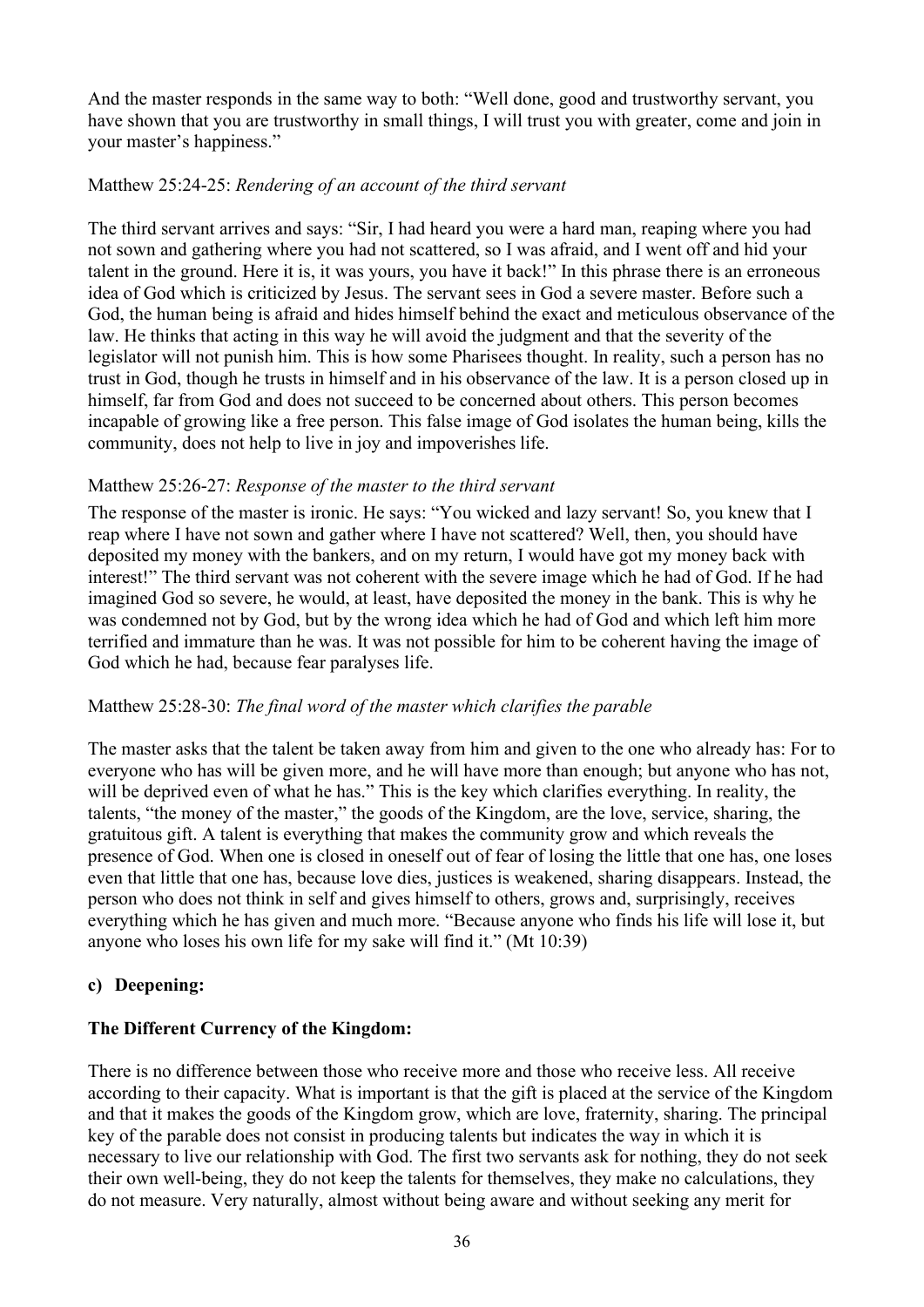themselves, they begin to work, in order that the gift received bears fruit for God and for the Kingdom. The third servant is afraid and, because of this, does nothing. According to the norms of the ancient law, he acts in a correct way. He remains within the established exigencies. He loses nothing, but neither does he gain anything. Because of this he loses even what he had. The Kingdom is a risk. The one who does not want to run risks, loses the Kingdom!

# **6. Psalm 62**

### **In God Alone There is Rest for My Soul**

In God alone there is rest for my soul, from him comes my safety: he alone is my rock, my safety, my stronghold so that I stand unshaken. How much longer will you set on a victim, all together, intent on murder, like a rampart already leaning over, a wall already damaged? Trickery is their only plan, deception their only pleasure, with lies on their lips they pronounce a blessing, with a curse in their hearts. Rest in God alone, my soul! He is the source of my hope. He alone is my rock, my safety, my stronghold, so that I stand unwavering. In God is my safety and my glory, the rock of my strength. In God is my refuge; trust in him, you people, at all times. Pour out your hearts to him, God is a refuge for us. Ordinary people are a mere puff of wind, important people a delusion; set both on the scales together, and they are lighter than a puff of wind. Put no trust in extortion, no empty hopes in robbery; however, much wealth may multiply, do not set your heart on it. Once God has spoken, twice have I heard this: Strength belongs to God, to you, Lord, faithful love; and you repay everyone as their deeds deserve.

# **7. Final Prayer**

Lord Jesus, we thank for the word that has enabled us to understand better the will of the Father. May your Spirit enlighten our actions and grant us the strength to practice that which your Word has revealed to us. May we, like Mary, your mother, not only listen to but also practice the Word. You who live and reign with the Father in the unity of the Holy Spirit forever and ever. Amen.

# <span id="page-36-0"></span>**Lectio Divina: Monday, November 16, 2020**

*Ordinary Time*

# **1) Opening Prayer**

Father of all that is good,

keep us faithful in serving you, for to serve you is our lasting joy.

We ask this through our Lord Jesus Christ, your Son, who lives and reigns with you and the Holy Spirit, one God, for ever and ever. Amen.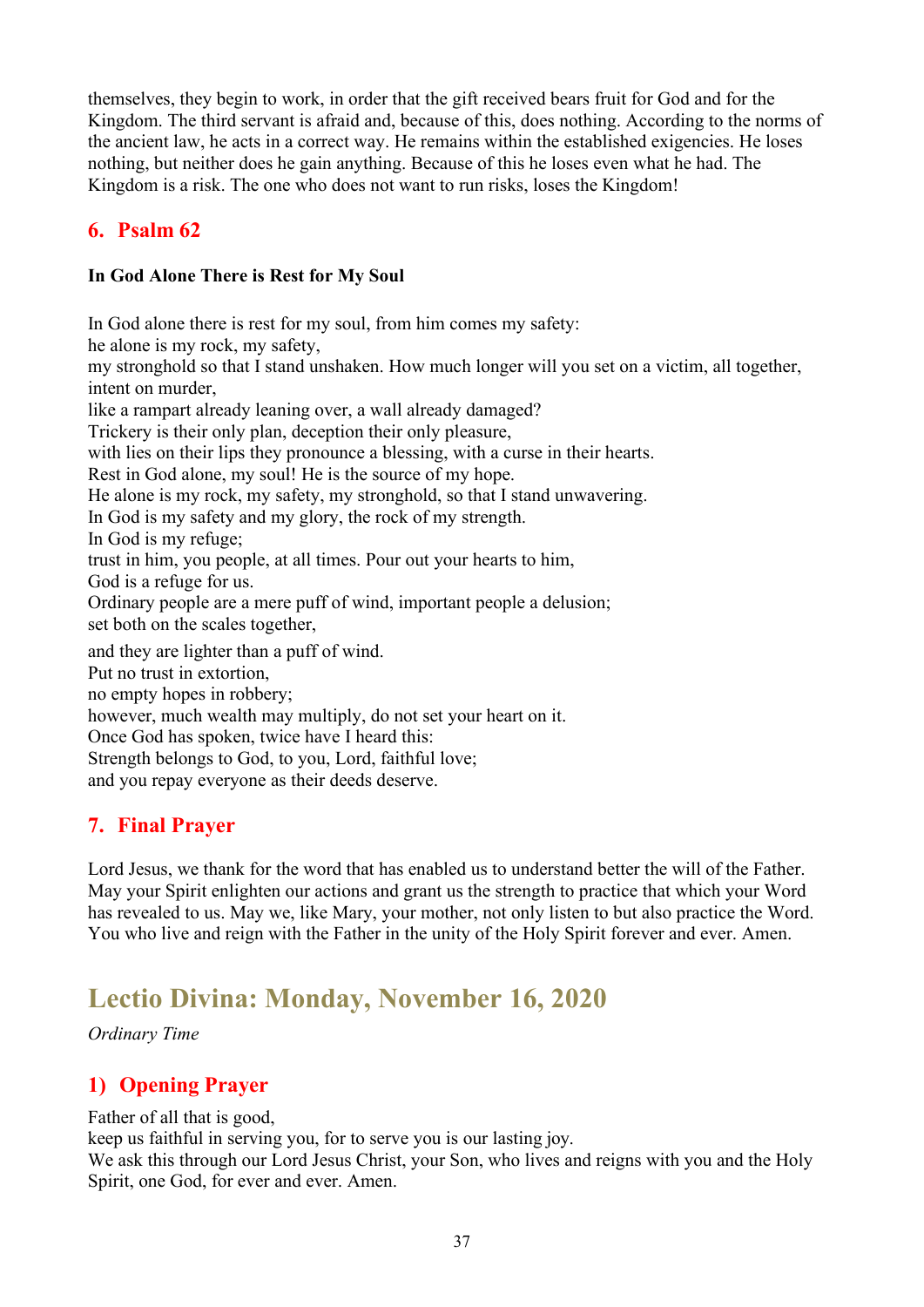## **2) Gospel Reading - Luke 18:35-43**

Now it happened that as Jesus drew near to Jericho there was a blind man sitting at the side of the road begging. When he heard the crowd going past he asked what it was all about, and they told him that Jesus the Nazarene was passing by. So he called out, "Jesus, Son of David, have pity on me." The people in front scolded him and told him to keep quiet, but he only shouted all the louder, "Son of David, have pity on me."

Jesus stopped and ordered them to bring the man to him, and when he came up, asked him, "What do you want me to do for you?" "Sir," he replied, "let me see again." Jesus said to him, "Receive your sight. Your faith has saved you."

And instantly his sight returned, and he followed him praising God, and all the people who saw it gave praise to God.

### **3) Reflection**

• The Gospel today describes the arrival of Jesus to Jericho. It is the last stop before going up to Jerusalem, where the "Exodus" of Jesus will take place, according to what he announced in his Transfiguration (Lk 9:31) and along the way up to Jerusalem (Lk 9:44; 18:31-33).

• Luke 18:35-37: The blind man sitting on the side of the road. "Now it happened that as Jesus drew near to Jericho, there was a blind man sitting on the side of the road begging. When he heard the crowd going past he asked what it was all about. They told him that Jesus the Nazarene was passing by". In the Gospel of Mark, the blind man is called Bartimaeus (Mk 10:46). Since he was blind, he could not participate in the procession which accompanied Jesus. At that time, there were many blind people in Palestine, because the strong sun which hit the whitened rocky earth hurt the eyes which were not protected.

• Luke 18:38-39: The cry of the blind man and the reaction of the people. "Then he began to cry out: Jesus, Son of David, have pity on me!" He calls Jesus using the title "Son of David". The catechism of that time taught that the Messiah would be of the descent of David, "Son of David", a glorious Messiah. Jesus did not like this title. In quoting the Messianic Psalm, he asks himself: "How is it that the Messiah can be the son of David if even David calls him "My Lord?" (Lk 20:41- 44) The cry of the blind man bothers the people who accompany Jesus. Because of this, "The people in front scolded him and told him to keep quiet. They tried to stop him but he only shouted all the louder, Son of David have pity on me!" Even up to our time the cry of the poor bothers the established society: migrants, beggars, refugees, sick with AIDS, and so many!

• Luke 18:40-41: The reaction of Jesus before the cry of the blind man. And what does Jesus do? "Jesus stopped and ordered them to bring the man to him." Those who wanted to stop the blind man from shouting because this bothered them, now asked by Jesus, are obliged to help the poor man to get to Jesus. The Gospel of Mark adds that the blind man left everything and went to Jesus. He did not have too much; only his mantle. That is what he possessed to cover his body (cf. Es 22:25-26). That was his security! That was his land! Today, also, Jesus listens to the cry of the poor which, we, many times do not want to hear. "When he came up to Jesus, he asked him: What do you want me to do for you?" It is not sufficient to shout or cry out, it is necessary to know why he is shouting! The blind man answers: "Lord that I may see again".

• Luke 18:42-43: Go! Your faith has saved you! "And Jesus says: Receive your sight. Your faith has saved you." Immediately he recovered his sight and began to follow Jesus praising God. And all the people, when they saw that, praised God." The blind man had called Jesus with an idea which was not totally correct, because the title "Son of David" was not completely correct. But he had greater faith in Jesus than in his ideas about Jesus. He did not demand anything like Peter did (Mk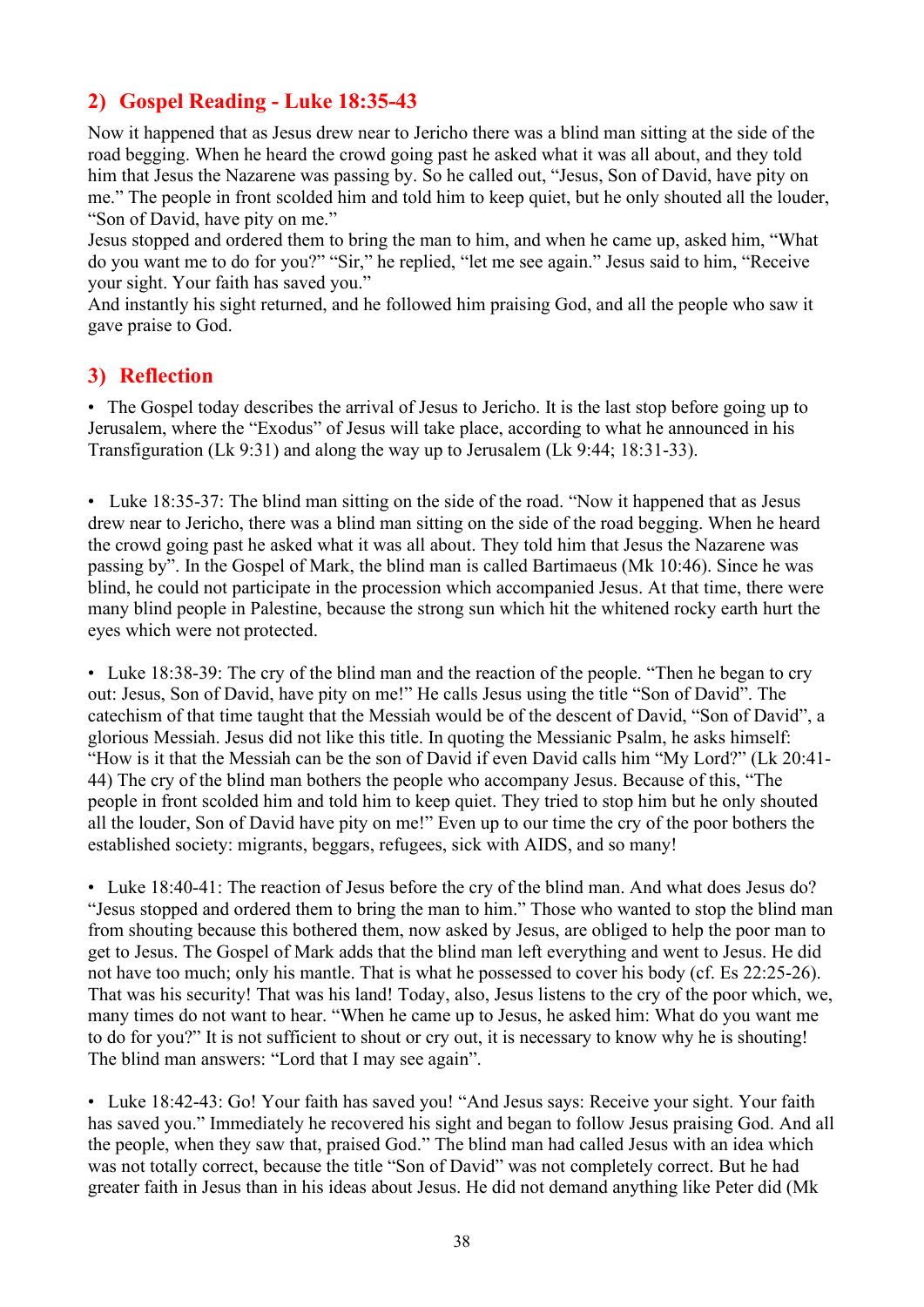8:32-33). He knew how to give his life accepting Jesus without imposing any conditions. Healing is the fruit of his faith in Jesus. Once he was cured, he follows Jesus and walks along with Him toward Jerusalem. In this way he becomes a model disciple for all of us who want "to follow Jesus along the road" toward Jerusalem: to believe more in Jesus and not so much in our ideas about Jesus! In this decision to walk with Jesus is found the source of courage and the seed of the victory on the cross. Because the cross is not something fatal, but it is an experience of God. It is the consequence of the commitment of Jesus, in obedience to the Father, to serve the brothers and not to accept privileges!

• Faith is a force which transforms the person. The Good News of the Kingdom announced by Jesus was a sort of fertilizer. It made the seed of life hidden in people to grow; that seed hidden like the fire under the ashes of observance without life. Jesus blew on the ashes and the fire lit up. The Kingdom appears and the people rejoice. The condition was always the same: to believe in Jesus. The cure of the blind man clarifies a very important aspect of our faith. Even calling Jesus with ideas which are not completely correct, the blind man had faith and he was cured. He was converted; he left everything behind and followed Jesus along the road toward Calvary! The full understanding of the following of Jesus is not obtained from a theoretical instruction, but rather from a practical commitment, walking together with Him along the way of service, from Galilee to Jerusalem. Anyone who insists in keeping the idea of Peter, that is, of the glorious Messiah without a cross, will understand nothing of Jesus and will not succeed in attaining the attitude of a true disciple of Jesus. Anyone who knows how to believe in Jesus and gives himself (Lk 9:23-24), anyone who knows how to accept to be last (Lk 22:26), who knows how to drink the chalice and to carry his/her own cross (Mt 20:22; Mk 10:38), this one, like the blind man, even not having ideas completely correct, will succeed "to follow Jesus along the way" (Lk 18:43). In this certainty of walking together with Jesus is found the source of courage and the seed of victory on the cross.

# **4) Personal Questions**

• How do I see and hear the cry of the poor: migrants, Negroes, sick of AIDS, beggars, refugees, and so many others?

• How is my faith: am I more fixed on my ideas about Jesus or on Jesus?

### **5) Concluding Prayer**

How blessed is anyone who rejects the advice of the wicked and does not take a stand in the path that sinners tread, nor a seat in company with cynics, but who delights in the law of Yahweh

<span id="page-38-0"></span>and murmurs his law, day and night. (Ps 1:1-2)

# **Lectio Divina: Tuesday, November 17, 2020**

*Ordinary Time*

# **1) Opening Prayer**

Father of all that is good,

keep us faithful in serving you, for to serve you is our lasting joy. We ask this through our Lord Jesus Christ, your Son, who lives and reigns with you and the Holy Spirit, one God, for ever and ever. Amen.

# **2) Gospel Reading - Luke 19:1-10**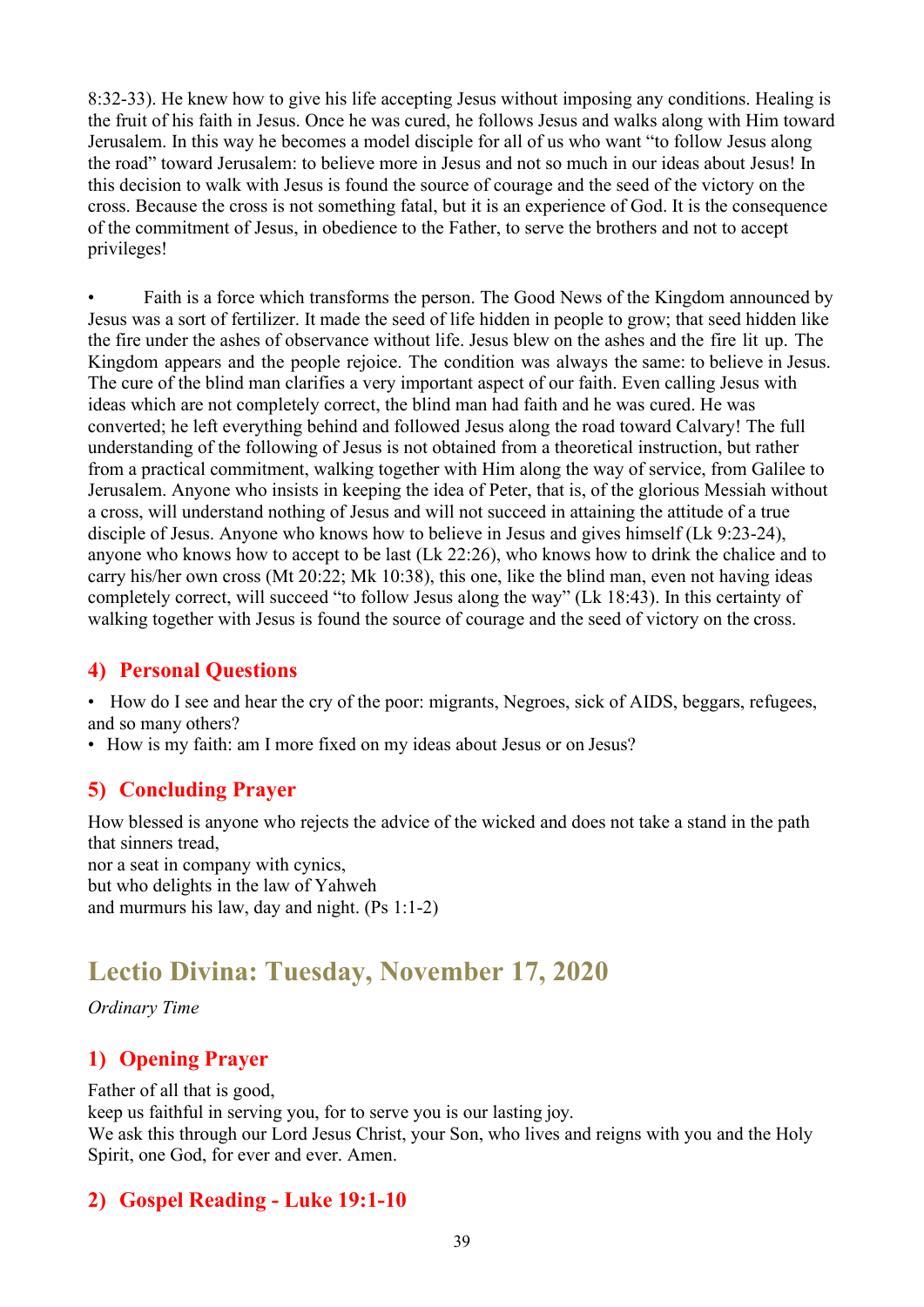Jesus entered Jericho and was going through the town and suddenly a man whose name was Zacchaeus made his appearance; he was one of the senior tax collectors and a wealthy man. He kept trying to see which Jesus was, but he was too short and could not see him for the crowd; so he ran ahead and climbed a sycamore tree to catch a glimpse of Jesus who was to pass that way. When Jesus reached the spot he looked up and spoke to him, "Zacchaeus, come down. Hurry, because I am to stay at your house today."

And he hurried down and welcomed him joyfully.

They all complained when they saw what was happening. "He has gone to stay at a sinner's house," they said. But Zacchaeus stood his ground and said to the Lord, "Look, sir, I am going to give half my property to the poor, and if I have cheated anybody I will pay him back four times the amount." And Jesus said to him, "Today salvation has come to this house, because this man too is a son of Abraham; for the Son of man has come to seek out and save what was lost."

### **3) Reflection**

• In today's Gospel we are reaching the end of the long journey which began in chapter 9 (Lk) 9:51). During the journey, it was not easy to know the way Jesus was following. It was only known that he was going toward Jerusalem! Now at the end, the geography was clear and definite. Jesus reaches Jericho, the city of the palm trees, in the Valley of Jordan. The last stop of the pilgrims, before going up toward Jerusalem! He went to Jericho where the long road of exodus of 40 years in the desert ended. The exodus of Jesus was also ended. In entering into Jericho, Jesus meets a blind man who wanted to see him (Lk 18:35-43). Now in going out of the city, he meets Zacchaeus, a tax collector: he also wants to see him. A blind man and a Publican. Both of them were excluded. Both of them bothered and disturbed the people: the blind man because he was shouting out to Jesus, the Publican because of the taxes. Both are accepted by Jesus, each one in his own way.

• Luke 19:1-2: The situation. Jesus enters into Jericho and crosses the city. "And behold a man whose name was Zacchaeus, head of the tax collectors and a rich man." The tax collector was the person who collected the public taxes on selling and buying of merchandise. Zacchaeus was the head of the tax collectors in the city. He was very rich and closely linked to the system of domination of the Romans. The more religious Jews argued in this way: "The king of our people is God. Therefore, the dominion of the Romans on us is against God. Anyone who collaborates with the Romans, sins against God!" Thus, the soldiers who served in the Roman army and the tax collectors, like Zacchaeus, were excluded and avoided because they were considered sinners and impure.

• Luke 19:3-4: The attitude of Zacchaeus. Zacchaeus wants to see Jesus. But being small, he ran ahead and climbed on a tree and waited for Jesus to go by. He really had a great desire to see Jesus! Before in the parable of the poor Lazarus and of the rich man who has no name (Lk 16:19-31), Jesus had said that it was truly very difficult for a rich person to be converted and to open the door that separates him from accepting poor Lazarus. Here we have a rich man who does not close himself up in his riches. Zacchaeus wants something more. When an adult, a person who is prominent in the city, climbs up on a tree, it is because he does not care much about the opinion of others. Something more important moves him inside. He wants to open the door for poor Lazarus.

• Luke 19:5-7: Attitude of Jesus, reaction of the people and of Zacchaeus. Getting and seeing Zacchaeus on the tree, Jesus does not ask nor does he demand anything. He only responds to the desire of the man and says: "Zacchaeus come down, hurry because I am to stay at your home today!" Zacchaeus gets down and receives Jesus, in his house, with great joy, "All complained: He has gone to stay at a sinner's house!" Luke says that all complained! That signifies that Jesus was remaining alone in his attitude of accepting the excluded, especially the collaborators of the system. But Jesus does not care about the criticism. He goes to the house of Zacchaeus and defends him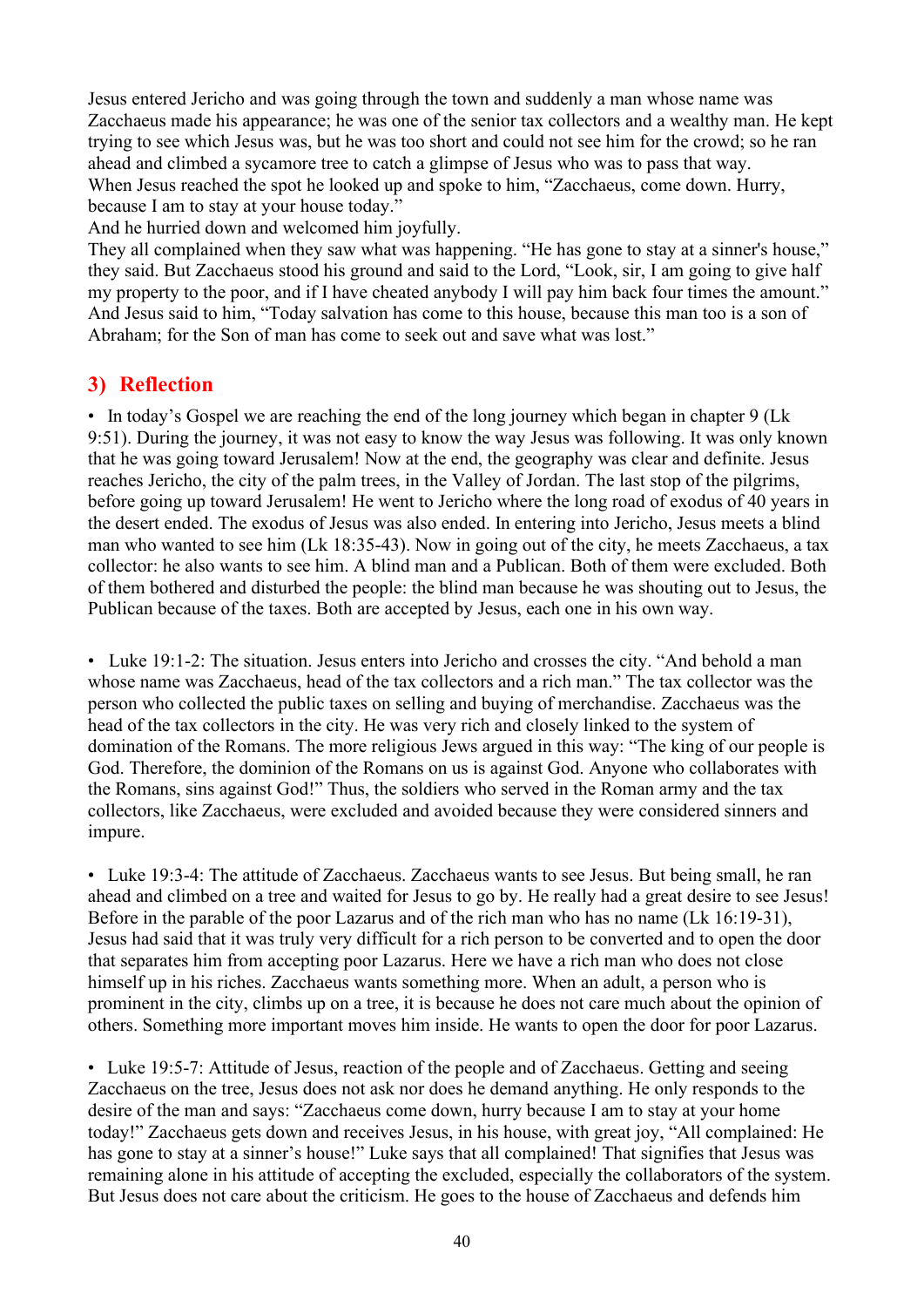from the criticism. Instead of calling him sinner, he calls him "son of Abraham" (Lk 19:9).

• Luke 19:8: Decision of Zacchaeus. "Look, Lord, I am going to give half of my property to the poor; and if I have cheated anybody I will pay him back four times the amount!" This is the conversion produced in Zacchaeus because of the acceptance that he received from Jesus. To give back four times was what the law prescribed to do in certain cases (Ex 21:37; 22:3). To give half of my possessions to the poor was the novelty which the contact with Jesus produced in him. In fact, sharing was taking place.

• Luke 19:9-10: Final word of Jesus. "Today salvation has come to this house, because this man too is a son of Abraham." The interpretation of the Law by means of the ancient Tradition excluded the tax collectors from the race of Abraham. Jesus says that he comes to seek and save what was lost. The Kingdom is for all. Nobody can be excluded. The choice of Jesus is clear, and also his call: It is not possible to be Jesus' friend and continue to support a system which marginalizes and excludes so many people. By denouncing the unjust divisions, Jesus opens the space to a new way of living together, directed by the new values of truth, of justice and of love.

• Son of Abraham. "Today salvation has come to this house, because this man too is a son of Abraham!" Through being a descendant of Abraham, all nations of earth will be blessed (Gn 12:3; 22:18). It was very important for Luke's communities, formed by Christians, both of Jewish and of Pagan origin, the affirmation that Jesus calls Zacchaeus "son of Abraham". In this we find the confirmation of the fact that in Jesus, God was fulfilling the promises made to Abraham, addressed to all nations, both to Jews and to gentiles. They are also sons of Abraham and heirs of the promises. Jesus accepts those who were not accepted. He offers a place to those who do not have it. He receives as brothers and sisters the persons whom the religion and the government excluded and considered:

- immoral: the prostitutes and the sinners (Mt  $21:31-32$ ; Mk  $2:15$ ; Lk  $7:37-50$ ; Jn 8:2-11),
- heretic: pagans and Samaritans (Lk 7:2-10; 17:16; Mk 7:24-30; Jn 4:7-42),
- impure: lepers and possessed (Mt 8:2-4; Lk 17:12-14; Mk 1:25-26),
- marginalized: women, children and the sick (Mk 1:32; Mt 8:16;19:13-15; Lk 8:2-3),
- fighters: publicans and soldiers (Lk 18:9-14; 19:1-10);
- the poor: the people of the place and the poor who had no power (Mt 5:3; Lk 6:20; Mt 11:25-26).

# **4) Personal Questions**

• How does our community accept the persons who are despised and marginalized? Are we capable, like Jesus to perceive the problems of persons and to give them some attention?

• How do we perceive salvation today entering into our house and into our community? The welcoming tenderness of Jesus produced a total change in the life of Zacchaeus. Is the tenderness of our community producing some change in the neighborhood? Which one?

# **5) Concluding Prayer**

With all my heart I seek you, do not let me stray from your commandments. In my heart I treasure your promises, to avoid sinning against you. (Ps 119:10-11)

# <span id="page-40-0"></span>**Lectio Divina: Wednesday, November 18, 2020**

*Ordinary Time*

# **1) Opening Prayer**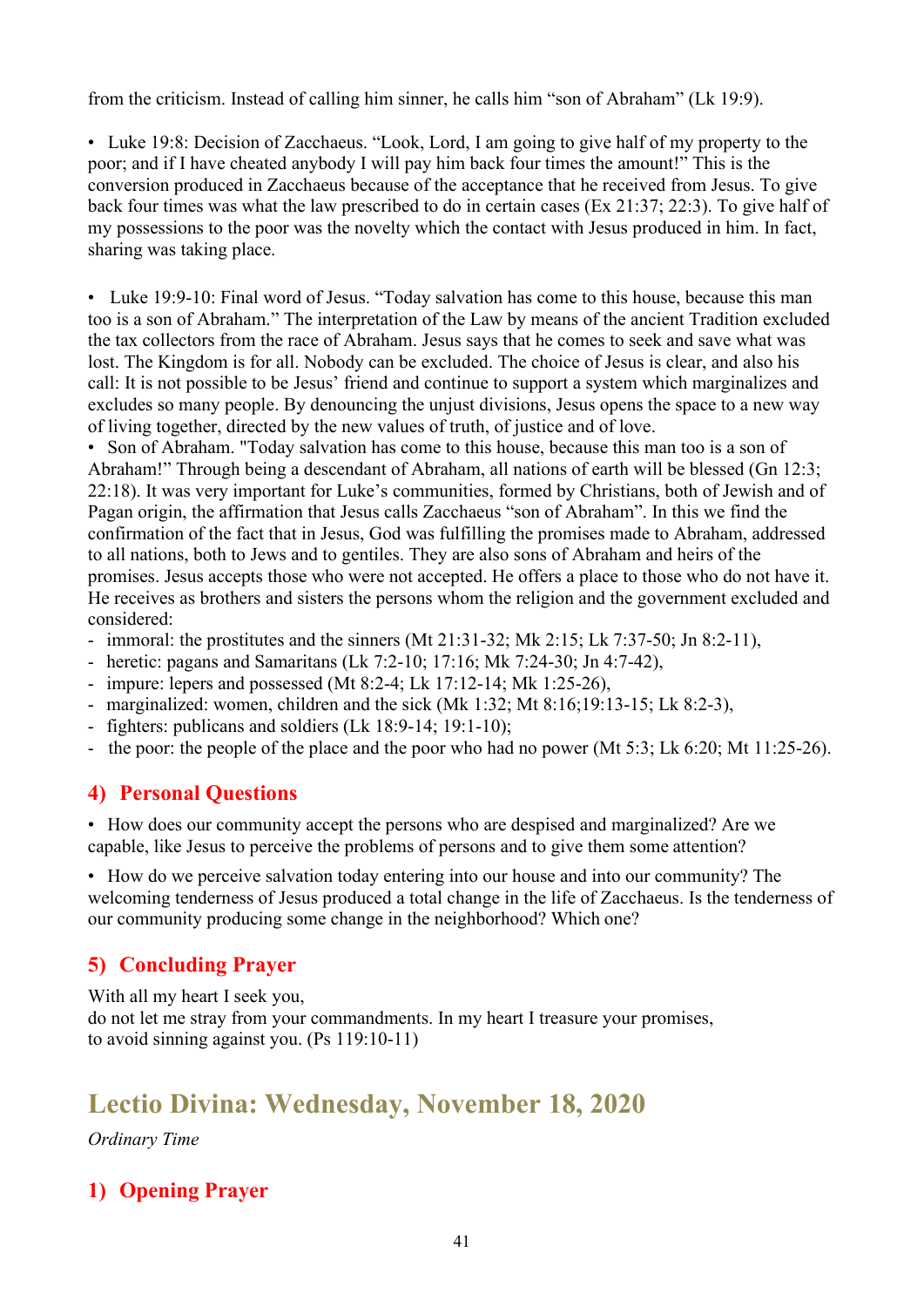Father of all that is good, keep us faithful in serving you, for to serve you is our lasting joy. We ask this through our Lord Jesus Christ, your Son, who lives and reigns with you and the Holy Spirit, one God, for ever and ever. Amen.

# **2) Gospel Reading - Luke 19:11-28**

Jesus said the following parable, because he was near Jerusalem and they thought that the kingdom of God was going to show itself then and there.

Accordingly, he said, 'A man of noble birth went to a distant country to be appointed king and then return. He summoned ten of his servants and gave them ten pounds, telling them, "Trade with these, until I get back."

But his compatriots detested him and sent a delegation to follow him with this message, "We do not want this man to be our king." 'Now it happened that on his return, having received his appointment as king, he sent for those servants to whom he had given the money, to find out what profit each had made by trading.

The first came in, "Sir," he said, "your one pound has brought in ten." He replied, "Well done, my good servant! Since you have proved yourself trustworthy in a very small thing, you shall have the government of ten cities."

Then came the second, "Sir," he said, "your one pound has made five." To this one also he said, "And you shall be in charge of five cities."

Next came the other, "Sir," he said, "here is your pound. I put it away safely wrapped up in a cloth because I was afraid of you; for you are an exacting man: you gather in what you have not laid out and reap what you have not sown." He said to him, "You wicked servant! Out of your own mouth I condemn you. So you knew that I was an exacting man, gathering in what I have not laid out and reaping what I have not sown? Then why did you not put my money in the bank? On my return I could have drawn it out with interest."

And he said to those standing by, "Take the pound from him and give it to the man who has ten pounds." And they said to him, "But, sir, he has ten pounds…" "I tell you, to everyone who has will be given more; but anyone who has not will be deprived even of what he has. As for my enemies who did not want me for their king, bring them here and execute them in my presence."

When he had said this, he went on ahead, going up to Jerusalem.

### **3) Reflection**

• The Gospel today presents the parable of the talents, in which Jesus speaks of the gifts that persons receive from God. All persons have some qualities; they receive some gift or know something which they can teach to others. Nobody is only a pupil, nobody is only a professor. We all learn from one another.

• Luke 19:11: The key to understand the story of the parable. To introduce the parable Luke says the following: "At that time Jesus went on to tell a parable because he was near Jerusalem and the disciples thought that the Kingdom of God was going to show itself then and there". In this initial information, Luke presents three reasons which led Jesus to tell this parable: (a) The acceptance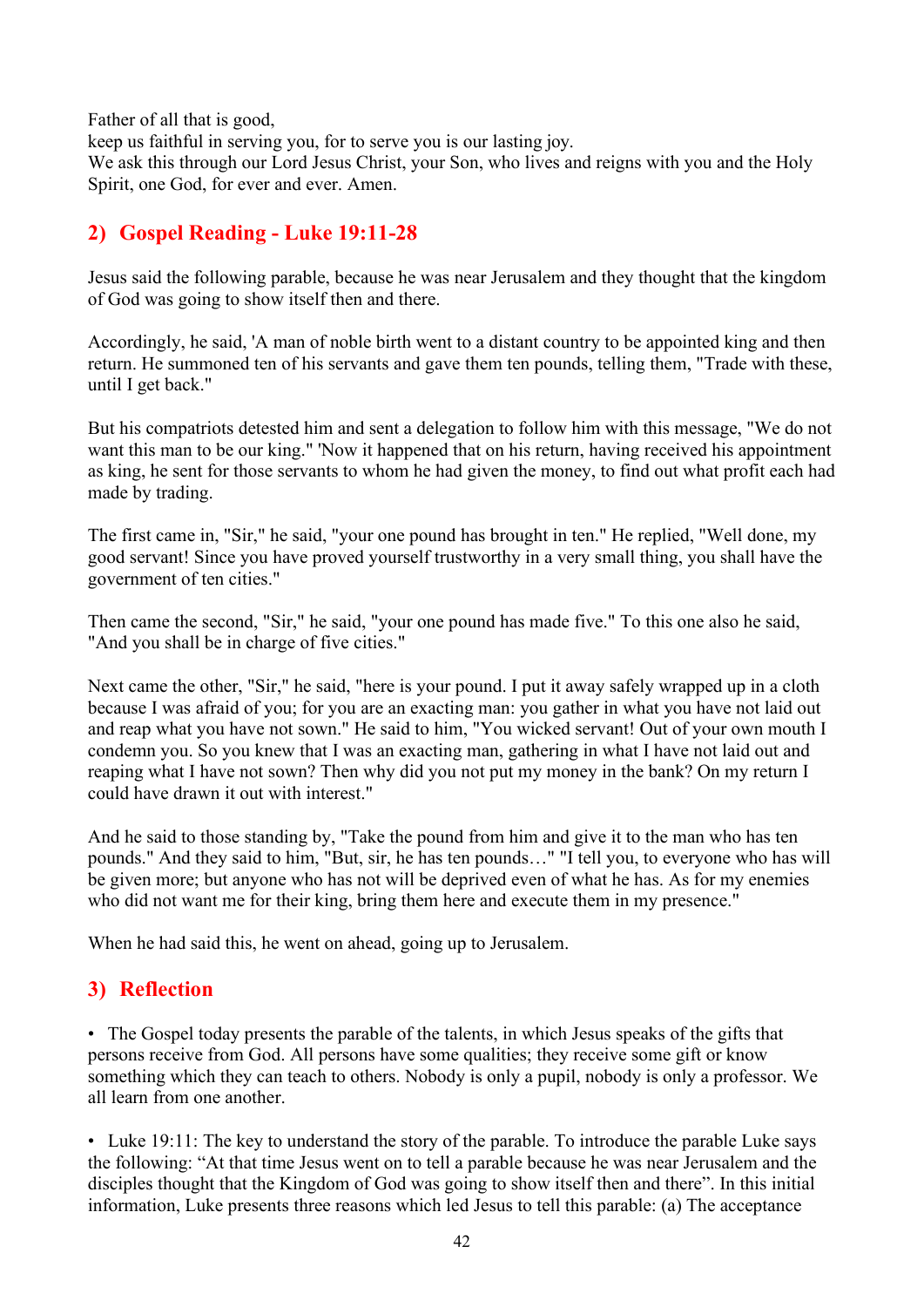which is to be given to the excluded, referring to the episode of Zacchaeus, the excluded one whom Jesus accepts. (b) The getting closer to the Passion,

Death and Resurrection, because he said that Jesus was near Jerusalem where shortly he would be condemned to death (c) The imminent coming of the Kingdom of God, because the persons who accompanied Jesus thought that the Kingdom of God would come later.

• Luke 19:12-14: The beginning of the parable. "A man of noble birth went to a distant country to be appointed king and then return. He summoned ten of his servants and gave them ten pounds telling them, 'Trade with these, until I get back.'" Some scholars think that in this Parable Jesus is referring to Herod who seventy years before (40 AD), went to Rome to receive the title and power of King of Palestine. People did not like Herod and did not want him to become king, because the experience that they had of him was one of commander to repress the rebellions in Galilee against Rome and it was tragic and painful. This is why they said: "We do not want this man to be our king!" To this same Herod they would apply the last phrase of the Parable: "As for my enemies who did not want me for their king, bring them here and execute them in my presence." In fact, Herod killed many people.

• Luke 19:15-19: The account given by the first employees who received one hundred silver coins. The story also informs that Herod, after having obtained the title of king, returned to Palestine to take over the power. In the Parable, the king called his servants to whom he had given one hundred silver coins to know how much they had gained. The first one came in and said: "Sir, your talent has produced ten other talents." He replied, "Well done, my good servant! Since you have proved yourself trustworthy in a very small thing, you shall have the government of ten cities." Then came the second one, and said, "Sir, your talent has brought five other talents." To this one also he said, "And you shall be in charge of five cities.".

According to the story, Herod the Great and his son Herod Antipas, both knew how to deal with money and to promote the persons who helped them. In the parable, the king gave ten cities to the servant who multiplied by ten the talent he had received and five cities to the one who multiplied it by five.

• Luke 19:20-23: The rendering of account by the servant who gained nothing. The third servant arrived and said: "Sir, here is your talent I put it away safely wrapped up in a cloth, because I was afraid of you, for you are an exacting man, you gather in what you have not laid out and reap what you have not sown." In this phrase we have a mistaken idea of God which is criticized by Jesus. The servant considers God a severe master. Before such a God, the human being is afraid and hides himself behind the exact and poor observance of the law. He thinks that acting in this way, he will not be punished by the severity of the legislator. In reality, such a person does not believe in God, but believes only in self, in his observance of the law. He closes himself up in self; he draws away from God and is not able to be concerned about others. He becomes incapable to grow as a free person. This false image of God isolates the human being, kills the community, extinguishes the joy and impoverishes life. The king answers: "Out of your own mouth I condemn you, wicked servant! You knew that I was an exacting man, gathering what I have not laid out and reaping what I have not sown? Then why did you not put my money in the bank? On my return I could have drawn it out with interest." The servant is not coherent with the image he had of God. If he imagined God so severe, at least he should have put the money in the bank. He is not condemned by God, but by the mistaken idea that he had conceived of God and which renders him more immature and more fearful than what he should have been. One of the things which has more influences in the life of the people is the idea that we have of God. Among the Jews of the line of the Pharisees, some imagined God as a severe judge who treated them according to the merit gained by the observance. That caused fear and prevented persons from growing. And above all, it prevented them from opening a space within themselves to accept the new experience of God which Jesus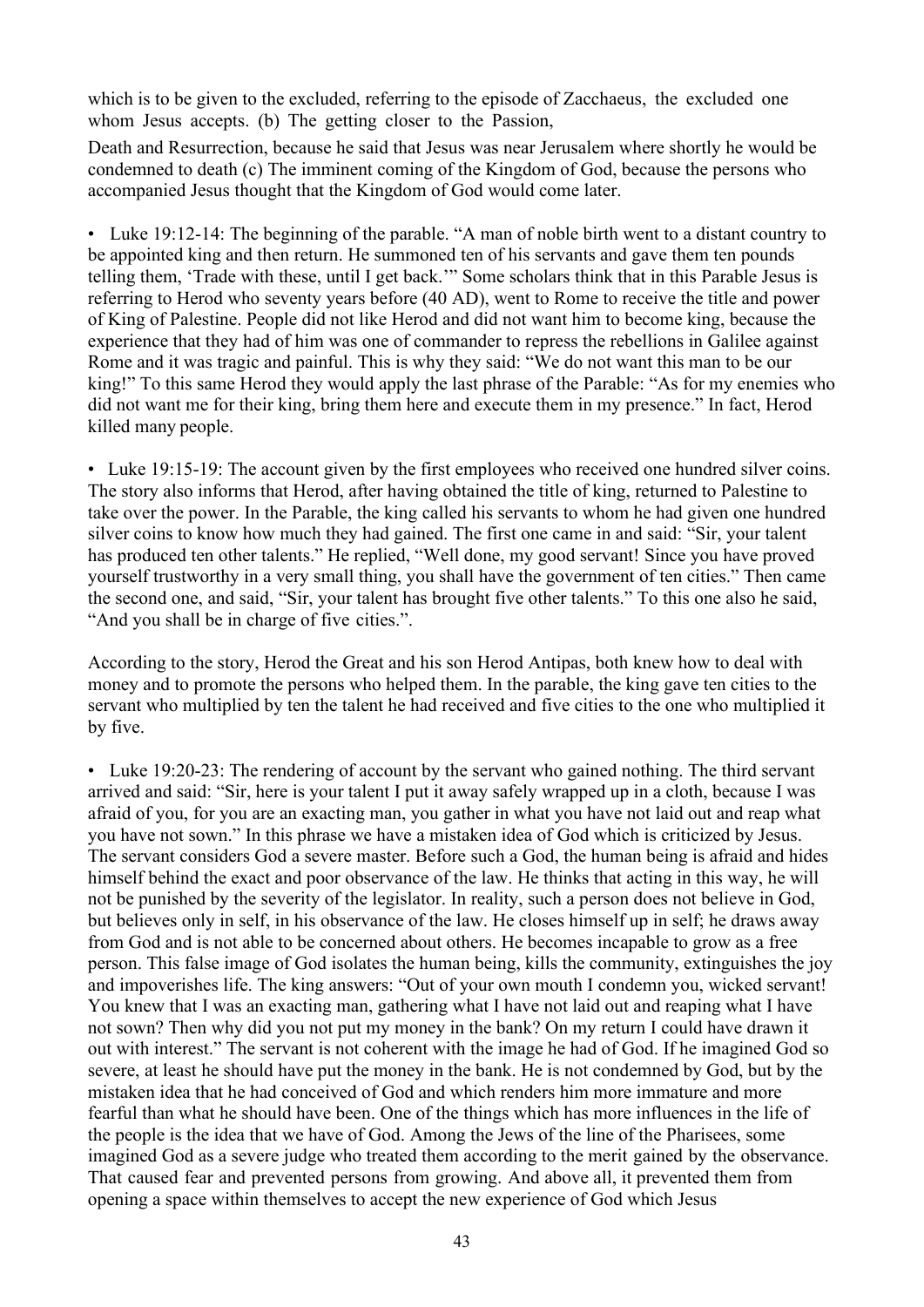communicated.

• Luke 19:24-27: Conclusion for all. "And he said to those standing by: Take the talent from him and give it to the man who has ten talents. And they answered: 'But, Sir, he already has ten!' I tell you, to everyone who has will be given more, but anyone who has not will be deprived even of what he has. As for my enemies who did not want me for their king, bring them here and execute them in my presence." The man orders to take way the one hundred coins and to give them to the one who has one thousand, because "to everyone who has will be given more, but anyone who has not will be deprived even of what he has." In this last phrase is found the key which clarifies the Parable. In the symbolism of the parable, the silver coin of the king are the goods of the Kingdom of God, that is, all that which makes the person grow and which reveals God's presence: love, service, sharing. Anyone who closes self in self out of fear to lose what he has, he will lose even the little that he has. Therefore, the person who does not think only of self, but gives himself/herself to others, will grow and will receive super abundantly, all that he/she has given and much more: "one hundred times more, a hundred-fold" (Mk 10:30). "Anyone who wants to save his life will lose it, anyone who has the courage to lose it, will save it" (Lk 9:24; 17:33; Mt 10: 39; 16:25; Mk 8:35). The third servant is afraid and does nothing. He does not want to lose anything and because of this he gains nothing. He loses even the little he had. The Kingdom is a risk. Anyone who does not run, runs a risk, he loses the Kingdom!

• Luke 19:28: Return to the triple initial key. At the end, Luke closes this theme with the following information: "Having said these things Jesus went on ahead, going up to Jerusalem". This final information recalls the triple key given at the beginning: the acceptance to be given to the excluded, the closeness of the Passion, death and Resurrection of Jesus in Jerusalem and the idea of the imminent coming of the Kingdom. To those who thought that the Kingdom of God was about to arrive, the parable orders to change the way of looking, the vision. The Kingdom of God arrives, yes but through the death and the Resurrection of Jesus which will take place within a short time in Jerusalem. And the reason for the death and resurrection is the acceptance which Jesus gives to the excluded, for example to Zacchaeus and to so many others. He disturbs the great and they eliminated him condemning him to death, and death on the cross.

### **4) Personal Questions**

• In our community, do we try to know and to value and appreciate the gifts of every person? Sometimes, the gifts of others cause jealousy and competitiveness in others. How do we react?

• In our community, is there a space where persons can show or manifest their gifts?

### **5) Concluding Prayer**

<span id="page-43-0"></span>Praise God in his holy place, praise him in the heavenly vault of his power, praise him for his mighty deeds, praise him for all his greatness. (Ps 150:1-2)

# **Lectio Divina: Thursday, November 19, 2020**

*Ordinary Time*

### **1) Opening Prayer**

Father of all that is good,

keep us faithful in serving you, for to serve you is our lasting joy. We ask this through our Lord Jesus Christ, your Son, who lives and reigns with you and the Holy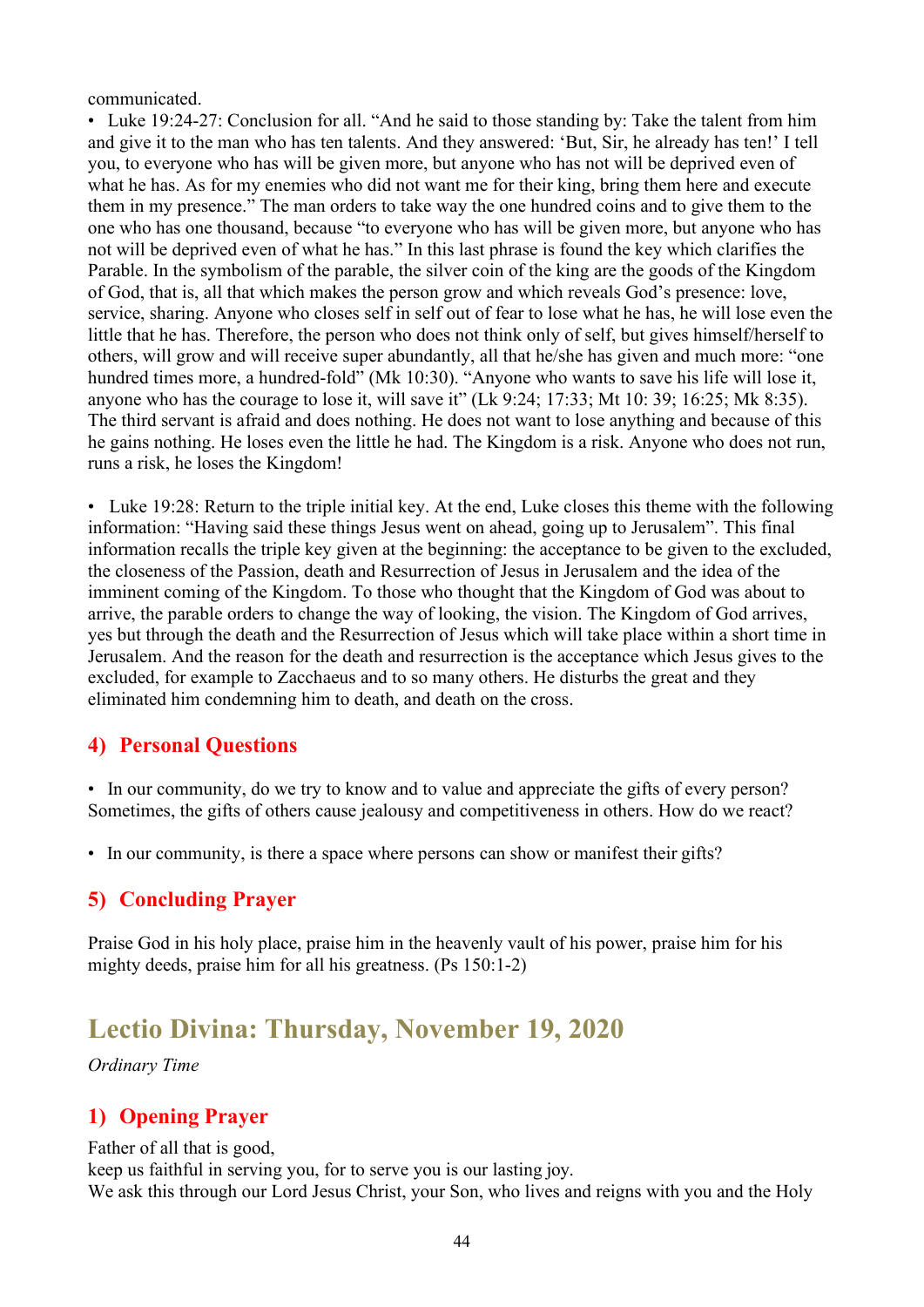Spirit, one God, for ever and ever. Amen.

### **2) Gospel Reading - Luke 19:41-44**

As Jesus drew near and came in sight of the city he shed tears over it and said, "If you too had only recognized on this day the way to peace! But in fact, it is hidden from your eyes! Yes, a time is coming when your enemies will raise fortifications all round you, when they will encircle you and hem you in on every side; they will dash you and the children inside your walls to the ground; they will leave not one stone standing on another within you, because you did not recognize the moment of your visitation."

### **3) Reflection**

• The Gospel today tells us that Jesus when arriving close to Jerusalem, in seeing the city he began to shed tears and to pronounce words which made one foresee a very dark future for the city, the capital city of his people.

• Luke 19:41-42 Jesus sheds tears over Jerusalem. "At that time, when Jesus was near Jerusalem, when he saw the city, he shed tears over it and said: 'If you too had only recognized on this day the way to peace! But in fact, it is hidden from your eyes!'" Jesus sheds tears because he loves his homeland, his people, the capital city of his land, the Temple. He sheds tears, because he knows that everything will be destroyed because of the fault of his people who were not aware of the call made by God through the facts of life. People were not aware of the way that could lead them to Peace, Shalom. But, in fact, it is hidden from your eyes! This affirmation recalls the criticism of Isaiah to the person who adored the idols: "He hankers after ashes, his deluded heart has led him astray; he will not save himself. He will not think. What I have in my hand is nothing but a lie!" (Is 44:20). The lie was in their look and, because of this; they became incapable to perceive the truth. As Saint Paul says: "But for those who out of jealousy have taken for their guide not truth but injustice, there will be a fury of retribution" (Rm 2:8). It is the truth that remains the prisoner of injustice. On another occasion, Jesus complains that Jerusalem did not know how to become aware of God's visit, nor of accepting it: "Jerusalem, Jerusalem, you that kill the prophets and stone those who are sent to you! How often have I longed to gather your children together, as a hen gathers her brood under her wings, and you refused! Look, your house will be left to you, it will be deserted" (Lk 13:34-35).

Luke 19:43-44 Announcement of the destruction of Jerusalem. "Yes, a time is coming when your enemies will raise fortifications all round you, when they will encircle you and hem you in on every side; they will dash you and your children inside your walls to the ground; they will leave not one stone standing on another within you, because you did not recognize the moment of your visitation." Jesus describes what will happen to Jerusalem. He uses the images of war which were common at that time when an army attacked a city: trenches, killing of people and total destruction of the walls and of the houses. Thus, in the past this is the way Jerusalem was destroyed by Nabuchadnezzar. In this way, the Roman legions used to do with the rebellious cities, and this is what will be done again, forty years later, to the city of Jerusalem. In fact, in the year 70, Jerusalem was surrounded and invaded by the Roman army. Everything was destroyed. Before this historical background, the gesture of Jesus becomes a very serious warning for all those who pervert the sense of the Good News of Jesus. They should have listened to the final warning: "Because you did not recognize the moment of your visitation" In this warning, everything which Jesus does is defined as a "visitation from God."

### **4) Personal Questions**

• Do you weep over a world situation? Looking at the present-day situation of the world, would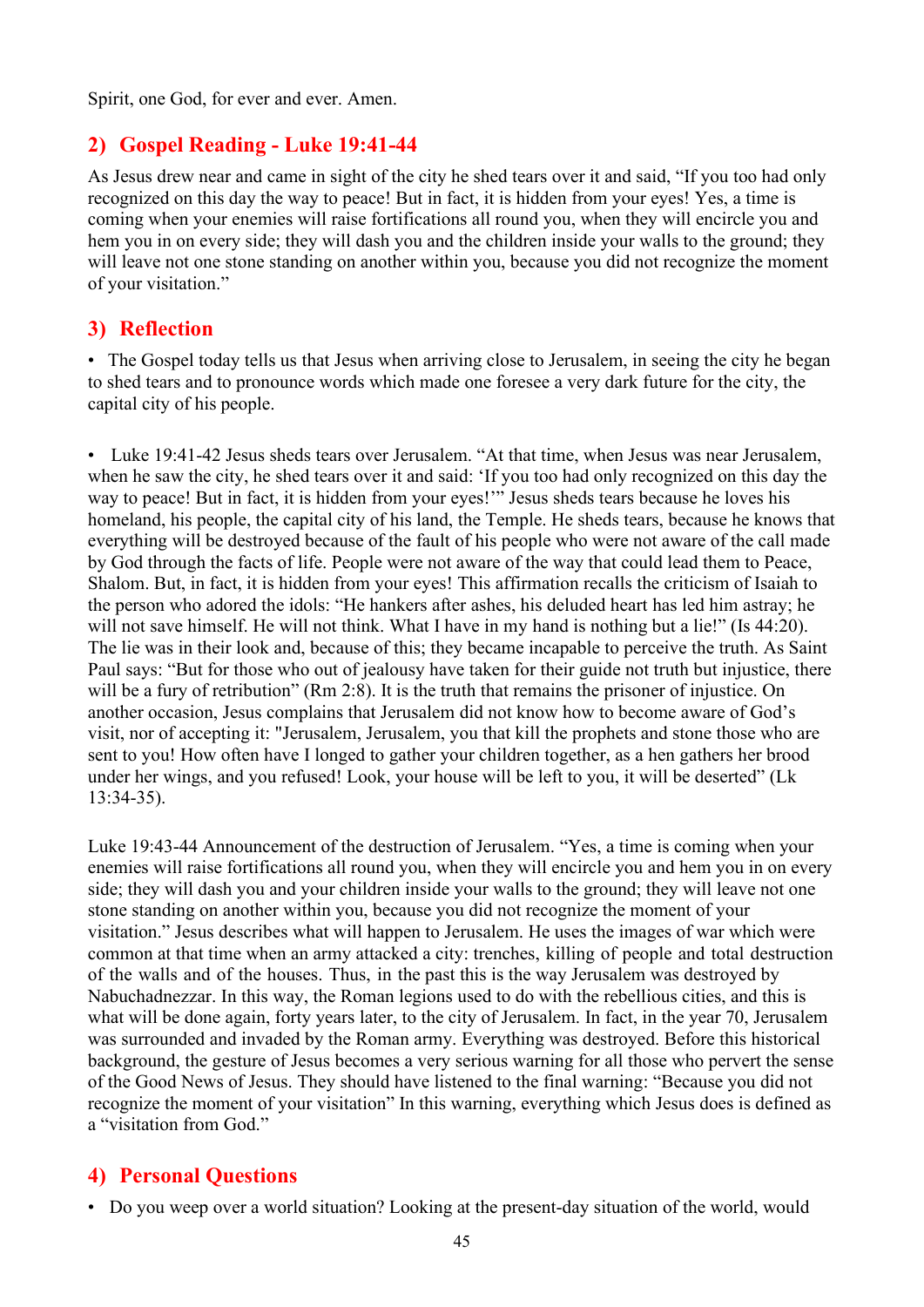Jesus shed tears? The prevision is dark. From the point of view of Ecology, we have already gone beyond the limit. The prevision is tragic.

• In Jesus, God visits his people. In your life, have you received some visit from God?

## **5) Concluding Prayer**

Sing a new song to Yahweh:

his praise in the assembly of the faithful! Israel shall rejoice in its Maker, the children of Zion delight in their king. (Ps 149:1-2)

# <span id="page-45-0"></span>**Lectio Divina: Friday, November 20, 2020**

*Ordinary Time*

# **1) Opening Prayer**

Father of all that is good,

keep us faithful in serving you, for to serve you is our lasting joy.

We ask this through our Lord Jesus Christ, your Son, who lives and reigns with you and the Holy Spirit, one God, for ever and ever. Amen.

### **2) Gospel Reading - Luke 19:45-48**

Jesus went into the Temple and began driving out those who were busy trading, saying to them, 'According to scripture, my house shall be a house of prayer but you have turned it into a bandits' den.'

He taught in the Temple every day. The chief priests and the scribes, in company with the leading citizens, tried to do away with him, but they could not find a way to carry this out because the whole people hung on his words.

### **3) Reflection**

• Context. Luke after having described the journey of Jesus going up to Jerusalem (11-19, 28) now presents him while he is carrying out his activity in the context of the Temple. After the entrance of the one sent by the Lord into Jerusalem passing through the door on the East (19:45), the Temple becomes the first place where Jesus carries out his activity: the controversies that are narrated take place in this place and they refer to this. Jesus" going to the Temple is not only a personal fact but also concerns the "multitude of his disciples" (v. 37) on their relationship with God (vv. 31-34). Luke above all, presents a first episode in which are presented the preparations for the entrance of Jesus into the Temple (vv. 29-36) and their realization (vv. 37-40); then follows a scene where we find the passage of today's liturgy: his installation in the Temple and driving out the sellers from the Temple (vv. 45-48).

• The gesture of Jesus. This does not have a political value but a prophetic significance. The reader thinks that the great purpose of Jesus" journey to Jerusalem is the entrance into the Temple. To recall the prophecy of Malachi is evident that is fulfilled at the entrance of Jesus into the Temple: "And suddenly the Lord whom you seek will come to his Temple..." (3:1). The gesture of driving out the sellers from the Temple is accompanied by Jesus with two references to Scripture. Above all, Is 56:7: "My house will be a house of prayer." The Temple is the place in which Jesus turns back to the Father. The commercial and business activity has made the Temple a den of bandits and has deprived it of its only and exclusive function: the encounter with the presence of God. The second reference from Scripture: is taken from Jeremiah 7:11: "Do you look on this Temple that bears my name as a den of bandits?" The image of the den of bandits serves Jesus to condemn the material traffic on the one side and not only the dishonest traffic of trade or business that in a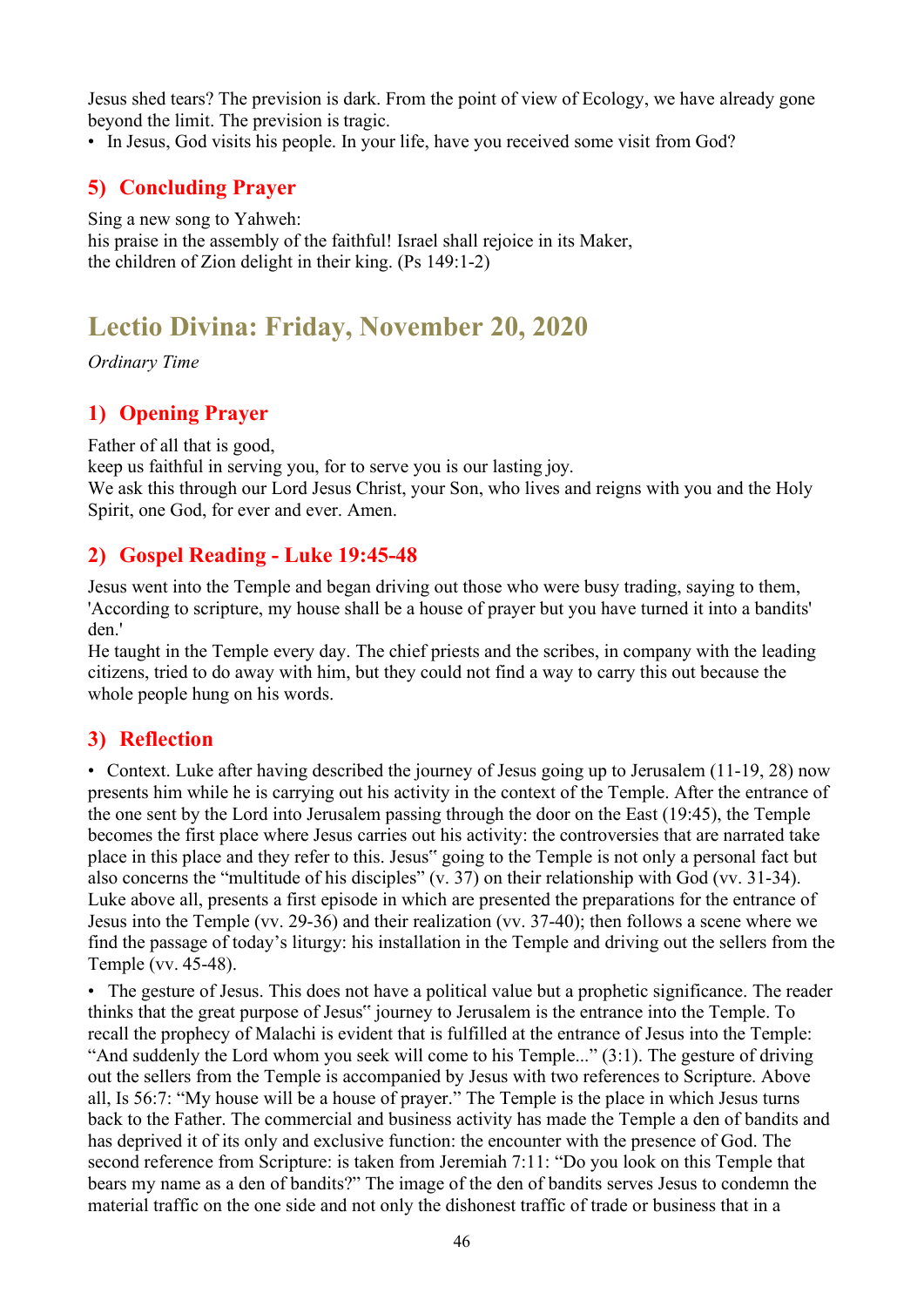hidden and illegal way was carried out in the Temple. Jesus demands a complete change: to purify the Temple from all that human negative things and to bring it back to its original function: to render an authentic service to God. And driving out those impostors of the trade and business the prophecy of Zechariah is fulfilled: «There will be no more traders in the Temple of Yahweh Sabaoth, when that Day comes" (14, 21). These words of Jesus on the Temple are not directed to a restoration of the purity of the cult or worship, as was the intention of the Zelots. The intention of Jesus goes beyond the purity of the cult; it is more radical, intransigent: the Temple is not a work done by human efforts; the presence of God is not bound to its material aspect; the authentic service of God is carried out by Jesus through his teaching. Because of this preaching "the high priests and the Scribes together with the leading citizens tried to do away with him" (v. 47). Within this temporary place of the Temple Jesus carries out a highly significant teaching, in fact, it is precisely in this place that is so fundamental for the Jews that his teaching reaches the summit and it will be from here that the words of the Apostles will begin also (Acts 5:12, 20, 25, 42). The diffusion of the Word of grace of which Jesus is the only bearer extends itself like an arch that begins with his opposition, when he was still only twelve years old in the Temple among the doctors of the Law; it is prolonged with his teaching when going across Galilee and during his journey to Jerusalem; until he entered the Temple where he takes possession of the house of God. The bases for the future mission of the Church are placed in this place: the diffusion of the Word of God. The heads of the people do not intend to suppress Jesus for having ruined the progress of the economic affairs of that time, but the reasons go back to all his previous activity of teaching and now these are in his discourse against the temple. Jesus claims something and this causes the reaction of the high priests and of the Scribes to break out. In contrast with this hostile behavior one can see the positive one of the people who "are hanging from his words." Jesus is considered as the Messiah who gathers around him with his Word of grace the people of God.

### **4) Personal Questions**

• Does your prayer to the Lord consist in a simple relationship of father to son in which to find all the strength to communicate with God, or rather is it accompanied by uses and practices to gain over his goodness?

• When you listen to the Word of Jesus do you feel seized by his teaching like the crowds who hung from his words? Or rather are you sufficiently attentive to listen to the Gospel and do you adhere to Christ?

# **5) Concluding Prayer**

The Law you have uttered is more precious to me than all the wealth in the world. How pleasant your promise to my palate, sweeter than honey in my mouth! (Ps 119:72, 103)

# <span id="page-46-0"></span>**Lectio Divina: Saturday, November 21, 2020**

*Ordinary Time*

# **1) Opening Prayer**

Father of all that is good,

keep us faithful in serving you, for to serve you is our lasting joy. We ask this through our Lord Jesus Christ, your Son, who lives and reigns with you and the Holy Spirit, one God, for ever and ever. Amen.

### **2) Gospel Reading - Luke 20:27-40**

Some Sadducees –those who argue that there is no resurrection— approached Jesus and they put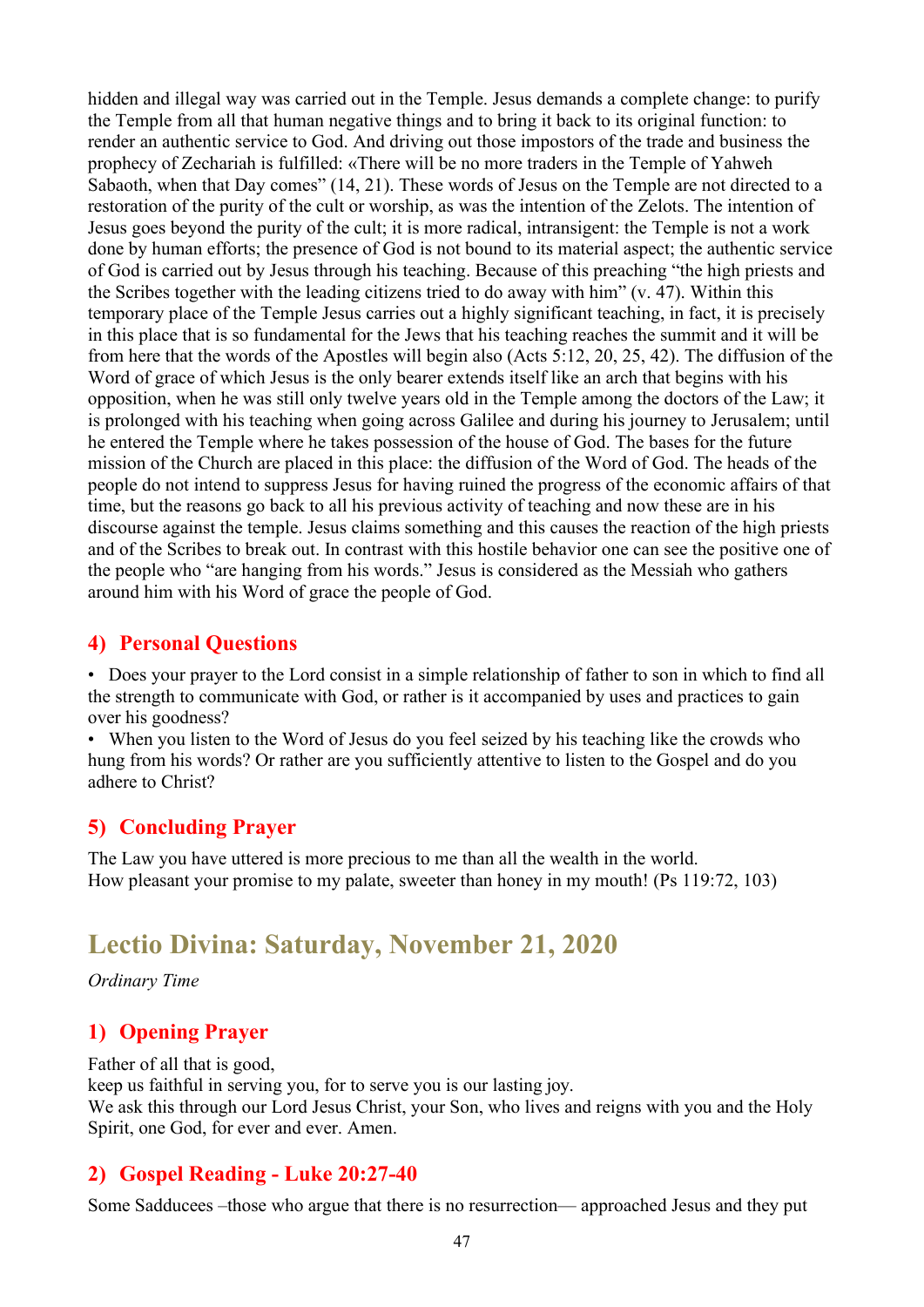this question to him, "Master, Moses prescribed for us, if a man's married brother dies childless, the man must marry the widow to raise up children for his brother. Well then, there were seven brothers; the first, having married a wife, died childless. The second and then the third married the widow. And the same with all seven, they died leaving no children. Finally, the woman herself died. Now, at the resurrection, whose wife will she be, since she had been married to all seven?" Jesus replied, "The children of this world take wives and husbands, but those who are judged worthy of a place in the other world and in the resurrection from the dead do not marry because they can no longer die, for they are the same as the angels, and being children of the resurrection they are children of God. And Moses himself implies that the dead rise again, in the passage about the bush where he calls the Lord the God of Abraham, the God of Isaac and the God of Jacob. Now he is God, not of the dead, but of the living; for to him everyone is alive." Some scribes then spoke up. They said, "Well put, Master." They did not dare to ask him any more questions.

### **3) Reflection**

The Gospel today gives us the discussion of the Sadducees with Jesus on faith in the resurrection.

• Luke 20:27: The ideology of the Sadducees. The Gospel today begins with the following affirmation: "The Sadducees affirm that there is no resurrection." The Sadducees were an elite type of great landowners or large estates and traders. They were conservative. They did not accept faith in the resurrection. At that time, this faith was beginning to be valued, appreciated by the Pharisees and by popular piety. This urged the people to resist against the dominion of the Romans and of the priests, of the elders and of the Sadducees; the Messianic Kingdom was already present in the situation of well-being which they were living. They followed the so called "Theology of Retribution" which distorted reality. According to that Theology, God would pay with riches and well-being those who observed the law of God and would punish with suffering and poverty those who do evil. Thus, one can understand why the Sadducees did not want any changes. They wanted religion to remain just as it was, immutable like God himself. And for this, to criticize and to ridicule faith in the resurrection, they told fictitious cases to indicate that faith in the resurrection would have led people to be absurd.

Luke 20:28-33: The fictitious case of the woman who married seven times. According to the law of the time, if the husband died without leaving any children, his brother had to marry the widow of the deceased man. And this was done in order to avoid that, in case someone died without any descendants, his property would go to another family (Dt 25:5-6). The Sadducees invented the story of a woman who buried seven husbands, brothers among themselves, and then she herself also died without children. And they asked Jesus: "This woman, then, in the resurrection, whose wife will she be? because the seven of them had her as wife." This was invented in order to show that faith in the resurrection creates absurd situations.

• Luke 20:34-38: The response of Jesus which leaves no doubts. In the response of Jesus there emerges irritation of one who cannot bear pretense or deceit. Jesus cannot bear hypocrisy on the part of the elite which manipulates and ridicules faith in God to legitimize and defend its own interests. The response contains two parts: (a) you understand nothing of the resurrection: The children of this world take wives and husbands, but those who are judged worthy of a place in the other world and in the resurrection from the dead, do not marry, because they can no longer die, for they are the same as the angels, and being children of the resurrection, they are children of God" (vv. 34-36). Jesus explains that the condition of persons after death will be totally diverse from the actual condition. After death there will be no marriages, but all will be like angels in heaven. The Sadducees imagined life in Heaven the same as life on earth; (b) you understand nothing about God: "For the dead will rise, Moses has also indicated this in regard to the bush, when he calls the Lord: the God of Abraham, the God of Isaac, and the God of Jacob. God is not God of the dead, but of the living, because all live in him." The disciples are attentive and learn! Those who are on the side of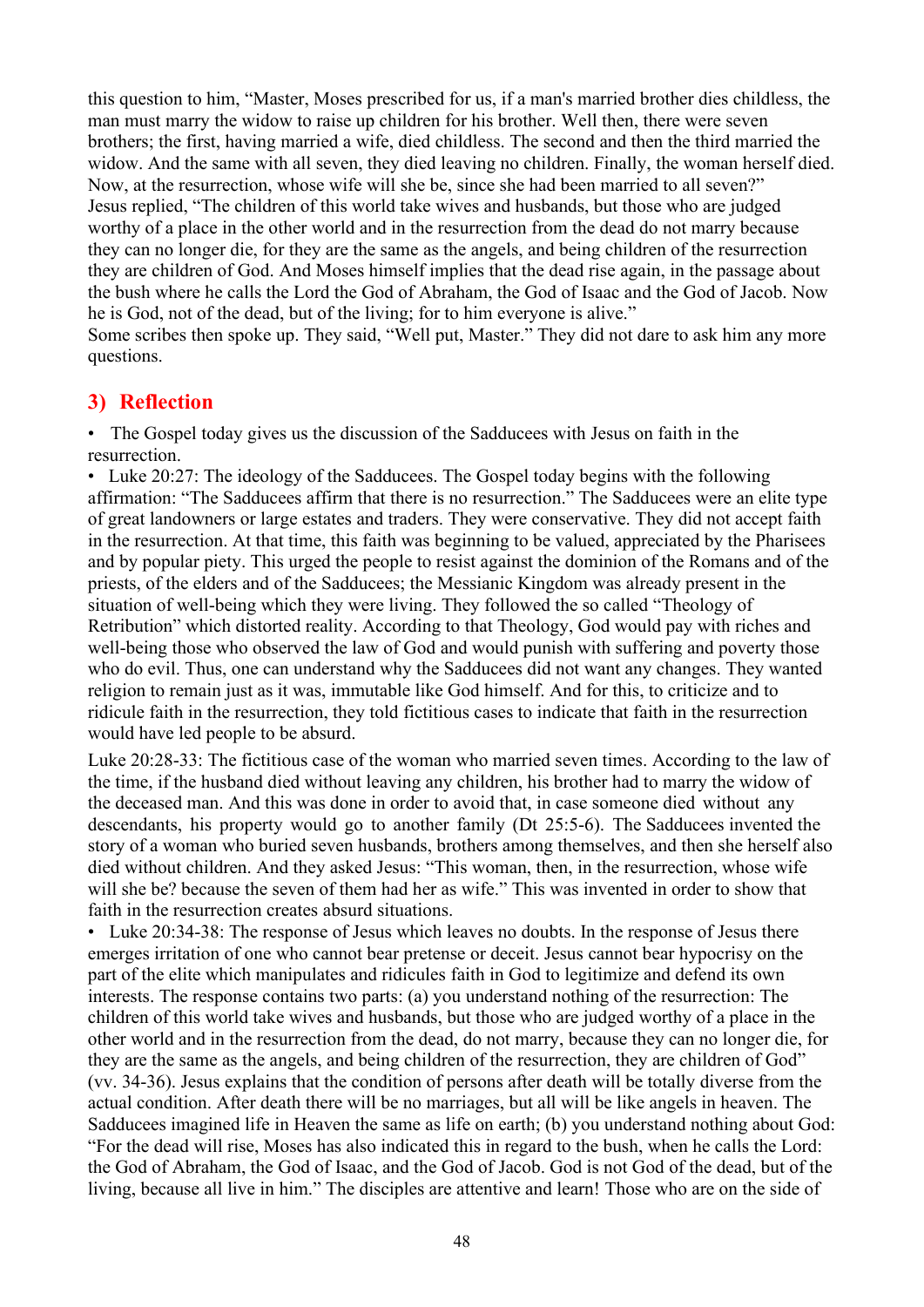the Sadducees find themselves on the opposite side of God!

• Luke 20:39-40: The reaction of others before the response of Jesus. "Then some of the Scribes said: 'Master you have spoken well.' And they no longer dared to ask him any more questions." Most probably these doctors of the law were Pharisees, because the Pharisees believed in the resurrection (cf. Act 23:6).

## **4) Personal Questions**

• Today, how do the groups which have power imitate the Sadducees and prepare traps in order to prevent changes in the world and in the Church?

• Do you believe in the resurrection? When you say that you believe in the resurrection, do you think about something of the past, of the present or of the future? Have you ever had an experience of resurrection in your life?

### **5) Concluding Prayer**

This I believe: I shall see the goodness of Yahweh, in the land of the living. Put your hope in Yahweh, be strong, let your heart be bold, put your hope in Yahweh. (Ps 27:13-14)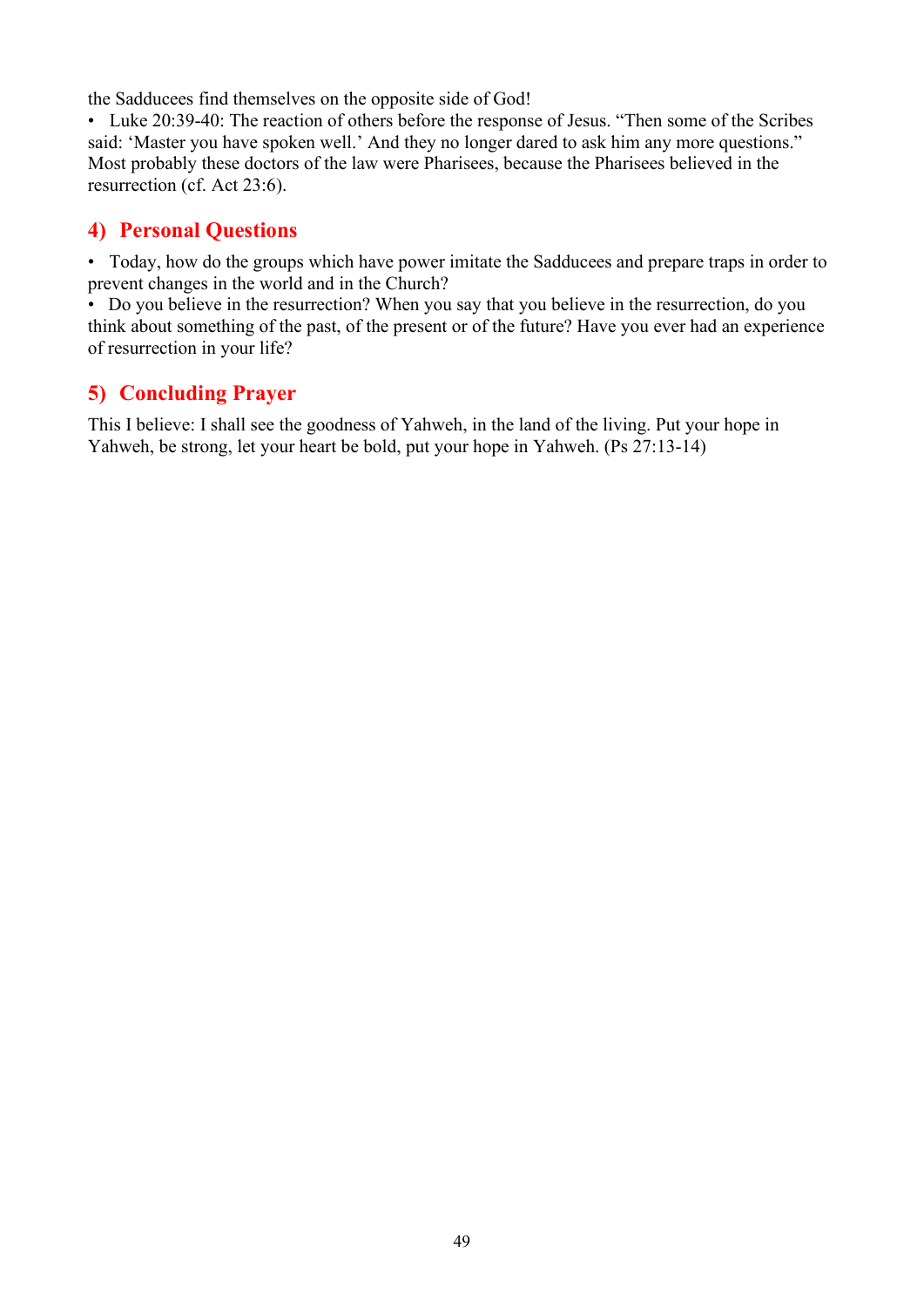# <span id="page-49-0"></span>**Lectio Divina: Sunday, November 22, 2020 Jesus Christ, King of the Universe (A)**

Jesus identifies Himself with the least of His brethren The criterion for entering the Realm Mt 25:31-46

## **1. Opening Prayer**

Spirit of truth, sent by Jesus to guide us to the whole truth, enlighten our minds so that we may understand the Scriptures. You who overshadowed Mary and made her fruitful ground where the Word of God could germinate, purify our hearts from all obstacles to the Word. Help us to learn like her to listen with good and pure hearts to the Word that God speaks to us in life and in Scripture, so that we may observe the Word and produce good fruit through our perseverance.

## **2. Reading**

#### **a) The context:**

Our text is part of a long eschatological discourse (Mt 24:1-25, 46) given by Jesus on the Mount of Olives to His disciples privately (Mt 24:3). The discourse begins with the proclamation of the destruction of Jerusalem in order to speak of the end of the world. The two events become confused as though they were one. This part of the discourse ends with the coming of the Son of man with great power and glory. He will send His angels to gather His elect (Mt 24:30-31). Here the chronological flow of the events proclaimed is interrupted by the insertion of some parables on the need to watch so as not to be caught by surprise at the coming of the Son of man (Mt 24:24-25,30). The eschatological discourse comes to its literary and theological peak in our text. This text ties up with (Mt 24:30-31) and speaks once more of the coming of the Son of man accompanied by His angels. The gathering of the elect here takes the form of a final judgment.

#### **b) The text:**

When the Son of man comes in His glory, escorted by all the angels, then He will take His seat on His throne of glory. All nations will be assembled before Him and He will separate people one from another as the shepherd separates sheep from goats. He will place the sheep on His right hand and the goats on His left. Then the King will say to those on His right hand, "Come, you whom my Father has blessed, take as your heritage the kingdom prepared for you since the foundation of the world. For I was hungry and you gave me food, I was thirsty and you gave me drink, I was a stranger and you made me welcome, lacking clothes and you clothed me, sick and you visited me, in prison and you came to see me." Then the upright will say to Him in reply, "Lord, when did we see you hungry and feed you, or thirsty and give you drink? When did we see you a stranger and make you welcome, lacking clothes and clothe you? When did we find you sick or in prison and go to see you?" And the King will answer, "In truth I tell you, in so far as you did this to one of the least of these brothers of mine, you did it to me."

Then He will say to those on His left hand, "Go away from me, with your curse upon you, to the eternal fire prepared for the devil and His angels. For I was hungry and you never gave me food, I was thirsty and you never gave me anything to drink, I was a stranger and you never made me welcome, lacking clothes and you never clothed me, sick and in prison and you never visited me." Then it will be their turn to ask, "Lord, when did we see you hungry or thirsty, a stranger or lacking clothes, sick or in prison, and did not come to your help?" Then He will answer, "In truth I tell you,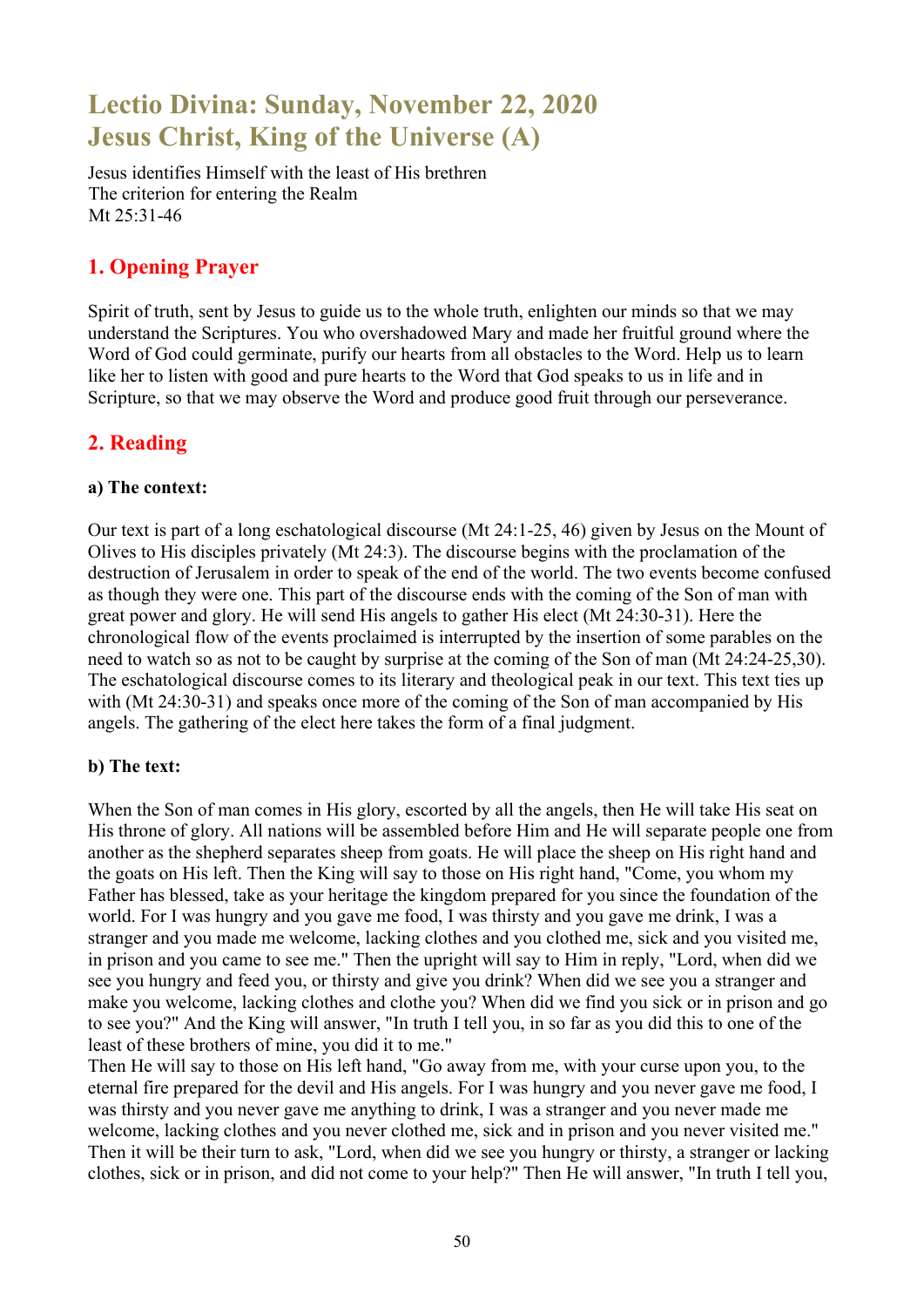in so far as you neglected to do this to one of the least of these, you neglected to do it to me." And they will go away to eternal punishment, and the upright to eternal life.

# **3. A Moment of Prayerful Silence**

so that the Word of God may enter into us and enlighten our life.

## **4. Some Questions**

to help us in our personal reflection.

- a) Which criterion does Jesus use for the separation?
- b) Who are the least of the brethren with whom Jesus identifies Himself?
- c) How did Jesus, in His life, show preference for the least?
- d) Who are the least of Jesus' brethren that I meet?
- e) Am I capable of seeing, loving and serving Jesus in them?

# **5. A Key to the Reading**

for those who wish to go deeper into the text.

### **● The Son of Man:**

The Son of man is a Semitic expression that simply means a human being (see for instance the parallelism between "man" and "son of man" in Psalm 8:5). The book of Ezekiel often uses this term with this meaning when God addresses Himself to the prophet as "son of man" (Mt 2:1, 3, 6, 8; 3: 1, 2, 4, 10, 16+) in order to emphasize the distance between God who is transcendent and the prophet who is but a man. However, in Daniel 7:13-14 the expression acquires a special meaning. The prophet sees "coming on the clouds of heaven, one like a son of man" who receives from God "sovereignty, glory and kingship". This text is still talking of a human being, however, who is introduced into the sphere of God. The text has been interpreted both in a personal and a collective sense, but always in a messianic sense. Thus, whether we are dealing with one person or with all of the People of God, the Son of man is the Messiah who gives rise to the Realm of God, an eternal and universal realm.

The application of the term "Son of man" to Jesus as it is used in Daniel 7:13-14 is very common in the Gospels. We also find it in Acts 7:56 and the Apocalypse 1:13 and 14:14. Scholars think that Jesus gave Himself this title. In the Gospel of Matthew this term is attributed to Jesus especially when He speaks of His passion (Mt 17:12, 22; 20:18, 28)), His resurrection as an eschatological event (Mt 17: 19; 26:64) and His glorious return (Mt 24:30 and 25:31, the beginning of our text).

### **● Jesus King, Judge, and Shepherd:**

Matthew also gives Jesus the title of king (Mt 1:23; 13:41; 16:28; 20:21). The kingship of God is a theme very dear to the Bible. Because Jesus is the Son of God, He rules together with the Father. In our text, the king is Jesus, but He exercises His royal power in close relationship with the Father. The elect are "blessed of my Father" and the realm to which they are invited is the realm prepared for them by God, as the passive form of the verb indicates. This form of the verb, called the divine passive, is often found in the Bible and always has God as its implicit subject. In this text, the realm points to eternal life.

In Daniel 7 (see especially verses 22, 26 and 27) and in our text, the royal status of the Son of man is connected with the judgment. The king, especially in ancient times, was always considered the supreme judge. The judgment that Jesus exercises is a universal judgment, a judgment that involves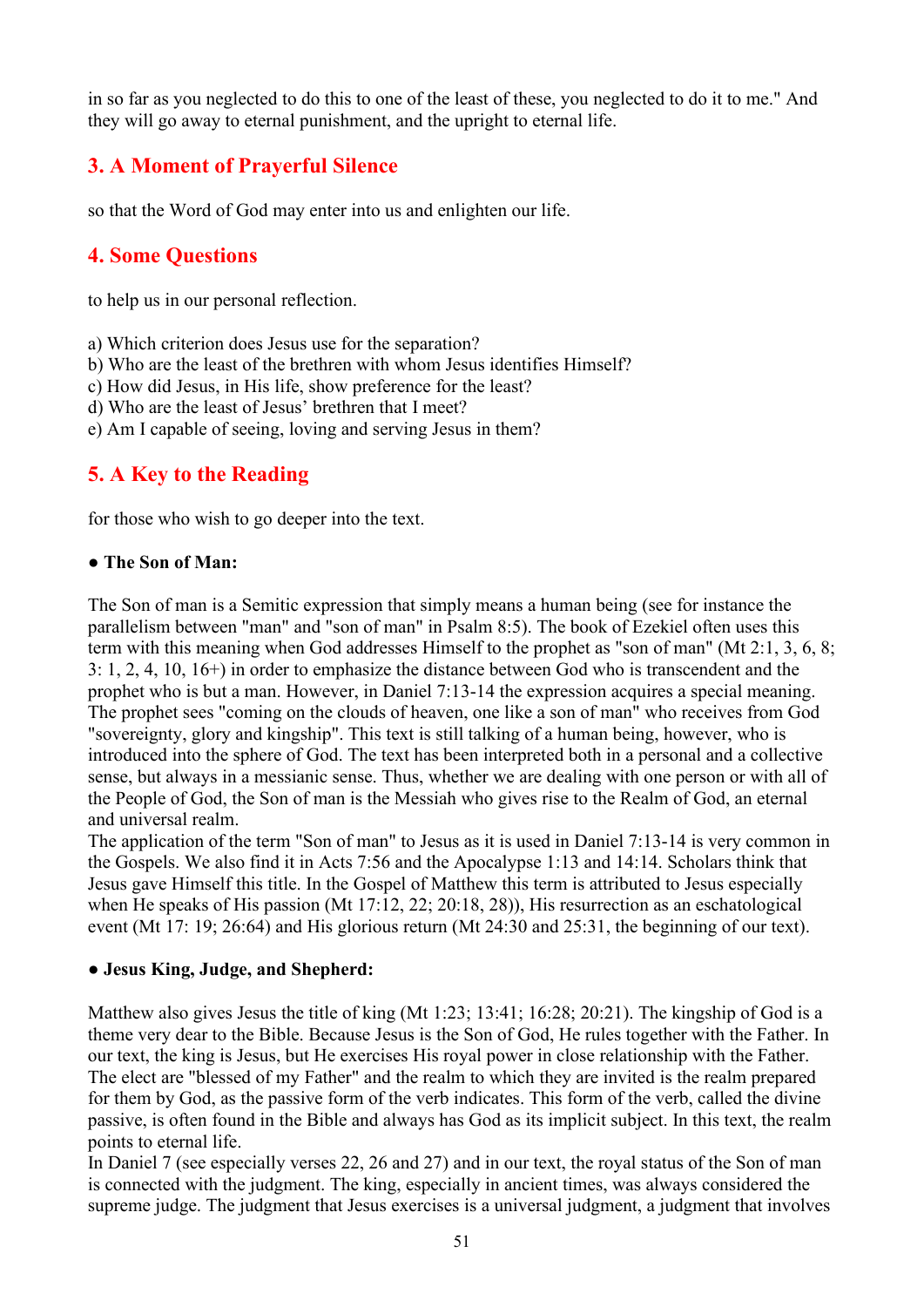all peoples (see v.32). And yet it is not a collective judgment. It is not the peoples that are judged but individual persons.

In the same way, the pastoral symbolism is connected with royal status. In ancient times, the king was often presented as shepherd of his people. The Old Testament also speaks of God, king of Israel, as shepherd (see for instance Psalm 23, Is 40:11; Ez 34) and the New Testament applies the title to Jesus (Mt 9:36; 26:31; Jn 10) as well. The shepherds of the Holy Land, in the time of Jesus, shepherded mixed flocks of sheep and goats. However, at night they were separated because sheep sleep in the open while goats prefer to sleep under shelter. In our text the sheep represent the elect because of their valuation over goats and because of their white color that often stands for salvation in the Bible.

### **● The Least of My Brethren:**

Traditionally, this Gospel passage was interpreted to mean that Jesus identified Himself with the poor and marginalized. Jesus will judge everyone, and especially those who have not had the chance to know His Gospel, according to the mercy they have shown towards the needy. All have the opportunity to welcome or reject him, if not personally, at least in the person of the needy with whom Jesus identifies Himself.

Modern exegesis tends to read the text in a more ecclesiastical sense. It is placed next to Matthew 10:40-42 and exegetes insist that it is not a question of philanthropy but of a response to the Gospel of the Realm that is spread by Jesus' brethren, even the most insignificant of them, and not only by the leaders of the Church.

The nations (the pagans) are therefore invited to welcome the disciples of Jesus who preach the Gospel to them and suffer for its sake, as if they were welcoming Jesus Himself. Christians, on their part, are invited to practice generous hospitality towards their brothers who are itinerant preachers of the Gospel and who suffer persecution (see 2Jn 5-8). In this manner, they would show the authenticity of their commitment as disciples.

In the context of Matthew's Gospel, this latter interpretation is probably more accurate. However, in the context of the whole of the Bible (see for instance Is 58:7; Jer 2:1-9; 1Jn 3:16-19) the first interpretation cannot be set aside entirely.

# **6. Psalm 72**

### **The Messiah-King Promotes Justice and Peace**

Give the king thy justice, O God, and thy righteousness to the royal son! May He judge thy people with righteousness, and thy poor with justice!

Let the mountains bear prosperity for the people, and the hills, in righteousness! May He defend the cause of the poor of the people, give deliverance to the needy, and crush the oppressor! May He live while the sun endures, and as long as the moon, throughout all generations!

May He be like rain that falls on the mown grass, like showers that water the earth! In His days may righteousness flourish,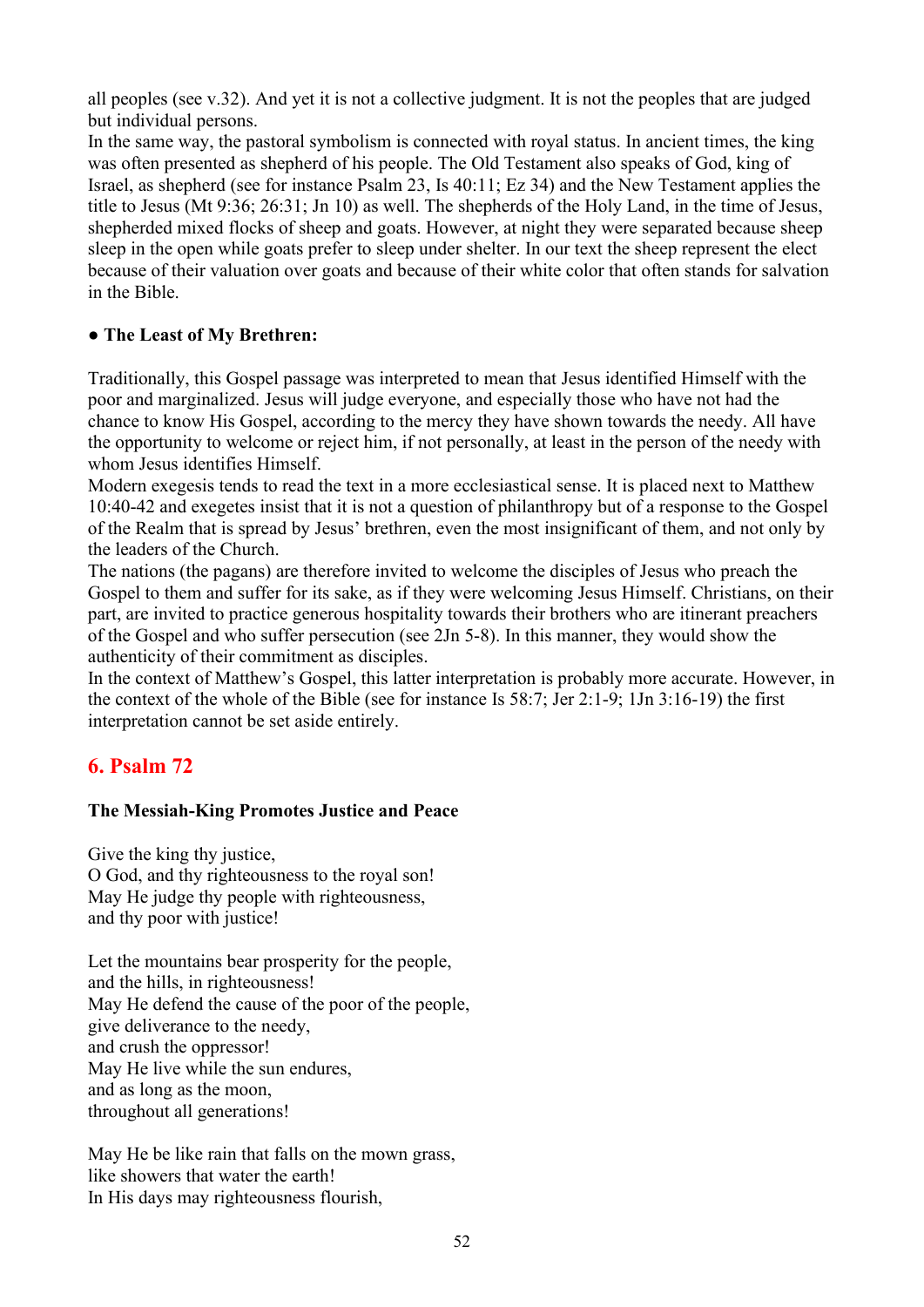and peace abound, till the moon be no more! May He have dominion from sea to sea, and from the River to the ends of the earth!

May His foes bow down before Him, and His enemies lick the dust! May the kings of Tarshish and of the isles render Him tribute, may the kings of Sheba and Seba bring gifts! May all kings fall down before Him, all nations serve Him!

For He delivers the needy when He calls, the poor and Him who has no helper. He has pity on the weak and the needy, and saves the lives of the needy. From oppression and violence He redeems their life; and precious is their blood in His sight.

Long may He live, may gold of Sheba be given to Him! May prayer be made for Him continually, and blessings invoked for Him all the day! May there be abundance of grain in the land; on the tops of the mountains may it wave; may its fruit be like Lebanon; and may men blossom forth from the cities like the grass of the field! May His name endure for ever, His fame continue as long as the sun! May men bless themselves by Him, all nations call Him blessed!

Blessed be the Lord, the God of Israel, who alone does wondrous things. Blessed be His glorious name for ever; may His glory fill the whole earth! Amen and Amen!

### **7. Closing Prayer**

Lord God, you have set Jesus, your Son, to be universal king and judge. He will come at the end of time to judge all the nations. He comes to us every day in a thousand ways and asks us to welcome Him. We meet Him in the Word and in the broken bread. But we also meet Him in our broken brothers and sisters, disfigured by hunger, oppression, injustice, sickness and the stigma of our society. Open our hearts that we may welcome Him today in our lives so that we may be welcomed by Him in the eternity of His realm.

We ask this through the same Christ our Lord. Amen.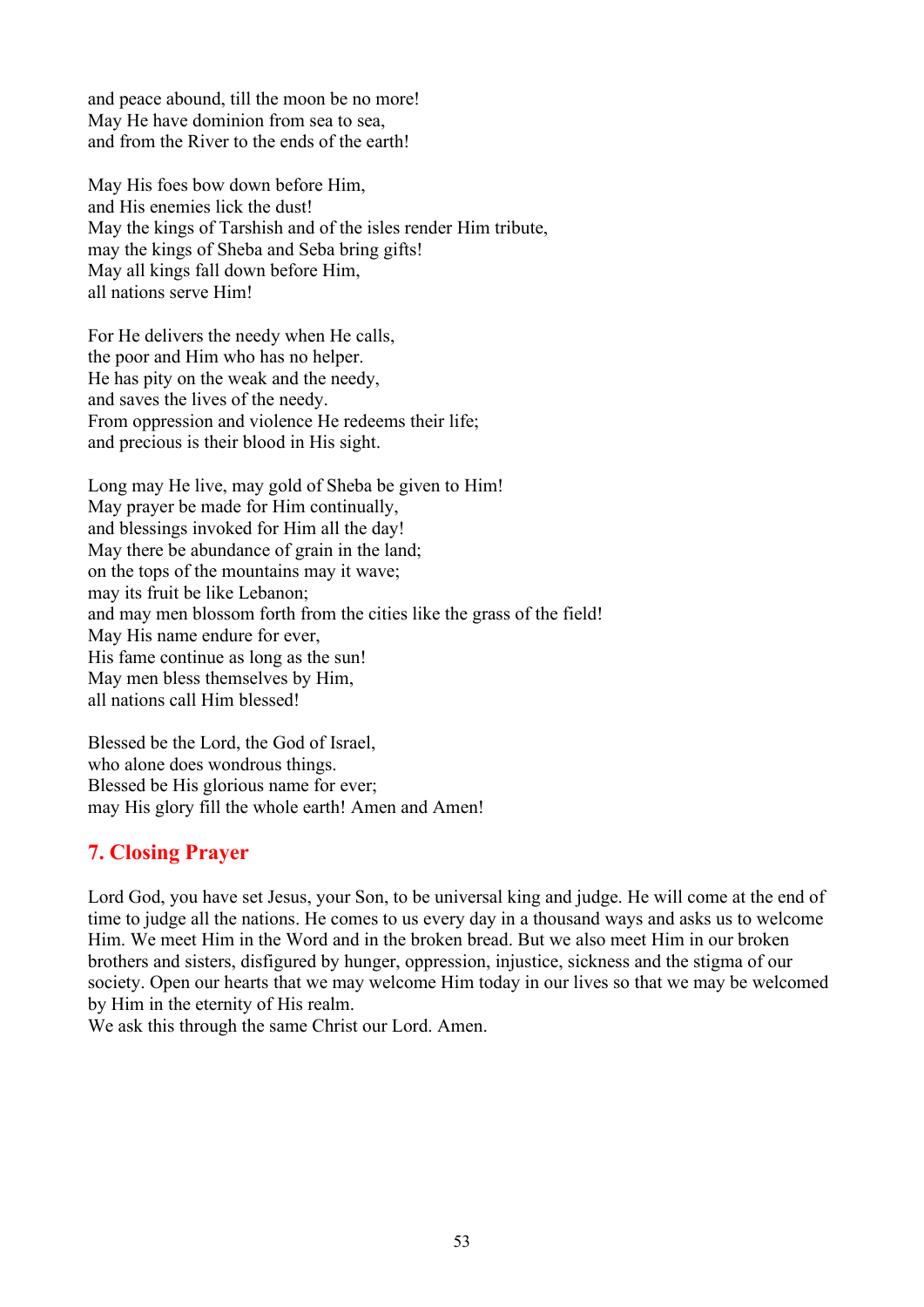# <span id="page-53-0"></span>**Lectio Divina: Monday, November 23, 2020**

*Ordinary Time*

# **1) Opening Prayer**

Lord,

increase our eagerness to do your will

and help us to know the saving power of your love. You live and reign with the Father and the Holy Spirit, one God, for ever and ever. Amen.

# **2) Gospel Reading - Luke 21:1-4**

Looking up, Jesus saw rich people putting their offerings into the treasury; and he noticed a poverty-stricken widow putting in two small coins, and he said, "I tell you truly, this poor widow has put in more than any of them; for these have all put in money they could spare, but she in her poverty has put in all she had to live on."

## **3) Reflection**

• In today's Gospel Jesus weaves the praise of a poor widow who knows how to share more than the rich. Many poor people today do the same. People say: "The poor do not let the poor starve to death." But, sometimes, even this is not possible. A woman who went to live out in the country in the periphery of a city in Brazil, in Paraiba, said: "In the country the people are poor, but they always have something to share with the poor who knock at their door. Now that I am here in the city, when I see a poor person who knocks on the door, I hide because I feel ashamed, because I have nothing in the house to share with him!" On one side, there are rich people who have everything but do not know how to share; on the other side, there are poor people who have hardly anything, but who want to share the little they have.

• At the beginning, in the Church, the great majority the first Christian communities, were formed by poor people. (1 Cor 1:26). After a short time, well-to-do people also entered these communities, and this caused several problems. The social tensions which were present in the Roman Empire began to appear also in the life of the communities. That manifested itself, for example, when they met together to celebrate the supper (1 Cor 11:20-22), or when they held the meeting (James 2:1-4). This is why, the teaching of the act of the widow was very actual, both for them as well as for us today.

• Luke 21:1-2: The widow's mite. Jesus was before the treasure in the Temple and observed people who put their offering into the treasury. The poor put in a few pennies, the rich offerings of great value. The Treasury of the Temple received much money. All gave something for the maintenance of the worship, to support the clergy and for the preservation of the building. Part of this money was used to help the poor, because at that time there was no social security. The poor lived at the mercy of public charity. The persons who had the greatest needs were the orphans and the widows. They depended for everything on the charity of others, but even in this way, they tried to share with others the little that they had. Thus, a very poor widow put her offering into the treasury of the Temple; just two pennies!

Luke 21:3-4: The comment of Jesus. Which is worth more: the few pennies of the widow or the great amount of the rich? According to the majority, the money of the rich was more useful for charity, than the few pennies of the widow. For example, the disciples thought that the problem of the people could be resolved only with much money. On the occasion of the multiplication of the loaves, they had suggested to buy bread to feed the people (Lk 9:13; Mk 6:37). Philip succeeded in saying: "Two-hundred denarii of bread are not sufficient even for everyone to have a piece of bread" (Jn 6:7). In fact, for anyone who thinks like that, the two pennies of the widow do not serve for anything. But Jesus says: "I tell you truly, this poor widow has put in more than any of them."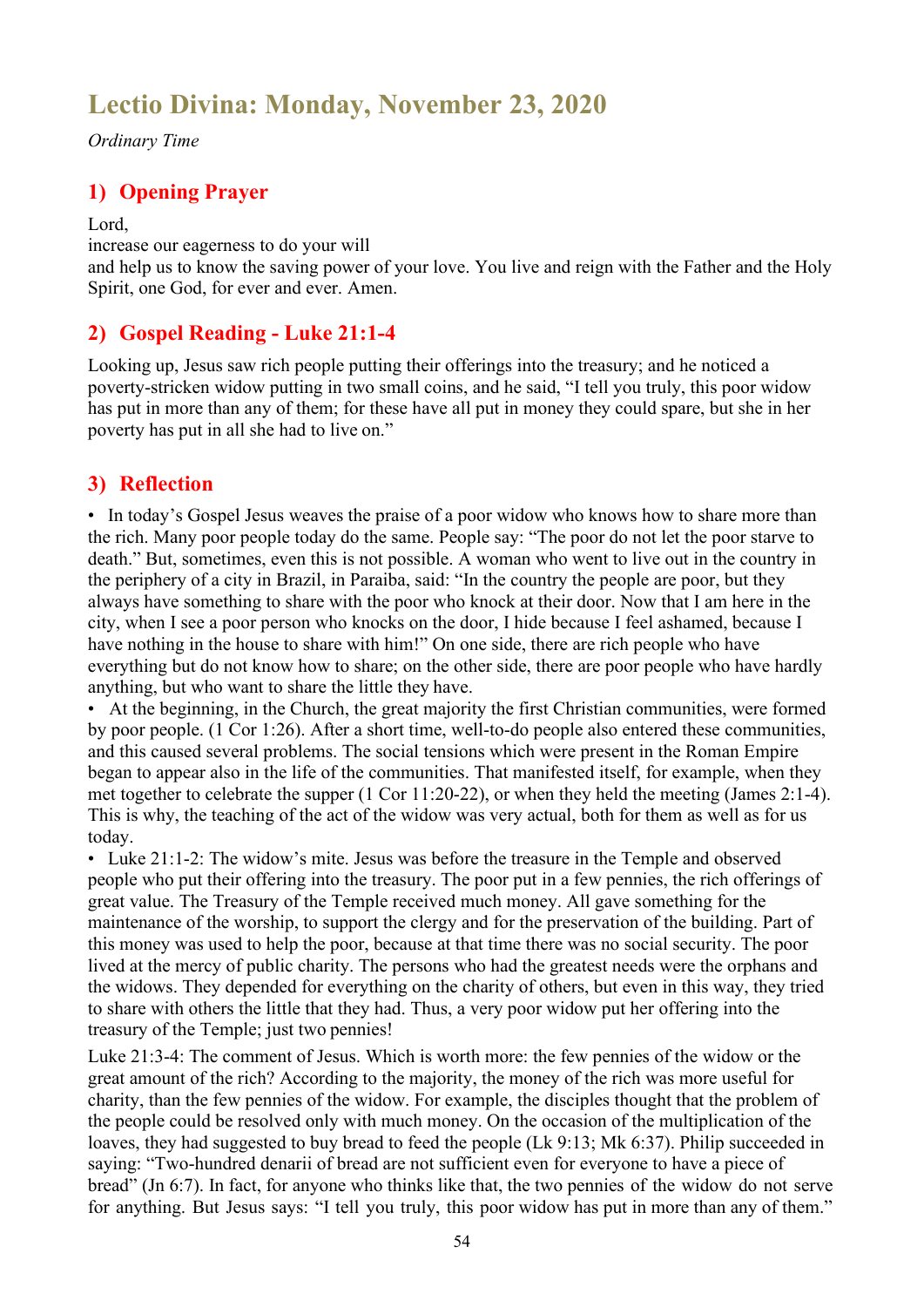Jesus has diverse criteria. Calling the attention of the disciples on the act of the widow, he teaches them and us where we have to look for the manifestation of God's will: in the poor and in sharing. This is a very important criterion: "In fact all these have put in money they could spare, but she in her poverty has put in all she had to live on."

• Alms, sharing, riches. The practice of giving alms was very important for the Jews. It was considered to be a "good work", because the law of the Old Testament said: "Of course, there will never cease to be poor people in the country, and that is why I am giving you this command: Always be open handed with your brother, and with anyone in your country who is in need and poor" (Dt 15:11). The alms put into the treasury of the Temple, whether for the worship or for the needy, orphans or widows, were considered a pleasing act to God (Eccl 35:2; cf. Eccl 17:17; 29:12; 40:24). To give alms was a way to recognize that all goods of the earth belong to God and that we are only the administrators of these gifts. But the tendency to accumulate continues to exist and is very strong; it always arises anew in the human heart. Conversion is always necessary. This is why Jesus said to the rich young man: "Go, sell all you possess, give it to the poor!" (Mk 10:21). In the other Gospels the same requirement is repeated: "Sell your possessions and give to those in need. Get yourselves purses that do not wear out, treasure that will not fail you, in heaven where no thief can reach it and no moth destroy it" (Lk 12:33-34; Mt 6:9-20). The practice of sharing and of solidarity is one of the characteristics which the Spirit of Jesus wants to realize in the community. The result of the effusion of the Spirit on the Day of Pentecost was that: "None of the members was ever in want, as all those who owned land or houses would sell them, and bring the money from the sale of them, to present it to the apostles" (Acts 4:34-35; 2:44-45). This money deposited at the feet of the Apostles was not accumulated but "it was then distributed to any who might be in need" (Acts 4:35b; 2:45). The entry of the rich into the Christian communities on the one side rendered possible the expansion of Christianity, providing better conditions for the missionary voyages. But on the other side, the tendency to accumulate blocked the movement of solidarity and of sharing. James helped people to become aware if they were following a mistaken path: "Well now you rich! Lament, weep for the miseries that are coming to you. Your wealth is rotting; your clothes are all moth-eaten." (James 5:1-3). To undertake the way to the Kingdom, all need to become pupils of that poor widow, who shared with others that which was necessary for her living (Lk 21:4).

### **4) Personal Questions**

• Which are the difficulties and the joys that you find in your life in practicing solidarity and sharing with others?

• How is it that the two pennies of the widow can be worth more than the large amounts of the rich? Which is the message of this text for us today?

### **5) Concluding Prayer**

Be sure that Yahweh is God, he made us, we belong to him, his people, the flock of his sheepfold. (Ps 100:3)

# <span id="page-54-0"></span>**Lectio Divina: Tuesday, November 24, 2020**

*Ordinary Time*

### **1) Opening Prayer**

Lord,

increase our eagerness to do your will and help us to know the saving power of your love. You live and reign with the Father and the Holy Spirit, one God, for ever and ever. Amen.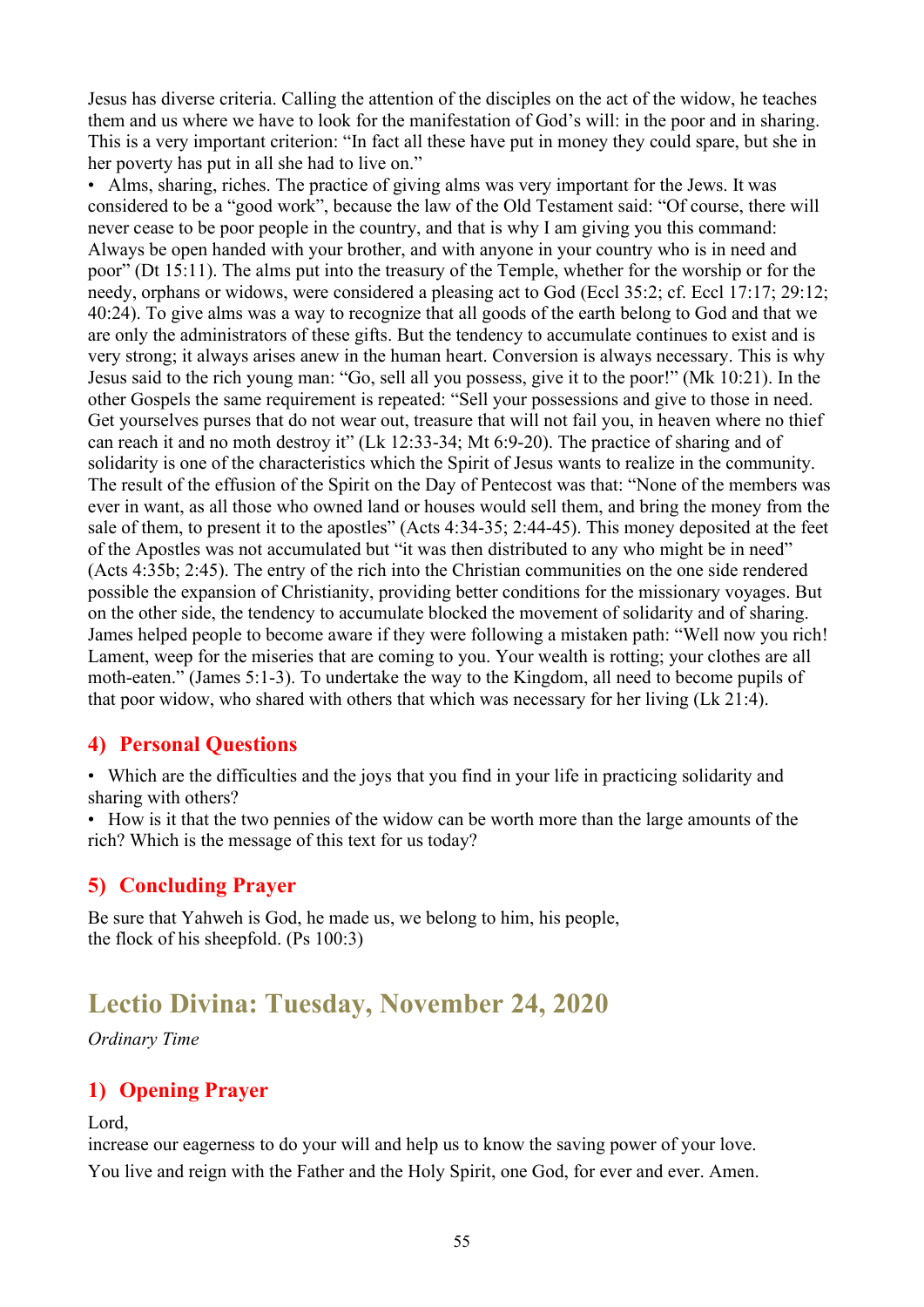### **2) Gospel Reading - Luke 21:5-11**

When some were talking about the Temple, remarking how it was adorned with fine stonework and votive offerings, Jesus said, "All these things you are staring at now— the time will come when not a single stone will be left on another; everything will be destroyed."

And they put to him this question, "Master," they said, "when will this happen, then, and what sign will there be that it is about to take place?"

But he said, "Take care not to be deceived, because many will come using my name and saying, 'I am the one' and 'The time is near at hand. Refuse to join them. And when you hear of wars and revolutions, do not be terrified, for this is something that must happen first, but the end will not come at once." Then he said to them, "Nation will fight against nation, and kingdom against kingdom. There will be great earthquakes and plagues and famines in various places; there will be terrifying events and great signs from heaven."

### **3) Reflection**

• The Gospel today begins with the discourse of Jesus called the Apocalyptic Discourse. It is a long discourse, which will be the theme of the Gospels in the next days up to the last week of the ecclesial year. For us of the XXI century, the apocalyptic language is strange and confused. But for the poor and persecuted people of the Christian communities of that time these were the words that everybody understood and the principal purpose of which was to animate the faith and the hope of the poor and of the oppressed. The apocalyptic language is the fruit of the witness of faith of these poor people, who, in spite of the persecution and against all contrary appearances, continued to believe that God was with them and that he continued to be the Lord of history.

• Luke 21:5-7: Introduction to the Apocalyptic Discourse. In the days previous to the Apocalyptic Discourse, Jesus had broken away from the Temple (Lk 19:45-48), with the priests and the elders (Lk 20:1-26), with the Sadducees (Lk 20:27-40), with the Scribes who exploited the widows (Lk 20:41-47) and at the end, as we have seen in yesterday's Gospel, he ends by praising the widow who gave as alms all she possessed (Lk 21:1-4). Now, in today's Gospel, listening that "while some were talking about the Temple, remarking how it was adorned with fine stonework and votive offerings," Jesus said: "The time will come when not a single stone will be left on another everything will be destroyed." In listening to this comment of Jesus, the disciples asked: "Master, when will this happen, then, and what sign will there be that it is about to take place?" They ask for more information. The Apocalyptic Discourse which follows is the response of Jesus to this question of the disciples on when and on how the destruction of the Temple will take place. The Gospel of Mark informs the following on the context in which Jesus pronounces this discourse. He says that Jesus had left the city and was now sitting on the Mount of Olives (Mk 13:2-4). There, from the top of the mountain he had a majestic view of the Temple. Mark also says that there were only four disciples who listened to his last discourse. At the beginning of his preaching, three years before, there in Galilee, the crowds followed Jesus to listen to his words. Now, in the last discourse, there are only four who listen: Peter, James, John and Andrew (Mk 13:3). Efficiency and a good result are not always measured by the quantity!

Luke 21:8: Objective of the discourse: "Take care not to be deceived!" The disciples had asked: "Master, when will this happen, then, and what sign will there be that it is about to take place?" Jesus begins his response with a warning: "Take care not to be deceived. Many will come using my name and saying, 'I am the one' and 'the time is near at hand;' refuse to join them." At a time of changes and of confusion there are always persons who want to draw advantage from the situation deceiving the others. This happens today and it also happened in the years 80's, at the time when Luke wrote his Gospel. In the face of the disasters and the wars of those years, in the face of the destruction of Jerusalem of the year 70 and of the persecution of the Christians on the part of the Roman Empire, many thought that the end of time was close at hand. There were people who said: "God no longer controls the events! We are lost!" This is why the main concern of the Apocalyptic Discourses is always the same: to help the communities to discern better the signs of the times so as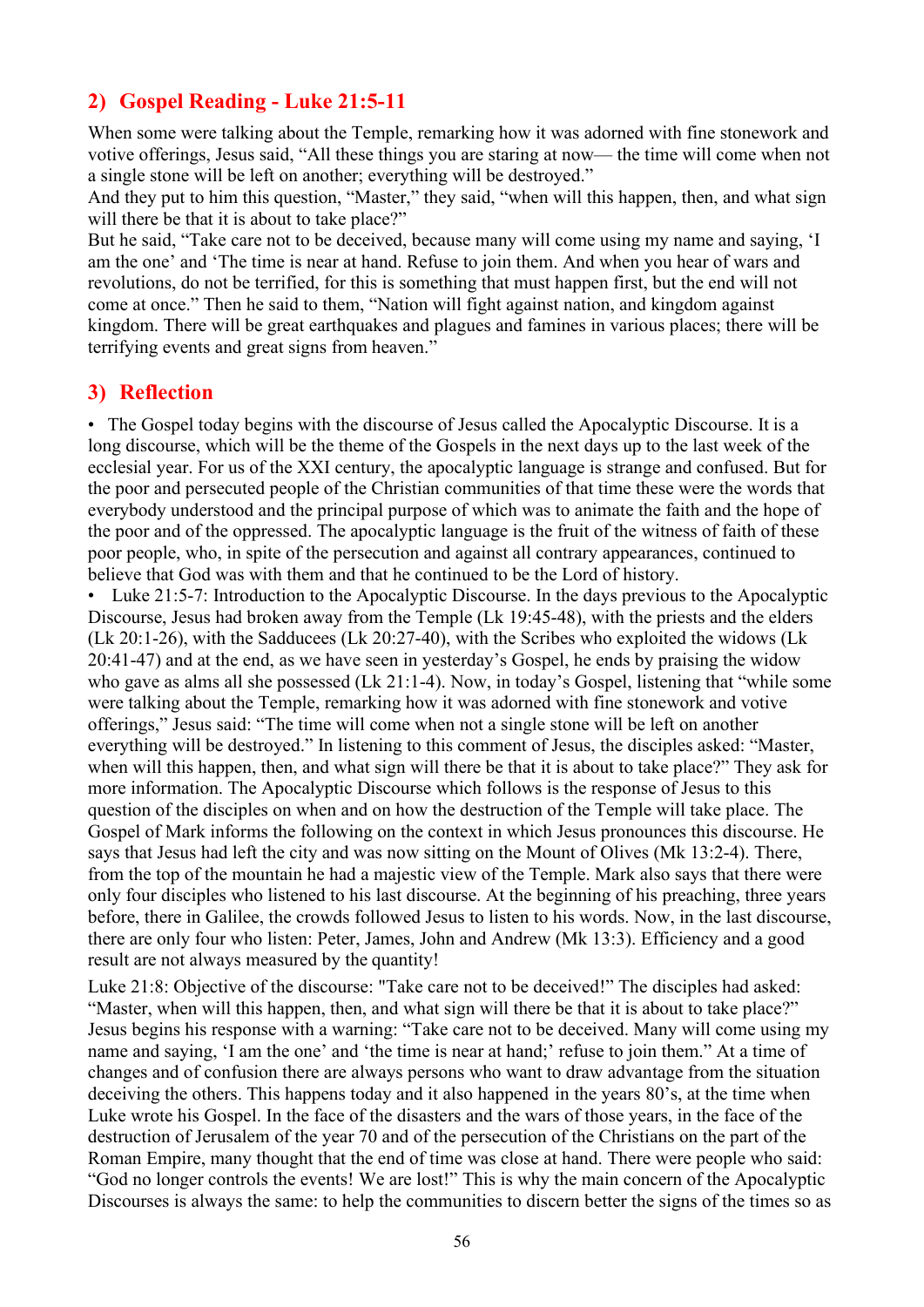not to be deceived by the conversation of people concerning the end of the world: "Take care not to be deceived." Then follows the discourse which offers signs to help them discern and thus, increases their hope.

• Luke 21:9-11: Signs to help them to read the facts. After this brief introduction, begins the discourse properly so called: "When you hear of wars and revolutions, do not be terrified, for this is something that must happen first, but the end will not come at once" Then he said to them: "Nation will fight against nation, and kingdom against kingdom. There will be great earthquakes and plagues and famines in various places, there will be terrifying events and great signs from heaven." To understand these words well, it is well to recall what follows: Jesus lives and speaks in the year 33. The readers of Luke live and listen in the year 85. Now, in the 50 years between the year 33 and the year 85, the majority of things, mentioned by Jesus, had already taken place and were known by everybody. For example, in diverse parts of the world there were wars, false prophets arose, there were sicknesses and plagues and, in Asia Minor, the earthquakes were frequent. According to the apocalyptic style, the discourse lists all these events, one after the other, as signs or stages of the project of God in the history of the People of God, from the time of Jesus down to our time: 1st sign: the false Messiahs (Lk 21:8);

2nd sign: war and revolutions (Lk 21:9);

3rd sign: nations which fight against other nations, one kingdom against another kingdom (Lk 21:10);

4th sign: earthquakes in different parts (Lk 21:11);

5th sign: hunger, plagues and signs in the sky (Lk 21:11).

Here ends the Gospel for today. That of tomorrow presents another sign: the persecution of the Christian communities (Lk 21:12). The Gospel for day after tomorrow two signs: the destruction of Jerusalem and the beginning of the disintegration of creation. Thus, by means of these signs of the Apocalyptic Discourse, the communities of the years 80, the time when Luke wrote his Gospel, could calculate at what level the execution of God's plan was, and discover that history had not escaped from the hands of God. Everything happened according to what was foretold and announced by Jesus in the Apocalyptic Discourse.

### **4) Personal Questions**

• What sentiment or feeling did you experience during the reading of today's Gospel? Peace or fear?

• Do you think that the end of the world is close at hand? What can we answer to those who say that the end of the world is close at hand? How can we encourage people today to resist and to have hope?

### **5) Concluding Prayer**

Let the countryside exult, and all that is in it, and all the trees of the forest cry out for joy, at Yahweh's approach, for he is coming, coming to judge the earth; he will judge the world with saving justice, and the nations with constancy. (Ps 96:12-13)

# <span id="page-56-0"></span>**Lectio Divina: Wednesday, November 25, 2020**

*Ordinary Time*

### **1) Opening Prayer**

Lord, increase our eagerness to do your will

and help us to know the saving power of your love. You live and reign with the Father and the Holy Spirit, one God, for ever and ever. Amen.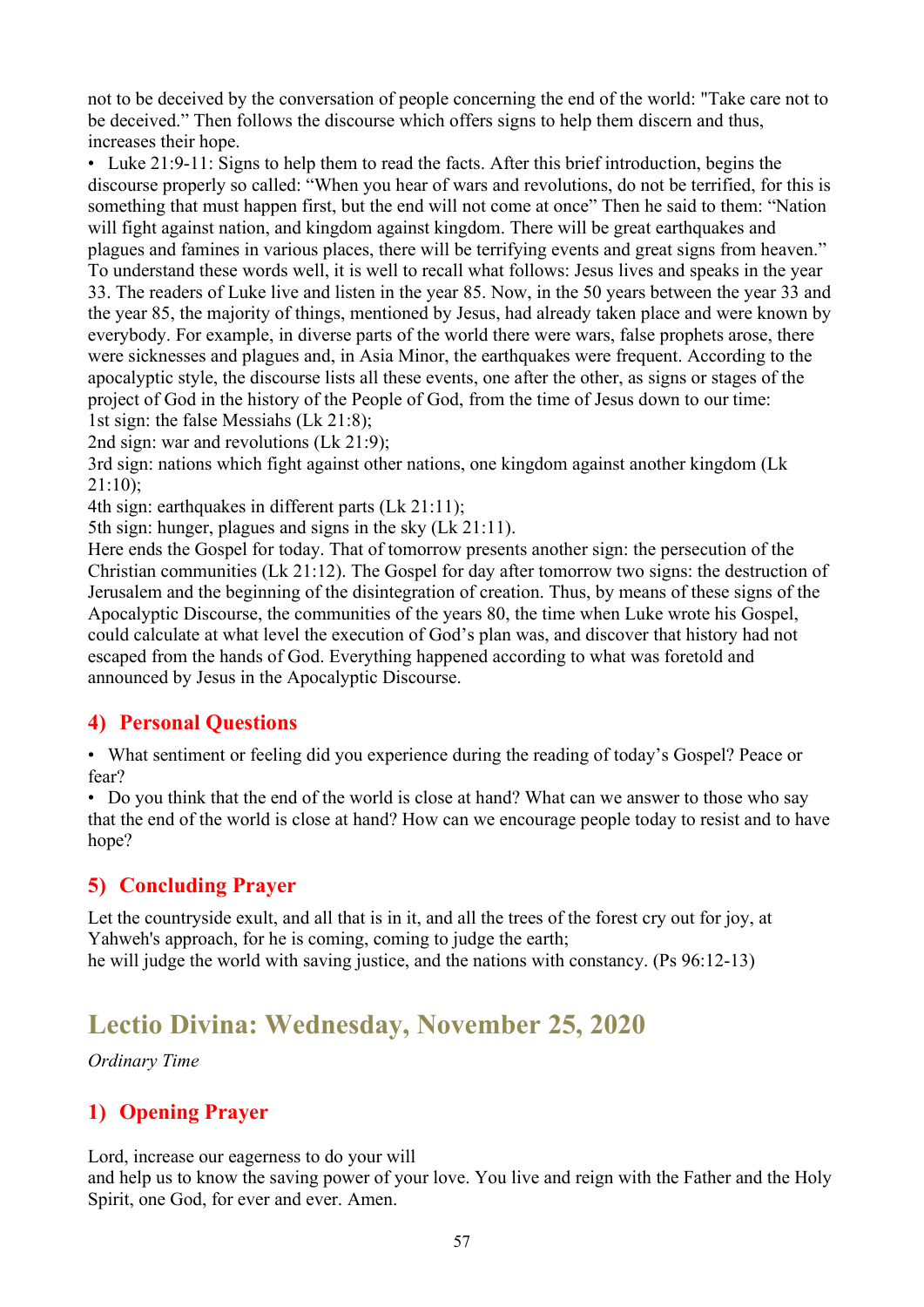# **2) Gospel Reading - Luke 21:12-19**

Jesus said to his disciples: 'You will be seized and persecuted; you will be handed over to the synagogues and to imprisonment and brought before kings and governors for the sake of my name and that will be your opportunity to bear witness.

Make up your minds not to prepare your defense, because I myself shall give you an eloquence and a wisdom that none of your opponents will be able to resist or contradict.

You will be betrayed even by parents and brothers, relations and friends; and some of you will be put to death. You will be hated universally on account of my name, but not a hair of your head will be lost.

Your perseverance will win you your lives.

## **3) Reflection**

• In today's Gospel, which is the continuation of the discourse begun yesterday, Jesus liststhe different signs to help the communities to place themselves in the events and not to lose faith in God, nor the courage to resist against the attacks of the Roman Empire. We will repeat the first five signs mentioned in yesterday's Gospel:

1st sign: the false Messiahs (Lk 21:8);

 $2<sup>nd</sup>$  sign: war and revolutions (Lk 21:9);

3rd sign: nations which fight against other nations, a kingdom against another kingdom (Lk 21:10);  $4<sup>th</sup>$  sign: earthquakes in different places (Lk 21:11);

 $5<sup>th</sup>$  sign: hunger, plagues and signs in the sky (Lk 21:11);

The Gospel of yesterday ends here. Now, in today's Gospel another sign is added:

 $6<sup>th</sup>$  sign: the persecution of Christians (Lk 21:12-19).

• Luke 21:12. *The sixth sign is the persecution.* Various times, in the few years which he lived among us, Jesus had warned the disciples that they would be persecuted. Here, in the last discourse, he repeats the same warning and makes them know that the persecution has to be taken into consideration in discerning the signs of the times: *"You will be seized and persecuted, you will be handed over to the Synagogues and to imprisonment, and brought before kings and governors, for the sake of my name."* And of these, apparently very negative warnings, Jesus had said: *"Do not be terrified for this is something that must happen first, but the end will not come at once."* (Lk 21:9). And the Gospel of Mark adds that all these signs "*have only begun, this is the beginning of the birth pangs!"* (Mk 13:8). Now, the birth pangs though being very painful for the mother are not a sign of death, but rather of life! They are not a reason to fear, but rather to hope! This way of reading the events brings peace to the persecuted communities. Thus, reading or hearing these signs, prophesized by Jesus in the year 33, the readers of Luke of the years 80 could conclude: "All these things already take place according to the plan foreseen and announced by Jesus! Therefore, the history has not escaped from God's hand! God is with us!"

• Luke 21:13-15: *The mission of the Christians during the time of persecution.* Persecution is not something fatal, neither can it be a reason for discouragement or for despair, but it should be considered as a possibility offered by God, in a way that the communities may carry out the mission of witnessing to the Good News of God. God says: "*That will be your opportunity to bear witness.*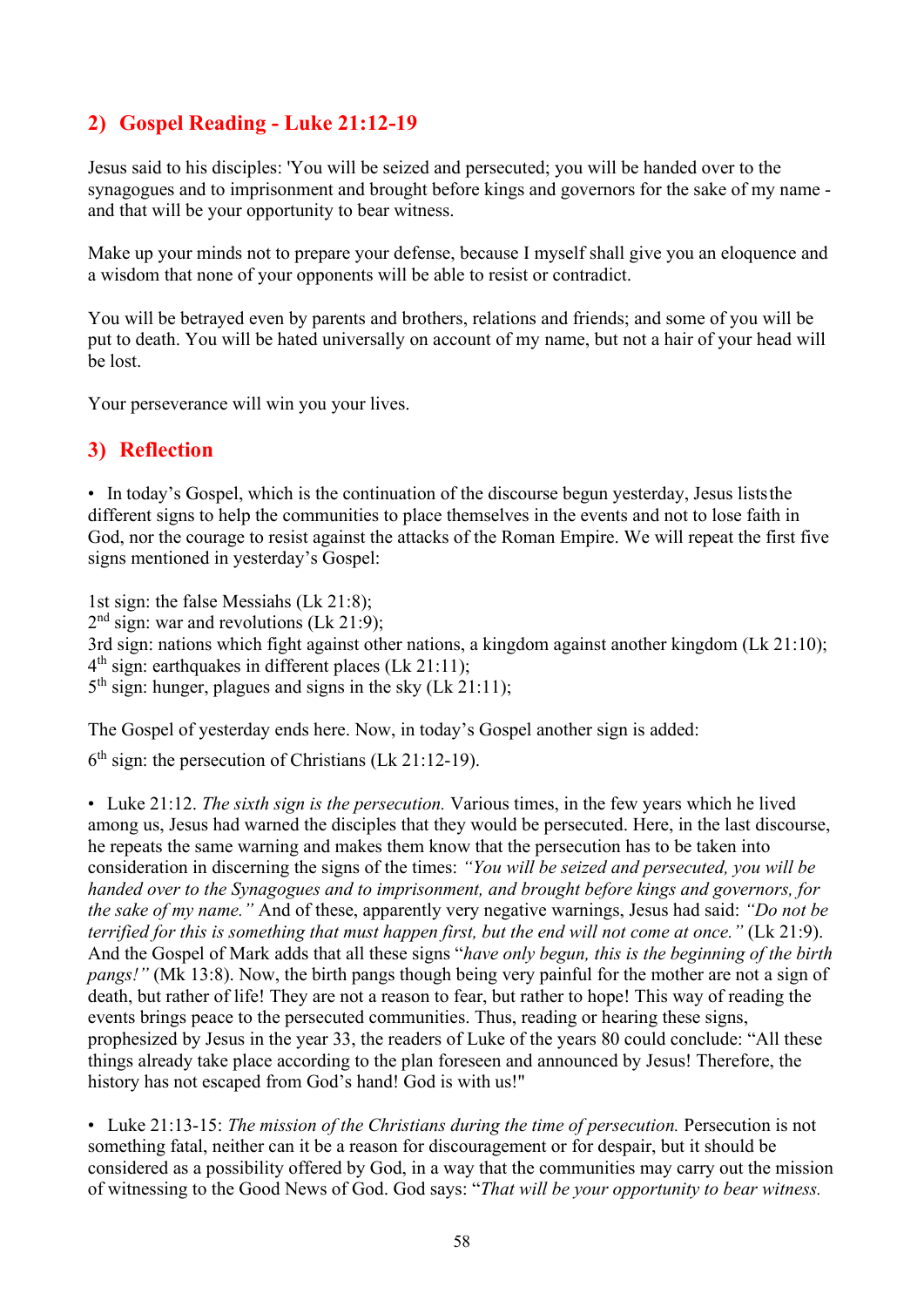*Make up your minds not to prepare your defense because I myself shall give you eloquence and wisdom that none of your opponents will be able to resist or contradict."*

By means of this affirmation Jesus encourages the persecuted Christians who lived anguished. He makes them know that, even if persecuted, they had a mission to carry out, that is: to give witness of the Good News of God and thus be a sign of the Kingdom (Acts 1:8). The courageous witness would lead the people to repeat what the magi in Egypt said before the signs and to have courage like Moses and Aaron: *"The finger of God is here"* (Ex 8:15). Conclusion: if the communities should not be worried, if everything is in God's hands, if everything was already foreseen, if everything is nothing more than birth pangs, then there is no reason to worry.

• Luke 21:16-17: *Persecution even within the family. "You will be betrayed even by parents and brothers, relations and friends, and some of you will be put to death; you will be hated universally on account of my name."* Persecution does not only come from outside, from the Empire, but also from inside, on the part of one's own family. In one same family, some accepted the Good News, others did not. The announcement of the Good News caused divisions within families. There were even some persons, who basing themselves on the Law of God, denounced and killed their own relatives who declared themselves followers of Jesus (Dt 13:7-12).

• Luke 21:18-19: *the source of hope and of resistance. "But not a hair of your head will be lost. Your perseverance will win you your lives!"* This final observation of Jesus recalls the other word which Jesus had said: *"But not a hair of your head will be lost!"* (Lk 21:18). This comparison was a strong call not to lose faith and to continue righteously in the community. And this also confirms what Jesus had said on another occasion: Anyone who wants to save his life will lose it, but anyone who will lose his life for my sake will save it" (Lk 9:24).

# **4) Personal Questions**

- How do you usually read the stages of the history of your life or of your country?
- Looking at the history of humanity of the last years, has hope increased or diminished in you?

# **5) Concluding Prayer**

Yahweh has made known his saving power, revealed his saving justice for the nations to see, mindful of his faithful love and his constancy to the House of Israel. (Ps 98:2-3)

# <span id="page-58-0"></span>**Lectio Divina: Thursday, November 26, 2020**

*Ordinary Time*

# **1) Opening Prayer**

Lord.

increase our eagerness to do your will and help us to know the saving power of your love. You live and reign with the Father and the Holy Spirit, one God, for ever and ever. Amen.

# **2) Gospel Reading - Luke 21:20-28**

Jesus said to his disciples: "When you see Jerusalem surrounded by armies, then you must realize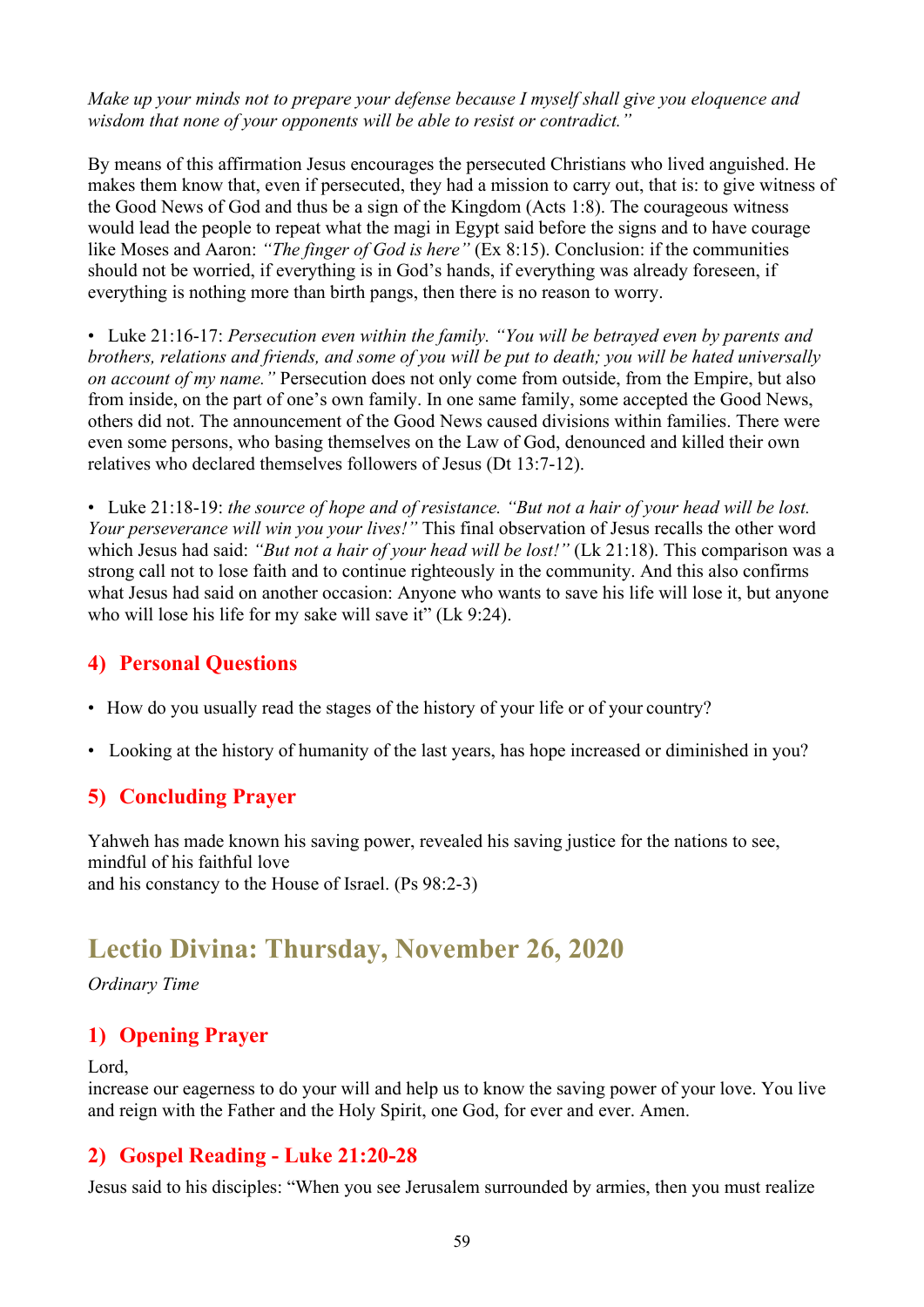that it will soon be laid desolate. Then those in Judaea must escape to the mountains, those inside the city must leave it, and those in country districts must not take refuge in it. For this is the time of retribution when all that scripture says must be fulfilled.

Alas for those with child, or with babies at the breast, when those days come! For great misery will descend on the land and retribution on this people. They will fall by the edge of the sword and be led captive to every gentile country; and Jerusalem will be trampled down by the gentiles until their time is complete.

"There will be signs in the sun and moon and stars; on earth nations in agony, bewildered by the turmoil of the ocean and its waves; men fainting away with terror and fear at what menaces the world, for the powers of heaven will be shaken. And then they will see the Son of man coming in a cloud with power and great glory. When these things begin to take place, stand erect, hold your heads high, because your liberation is near at hand."

### **3) Reflection**

• In today's Gospel we have the continuation of the Apocalyptic Discourse which gives two signs, the 7th and the 8th, which should take place before the end of time or better before the coming of the end of this world in order to give place to the new world, to the "New Heavens and the New Earth" (Is 65:17). The seventh sign is the destruction of Jerusalem and the eighth is the upsetting of the old creation.

• Luke 21:20-24. The seventh sign: the destruction of Jerusalem. Jerusalem was for them the Eternal City. And now it was destroyed! How can this fact be explained? Is it possible that God is not aware of this? It is difficult for us to imagine the trauma and the crisis of faith that the destruction of Jerusalem caused in the communities both of the Jews and of the Christians. Here it is possible to make an observation on the composition of the Gospel of Luke and of Mark. Luke writes in the year 85. He uses the Gospel of Mark to compose his narrative on Jesus. Mark writes in the year 70, the same year in which Jerusalem was surrounded and destroyed by the Roman armies. This is why Mark writes giving an indication to the reader: "When you see the appalling abomination set up where it ought not to be – and here he opens a parenthesis and says, "let the reader understand!" (he closes the parenthesis)— then those in Judaea must escape to the mountains" (Mk 13:14). When Luke mentions the destruction of Jerusalem, for the past fifteen years Jerusalem was in ruins. This is why he omits the parenthesis of Mark and Luke says: "When you will see Jerusalem surrounded by the army, then you must realize that it will soon be laid desolate. Then those in Judaea must escape to the mountains, those inside the city must leave it, and those in country districts must not take refuge in it; for this is the time of retribution when all that Scripture says must be fulfilled. Alas for those with child, or with babies at the breast, when those days come. For great misery will descend on the land and retribution on this people. They will fall by the edge of the sword and be led captive to every gentile country; and Jerusalem will be trampled down by gentiles until their time is complete." Hearing Jesus who announces persecution (6th sign) and the destruction of Jerusalem (7th sign), the readers of the persecuted communities in the time of Luke concluded saying: "This is our day! We are in the 6th and 7th signs!"

• Luke 21:25-26: The eighth sign: changes in the sun and in the moon. When will the end come? At the end, after having spoken about all these signs which had already been realized, there was still the following question: "God's project is very much advanced, and the stages foreseen by Jesus are already being realized. We are in the sixth and the seventh stages, how many stages or signs are still lacking until the end arrives? Is there much lacking?" The response is now given in the 8th sign: "There will be signs in the sun and moon and stars, and on earth nations in agony, bewildered by the turmoil of the ocean and its waves; men fainting away with terror and fear at what menaces the world, for the powers of heaven will be shaken." The 8th sign is different from the other signs. The signs in heaven and on earth are an indication of what is taking place, at the same time, at the end of the old world, of the ancient creation, it is the beginning of the coming of the new Heaven and the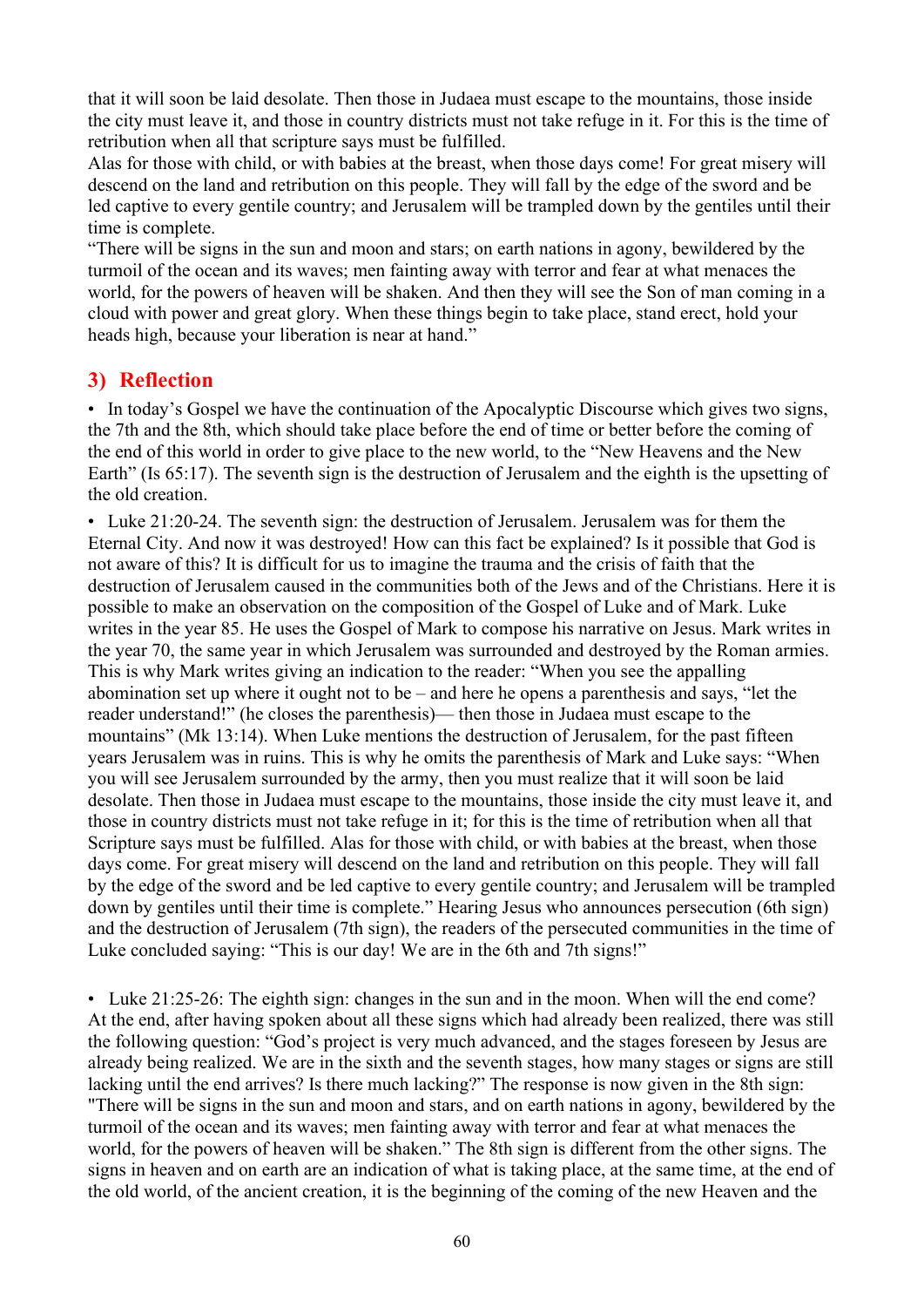new earth. When the shell of the egg begins to crack it is a sign that the novelty is about to appear. It is the coming of a New World which is provoking the disintegration of the ancient world. Conclusion: very little is lacking! The Kingdom of God is arriving already!

• Luke 21:27-28: The coming of the Kingdom of God and the appearance of the Son of Man. "Then they will see the Son of Man coming in a cloud with power and great glory. When these things begin to take place, stand erect; hold your heads high, because your liberation is near at hand." In this announcement, Jesus describes the coming of the Kingdom with images taken from the prophecy of Daniel (Dn 7:1-14). Daniel says that, after the misfortunes caused by the kingdoms of this world, the Kingdom of God will come. The kingdoms of this world, all of them, had the figure of an animal: lion, panther, bear, and ferocious beast (Dn 7:3-7). These are animal signs which dehumanize life, like it happens with the neo-liberal kingdom, today! The Kingdom of God then appears with the aspect of the Son of Man, that is, with a human aspect (Dn 7:13). It is a human kingdom. To construct this kingdom which humanizes is the task of the persons of the community. It is the new history that we have to take to fulfilment and which brings together people from the four corners of the earth. The title Son of Man is the name that Jesus liked to use. In the four Gospels this name appearsmore than 80 times (eighty)! Any pain which we bear from now, any struggle in behalf of life, any persecution for the sake of justice, any birth pangs, are a seed of the Kingdom which will come in the 8th sign.

### **4) Personal Questions**

• Persecution of the communities, destruction of Jerusalem. Lack of hope. Before the events which today make people suffer, do I despair? Which is the source of my hope?

• Son of Man is the title which Jesus liked to use. He wants to humanize life. The more human it is the more divine as Pope Leo the Great said. Am I human in my relationships with others? Do I humanize?

# **5) Concluding Prayer**

For Yahweh is good, his faithful love is everlasting, his constancy from age to age. (Ps 100: 5)

# <span id="page-60-0"></span>**Lectio Divina: Friday, November 27, 2020**

*Ordinary Time*

# **1) Opening Prayer**

Lord,

increase our eagerness to do your will

and help us to know the saving power of your love. You live and reign with the Father and the Holy Spirit, one God, for ever and ever. Amen.

### **2) Gospel Reading - Luke 21:29-33**

Jesus told to his disciples a parable, "Look at the fig tree and indeed every tree. As soon as you see them bud, you can see for yourselves that summer is now near. So with you when you see these things happening: know that the kingdom of God is near.

In truth I tell you, before this generation has passed away all will have taken place. Sky and earth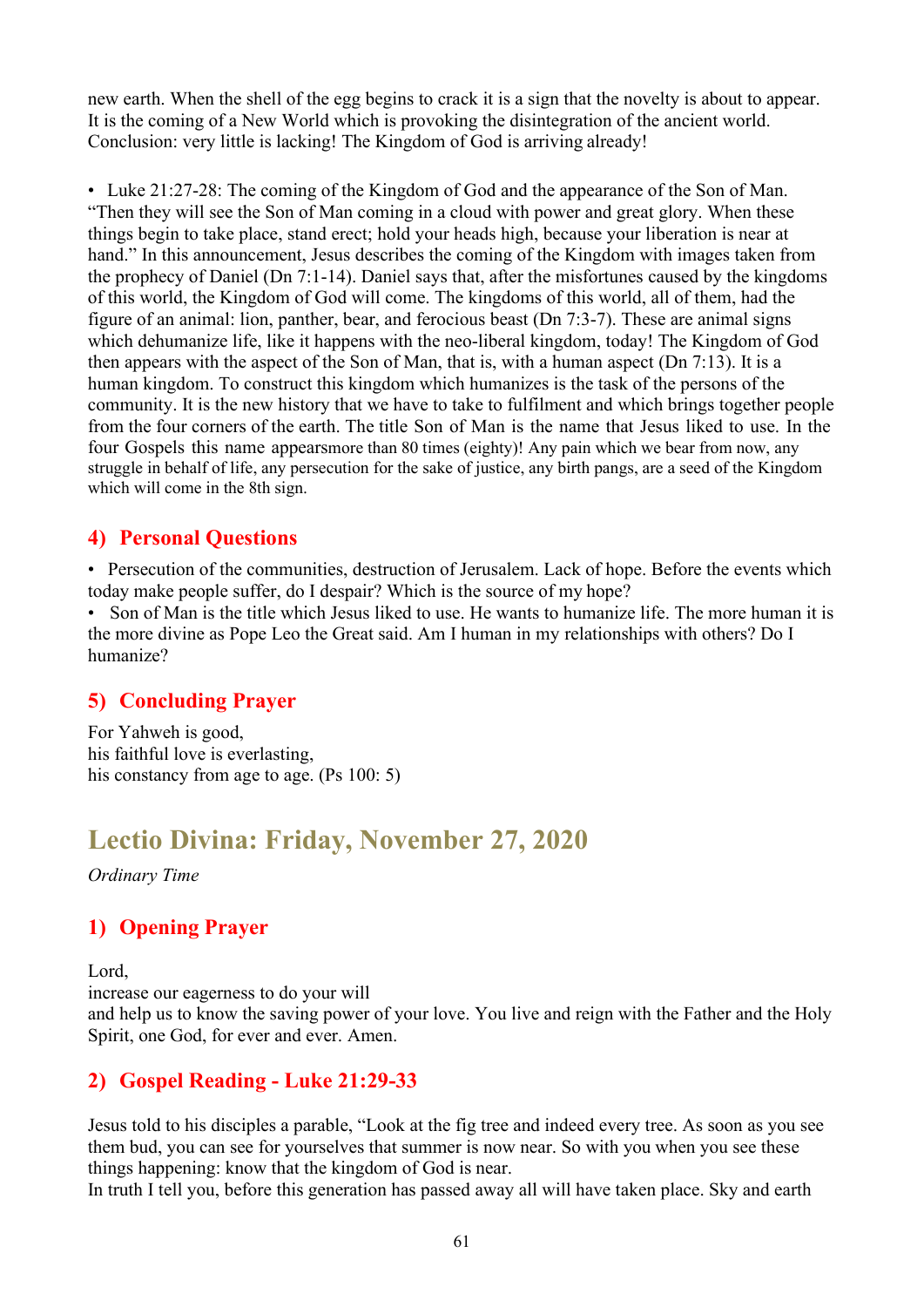will pass away, but my words will never pass away."

## **3) Reflection**

• The Gospel today presents the final recommendations of the Apocalyptic Discourse. Jesus insists on two points: (a) on the attention which should be given to the signs of the times (Lk 21: 29-31) and (b) on hope founded on the firmness of the word of God which drives away fear to despair (Lk 21:32-33).

Luke 21:29-31: Look at the fig tree and indeed every tree. Jesus orders to look at nature: "Look at the fig tree and indeed every tree; as soon as you see them bud, you can see for yourselves that summer is now near. So with you when you see these things happening know that the kingdom of God is near." Jesus asks to contemplate the phenomena of nature to learn how to read and interpret the things which are happening in the world. The buds or sprouts on the fig tree are an evident sign that summer is near. In the same way when the seven signs appear they are a proof that "the Kingdom of God is close at hand!" To make this discernment is not easy. A person who is alone does not become aware of this. By reflecting together in community, the light appears. And the light is this: to experience in everything that happens the call not to close ourselves in the present, but rather to keep the horizon open and to perceive in everything that happens an arrow directed toward the future. But nobody knows the exact hour of the coming of the Kingdom, nobody. In Mark's Gospel, Jesus says: "But as for that day or hour, nobody knows it, neither the angels in heaven, nor the Son, no one but the Father!" (Mk 13:32).

• Luke 21:32-33: "In truth I tell you, before this generation has passed away all will have taken place. Sky and earth will pass away, but my words will never pass away." This word of Jesus recalls the prophecy of Isaiah which says: "All humanity is grass and all its beauty like the wildflowers. The grass withers, the flower fades when the breath of Yahweh blows on them. The grass withers, the flower fades, but the word of our God remains forever." (Is 40:7-8). The word of Jesus is the source of our hope. What he says will arrive!

• The coming of the Messiah and the end of the world. Today, many people live worried concerning the end of the world. Some, basing themselves on a mistaken and fundamentalist reading of the Apocalypse of John, even arrive at calculating the exact date of the end of the world. In the past, beginning at "one thousand years" quoted in the Apocalypse (Rev 20:7), it was usually repeated: "The year one thousand has gone by but the year two-thousand will not pass!" And because of this, as the year two thousand approached, many were worried. There were some people who anguished because of the coming of the end of the world, committed suicide! But the year 2000 arrived and nothing happened. The end of the world did not arrive! In the Christian communities of the first centuries, they faced the same problems. They lived in the expectation of the imminent coming of Jesus. Jesus was coming to carry out the Final Judgment so as to finish with the unjust history of the world here on earth and to inaugurate the new phase of history, the definitive phase of the New Heavens and of the New Earth. They thought that this would take place between one or two generations. Many people would still be alive when Jesus would appear glorious in Heaven (1Th 4:16-17; Mk 9:1). There were some persons who no longer worked, because they thought that the end would arrive within a few days or weeks (2Th 2:1-3; 3:11). This is what they thought. But even today, the coming of Jesus has not arrived as yet! How can this delay be interpreted? On the streets of the cities people see writings on the walls which say Jesus will return! Is he coming or not? And how will his coming be? Many times, the affirmation "Jesus will return" is used to frighten persons and to oblige them to go to a determinate church.

In the New Testament the return of Jesus is always a reason for joy and peace! For those who are exploited and oppressed, the coming of Jesus is Good News! When will this coming take place?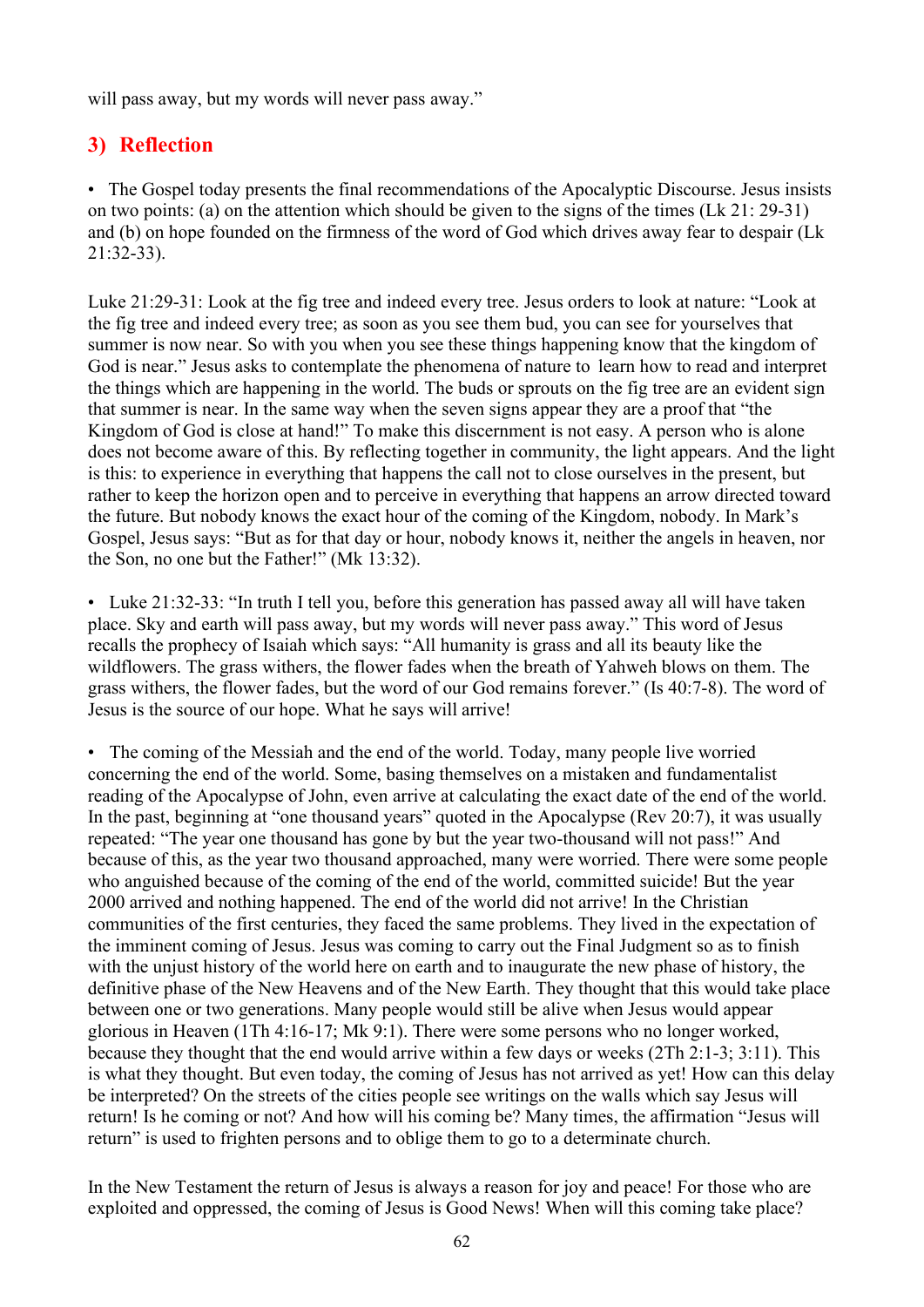Among the Jews, there were various opinions. The Sadducees and the Herodians said: "The Messianic times will come!" They thought that their well-being during the government of Herod was the expression of the Kingdom of God. And for this reason, they did not accept any changes and they fought against the preaching of Jesus who invited people to change and to convert themselves. The Pharisees said: "The coming of the Kingdom will depend on our effort in observing the law!" The Essens said: The promised Kingdom will arrive only when we will have purified the country from all its impurity." Among the Christians there was the same variety of opinions. Some of the community of Thessalonica the Greeks, basing themselves on Paul's preaching, said: "Jesus will return!" (1Th 4:13-18; 2Th 2:2). Paul responds that it was not that simple as they imagined. And to those who did not work he said: "Anyone who does not work has no right to eat!" (2Th 3:10). Probably, it was a question of persons who at mealtime they would go to beg for food to the neighbor's house. Other Christians thought that Jesus would return only after the Gospel had been announced to the whole world (Acts 1:6-11). And they thought that, the greater their effort would be to evangelize, the more rapidly would the end of the world arrive. Others, tired of waiting, said: "He will never come back!" (2Pt 3:4). Others basing themselves on the word of Jesus justly said: "He is already among us!" (Mt 25:40)

The same thing happens today. There are people who say: "The way things are in the Church and in society, it is alright." They want no changes. Others are waiting for the immediate coming of Jesus. Others think that Jesus will return only through our work and announcement. For us, Jesus is already among us (Mt 28:20). He is already at our side in the struggle for justice, for peace and for life. But the fullness has not as yet been attained. For this reason, we wait with perseverance the liberation of humanity and of nature. (Rm 8:22- 25)

### **4) Personal Questions**

• Jesus asks to look at the fig tree to contemplate the phenomena of nature. In my life have I already learnt something contemplating nature?

• Jesus says: "The sky and earth will pass, but my words will not pass." How do I embody in my life these words of Jesus?

### **5) Concluding Prayer**

<span id="page-62-0"></span>Lord, how blessed are those who live in your house; they shall praise you continually. Blessed those who find their strength in you, whose hearts are set on pilgrimage. (Ps 84:4-5)

# **Lectio Divina: Saturday, November 28, 2020**

*Ordinary Time*

### **1) Opening Prayer**

Lord,

increase our eagerness to do your will

and help us to know the saving power of your love. You live and reign with the Father and the Holy Spirit, one God, for ever and ever. Amen.

### **2) Gospel Reading - Luke 21:34-36**

Jesus said to his disciples: "Watch yourselves, or your hearts will be coarsened by debauchery and drunkenness and the cares of life, and that day will come upon you unexpectedly, like a trap. For it will come down on all those living on the face of the earth.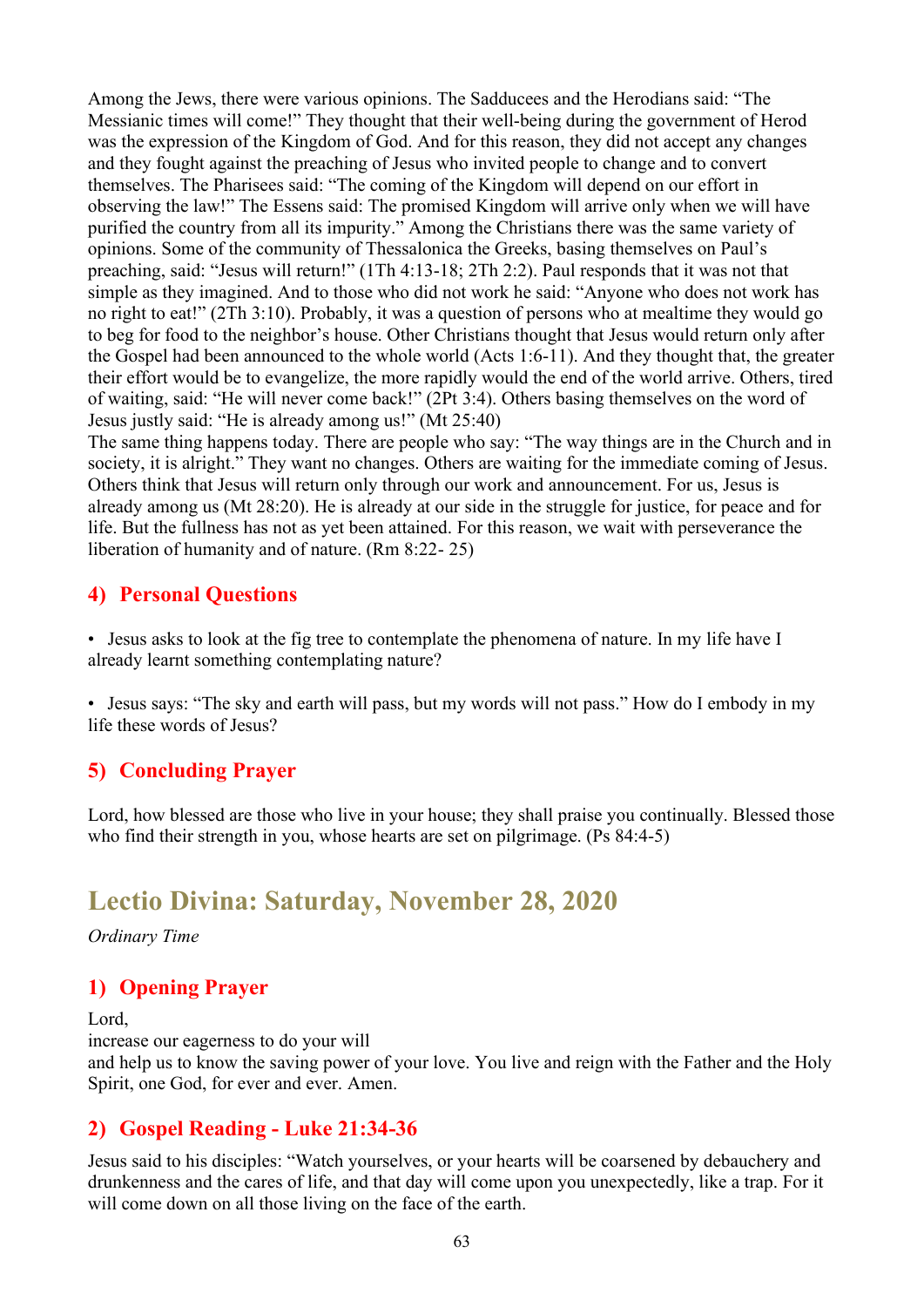Stay awake, praying at all times for the strength to survive all that is going to happen, and to hold your ground before the Son of man."

### **3) Reflection**

• We are reaching the end of the long Apocalyptic Discourse and also getting to the end of the ecclesiastical year. Jesus gives a last piece of advice, inviting us to watch (Lk 21:34-35) and to pray (Lk 21:36).

• Luke 21:34-35: Attention not to lose the critical conscience. "Watch yourselves or your hearts will be coarsened by debauchery and drunkenness and the cares of life, and that day will come upon you unexpectedly, like a trap; for it will come down on all those living on the face of the earth." Jesus had already given a similar advice when they asked him about the coming of the Kingdom (Lk 17:20-21). He answers that the coming of the Kingdom will arrive like lightening;

unexpectedly, without previous warning. Persons must be attentive and prepared always (Lk 17:22- 27). When the wait is very long, there is the risk of not being attentive and of not paying attention to the events of life "the hearts become coarsened by debauchery and drunkenness and the cares of life." Today there are many distractions which render us insensitive and the propaganda can even pervert in us the sense of life. Being far away from the suffering of so many people in the world, we are not aware of the injustices which are committed.

• Luke 21:36: Prayer, the source of a critical conscience and of hope. "Stay awake, praying at all times for the strength to survive all that is going to happen, and to hold your ground before the Son of Man." Constant prayer is quite an important means so as not to lose the presence of spirit. We must deepen in our hearts the knowledge, the awareness of God's presence among us and, in this way, he gives us the strength and the light to bear the bad days and to increase our hope.

• Summary of the Apocalyptic Discourse (Lk 21:5-36). We have spent five days, from Tuesday to Saturday, meditating on and deepening the sense of the Apocalyptic Discourse for our life. All the three Synoptic Gospels have this Discourse of Jesus, each one in his own way. Let us try to see closely the version which the Gospel of Luke offers us. Here we give a brief summary of what we have been able to meditate during these five days.

The whole of the Apocalyptic Discourse is an attempt to help the persecuted communities to place themselves in the general overall plan of God and in this way have hope and courage to continue on the way. In the case of the Apocalyptic Discourse of the Gospel of Luke, the persecuted communities were living in the year 85. Jesus speaks in the year 33. His discourse describes the stages or the signs of the realization of God's plan. In all, there are eight signs and periods of time of Jesus up to our time. Reading and interpreting his life in the light of the signs given by Jesus, the communities discovered at what level the execution of the plan was found. The first seven signs had taken place already. They all belonged to the past. And especially in the 6th and 7th signs

(persecution and destruction of Jerusalem) the communities found the image or the mirror of that which was happening in their present time. The following are the seven signs:

Introduction to the discourse (Lk 21:5-7) 1st sign: the false Messiahs (Lk 21:8); 2nd sign: war and revolutions (Lk 21:9);

3rd sign: nations which fight against other nations, a kingdom against another kingdom (Lk 21:10); 4th sign: earthquakes in different places (Lk 21:11);

5th sign: hunger, plagues and signs in the sky (Lk 21:11);

6th sign: persecution of Christians and mission that they have to carry out  $(Lk 21:12-19)$  + Mission 7th sign: destruction of Jerusalem (Lk 21:20-24)

Arriving at this 7th sign the communities conclude: We are in the 6th and 7th signs. And this is the more important question: "How much is lacking for the end?" Anyone who is persecuted does not want to know or hear about a distant future. But he wants to know if he will be alive the following day or if he will have the strength to bear the persecution up to the following day. The response to this disturbing question comes in the eighth sign.

8th sign: changes in the sun and the moon (Lk 21:25-26) they announce the coming of the Son of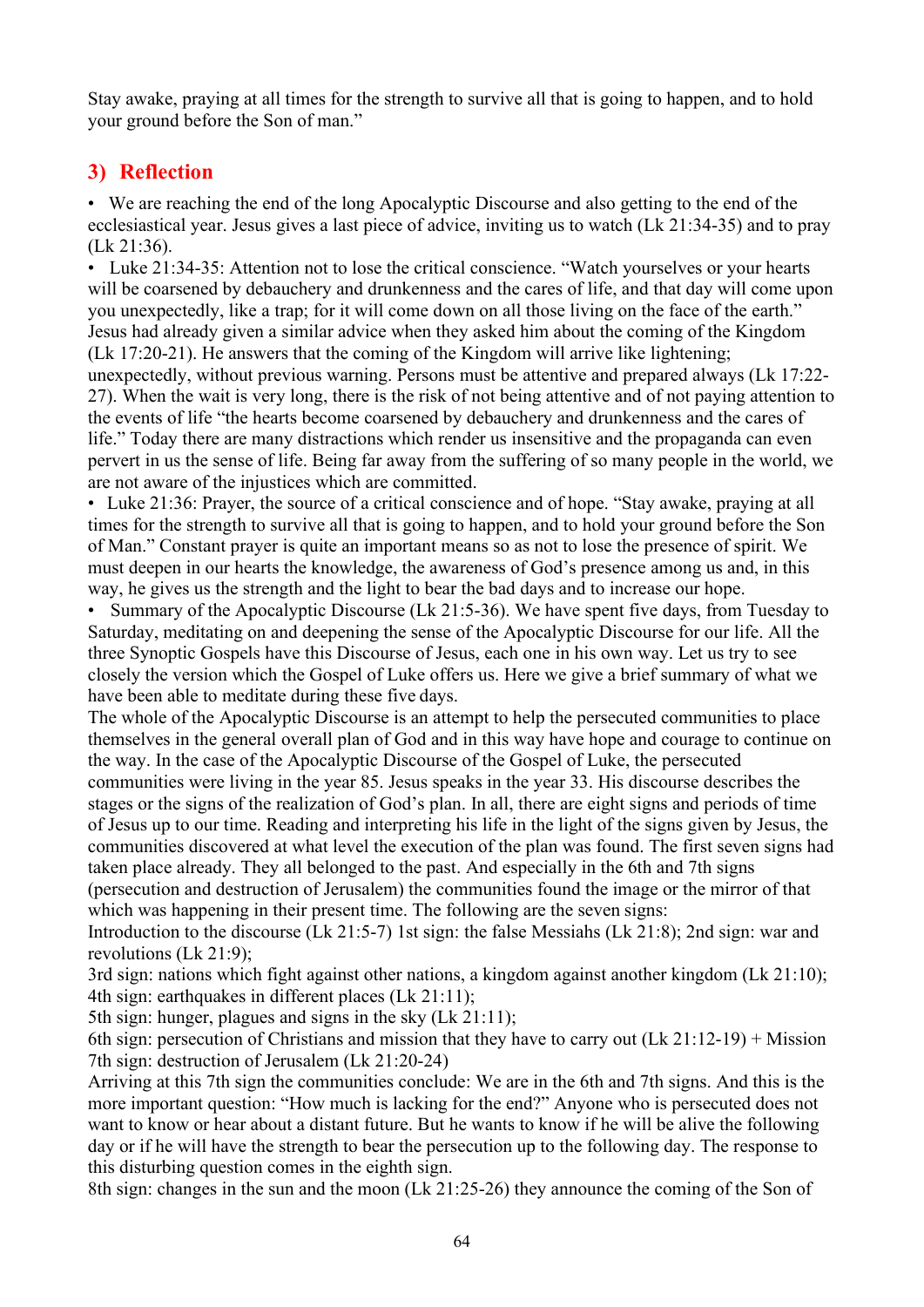Man (Lk 21:27-28).

Conclusion: little is lacking, all is according to God's plan, and all is like birth pangs. God is with us. It is possible to bear all this. Let us try to give witness of our faith in the Good News of Jesus At the end, Jesus confirms everything with his authority (Lk 21:29-33).

## **4) Personal Questions**

• Jesus asks that we watch so as not to allow ourselves to be surprised by facts or events. How do I live this advice of Jesus?

•The last warning of Jesus, at the end of the ecclesiastical year is this one: Watch and pray at all times. How do I put into practice in my life this advice of Jesus?

## **5) Concluding Prayer**

For Yahweh is a great God,

a king greater than all the gods.

In his power are the depths of the earth, the peaks of the mountains are his; the sea belongs to him, for he made it, and the dry land, molded by his hands. (Ps 95:3-5)

# <span id="page-64-0"></span>**Lectio Divina: Sunday, November 29, 2020**

# **1. LECTIO**

#### **a) Initial Prayer:**

Father in heaven, our hearts desire the warmth of your love and our minds are searching for the light of your Word. Increase our longing for Christ our Saviour and give us the strength to grow in love, that the dawn of his coming may find us rejoicing in his presence and welcoming the light of his truth. Through Christ our Lord. Amen.

### Reading: Mark 13:33-37

"Be on your guard, stay awake, because you never know when the time will come. It is like a man travelling abroad: he has gone from his home, and left his servants in charge, each with his own work to do; and he has told the doorkeeper to stay awake. So stay awake, because you do not know when the master of the house is coming, evening, midnight, cockcrow or dawn; if he comes unexpectedly, he must not find you asleep. And what I am saying to you I say to all: 'Stay awake!'"

#### **c) A Moment of Silence:**

so that the Word of God may enter into our hearts and enlighten our lives.

### **2. MEDITATIO**

### **a) A Key to the Reading:**

"Watch!" This is the key word in the short passage that the Church presents for the liturgy of the first Sunday of Advent. To watch, to stay awake, to wait for the return of the master of the house, not to sleep, this is what Jesus asks of a Christian. These four verses of the Gospel of Saint Mark are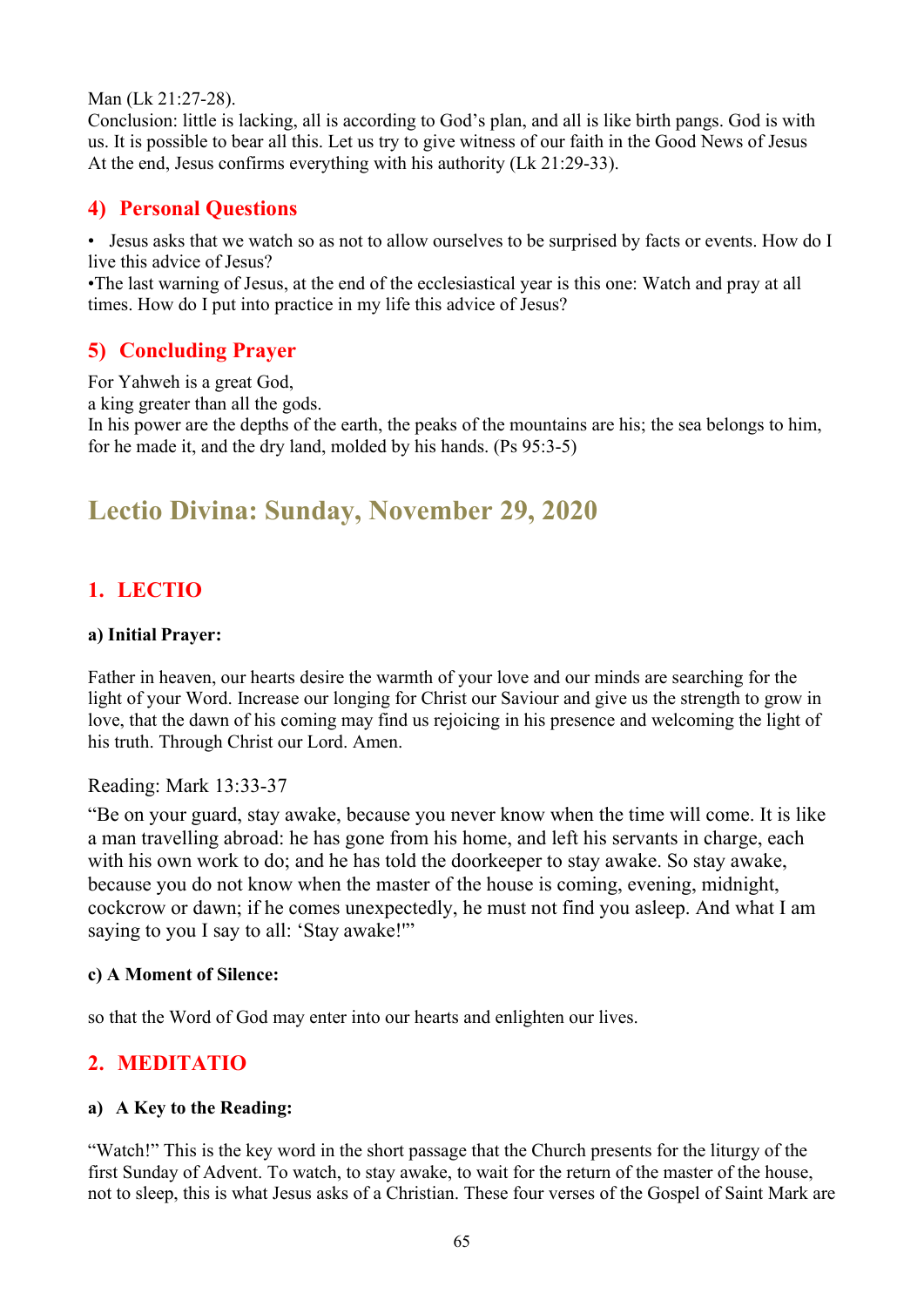part of the eschatological discourse in chapter thirteen. This chapter speaks of the destruction of the Temple and of the city of Jerusalem. Jesus takes up a point from the observation made by a disciple: "Master, look at the size of those stones!" (Mk 13:1). Jesus, then, clarifies the idea: "You see these great buildings? Not a single stone will be left on another; everything will be pulled down" (Mk 13:2). The Temple, the tangible sign of the presence of God in the midst of his chosen people, Jerusalem "built as a city, in one united whole" where "the tribes go up, the tribes of Yahweh, a sign for Israel to give thanks to the name of Yahweh" (Ps 122:4), all this, the sure sign of the promise made to David, sign of the covenant, all this will be destroyed…it is only a sign of something else to come. The disciples, rendered curious, ask the Lord who is sitting on the mount of Olives in front of the Temple: "Tell us, when is this going to happen, and what sign will there be that it is all about to take place?" (Mk 13:4). After the Jewish apocalyptic style inspired by Daniel, Jesus limits his reply to proclaiming the warning signs (false christs and prophets who will deceive by proclaiming the coming of the imminent times, persecutions, signs in the powers of heaven. cf.: Mk 13:5-32), "But as for that day or hour, nobody knows it, neither the angels in heaven, nor the Son; no one but the Father" (Mk 13:32).

This leads us to understand the importance of a watchful and attentive waiting for the signs of the times that help us to welcome the "master of the house" (Mk 13:35). When he comes, all things will disappear, "the power of the servants" (Mk 13:34) also the signs that help us remember his benevolence (temple, Jerusalem, house). When the master comes, the "servants" and "the doorkeeper" (Mk 13:34) no longer care about the signs but take pleasure in the master himself: "Look! The bridegroom! Go out and meet him" (Mt  $25:6 + Mk \cdot 2:19 - 20$ ).

Jesus often asked his disciples to watch. In the garden of Olives, on the Thursday night just before the passion, the Lord says to Peter, James and John: "Wait here, and stay awake" (Mk 14:34; Mt 26:38). Watching helps us not to fall into temptation (Mt 26:41) but to stay awake. In the garden of Olives, the disciples fall asleep because the flesh is weak even though the spirit is willing (Mk 14:38). Anyone who sleeps goes to ruin, like Samson who allowed himself to be put to sleep, thus losing his strength, the gift of God (Jud 16:19). We must stay awake always and not fall asleep and watch and pray that we may not be deceived and thus go to our perdition (Mk  $13:22 + Jn 1:6$ ). Thus "Wake up, sleeper, rise from the dead, and Christ will shine on you" (Eph 5:14).

#### **b) Questions to Orientate the Meditation and Make It Relevant:**

• What does watching mean to you?

• The Lord foretells the destruction of the Temple and of the city of Jerusalem, the pride of the chosen people and symbols of the presence of God. Why does Jesus foretell their destruction?

• The Temple and the holy city were concrete forms of the covenant between God and his people. But these have gone through destruction. What are our concrete forms of the covenant? Do you think they will experience the same fate?

● Jesus calls us to transcend all forms and to attach ourselves to him. What things, forms and signs do you think the Lord is asking you to transcend so as to attach yourself more closely to him?

- Are you asleep? In what sense?
- Do you live always in expectation of the coming of the Lord? Is Advent a time for you to remember the element of waiting in the life of a Christian?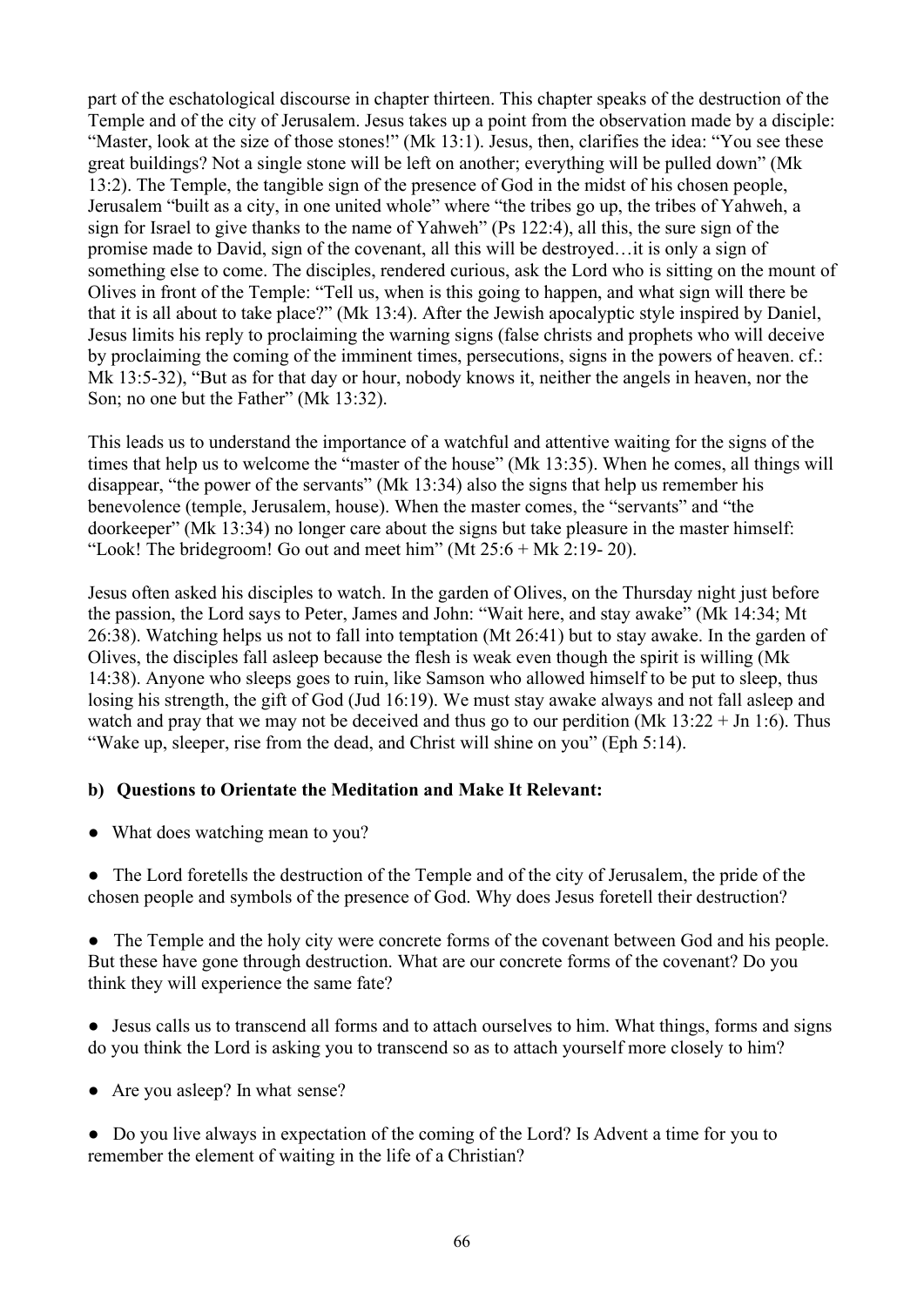## **3. ORATIO**

### **a) Psalm 96:**

O sing to the Lord a new song; sing to the Lord, all the earth! Sing to the Lord, bless his name; tell of his salvation from day to day. Declare his glory among the nations,

his marvelous works among all the peoples! For great is the Lord, and greatly to be praised; he is to be feared above all gods.

For all the gods of the peoples are idols; but the Lord made the heavens.

Honor and majesty are before him; strength and beauty are in his sanctuary.

Ascribe to the Lord, O families of the peoples, ascribe to the Lord glory and strength! Ascribe to the Lord the glory due his name; bring an offering and come into his courts! Worship the Lord in holy array; tremble before him, all the earth!

Say among the nations, "The Lord reigns!

Yea, the world is established, it shall never be moved; he will judge the peoples with equity." Let the heavens be glad, and let the earth rejoice; let the sea roar, and all that fills it; let the field exult, and everything in it!

Then shall all the trees of the wood sing for joy before the Lord, for he comes, for he comes to judge the earth.

He will judge the world with righteousness, and the peoples with his truth.

#### **b) Moments for a Prayerful Silence:**

We give you thanks, O God our Father, for your son Jesus who came to raise us up and set us on the right way. When you awaken in our hearts a thirst for prayer and loving service, you prepare us for the dawn of that new day when our glory will be made manifest with all the saints in the presence of the Son of Man.

### **4. CONTEMPLATIO**

Contemplation means to know how to adhere with one's whole heart and mind to the Lord who through his Word transforms us into new persons who always do his will. "Now that you know this, blessed are you if you behave accordingly." (Jn 13:17)

# <span id="page-66-0"></span>**Lectio Divina: Monday, November 30, 2020 St. Andrew, Apostle**

Matthew 4:18-22 – The call of Andrew and his brother, the first disciples, fishers of men.

### **1) Prayer**

O Father, you called St. Andrew from the net of the world to become the wonderful fisher of men for the proclamation of the Gospel. Please also make us taste the sweetness of the heavenly Father and make us to be your beloved children, so that we can open our heart to you with full confidence in order to allow it to be made and formed by the eyes and words of your beloved Son, our Lord Jesus, and that together with Him, we bring the joyful news of your merciful love to our brothers and sisters, which makes our life more beautiful.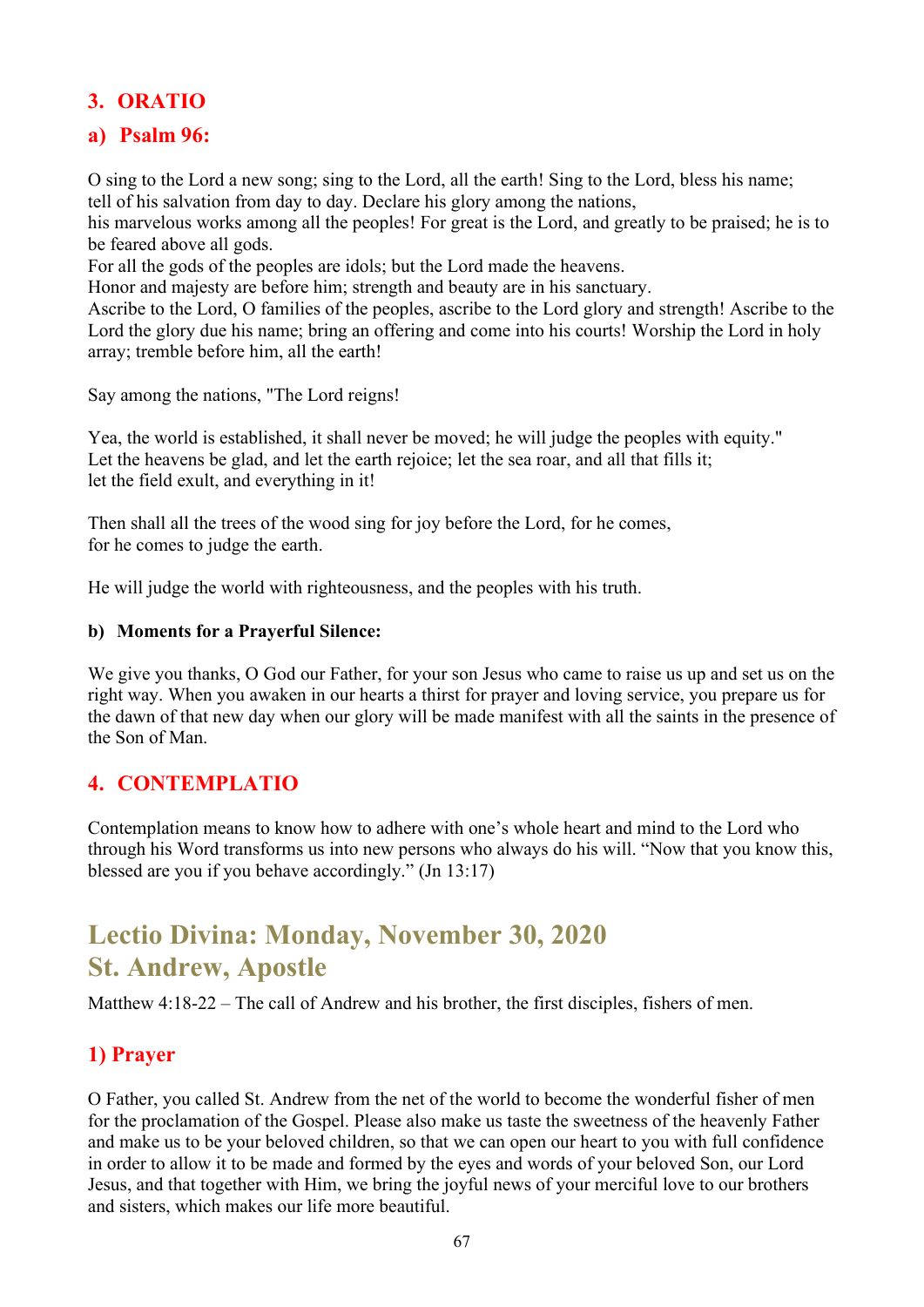# **2) Reading**

As He was walking by the Sea of Galilee, He saw two brothers, Simon who is called Peter, and his brother Andrew, casting a net into the sea; they were fishermen.19 He said to them, "Come after me, and I will make you fishers of men."20 At once they left their nets and followed him. 21 He walked along from there and saw two other brothers, James, the son of Zebedee, and his brother John. They were in a boat, with their father Zebedee, mending their nets. He called them, 22 and immediately they left their boat and their father and followed him.

## **3) Meditation**

\* "He was walking along the Sea of Galilee." Jesus is just out of the desert, after 40 days of great loneliness and struggle against the devil (Mt 4, 1-11). He emerged victorious, secure in His love of the Father, and came into Galilee and dwelt in Capernaum on the sea coast, in the borders of Zabulon and of Nephthalim, bringing His great light and His salvation (Mt 4, 12-16). Here He began to shout His message of joy and liberation: "The kingdom of heaven is at hand" (Mt 4, 17). There is no more loneliness since the Lord Jesus has arrived in our land, Galilee, among the Gentiles. He is very close, He is God-with-us. He is not far away and does not stay hidden. He "walks", along the sea and along the shores of our poor lives. Indeed, even more. Galilee, meaning "ring", tells us that He, being love, is to marry and to join with Him forever. Then you just have to welcome Him, as He walks by the sea. He already sees us, even from a distance, we already know.

\* The verb "saw," repeated twice, first in reference to Andrew and his brother, then James and John, brings all the strength and intensity of a gaze that comes deep from the heart. Thus, the Lord sees us, as readers, with loving attention to browse the pages of our lives, and who knows everything about us, everything He loves.

\* It is no accident that Matthew often uses a particular vocabulary to describe this episode of family vocation. In this encounter with the Lord Jesus we find the word "brother" four times and the word "father" two times. We discover that we too are sons and brothers. Jesus enters our reality in a most human way every day. He enters the flesh, in the heart, in my entire life, to make us born again.

\* "Follow me." These are His words, simple and clear. He asks us to set out, to move, to "come to Him." It is a nice feeling to awaken to this voice that reaches us and is stronger and sweeter than the voice of the waters of the sea in the world which are noisy and confused. When He speaks to the heart, it becomes a great calm, and calm returns. Then He offers a course, marks the path to follow, and does not let us lose. "Follow me," says the Lord. Just accept the invitation, accept Him to know more, and just follow him as He opens the road.

"They left and followed." The two brothers, the first called, Peter and Andrew, become for us the beginning of this journey, as a clear, strong decision. They teach us to do the moves, the movement, to choose. "Release" and "Forward" become the key verbs and the words are written in the heart. Maybe we will often have to make these changes on the inside, in the secret soul, where only we can see. This is where the Lord is faithful. For us it does this wonderful thing, this word of the Gospel, so bright and strong that it changes your life.

\* "Now" Matthew shows us twice the welcoming and readiness of the disciples as the Lord is passing by, with His gaze and His voice for them. They do not put up obstacles. There is no doubt or fear, and they trust Him blindly and respond immediately, saying yes to that Love.

In a crescendo, Matthew slides before our eyes all the elements that inspired the scene on the shore of the sea: nets, boats, the father, then it slips away into the background and is left aside. There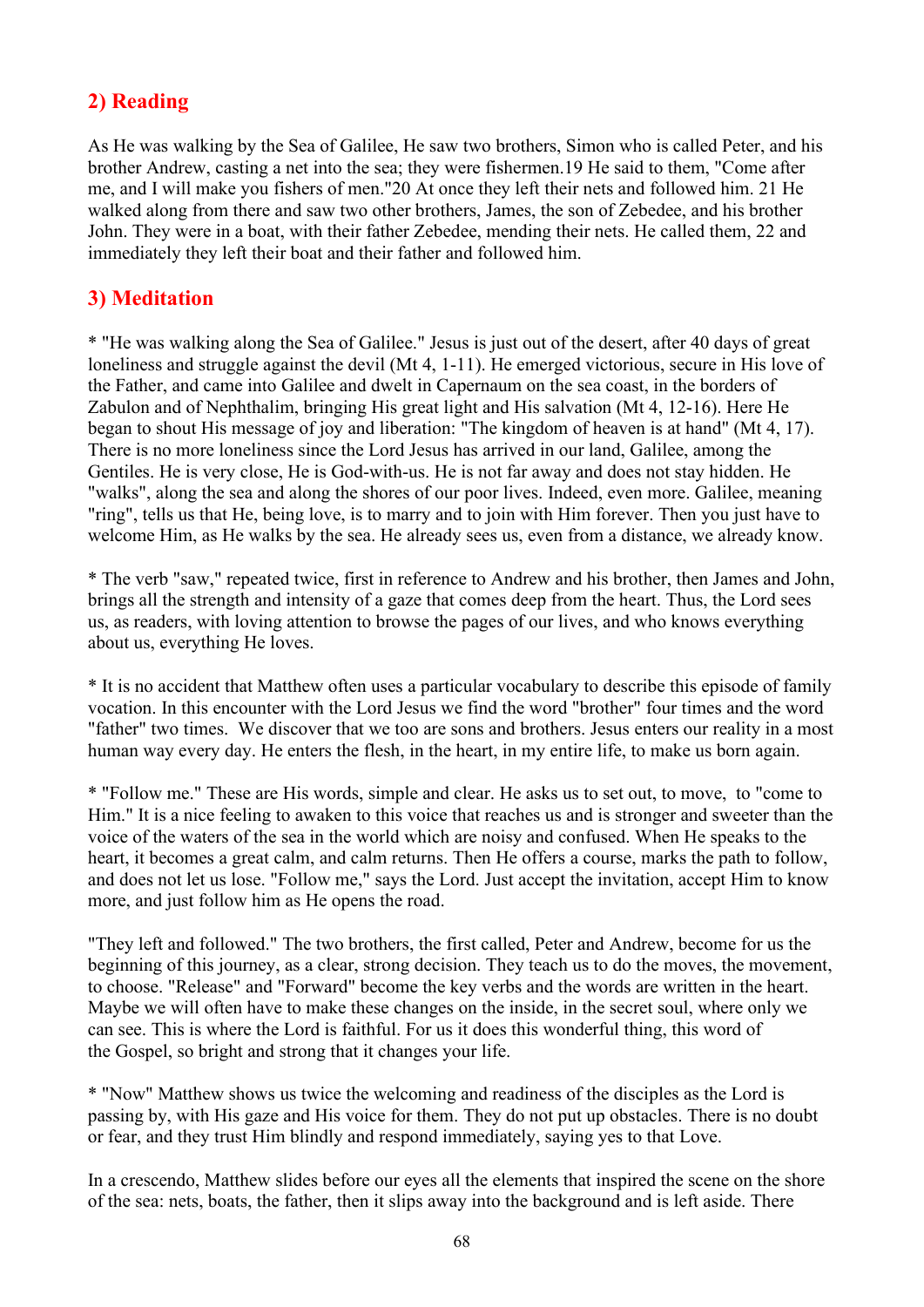remains only the Lord who goes before, and behind Him are the four new, called men. They carry our name, the story that God wrote for us.

### **4) Some Questions**

 \* The horizon of this Gospel story and the grace that God still does for us is like the sea, a clear sea, which has a name and a geography. Can I, before the Word of God, at this moment, give a precise image of the horizon of my life? Do I have the inner peace to lay bare my life as it is, my Galilee, my sea, before the eyes of Christ? Do I fear that water in my heart, like a menacing sea, dark and empty? Can I allow the Lord to walk along my bank? Can I let myself look like Andrew, or as Simon, James or John?

 \* And if I'm silent at this moment, if I believe the steps of Jesus really are as close to me as to leave my poor sand on His prints of love and friendship, then do I have the courage to let myself look into His eyes full of light? Or do I continue to hide a bit, to escape, to hide somewhere such that I do not want to see or accept?

 And again, do I let Him talk to me, tell me, perhaps for the first time: "Come after me"? Or do I prefer to just keep listening to the sound of the sea, its waves invading and breaking on the shore?

 \* This Gospel speaks to me very strongly of the company of brothers. I speak of my being a son. It lays bare the deepest part of the heart, like the intimacy of home. Perhaps this is the place where there is more pain for me, where I do not feel understood, accepted and loved as I am? For the Lord puts His finger in my wound. Brothers, father, mother, friends... Jesus is all this for me, and much more. Do I really feel it? Is there room for Him in my house? And how is my relationship with him? Is it as a brother, or friend, or a son? Do you only know from a distance?

 \* It seems very clear that in this passage the Lord does great things in the life of the disciples. "I will make you fishers of men" He tells them. How do you react to this discovery? Do I let myself be touched by Him, really and truly? Do you want to let Him change your life? With Him I want to start a new adventure, looking for brothers and sisters who need to meet, to know and to feel loved by His infinite love? I can be a fisher of men, like Andrew and his brothers.

 \* We have just one thing: the decision to follow the Lord and to walk behind Him. What do I have to leave today to take this important step? What is holding me back which does not allow me to move? What weight in my heart, my soul? Perhaps I have in me the need to confess, to open my heart. My answer is now written into the look that He has laid on me, His words being stronger than the sound of the sea and I cannot pretend that nothing has happened. The Lord has left a mark. I am no longer what I was. I mean yes, as did Andrew. Amen.

# **5) Concluding Prayer**

Your Word, Lord is a lamp to my feet.

How can the young walk without fault? Only by keeping your words. With all my heart I seek you; do not let me stray from your commands.

In my heart I treasure your promise, that I may not sin against you. Blessed are you, O LORD; teach me your laws.